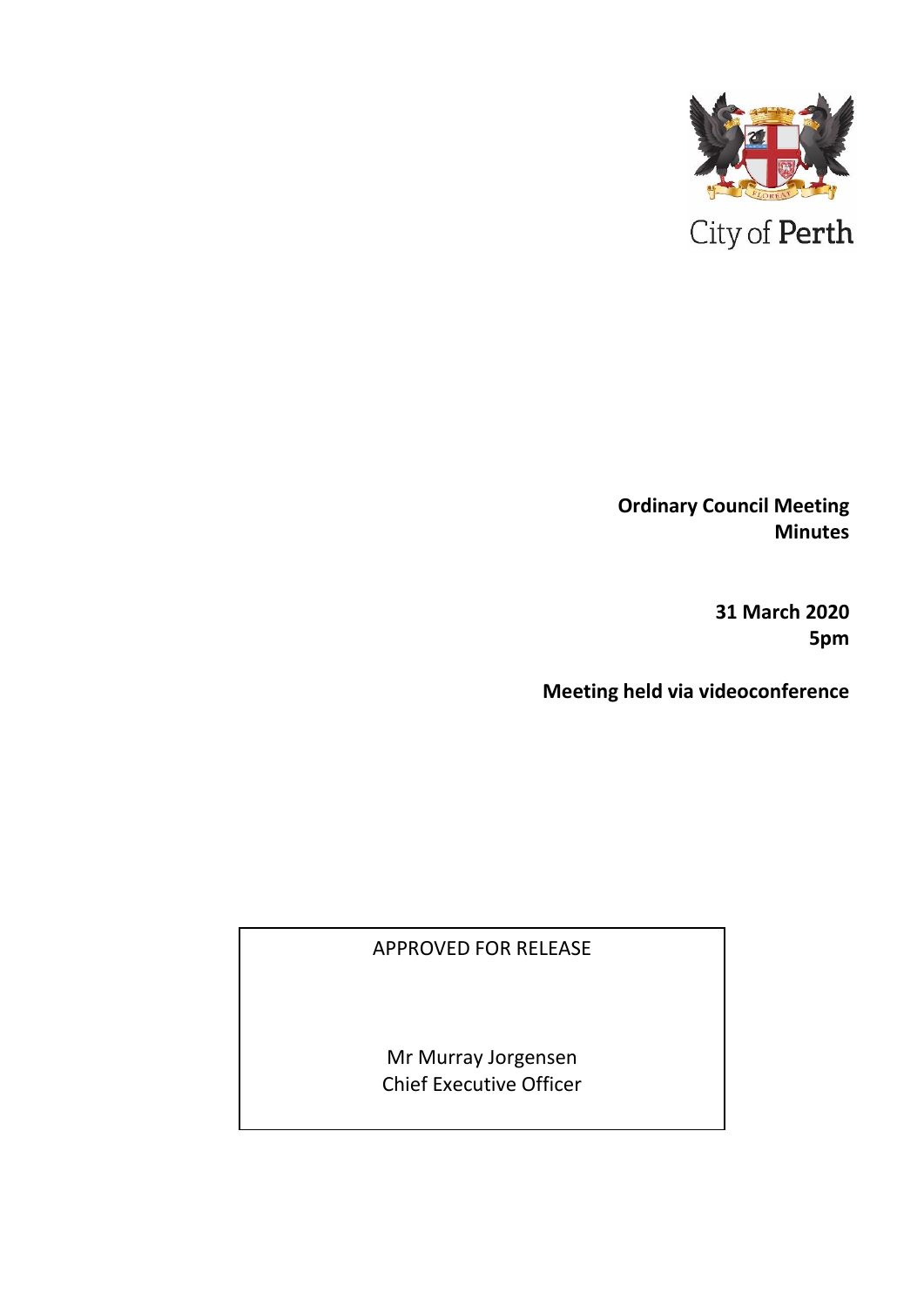

City of Perth

**Ordinary Council Meeting Minutes**

> **31 March 2020 5pm**

**Meeting held via videoconference**

Minutes to be confirmed at the next Ordinary Council meeting.

| THESE MINUTES ARE HEREBY CERTIFIED AS CONFIRMED |  |
|-------------------------------------------------|--|
| <b>Presiding Member's Signature</b>             |  |
|                                                 |  |
|                                                 |  |
| DATE:                                           |  |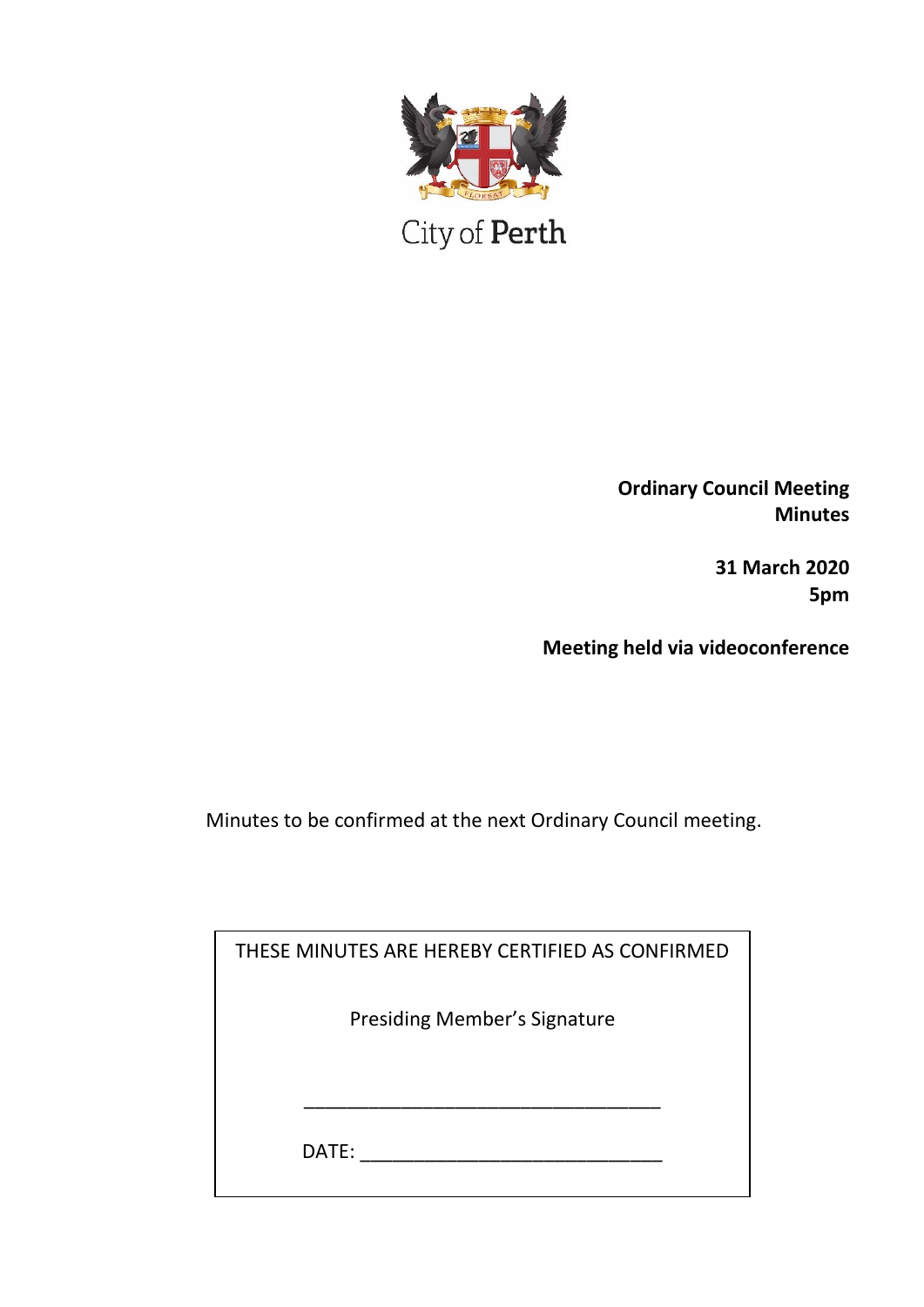# **Order of Business**

# **Item 1. Prayer/Acknowledgement of country**

- **2. Declaration of opening**
- **3. Apologies**
- **4. Question time for the public and notification of deputations**
- **5. Members on leave of absence and applications for leave of absence**
- **6. Confirmation of minutes**
- **7. Announcements by the Chair Commissioner**
- **8. Disclosures of members interests**
- **9. Questions by members of which due notice has been given**
- **10. Correspondence**
- **11. Petitions**
- **12. Matters for which the meeting may be closed**
- **13. Reports**

| Item No. | <b>Item Title</b>                                                                                                                   | Page No. |
|----------|-------------------------------------------------------------------------------------------------------------------------------------|----------|
| 13.1     | 15 (Lot 5) and 9 (Lot 6) The Esplanade, Perth – Proposed 21 – Level<br>and 56-Level Mixed-Use Development - Advice to DevelopmentWA | 9        |
| 13.2     | 9 (Lot 6) The Esplanade, Perth - Proposed 21-Level Mixed-Use<br>Development - Advice to DevelopmentWA                               | 27       |
| 13.3     | Strategic Arts Sponsorship - West Australian Symphony Orchestra                                                                     | 39       |
| 13.4     | Key Sector Development Sponsorship - 2020 REMIX Academy Perth                                                                       | 49       |
| 13.5     | Financial Activity Statement for the Period Ended 31 January 2020                                                                   |          |
| 13.6     | <b>Statutory Budget Review to December 2019</b>                                                                                     |          |
| 13.7     | Appointment of the Western Australian Electoral Commissioner to<br>conduct the 2020 Election                                        | 65       |
| 13.8     | <b>COVID-19 Fiscal Stimulus Package</b>                                                                                             | 69       |
| 13.9     | <b>COVID-19 Quick Response Grants</b>                                                                                               | 79       |
| 13.10    | 115-18/19 - Wellington Square Stolen<br>Tender<br>Generation<br>Acknowledgement                                                     | 82       |
| 13.11    | Tender 008-19/20 - East End Revitalisation - Civil, Landscape and<br><b>Electrical Works</b>                                        | 88       |

#### **14. Motions of which previous notice has been given**

**15. Urgent business**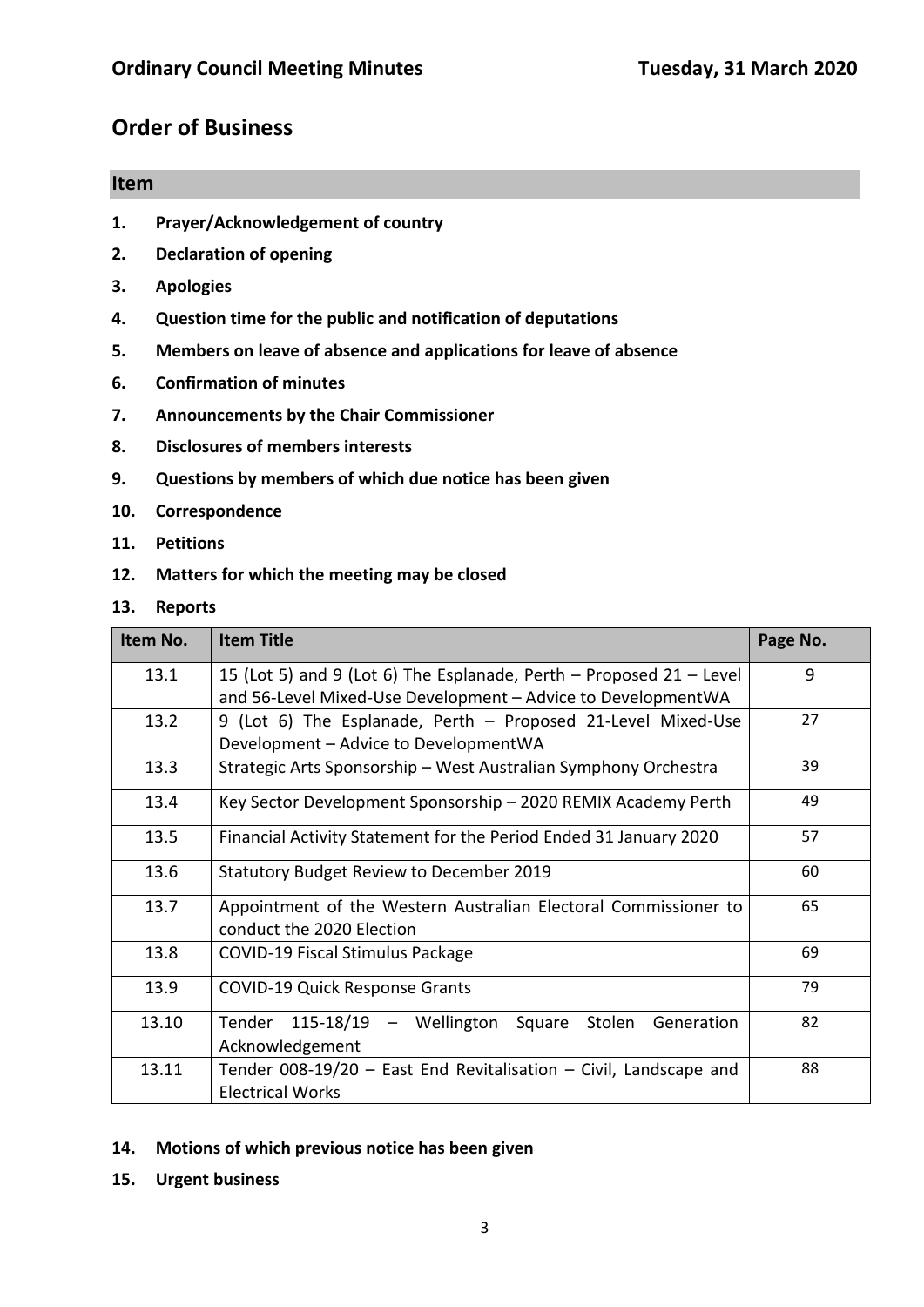# **16. Closure**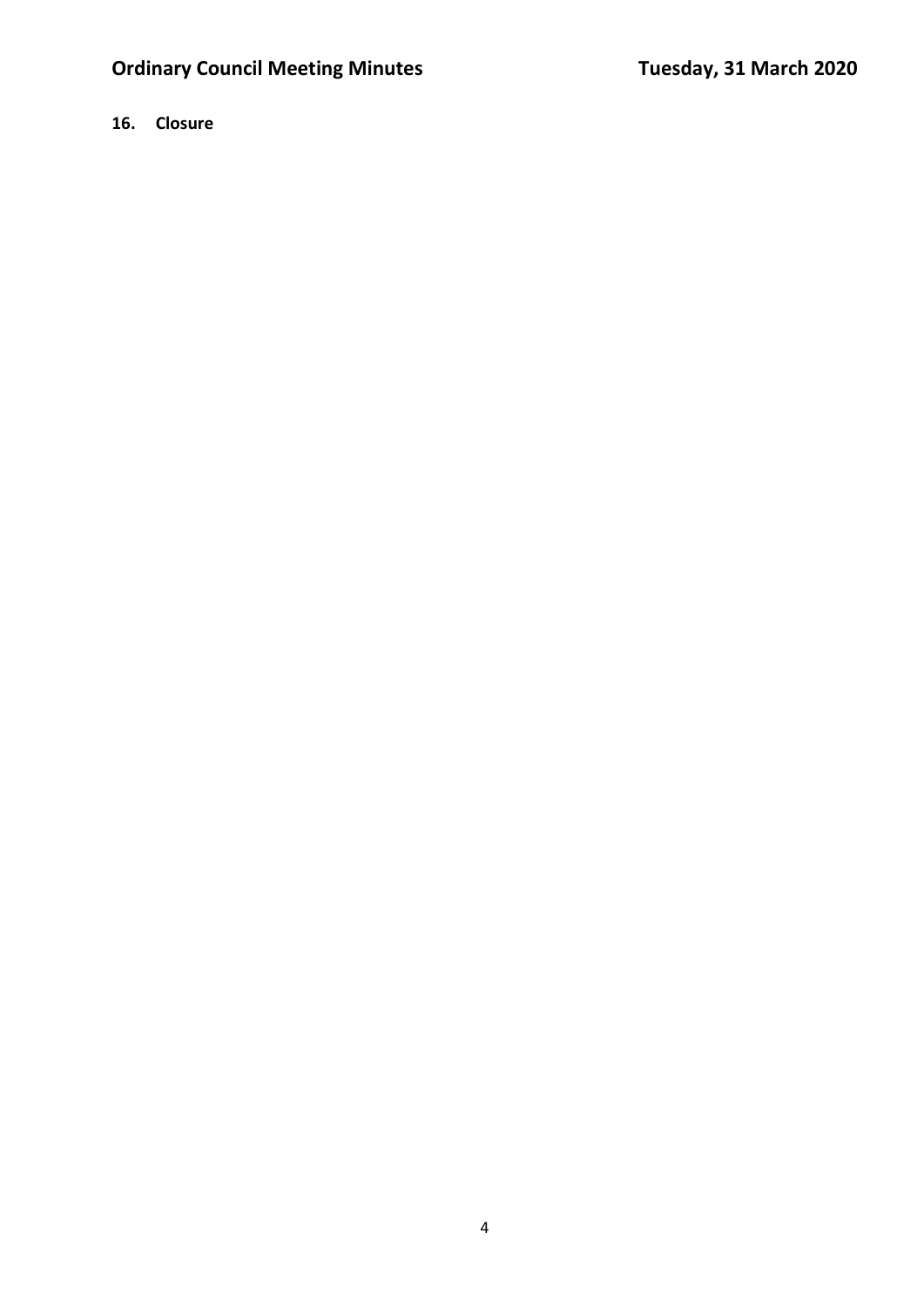# **Ordinary Council Meeting Minutes <b>Tuesday, 31 March 2020**

Minutes of the Ordinary Council Meeting of the City of Perth held via videoconference on Tuesday, 31 March 2020.

#### **Members in attendance**

Chair Commissioner Andrew Hammond Presiding Member Deputy Chair Commissioner Gaye McMath Commissioner Len Kosova

#### **Officers in attendance**

| Mr Murray Jorgensen      | <b>Chief Executive Officer</b>               |                                                      |          |     |          |
|--------------------------|----------------------------------------------|------------------------------------------------------|----------|-----|----------|
| Mr Bill Parker           |                                              | <b>General Manager Corporate Services</b>            |          |     |          |
| Mr Chris Kopec           |                                              | <b>General Manager Infrastructure and Operations</b> |          |     |          |
| Ms Anne Banks-McAllister | <b>General Manager Community Development</b> |                                                      |          |     |          |
| Mr Jayson Miragliotta    | General                                      | Manager                                              | Planning | and | Economic |
|                          | Development                                  |                                                      |          |     |          |
| Ms Karin Strachan        | Project Director Corporate Recovery          |                                                      |          |     |          |
| Mr Michael Kent          | Project Director Strategic Finance           |                                                      |          |     |          |
| Ms Margaret Smith        |                                              | Alliance Manager Development Approvals               |          |     |          |
| Ms Tabitha McMullan      |                                              | Alliance Manager Activation and Cultural Experience  |          |     |          |
| Ms Siobhan Rippington    |                                              | Governance Coordinator                               |          |     |          |
| Ms Ashlee Rutigliano     | Governance Officer                           |                                                      |          |     |          |

#### **Observers**

Ms Nicole Moody **Hunter Communications** 

# **1. Prayer/Acknowledgment of Country**

The Chief Executive Officer read the prayer.

The Chair Commissioner read the Acknowledgement of Country.

#### **2. Declaration of opening**

**5.03pm** The Chair Commissioner declared the meeting open and read aloud the attendees of the meeting via videoconference.

# **3. Apologies**

Nil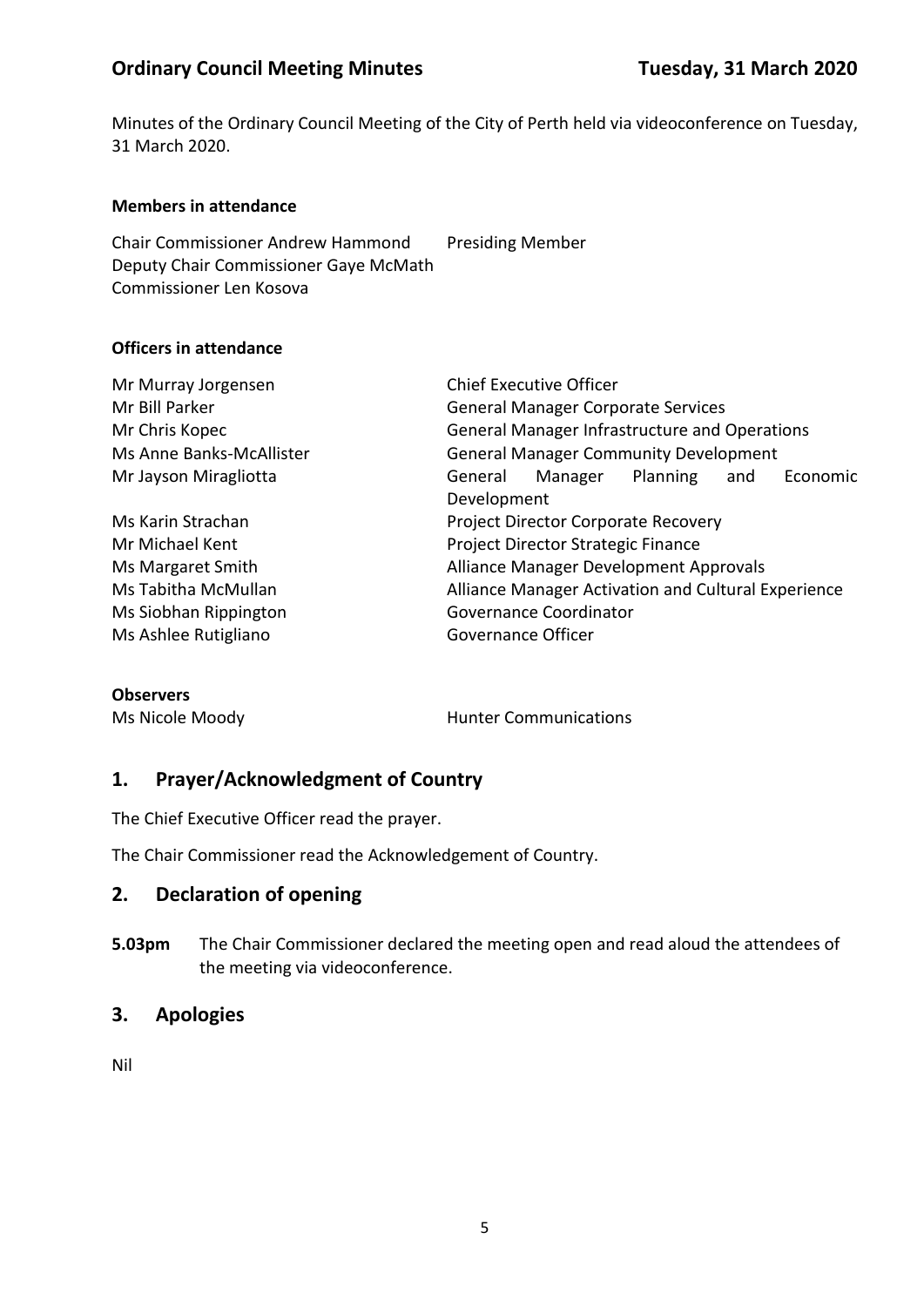# **4. Question time for the public and notification of deputations**

4.1 Question time for the public

Nil

4.2 Notification of deputations

A deputation was received in relation to **Item 13.1 – 15 (Lot 5) and 9 (Lot 6) The Esplanade, Perth – Proposed 21 – Level and 56-Level Mixed-Use Development – Advice to DevelopmentWA** from Josh Watson from Planning Solutions (CM 70185/20).

The Chief Executive Officer read the deputation aloud on behalf of Mr Watson.

# **5. Members on leave of absence and applications for leave of absence**

Nil

# **6. Confirmation of minutes**

# **Council Resolution**

**Moved:** Commissioner Kosova **Seconded:** Commissioner McMath

That Council CONFIRM the minutes of the:

Ordinary Council Meeting held on 25 February 2020; Special Council Meeting held on 5 March 2020; and Special Council Meeting held on 17 March 2020

as a true and correct record.

**CARRIED 3 / 0**

**For:**  Commissioner Hammond Commissioner McMath Commissioner Kosova

# **Against:**

Nil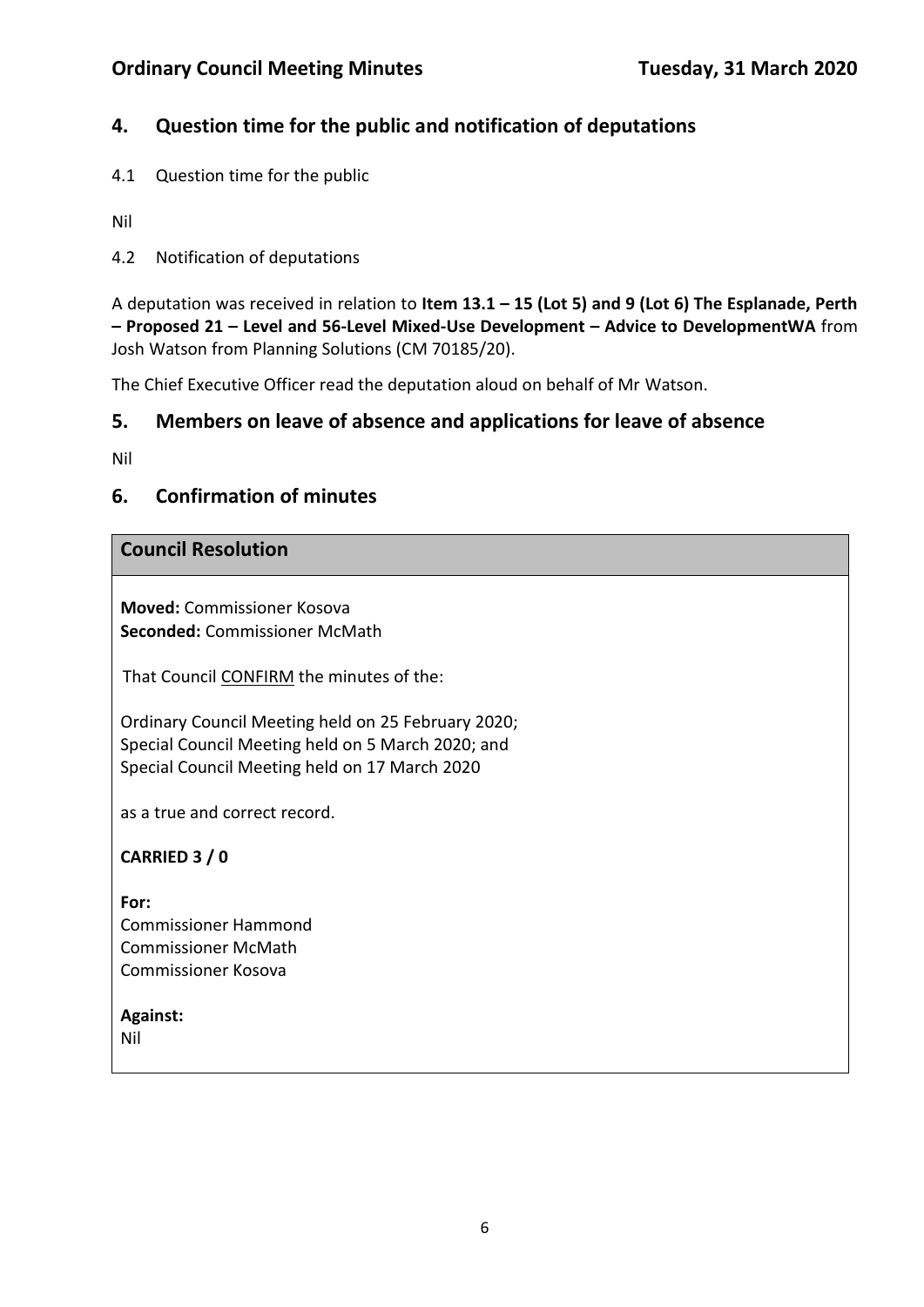# **7. Announcements by the Chair Commissioner**

## COVID-19

The Chair Commissioner made the following announcement:

Announcements will be made during the week in relation to COVID-19 and the crisis we are currently dealing with. I can assure you that the Commissioners, the executive staff and managerial staff, are working together to provide solutions to the many challenges the City faces, not only as a corporation, but as a city entity.

Over the next two to three weeks, the City will be announcing and delivering a range of initiatives and also a range of responses to this crisis and working in conjunction with our federal and state government stakeholders, our City stakeholders, and also our fellow local governments. I am sure we can work together and develop some solutions that will provide us with a very sustainable and enjoyable outcome.

I would like to publicly acknowledge the efforts of the Commissioners, the Chief Executive Officer, and all staff in the way we are dealing with this very challenging situation.

| <b>Member/Officer</b>                                                                          | <b>Item No. and Title</b>                                                                                       | <b>Nature of Interest</b>                                                                                                                                                                                                                          |
|------------------------------------------------------------------------------------------------|-----------------------------------------------------------------------------------------------------------------|----------------------------------------------------------------------------------------------------------------------------------------------------------------------------------------------------------------------------------------------------|
| <b>Commissioner Gaye</b><br>McMath<br>(CM 66218/20)                                            | Item 13.3 - Strategic Arts Sponsorship - West<br>Australian Symphony Orchestra                                  | Nature: Direct Financial<br>Interest - Commissioner<br>McMath has received<br>from<br>hospitality<br>this<br>organisation and is also a<br>donor<br>this<br>to<br>organisation.<br><b>Extent: Significant</b>                                      |
| <b>Commissioner Gaye</b><br>McMath<br>(CM 66219/20)                                            | Development<br>13.4<br>Key Sector<br>Item<br>$\overline{\phantom{0}}$<br>Sponsorship - 2020 REMIX Academy Perth | Nature:<br>Impartiality<br>Interest - Commissioner<br>McMath is on the board<br>Chamber<br>οf<br>the<br>of<br><b>Culture and Arts Western</b><br>Australia.<br><b>Extent: Insignificant</b>                                                        |
| Mr Chris Kopec-<br><b>General Manager</b><br>Infrastructure and<br>Operations<br>(CM 66171/20) | Item 13.11 - Tender 008-19/20 - East End<br>Revitalisation - Civil, Landscape and Electrical<br>Works           | Impartiality<br>Nature:<br>Interest - Mr Kopec was<br>employed at Georgiou<br>Group for 14 years from<br>$2002 - 2016$ and remains<br>friends with numerous<br>employees who are still<br>working<br>for<br>Georgiou<br>Due<br>Group.<br>the<br>to |

# **8. Disclosures of members interests**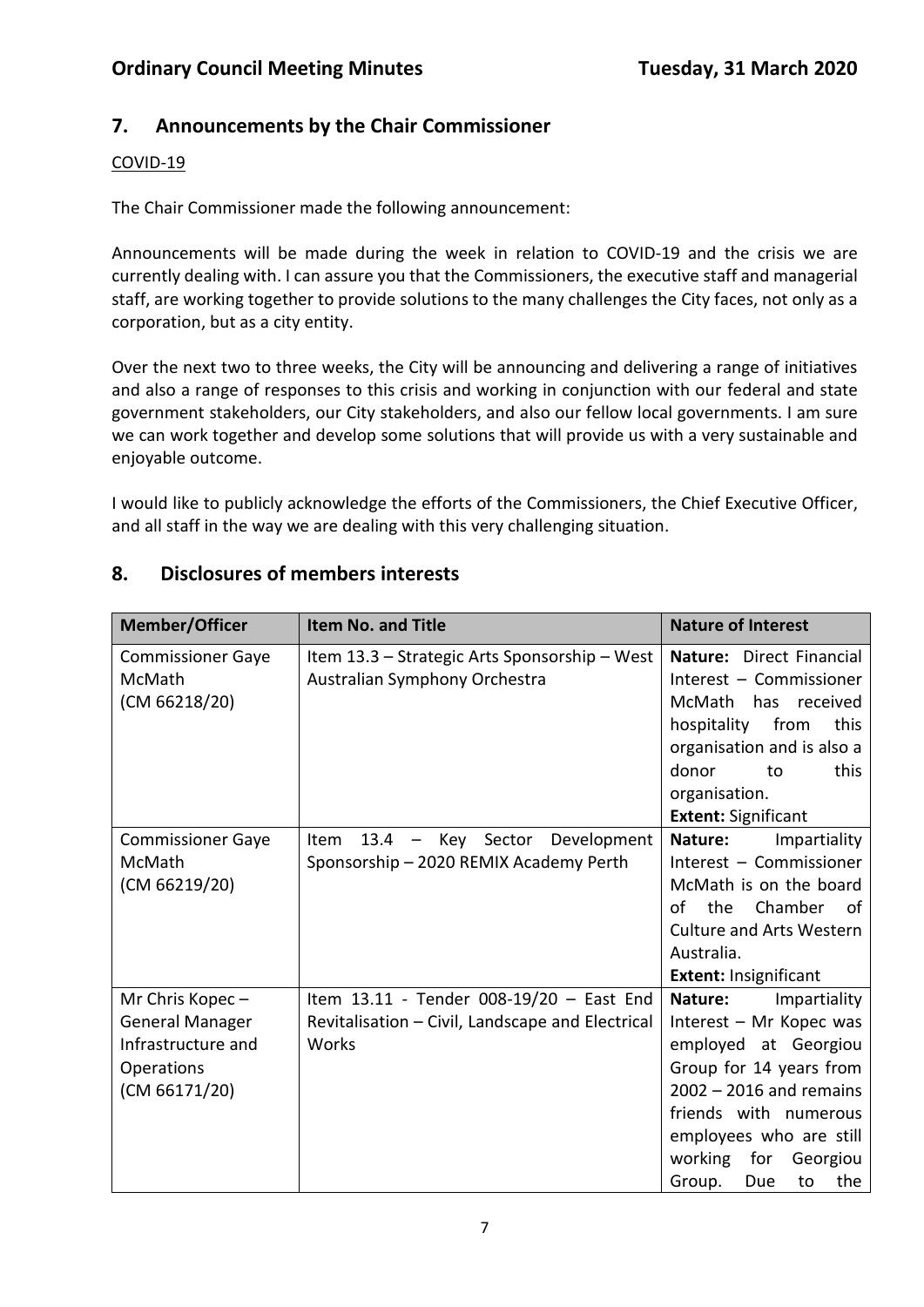| friendships described, Mr    |
|------------------------------|
| Kopec removed himself        |
| from active involvement      |
| in the tender process.       |
| <b>Extent: Insignificant</b> |

# **9. Questions by members of which due notice has been given**

Nil

# **10. Correspondence**

Nil

## **11. Petitions**

Nil

# **12. Matters for which the meeting may be closed**

In accordance with section 5.23(2) of the *Local Government Act 1995*, to preserve the confidentiality of attachments 13.10A, 13.10B and 13.11A, it was recommended that the meeting be closed to the public prior to consideration of the matters.

| <b>Attachment No.</b>                           | Item No. and Title                                                                                                       | Reason |
|-------------------------------------------------|--------------------------------------------------------------------------------------------------------------------------|--------|
| Confidential<br>Attachment 13.10A<br>and 13.10B | Item 13.10 - Tender 115 19/20 - Wellington Square   s5.23(2)(e)(ii)<br>Stolen Generation Acknowledgement                 |        |
| Confidential<br>Attachment 13.11A               | Item $13.11$ - Tender 008-19/20 - East End $ $ s5.23(2)(e)(ii)<br>Revitalisation - Civil, Landscape and Electrical Works |        |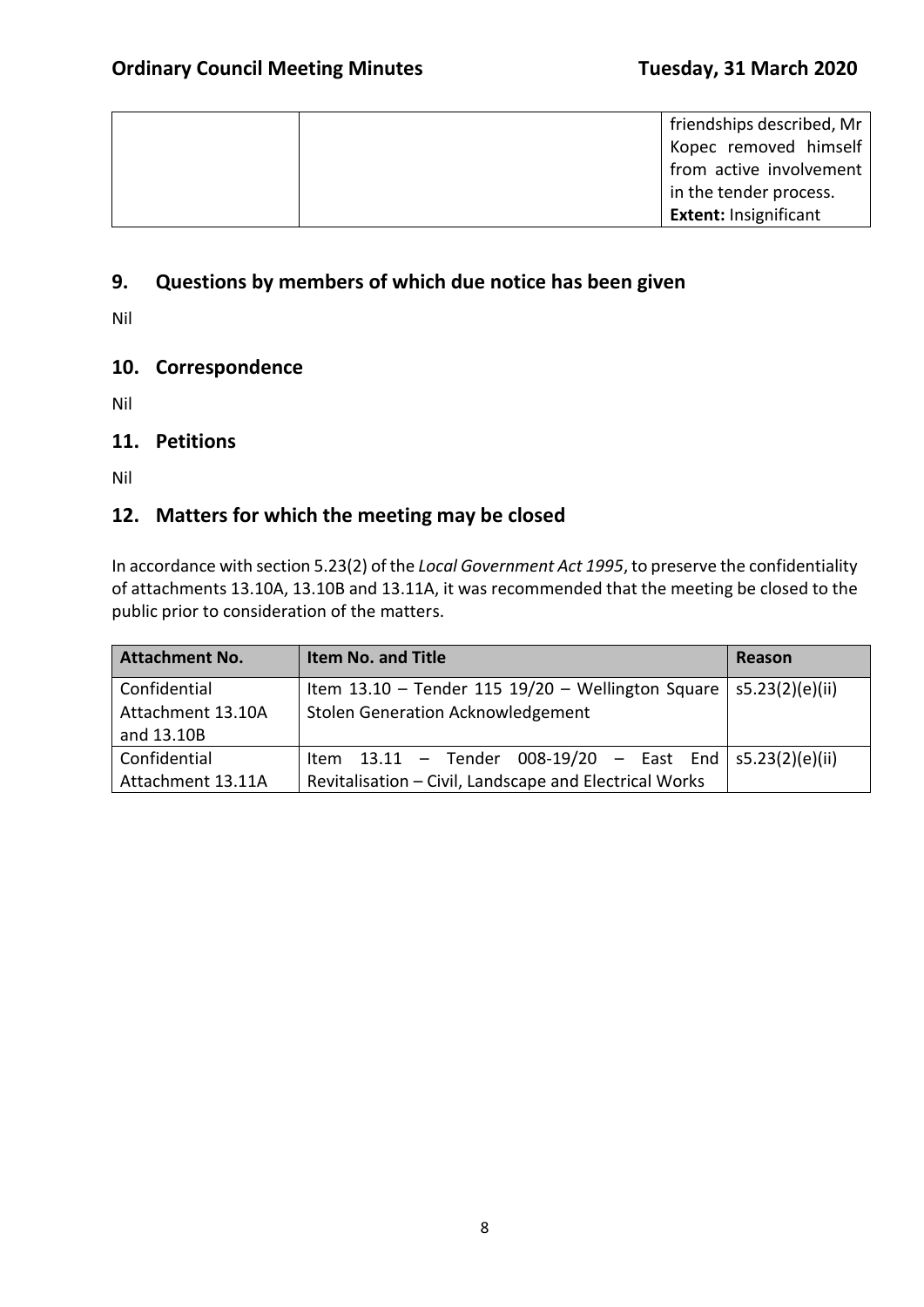# **13. Reports**

# **Item 13.1 – 15 (Lot 5) and 9 (Lot 6) The Esplanade, Perth – Proposed 21 – Level and 56-Level Mixed-Use Development – Advice to DevelopmentWA**

| <b>File Reference</b>                       | 2020/5026                                                   |  |
|---------------------------------------------|-------------------------------------------------------------|--|
| <b>Report Author</b>                        | Michaela Trlin, Senior Statutory Planner                    |  |
| <b>Other Contributors</b>                   | Craig Smith, City Architect                                 |  |
| <b>Reporting Service Unit and Alliance</b>  | Development Approvals, Planning and Economic<br>Development |  |
| <b>Report Author Disclosure of Interest</b> | Nil                                                         |  |
| Date of Report                              | 9 March 2020                                                |  |
| <b>Nature of Council's Role</b>             | Advocacy                                                    |  |
| <b>Voting Requirement</b>                   | Simple Majority                                             |  |
| Attachment/s                                | Attachment 13.1A - Map                                      |  |
|                                             | Attachment 13.1B - Perspectives                             |  |
|                                             | Attachment 13.1C - Development Plans                        |  |
| Landowner                                   | Brookfield EQ 5 Landowner Pty Ltd                           |  |
| <b>Applicant</b>                            | PTS Town Planning Pty Ltd                                   |  |
| <b>Zoning</b>                               | (MRS Zone) Redevelopment Scheme/Act Area                    |  |
|                                             | (MRA Central Perth Redevelopment Scheme Precinct)           |  |
|                                             | Elizabeth Quay - Inlet (P39)                                |  |
| <b>Aprroximate cost</b>                     | \$367 million                                               |  |

# **Purpose**

In accordance with subsection 42(1) of the *Metropolitan Redevelopment Authority Act 2011* (MRA Act), DevelopmentWA (DWA) has referred an application to the City for comment for the construction of a 56-level mixed-use development on Lot 5 and a 21-level mixed-use development on Lot 6 within the Elizabeth Quay Project Area.

In accordance with the provisions of the MRA Act, no decision shall be made on a development application until comment from the City has been received, or until after the expiration of 42 days.

DWA is to have due regard for the matters raised in any submission made by the City in determining an application. The purpose of this report is to seek Council's endorsement of the recommended advice to DWA in regard to the subject development application.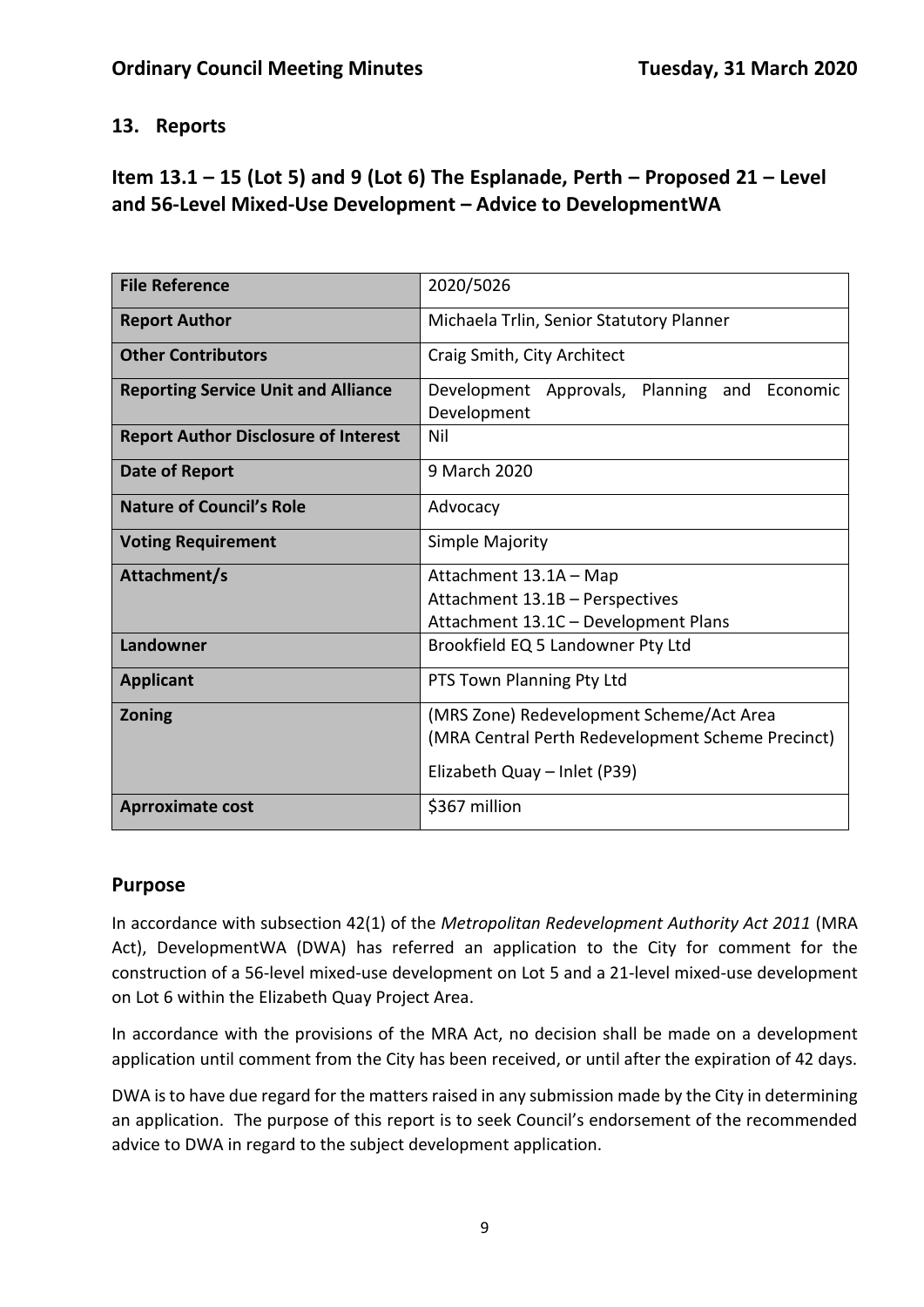# **Background**

Lot 5 has an area of  $3.627m^2$  and Lot 6 is  $3.594m^2$  in area with both lots having frontages to The Esplanade to the north and Geoffrey Bolton Avenue to the south. Lot 5 has a frontage to Enchantress Way to the west and Lot 6 has a frontage to Duchess Way to the east. Both sites are currently vacant, grassed and used as temporary event spaces.

The former Metropolitan Redevelopment Authority (MRA), now DevelopmentWA, granted 'in principle' approval for a 19 and 54 storey mixed-use development ('Plus' building) on Lots 5 and 6 at Elizabeth Quay on 13 October 2017. Clause 5.32 of the MRA Central Perth Redevelopment Scheme allows an applicant to obtain 'in principle' development approval on a proposal prior to lodging a formal development application. Rex Architecture, an architecture and design firm based in New York, is the lead project architect for this new proposal and was previously appointed for the 'Plus' design. This current proposal is of a similar scale and size to the 'in principle' approval which has now lapsed, however the overall design of the development has been substantially modified.

This application is for the development of both Lots 5 and 6. The applicant has advised that the two buildings can be individually developed and staged, however have been considered as a whole in terms of their built form, function and contribution to the public realm. The 21-level development on Lot 6 is also the subject of a separate application that has been referred to the City for comment. The applicant has explained that the purpose of having a separate development application for Lot 6 is to potentially enable an earlier approval for the smaller of the two buildings.

# **Details**

The City's comments are sought by DWA in relation to an application for a proposed development that involves integrated basement levels and ground level public domain with a 56-level mixed use building on Lot 5 and a 21-level office and retail building on Lot 6 at Elizabeth Quay. The proposed development on Lot 5 will contain office, hotel and residential uses and will be comprised of:

- 1060m<sup>2</sup> of dining space at ground and level one:
- A 167 $m^2$  hotel lobby and a 240 $m^2$  residential lobby accessed from Enchantress Way with a secondary access to the central galleria and the 343m<sup>2</sup> office lobby fronting The Esplanade, all at ground level;
- 17,308m<sup>2</sup> of office space over 11 levels (Levels One to Eleven);
- Plant over two mid-levels (Levels Twelve and Thirteen);
- Residential and hotel amenities over 3 levels (Levels 14 to 16) including a theatre, fitness centre and gym, private dining room, library, outdoor courtyard and fitness centre, swimming pool and pool deck for residents and a restaurant and bar, gym and wellness spa; for hotel guests;
- 84 hotel rooms over 4 levels (Levels 17 to 20);
- 237 residential dwellings over 35 levels (Levels 21 to 55) and includes:
	- 34 one-bedroom dwellings;
	- 72 two-bedroom dwellings;
	- 124 three-bedroom dwellings; and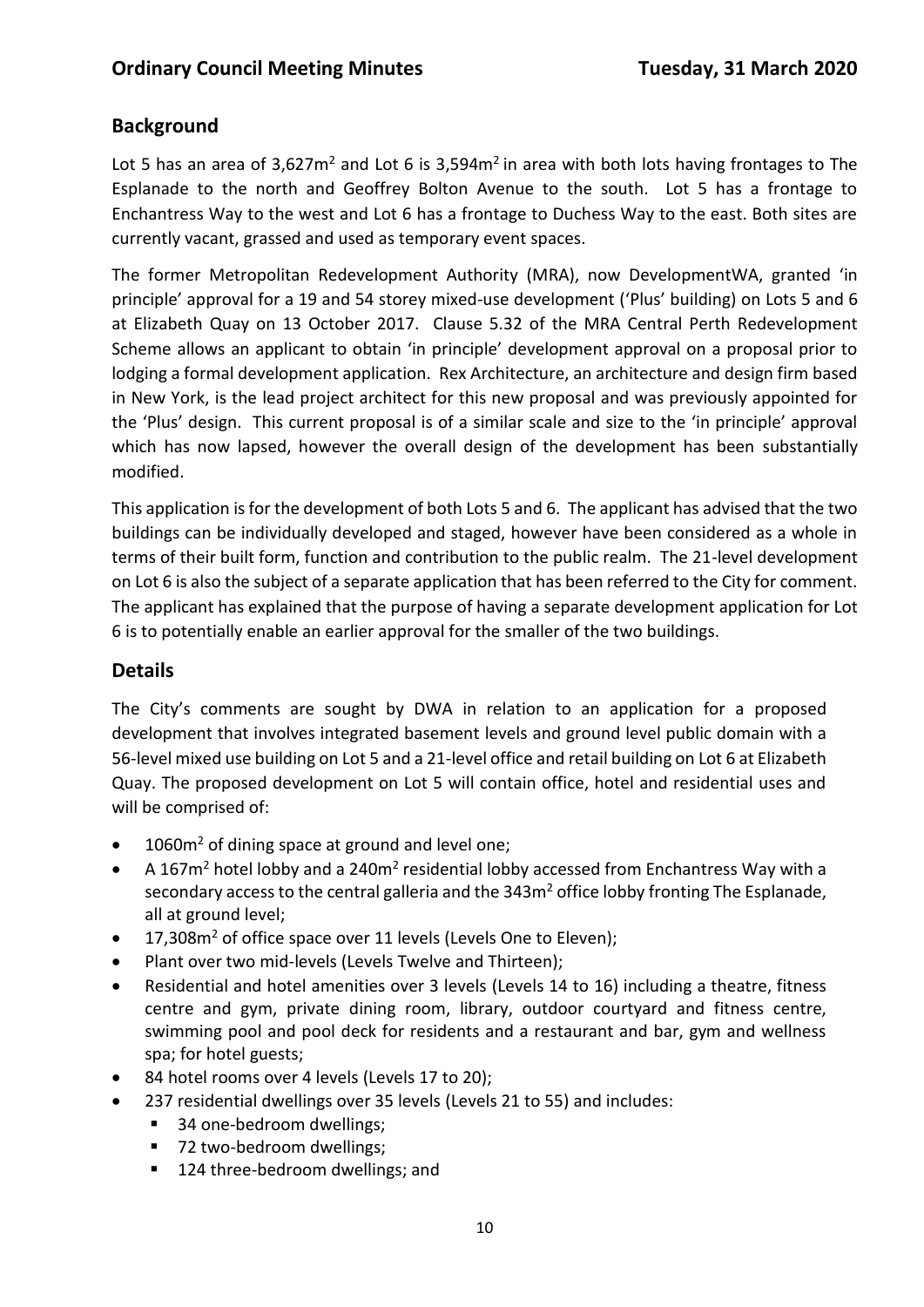# **Ordinary Council Meeting Minutes Tuesday, 31 March 2020**

■ 7 four-bedroom dwellings (includes penthouse apartments on Levels 54 and 55).

The proposed development for Lot 5 also includes five basement levels, with the lower three levels straddling the boundaries of both Lots 5 and 6 and the two upper basement levels extending fully under both Lots 5 and 6. The combined basements of Lots 5 and 6 accommodate 453 residential car parking bays, 112 commercial tenant bays (including 10 bays designated for hotel parking), end of trip facilities, store rooms and shared site services including loading dock and plant. Access to the basement car park will be from Enchantress Way with service vehicle access from Duchess Way.

The proposed building on Lot 6 will be used mainly for offices and will contain:

- 757m<sup>,</sup> of retail/restaurant space at ground level, service areas and the office lobby fronting The Esplanade;
- 33,903m2of office space over 19 levels; and
- One level of plant.

A key recommendation of the MRA's previous 'in principle' approval was a review of the development's contribution to the public domain. This has resulted in the two buildings being separated by a 20 metre wide and 60-metre-long,  $1,238m<sup>2</sup>$  public space, connecting the Geoffrey Bolton Avenue and The Esplanade frontages at ground level, which aims to improve pedestrian permeability through the site. The public space will be covered at level two with a glass canopy and will be enclosed at each end to assist the control of environmental conditions within the public space. The two buildings will be setback from the Geoffrey Bolton Avenue frontage to provide a southern plaza, which when combined with The Landing and Geoffrey Bolton Avenue, could provide an enlarged public space for public events.

The applicant has explained that the buildings will incorporate high quality materials and finishes, using locally sourced and sustainable products where possible. The façades are proposed to be comprised of a unitized aluminium curtain wall with flush glazing to the exterior behind an overlay of structural vertical mullions. The structural vertical mullions create a smaller frame on the building interior which will perform as a fin to assist in sun shading. The glazing will be an insulated glass unit with a high performance low-E coating. Wintergardens have been designed for the residential balconies and are integrated into the façade to protect residents from wind, provide shading and to reduce heat gain. Operable panels within the wintergardens will allow the balconies to open and close and become an extension of the interior living space.

# **Compliance with Planning Scheme and Design Guidelines:**

DevelopmentWA is responsible for planning and development control within the Central Perth Redevelopment Area (CPRA). The Elizabeth Quay project area is subject to the provisions of the DWA's Central Perth Redevelopment Scheme No. 2 (CPRS2). The general land use intent of the CPRS is to create diverse mixed land use urban environments, including creating high quality spaces for people through an activated and interesting public realm.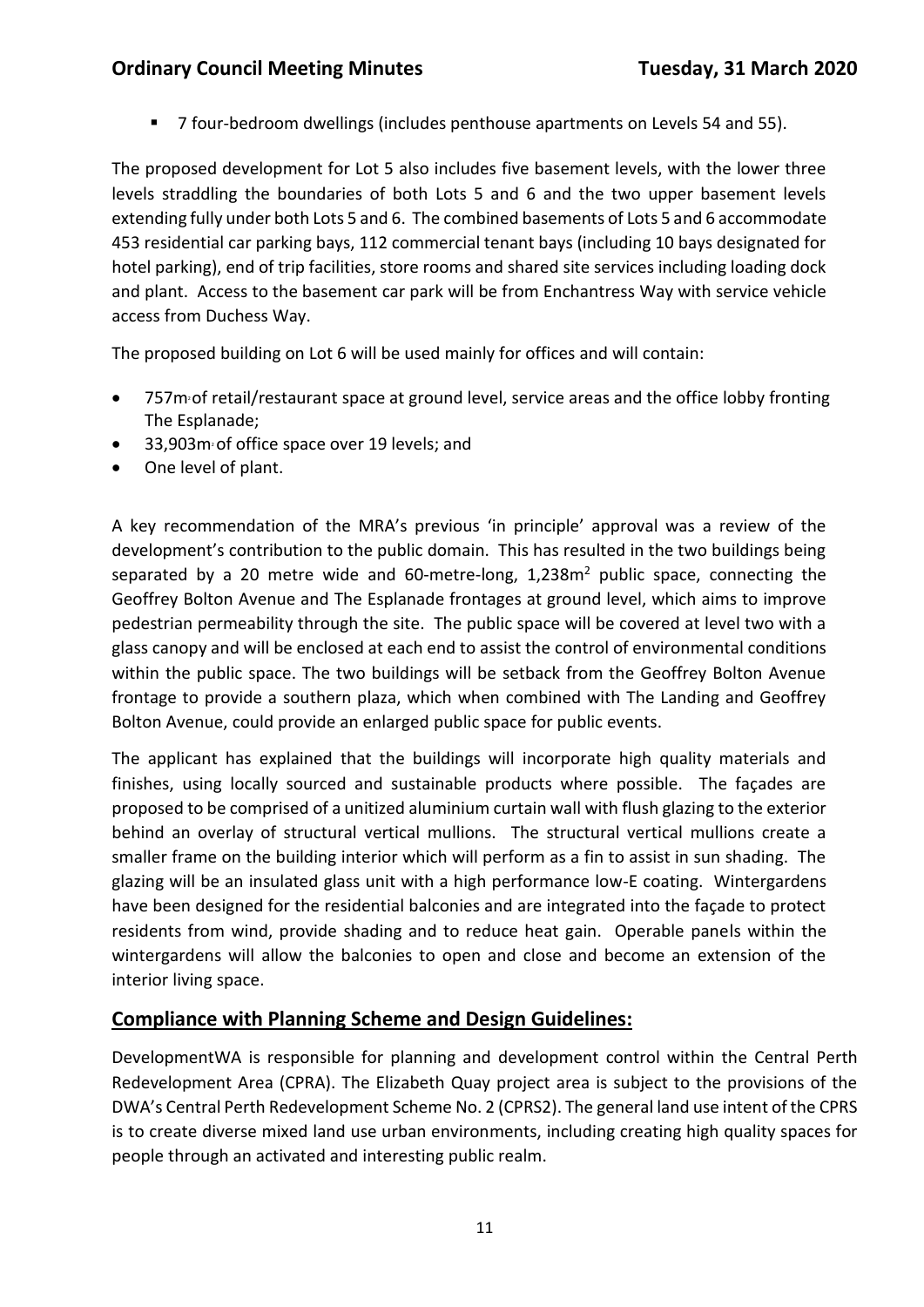The form and function of development within Elizabeth Quay is guided by DWA's Elizabeth Quay Design Guidelines. The vision for the Elizabeth Quay Project is to transform the relationship between the city and the river and enhance the identity of central Perth.

#### **Land Use**

The site is located with DWA's Inlet Precinct (Precinct 39) of the Elizabeth Quay Project Area under CPRS2. The land uses in the Inlet Precinct will include a mix of permanent and transient residential, commercial, retail, dining and entertainment land uses. 'Commercial', 'Retail', 'Residential' (dwellings and hotel) and 'Dining and Entertainment' (restaurants, cafes and hotel bars) land uses are preferred uses within the Inlet Precinct under CPRS2.

The application proposes a mixed-use development comprising of retail, office, hotel and residential land uses within the proposed buildings. This is consistent with the Elizabeth Quay Design Guidelines for Lots 5 and 6 which encourages active uses including shops, restaurants, café and small bars at the ground floor level; offices, shops, café, residential serviced apartments and hotel within the upper podium levels; and office, residential, serviced apartments and a hotel in the tower levels.

#### **Development Requirements**

DWA's Elizabeth Quay Design Guidelines recognises the potential for sites 5 and 6 to be amalgamated should a developer wish to propose an integrated development solution for the combined site. The applicant has advised that as part of the development of the site, the lots are proposed to remain as two green titled lots with the boundary between the lots to be moved east to align with the western facade of the office building on Lot 6.

Where Lots 5 and 6 are to have an integrated development solution, the towers should not negatively impact on the city skyline, view corridors or the public realm. The towers will be designed and proportioned in such a way as to minimise apparent size from surrounding view points and excessive overshadowing of the adjacent public realm.

Towers should not present a 'wall' of development to the north of the Inlet and the extent of area between Howard Street and Sherwood Court occupied by a single tower should be minimised through an appropriate design response.

The lower levels will be highly activated with a fine grain architectural response incorporating multiple openings at grade and opportunity for integrated pedestrian connections in the form of retail arcades.

The proposal's compliance with DWA's development requirements for the development on Lots 5 is summarised below:

| <b>Development Standard</b> | <b>Requirement Lot 5</b>             | <b>Proposed Lot 5</b> |
|-----------------------------|--------------------------------------|-----------------------|
| Podium Height:              | Minimum: 2 storeys up to 8<br>metres | No podium             |
|                             | Maximum: 6 storeys up to 24          |                       |
|                             | metres                               |                       |
| <b>Tower Height:</b>        | Minimum: 20 storeys                  | 56 storeys            |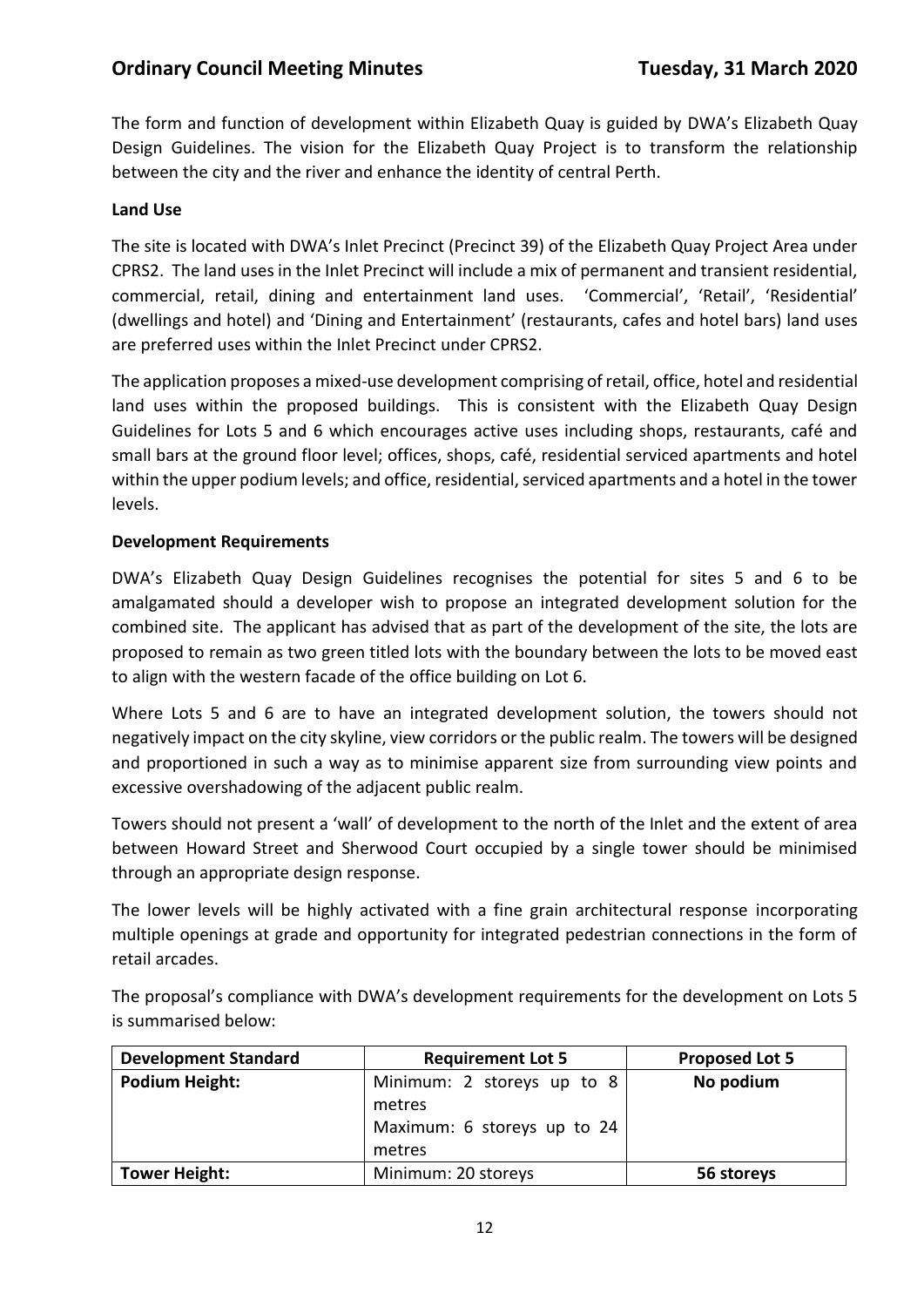| <b>Development Standard</b>                                                                                                                 | <b>Requirement Lot 5</b>                                                               | <b>Proposed Lot 5</b>                                                                                                                     |
|---------------------------------------------------------------------------------------------------------------------------------------------|----------------------------------------------------------------------------------------|-------------------------------------------------------------------------------------------------------------------------------------------|
|                                                                                                                                             | Maximum: 30 storeys                                                                    |                                                                                                                                           |
| <b>Lot Setbacks:</b>                                                                                                                        | Nil to lot boundary at ground<br>level                                                 | 1 metre western<br>boundary<br>10.23 to eastern<br>boundary<br>1.12 metres to northern<br>boundary<br>13.9 metres to southern<br>boundary |
| <b>Setbacks Above Podium:</b>                                                                                                               |                                                                                        |                                                                                                                                           |
| Northern Boundary                                                                                                                           | Minimum: 5 metres                                                                      | 18.5 metres                                                                                                                               |
| Eastern Boundary                                                                                                                            | Minimum: 5 metres                                                                      | Nil to 10.2 metres                                                                                                                        |
| Southern Boundary                                                                                                                           | Minimum: 5 metres                                                                      | 31 metres                                                                                                                                 |
| <b>Western Boundary</b>                                                                                                                     | Minimum: 5 metres                                                                      | 2.2 metres                                                                                                                                |
| <b>Residential</b><br><b>Minimum</b><br>Dwellings, Hotel<br>Rooms or<br><b>Short</b><br><b>Serviced</b><br><b>Stay</b><br><b>Apartments</b> | Nil                                                                                    | 237 residential apartments<br>and 84 hotel rooms                                                                                          |
| <b>Active Edges:</b>                                                                                                                        |                                                                                        |                                                                                                                                           |
| Primary frontage                                                                                                                            | 80%                                                                                    | 100% Geoffrey Bolton<br>Avenue                                                                                                            |
| Secondary frontages                                                                                                                         | 50%                                                                                    | 69% to Enchantress Way,<br>100% The Esplanade and<br>61% to Lot 6                                                                         |
| <b>Vehicle and Service Access</b>                                                                                                           | Single access point only from<br>either Enchantress<br>Way<br><b>or</b><br>Duchess Way | Car Parking access from<br>Enchantress Way, service<br>vehicle<br>from<br>access<br><b>Duchess Way</b>                                    |
| <b>Solar Access</b>                                                                                                                         | Maintain 80% minimum solar<br>access to The Landing at 12pm<br>on 1 September          | 29%<br>solar<br>is<br>access<br>provided at The Landing at<br>12pm 1 September                                                            |
| (Integrated<br>Parking:<br>Car                                                                                                              |                                                                                        |                                                                                                                                           |
| Access)<br>- Tenant car parking bays                                                                                                        | 55 bays                                                                                | 39 bays                                                                                                                                   |
| - Residential car parking bays                                                                                                              | 166 bays                                                                               | 453 bays (Lots 5 and 6)                                                                                                                   |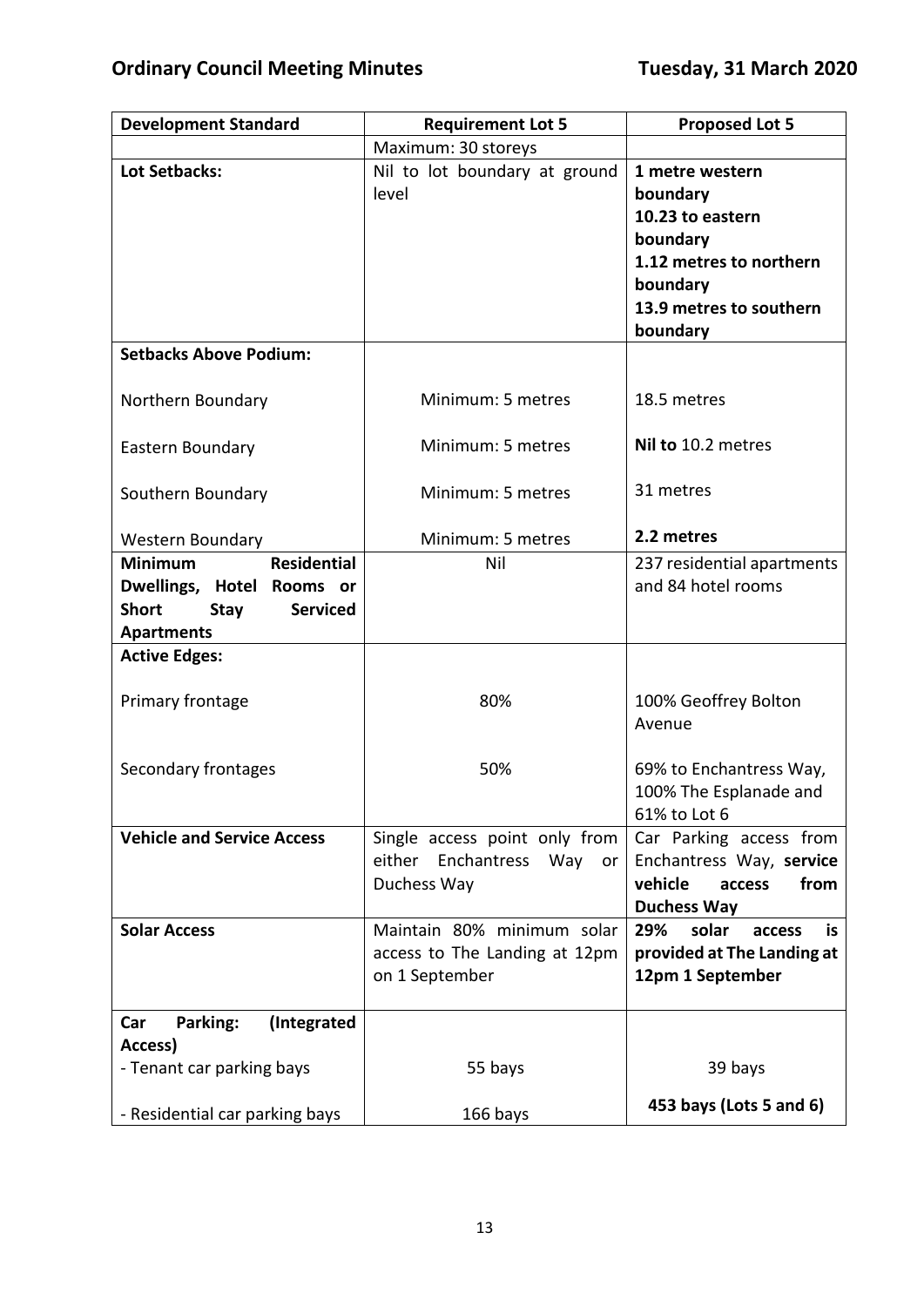The proposal's compliance with DWA's development requirements for the development on Lot 6 is summarised below:

| <b>Development standard</b>                          | <b>Requirement Lot 6</b>                                                      | <b>Proposed Lot 6</b>                                                                                                                                        |
|------------------------------------------------------|-------------------------------------------------------------------------------|--------------------------------------------------------------------------------------------------------------------------------------------------------------|
| <b>Podium Height</b>                                 | Minimum: 2 storeys up to 8<br>metres<br>Maximum: 6 storeys up to 24           | No podium proposed                                                                                                                                           |
|                                                      | metres                                                                        |                                                                                                                                                              |
| <b>Tower Height</b>                                  | Minimum: 20 storeys<br>Maximum: 30 storeys                                    | 21 storeys                                                                                                                                                   |
| <b>Lot Setbacks</b>                                  | Nil to lot boundary at ground<br>level                                        | 1 metre eastern boundary<br>10.23 to western boundary<br>1.12 metres to northern<br>boundary<br>13.9 metres to southern<br>boundary                          |
| <b>Setbacks Above Podium</b>                         |                                                                               |                                                                                                                                                              |
| Northern Boundary                                    | Minimum: 5 metres                                                             | 0.44 metres                                                                                                                                                  |
| Eastern Boundary                                     | Minimum: 5 metres                                                             | 0.76 metres                                                                                                                                                  |
| Southern Boundary                                    | Minimum: 5 metres                                                             | 13.88 metres                                                                                                                                                 |
| <b>Western Boundary</b>                              | Minimum: 5 metres                                                             | 10.47 metres                                                                                                                                                 |
| <b>Green Building Policy</b><br><b>Specification</b> | Minimum Tier 2                                                                | Classified as Tier 2                                                                                                                                         |
| <b>Vehicle and Service Access</b>                    | Single access point only from<br>Duchess Way (Sherwood Court<br>extension).   | The building is serviced by one<br>crossover from Duchess Way.                                                                                               |
| <b>Parking</b><br>Car<br>(Integrated<br>Access)      | 54 tenant bays (as stipulated<br>under the Perth Parking Policy)              | 83 tenant bays                                                                                                                                               |
| <b>Active Edges:</b>                                 |                                                                               |                                                                                                                                                              |
| <b>Primary Frontage</b>                              | Min 80% activation at street $\vert$ 100% (Geoffrey<br>level                  | Bolton<br>Avenue)                                                                                                                                            |
| <b>Secondary Frontage</b>                            | Min 50% activation at street<br>level                                         | 74.5% (Duchess Way)                                                                                                                                          |
| <b>Solar Access</b>                                  | Maintain 80% minimum solar<br>access to The Landing at 12pm<br>on 1 September | 28.6% solar access is provided<br>at The Landing at 12pm on 1<br>September with is for the final<br>integrated<br>development<br>containing both Lot 5 and 6 |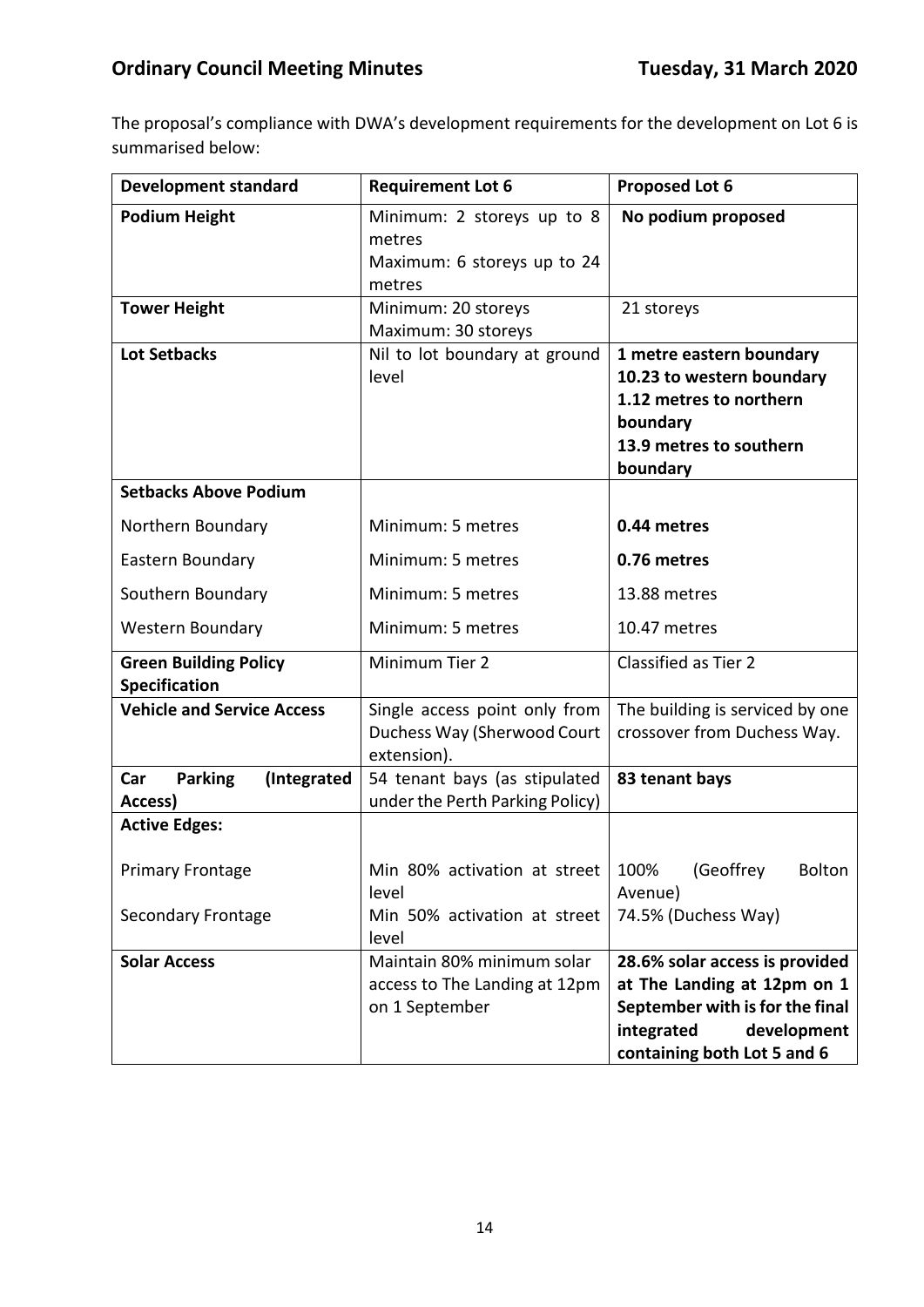# **Stakeholder engagement**

No advertising or stakeholder engagement in relation to the application has occurred noting the site is not subject to the advertising provisions of CPS2, the City is only a referral agency in this case and DWA is the authority responsible for consulting with any agencies or stakeholders as required.

# **Strategic alignment**

#### Strategic Community Plan

This item addresses the Community's Vision for the future and specifically the following Aspiration and Strategic Objective(s) contained in the Strategic Community Plan 2019 – 2029:

| <b>Aspiration:</b>          | Place                                                                              |
|-----------------------------|------------------------------------------------------------------------------------|
| <b>Strategic Objective:</b> | Stimulating, functional and attractive design outcomes across all<br>developments. |

The proposal relates to several Strategic Objectives including Aspirations which encompass People, Place and Prosperity. However, the Strategic Objective that has been designated is the one which endorses places that are stimulating, functional and have attractive design outcomes. The proposal is one which will have the opportunity to become a landmark building within Elizabeth Quay and so should be an example of stimulating, functional and attractive design.

# **Legal and statutory implications**

- *Metropolitan Redevelopment Authority Act 2011*
- *Metropolitan Redevelopment Regulations 2011*
- Central Perth Redevelopment Scheme No. 2

#### Connection with mandates in the *City of Perth Act 2016*

 $8(1)(j)$  - to strike an appropriate balance among civic, economic, social, cultural and environmental considerations

# **Risk implications**

| <b>Impact of Decision</b> |     |  |
|---------------------------|-----|--|
| Organisation              | Low |  |
| Community                 | Low |  |

| <b>Risk Domain</b>           | <b>Consequence</b> | Likelihood | <b>Risk Rating</b> |
|------------------------------|--------------------|------------|--------------------|
| People                       | Minor              | Possible   | Minor              |
| Legal and                    | Minor              | Possible   | Minor              |
| Regulatory/Ethical           |                    |            |                    |
| Reputation and               | Minor              | Possible   | Minor              |
| <b>External Stakeholders</b> |                    |            |                    |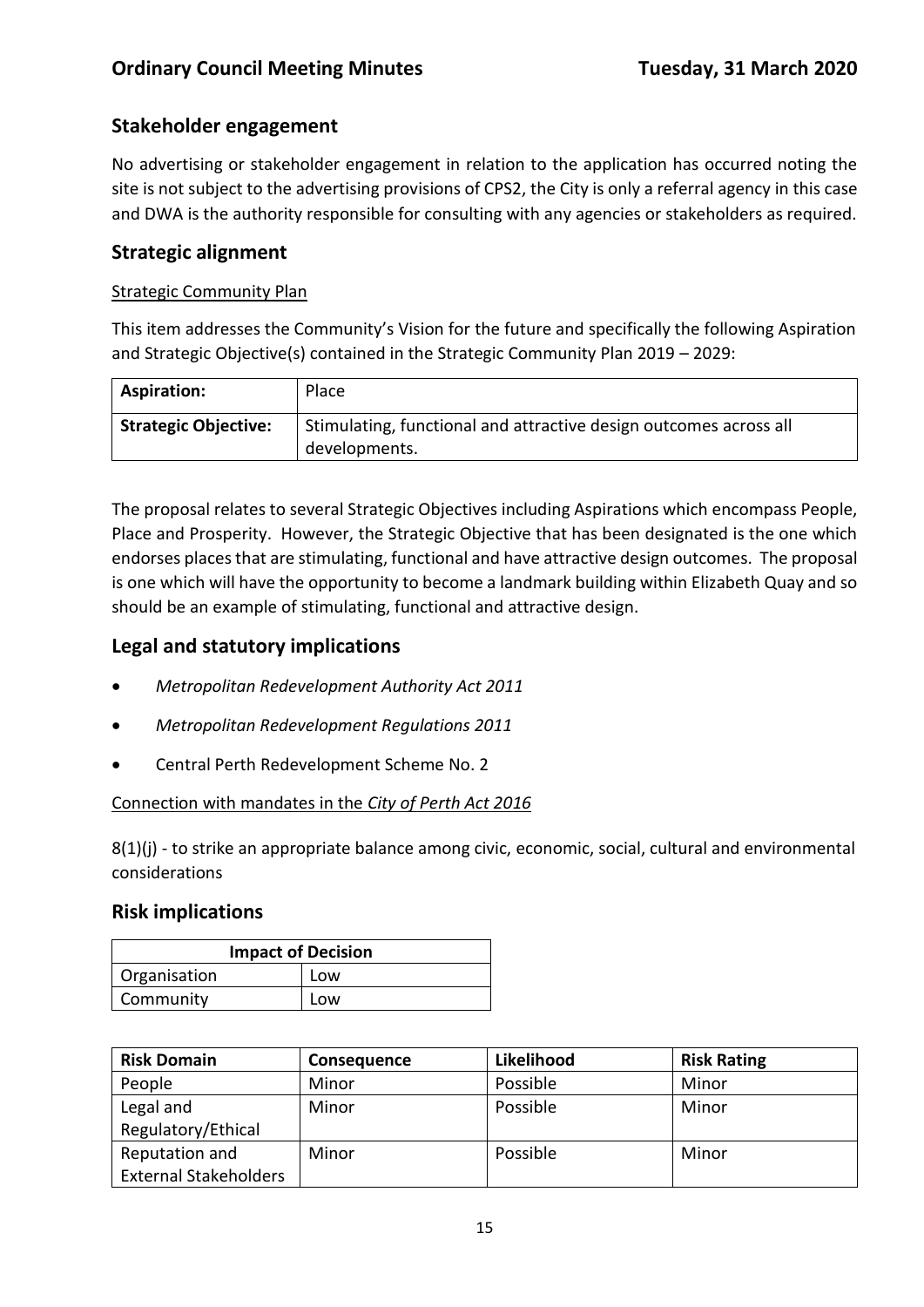As identified in the table above, the proposal has low risk implications.

# **Approval implications**

DWA is the responsible planning authority for granting development approval for this development. Should approval be granted it will be enable further development within the Inlet Precinct, bringing with it the investment, activation and vibrancy resulting from a mixed use development of this large scale. However, it will be a significant departure from the intended building heights for development in Elizabeth Quay, but it is noted that a precedent has already been set by the approved 52 storey residential and hotel development on Lots 2 and 3 at Elizabeth Quay, which is under construction. It is also noted that the development is seeking additional car parking, contrary to the provisions of the Perth Parking Policy and the CPRS2, which could have implications for traffic congestion on the local road network and traffic/pedestrian conflict within the 'shared zones' of Elizabeth Quay.

# **Financial implications**

There are no financial implications related to this report.

# **Policy references**

- Metropolitan Redevelopment Authority's Elizabeth Quay Design Guidelines
- Perth Parking Policy

# **Comments**

#### **Architectural Expression and Building Design**

The Elizabeth Quay Design Guidelines set out the design intent of the general development form envisaged for the project area. Elizabeth Quay is to be organised around mid-rise podiums with tower elements above that are setback from the street. The podium tower design is to facilitate the breaking up of the visual presence of the towers and to provide view lines between the buildings. The podiums present an opportunity for diversity of use with scale differentiation to the towers above, providing a sense of human scale to the streetscape and an appropriate built form response to the street context. Podiums also importantly assist in reducing the wind impact of towers at street level. All developments are to provide fine grain human scale at the podium and street level to ensure a quality street edge and reduce building bulk and massing.

The architectural expression of the two buildings should demonstrate design excellence and include fine grain architectural detail and be designed and oriented to minimize the impact of wind and overshadowing on the public realm, providing a world class development for the Elizabeth Quay waterfront. The proposed design with its simplicity of architectural form, a cantilevered tower for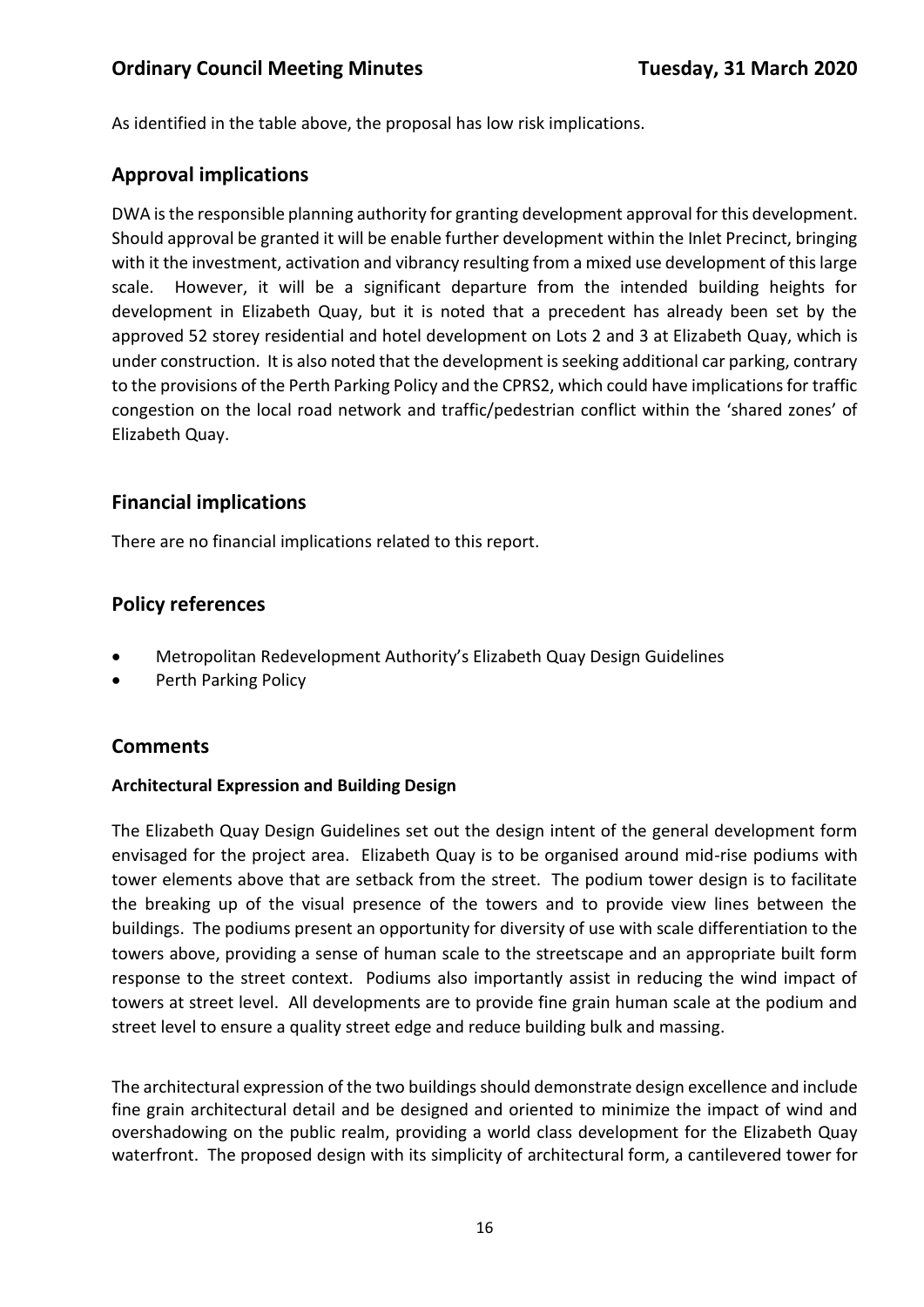Lot 5 and the different tower heights between Lots 5 and 6 will create visual tension and interest and will be a landmark development for the site.

Lots 5 and 6 are situated within the central axis of the Elizabeth Quay waterfront, which is a highly prominent landmark site on the Perth city skyline. The original proposal for Lot 5, the Perth Plus concept, proposed a memorable, geometric building punctuated by the 'Plus', which included substantial residential and hotel facilities including a ballroom.

In the current proposal, the 'Plus' has been replaced with a rotated and cantilevered tower with a reduced hotel component (84 rooms compared to 220 rooms) with fewer publicly accessible facilities. The economic reasons for changing the design are understood, however the architectural point of difference in the 'Plus' scheme, which allowed the numerous concessions on height and bulk, has been reduced to a four-storey band that will only visually stand out at night.

The combined width of the two towers (to the height of the Lot 6 building) forms an effective wall to the northern edge of the Quay, which lacks the separation of buildings that is sought in the Design Guidelines.

The 'in principle' approval of the development acknowledged that that the proposed development does not incorporate podiums and was conditionally supported by the MRA subject to further refinement of the ground floor plane. To achieve the design intent of the design guidelines, a public space between the two buildings (the Galleria space) has been designed to link the Esplanade to The Landing and a southern plaza space has been provided.

The ground plane is an improvement to the previous scheme, with better interaction with the street. Similarly, the increased southern setback provides for greater area for general use and with Geoffrey Bolton Avenue temporarily closed, more space for public events, although the substantial tree planting in this area could limit its suitability as an event space. The Galleria space between the towers has a reasonable degree of flexibility, but could be a more dynamic space with more height to differentiate it from the other parts of the ground plane. The glass roof to the Galleria is a questionable design outcome that needs to take better account of the Perth climate.

Awnings are proposed to the primary frontages of the building, being The Esplanade and southern plaza as well as over the pedestrian entrances to the hotel and residential lobbies to achieve greater human scale at street level. The addition of the awnings and the large covered public space between the two buildings at street level, are intended to satisfy the objective of a podium to introduce human scale to the building, whilst improving the pedestrian environment through wind mitigation measures. However, the enclosure of the central public space to address the wind impacts will make it challenging for the space to be perceived and used as a public space that people are welcomed and encouraged to enter. While the Guidelines require such spaces to have multiple clearly defined entrances and visually and physically permeable facades, the enclosed public space lacks activation opportunities with substantial portions of the adjoining facades being solid and lacking both visual and physical permeability.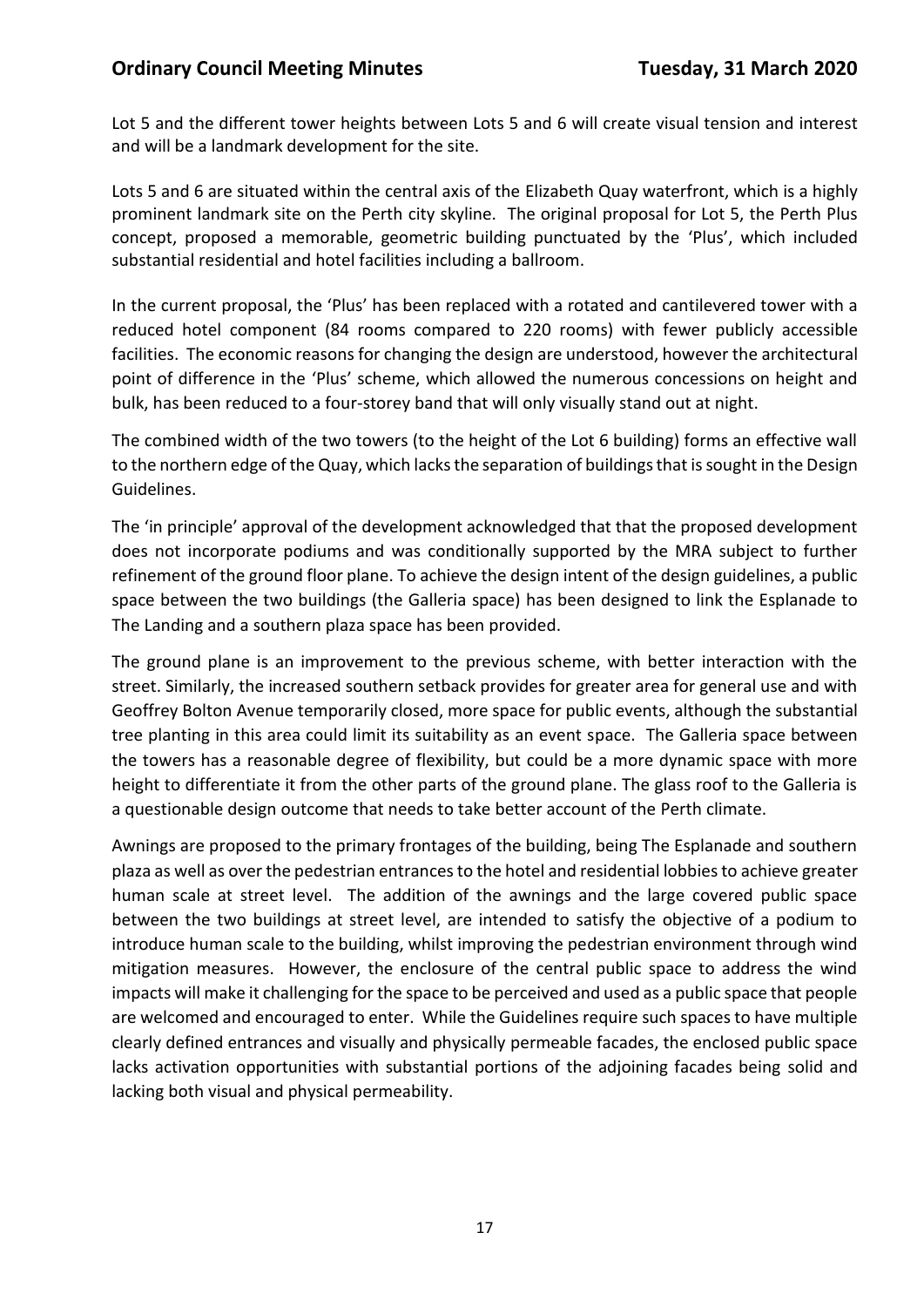## **Building Height**

Development sites within Elizabeth Quay are intended to be flexible to avoid over-regulation of heights and setbacks. The Guidelines state that variations of building height or setbacks may be supported where innovation and exemplary design quality can be demonstrated to have a positive impact on the project area and city skyline as a whole.

The proposed development includes a substantial variation in terms of the maximum 30-storey building height specified under the guidelines for Lot 5. The approved 52 storey residential development on Lot 2 and 3 at Elizabeth Quay has already set a precedent for building height variations of this extent. The 'in principle' approval by the MRA for this site also supported increased height for the tower on Lot 5, due principally to the iconic nature of the previous 'Plus' design concept.

The proposed building height has been reduced from 220 metres to 207.15 metres whilst providing an additional two floor levels. The impact of the building height has been ameliorated to some extent by revising the tower location and design, with the towers located to the northern portion of the site to improve the visual permeability and view corridors through the site as well as improve solar access to 'The Landing'.

Although both towers have been redesigned to improve solar access, it is noted that only 28% solar access will be achieved to 'The Landing' area at 12pm on 1 September, which is well below the minimum 80% requirement for solar access specified under the Design Guidelines. This variation to the acceptable design criteria was approved 'in principle' by the MRA. The applicant advises that the separation of the buildings and the reduced building height on Lot 6 will improve the solar access to 'The Landing' during the equinoxes in the morning, evening and afternoons and will increase during the day, reaching 100% by 3pm. There will also be minimal solar impact during the summer months.

Notwithstanding the previous support from the MRA, such a variation to the Guidelines will impact on the amenity and enjoyment of this important public space within Elizabeth Quay.

The significant building height variation sought by the proponent should not be supported until such time as the architectural and civic consequences of the design are of sufficient quality that they meet all the criteria for design excellence.

The proposed 21-storey office building on Lot 6 is compliant with the maximum building height requirements of DWA's Elizabeth Quay Design Guidelines which requires a minimum 20 storey development and a maximum of 30 storeys.

#### **Setbacks**

Although the development does not achieve the tower and podium design intent of the guidelines, there are benefits to the design approach. The greater building setback between Lot 5 and Lot 6 of 20 metres enables a significant public space to be created in the form of a pedestrian mall, improving permeability and opening up vistas through the site, however, as previously mentioned, the enclosure of this space will make it less attractive as a 'public space' that people are encouraged to enter. The 14 metre setback of the towers to the south, together with The Landing and Geoffrey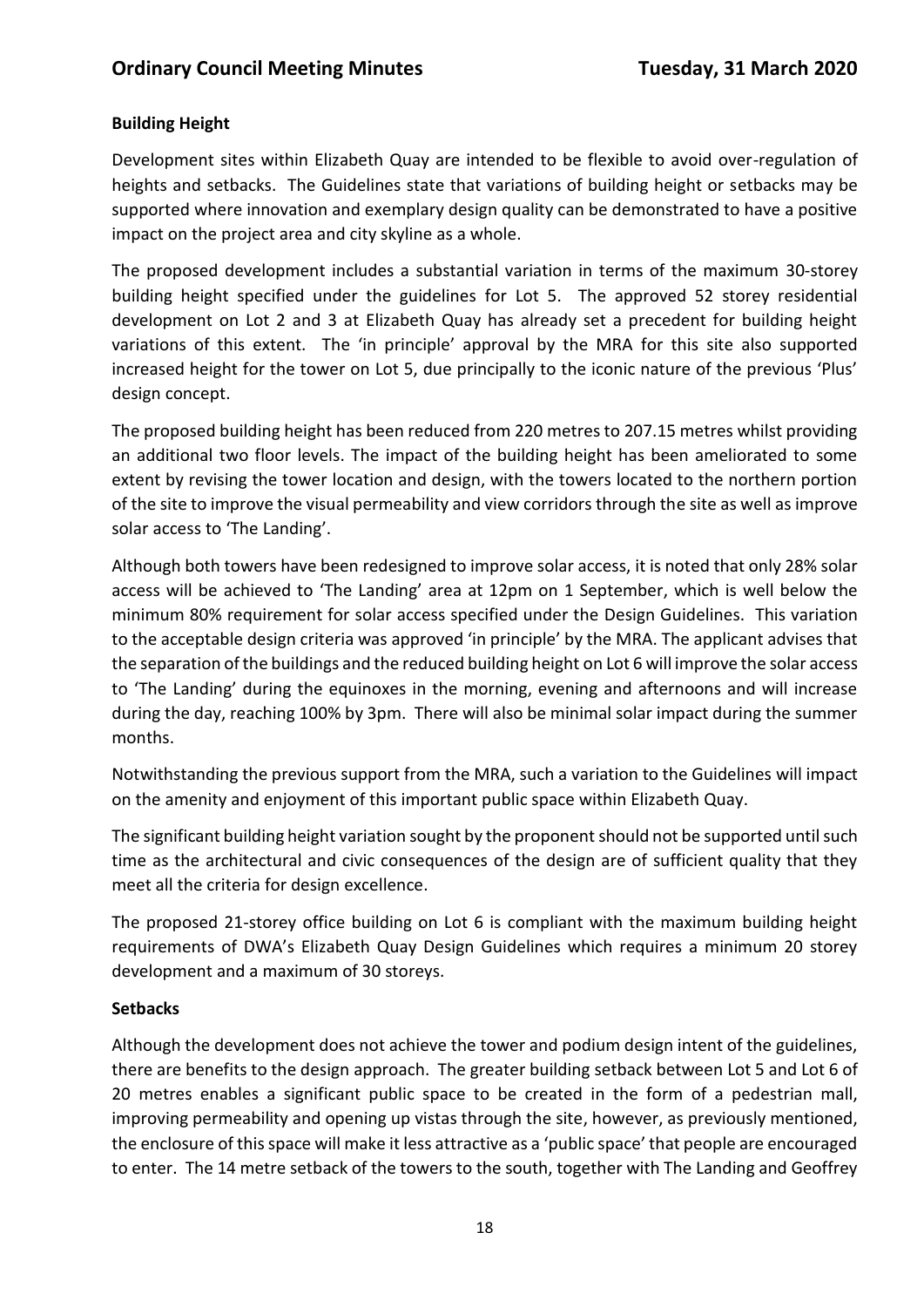Bolton Avenue (if temporarily closed to vehicles) will also create a substantial public space, with refinement of the landscaping details required to confirm its suitability as a potential event space.

The Elizabeth Quay Design Guidelines specify a nil setback to all lot boundaries for any podium levels, a 5 metre setback to the north and south, and a 10 metre setback to the east and west for the towers above. The proposed design seeks variations to the setbacks to both towers. The applicant has explained that the removal of the podium significantly reduces the building bulk at ground level, which would 'enclose' Elizabeth Quay when viewed from the Swan River. By not providing a podium, the visual connectivity is improved between the Swan River through Elizabeth Quay to the rest of the city. They have also demonstrated that the reduced side setback to the eastern and western lot boundaries will not obstruct the view corridors from Howard Street and Sherwood Court, with the lower building levels providing a greater view corridor than prescribed by the design guidelines. However, there could be greater public benefit from providing larger landscaped setbacks adjacent to the street frontages, contributing to the public realm, rather than internalising the public space within the development.

The setback variations have allowed for the pedestrian link and view corridors between the buildings at the lower levels, but as previously noted the cantilevered tower on Lot 5 encroaches over the boundary of Lot 6 from Level 14 and above, providing a separation of only 3 metres between the two buildings, forming an effective wall to the northern edge of Elizabeth Quay and lacking the separation of buildings that is sought in the Design Guidelines. Therefore, it is considered that these setback variations should not be supported.

#### **Wind Impact**

The design intent of the Elizabeth Quay Design Guidelines is to ensure pedestrian comfort and safety are maintained and that buildings are designed to mitigate the impact of wind on the public realm and safeguard the overall outdoor amenity of the development. Wind amelioration strategies are to be integrated into the building design. Use of 'add-ons' such as screening or landscaping to provide direct wind amelioration will only be accepted as a tool to fine tune the design.

The departure from the intended podium and tower built form and variations to setbacks could result in adverse wind impacts. Wind tunnel testing was undertaken on the 'in principle' approved development design where it was identified additional design work was required to address the wind impacts. As a result of the testing, the building design has evolved to include a cover over the plaza area between the buildings to control the horizontal wind impacts. Additional landscaping to the southern forecourt and canopies have been added to the primary street frontages to protect the pedestrian environment. The assessment surmises that the wind mitigation measures will significantly improve the pedestrian environment from the east and south west prevailing winds. The proposed cover to the plaza and addition of canopies over entrances will be effective in improving the wind conditions for the pedestrian environment, however, the glass roof should be reviewed to take better account of Perth's climate.

#### **Traffic and Car Parking**

The basement level car park has been designed to service both buildings on Lots 5 and 6 with access from Enchantress Way, which is consistent with the requirements of the design guidelines. A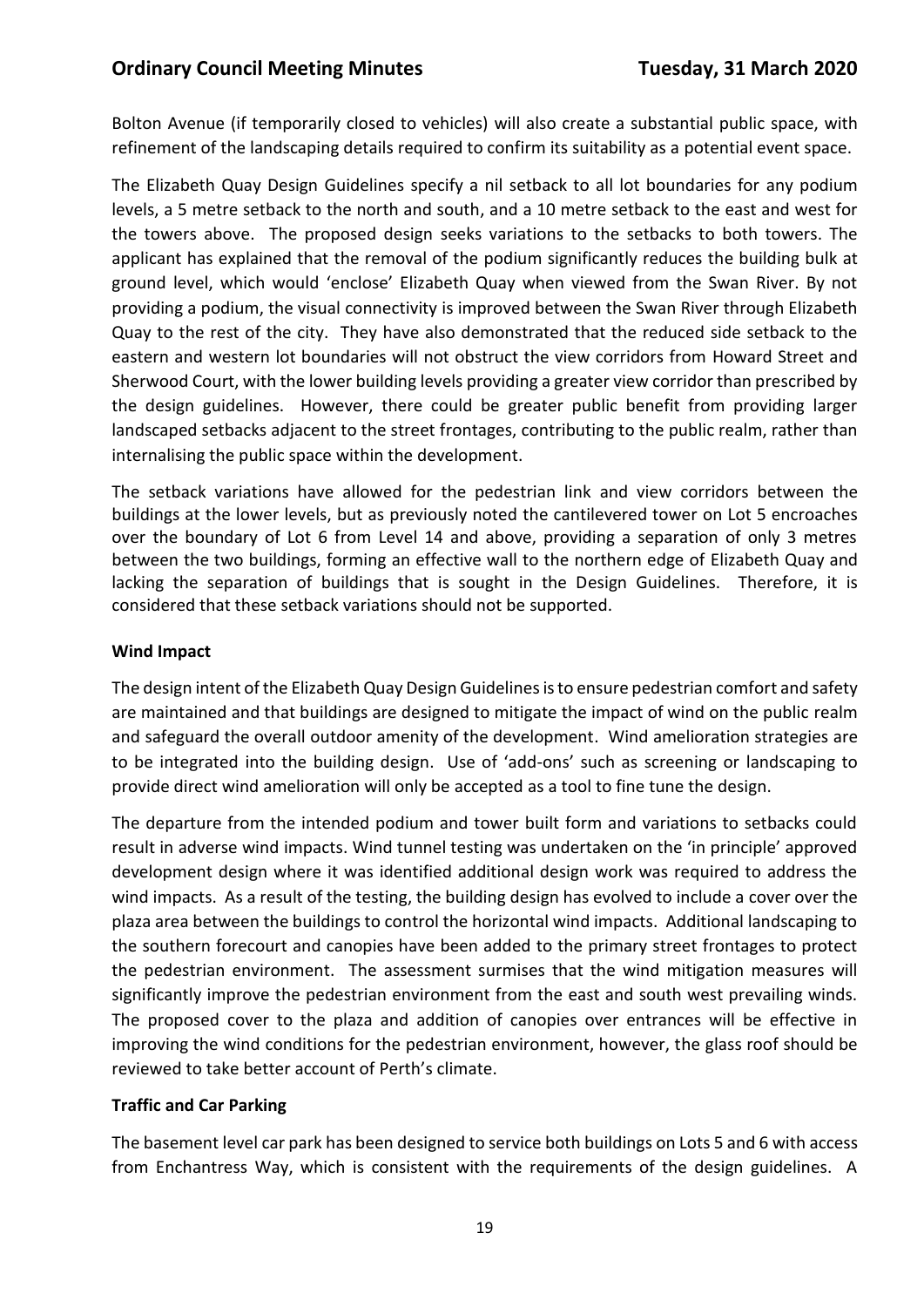second access is provided off Duchess Way, however this is proposed for the service delivery to the building only.

Over Lots 5 and 6, the Perth Parking Policy allows for a maximum total of 108 tenant car parking bays with the combined development proposing 122 bays. Of this number, 112 car parking bays will be for office and retail tenants and 10 car parking bays will be for use by the hotel. As such, the applicant is seeking a variation on the tenant parking bay requirement of the Perth Parking Policy and provided justification by noting that the end of trip facilities, including bicycle bays, are significantly more than the minimum requirements and that the 10 car parking bays for the hotel do not necessarily add to vehicle movements during peak periods.

The development as a whole should comply with the Perth Parking Policy noting the proximity of the subject site to various public transport options and nodes. A Traffic Impact Assessment has been submitted as part of this application and states that the additional car parking bays will have a negligible impact on traffic flows in the area. It is noted that the streets surrounding Elizabeth Quay experience heavy traffic congestion, particularly at morning and evening peak times, which will be further exacerbated by traffic generated by the major developments at Elizabeth Quay. Particularly given the design of the streets within Elizabeth Quay, any additional traffic movements add to the risk of pedestrian and vehicle conflict in this area. Furthermore, the Perth Parking Policy should only be varied where exceptional circumstances can be demonstrated (no such justification has been provided), as even minor variations applied generally to developments across the city can have adverse cumulative traffic impacts in terms of congestion on the local road network. For these reasons, Council has consistently advised that developments in Elizabeth Quay should comply fully with the Perth Parking Policy.

The proposed development also seeks a significant variation to the residential car parking requirements, proposing 453 car bays for a total of 237 dwellings, in lieu of the permitted 166 residential car bays. The acceptable development criteria of the Elizabeth Quay Design Guidelines require a maximum of 0.7 bays per dwelling, however the development seeks 1.9 bays per dwelling. In support of the proposed variation, the applicant has advised that all car parking is located within the basement levels with access off Enchantress Way which is a secondary street. The dwelling sizes are larger than the prevailing market, which necessitates a greater number of car parking bays.

Residential parking within the adjoining City Planning Scheme No. 2 area (with similar locational characteristics) can be provided to a maximum of 1.5 car bays per dwelling. However, noting that Enchantress Way is a narrow street providing access to Elizabeth Quay and that this is a heavily pedestrianised precinct, it is considered that the quantum of residential parking should be reduced, and if not fully compliant with DWA standards, the amount provided should not exceed a maximum of one bay per dwelling, or a total of 237 residential bays.

#### **Noise**

The applicant has submitted an acoustic report which concludes that the proposed development is deemed capable of addressing the acoustic requirements specified in the relevant noise policies and standards. It is noted that the detailed acoustic design and final report will be developed and submitted prior to lodgement of a building permit. A final noise impact and management report will also be prepared.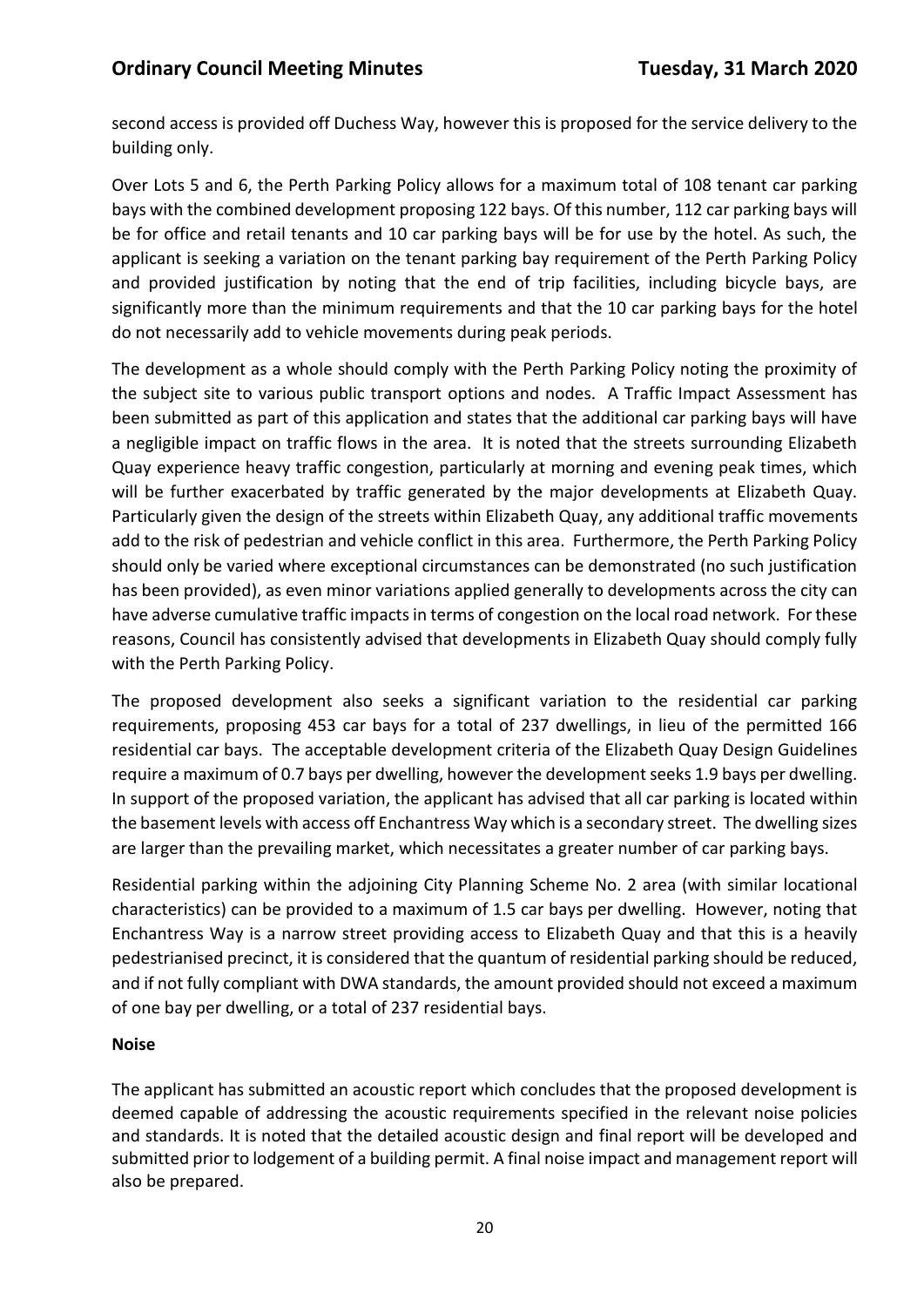## **Waste**

The applicant has submitted a Waste Management Plan (WMP) in support of the application. The WMP confirms that the development will generally be consistent with the City's servicing requirements however there are some minor issues which will need to be addressed before the WMP can be submitted prior to lodgment of a building permit.

## **Staging of development**

Whilst this application relates to Lots 5 and 6, a separate application has been lodged for Lot 6 only. Whilst the design intent is to create an integrated development which encompasses Lots 5 and 6, the applicant has stated that the preference is to develop Lot 5 first, however this will be dependant on market conditions. If Lot 6 is developed first, it is noted that the central pedestrian space will not be developed until Lot 5 has been constructed and instead will be landscaped in the interim. There is some concern regarding what will occur should one building be developed and not the other, given the design outcome relies on both buildings being constructed. It is recommended that a condition be imposed to ensure that should either of the lots not be developed for an extensive period of time, any vacant land shall be landscaped to a high standard until the construction of a new building commences.

## **Conclusion**

The development of Lots 5 and 6 at Elizabeth Quay presents an opportunity to showcase world class buildings of an exemplary design quality at the central axis of the Perth waterfront. The proposed development represents a significant investment in the city centre, adding to the city's residential and hotel offerings and providing additional premium office space. However, the proposal includes significant variations to DWA's Elizabeth Quay Design Guidelines and together with the 52-storey development proposed for Lots 2 and 3 at Elizabeth Quay, the height and form of the development within this precinct will depart substantially from the City's own Urban Design Framework.

It is considered that the current design for Lots 5 and 6 will not deliver a memorable signature building design that would reflect the design intent or integrity of the original 'Plus' building concept and does not meet expectations for providing a landmark development for the city.

Therefore, the numerous variations sought by the applicant should not be supported until the architectural and civic outcomes of the design are of sufficient quality that they meet the criteria for design excellence and the proposal delivers architecture and public spaces that are exemplary in design quality at all levels of detail, as required by the Elizabeth Quay Design Guidelines.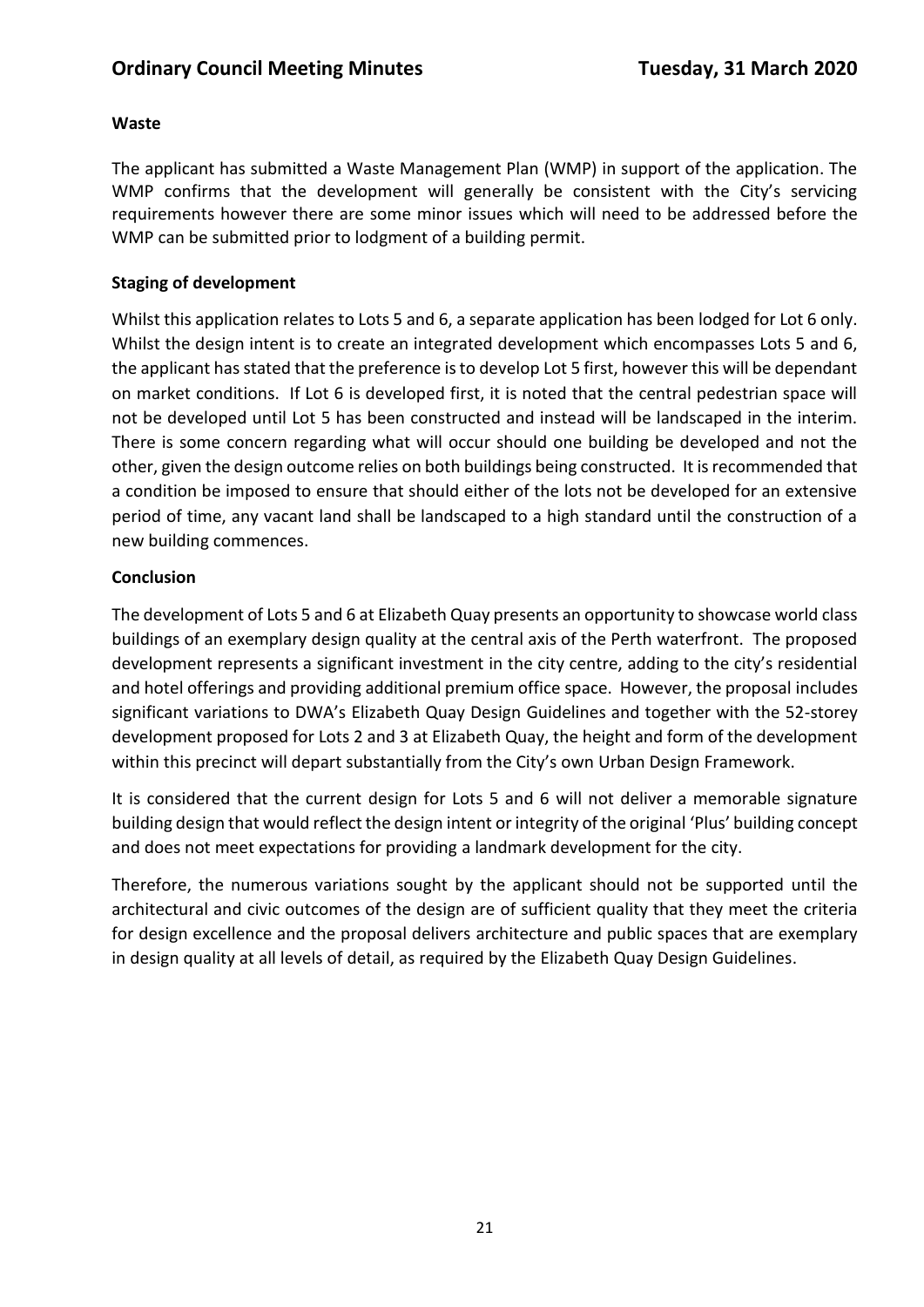# **Officer Recommendation**

That Council ADVISES DevelopmentWA that:

- 1. it ACKNOWLEDGES the significant contribution that the development of the proposed 56 level and 21-level mixed-use development at 9 (Lot 6) and15 (Lot 5) The Esplanade, Perth will make to the city's economy and vibrancy and welcomes such significant investment in the city;
- 2. it CONSIDERS that the proposed development on both Lots 5 and 6 presents an opportunity to showcase world class architecture that reflects the distinctive character and identity of Perth and that this can best be achieved by the design being further revised to address the following design and planning matters to the satisfaction of the City and DevelopmentWA, prior to the application being determined:
	- 2.1 the façade treatment/design should be reviewed to ensure that it will exhibit innovation and exemplary architectural design that acknowledges the location and context of Elizabeth Quay, in accordance with the Elizabeth Quay Design Guidelines;
	- 2.2 the adverse impact of the building height and setback variations on the amenity of the public realm, vistas through the site and on the city skyline will not be adequately off-set by the delivery of an iconic and memorable development that is relevant to its riverfront setting, and the extent of variations should not be supported until the proposal has demonstrated that the design will provide architecture and public spaces that are exemplary in design quality at all levels of detail, as required by the Elizabeth Quay Design Guidelines.
	- 2.3 the design and function of the plaza and publicly accessible spaces within the site needs to be reviewed to ensure they are, highly activated, welcoming, usable and attractive public spaces that have community benefit and enhance the amenity and movement through the precinct;
	- 2.4 the tenant car parking should be reduced to comply with the maximum requirements of the Perth Parking Policy as they relate to the development site, and the residential parking should more closely comply with the Elizabeth Quay Design Guidelines to a maximum of one bay per dwelling, to reduce the risk of pedestrian and vehicle conflict in this highly pedestrianised area and to minimise the development's contribution to growing traffic congestion in this locality; and
	- 2.5 a Staging Strategy should be required as part of any application that provides details of how the amenity of the locality and the convenience and safety of the public will be protected and maintained throughout the staged development of the two lots.
- 3. should DevelopmentWA grant approval to the proposed 56 level mixed-use development comprising office, retail, dining, residential and hotel uses at 15 (Lot 5) The Esplanade and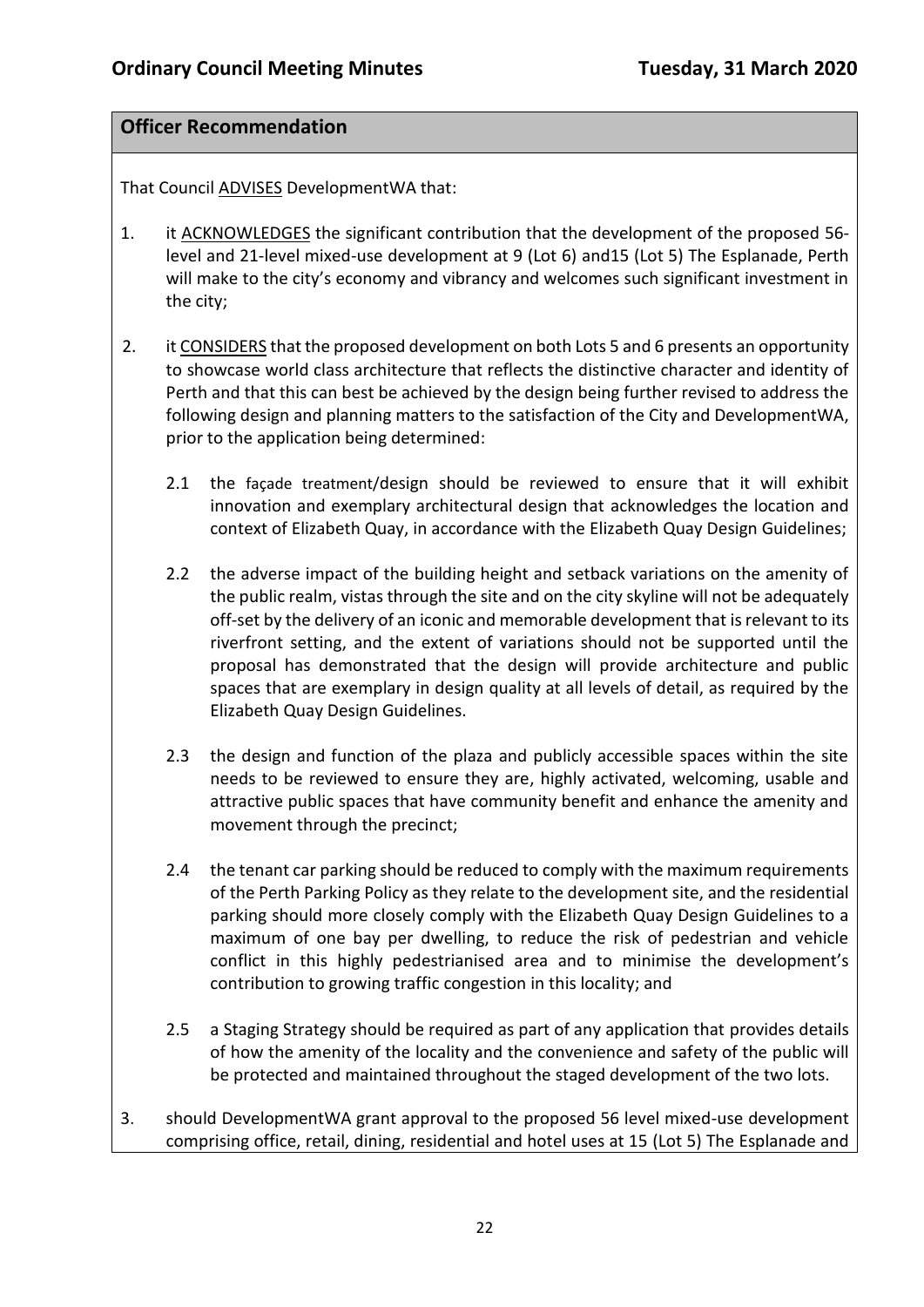the 21-level mixed-use development comprising retail and office uses at 9 (Lot 6) The Esplanade, Perth it is recommended that the following conditions be imposed:

- 3.1 Lots 5 and 6 being either amalgamated to facilitate a fully integrated development across the sites or being re-subdivided to realign the lot boundary between Lots 5 and 6 to reflect the approved position and alignment of the proposed buildings prior to the completion of any of the buildings on the site, with all necessary access, building protection and service easements being shown on the Certificates of Title for the re-subdivided Lots;
- 3.2 a Staging Strategy for the proposed development that provides details of how the amenity of the locality and the convenience and safety of the public will be protected and maintained throughout the staged development of the sites being prepared in consultation with the City and being submitted for approval by the planning authority prior to applying for the relevant building permit;
- 3.3 final details of the design and treatment of the public plaza and pedestrian link, including the soft and hard landscaping elements, reticulation, furniture, wayfinding, CPTED principles and lighting with a sample board of the high quality materials, colours and finishes of the plaza and pedestrian link being prepared in consultation with the City and being submitted for approval by DevelopmentWA prior to applying for the relevant building permit;
- 3.4 final details of all landscaped areas including soil depths, plant species, use of substantial/mature plant stock where appropriate, irrigation and a management plan, ensuring appropriate levels of surveillance being maintained between the development and the adjacent streets, being prepared in consultation with the City and being submitted for approval by DevelopmentWA, prior to applying for the relevant building permit, with all approved landscaping being installed prior to the occupation of the building(s) and thereafter maintained to a high standard;
- 3.5 a security management plan, ensuring appropriate levels of surveillance and safety being maintained between the development the public plaza and pedestrian walkways and the adjacent streets, being submitted for approval by the DevelopmentWA, in consultation with the City, prior to its installation and thereafter maintained to a high standard;
- 3.6 a Construction Management Plan for each stage of the proposed development, prepared in consultation with the City and in accordance with the City's guidelines, being submitted for approval by DevelopmentWA prior to applying for a building permit;
- 3.7 the design being amended to relocate the fire control room on the eastern elevation and to improve the active interface and entries to both buildings from the pedestrian walkway to ensure that the development will provide a highly activated ground level, with final details of the ground level design being submitted for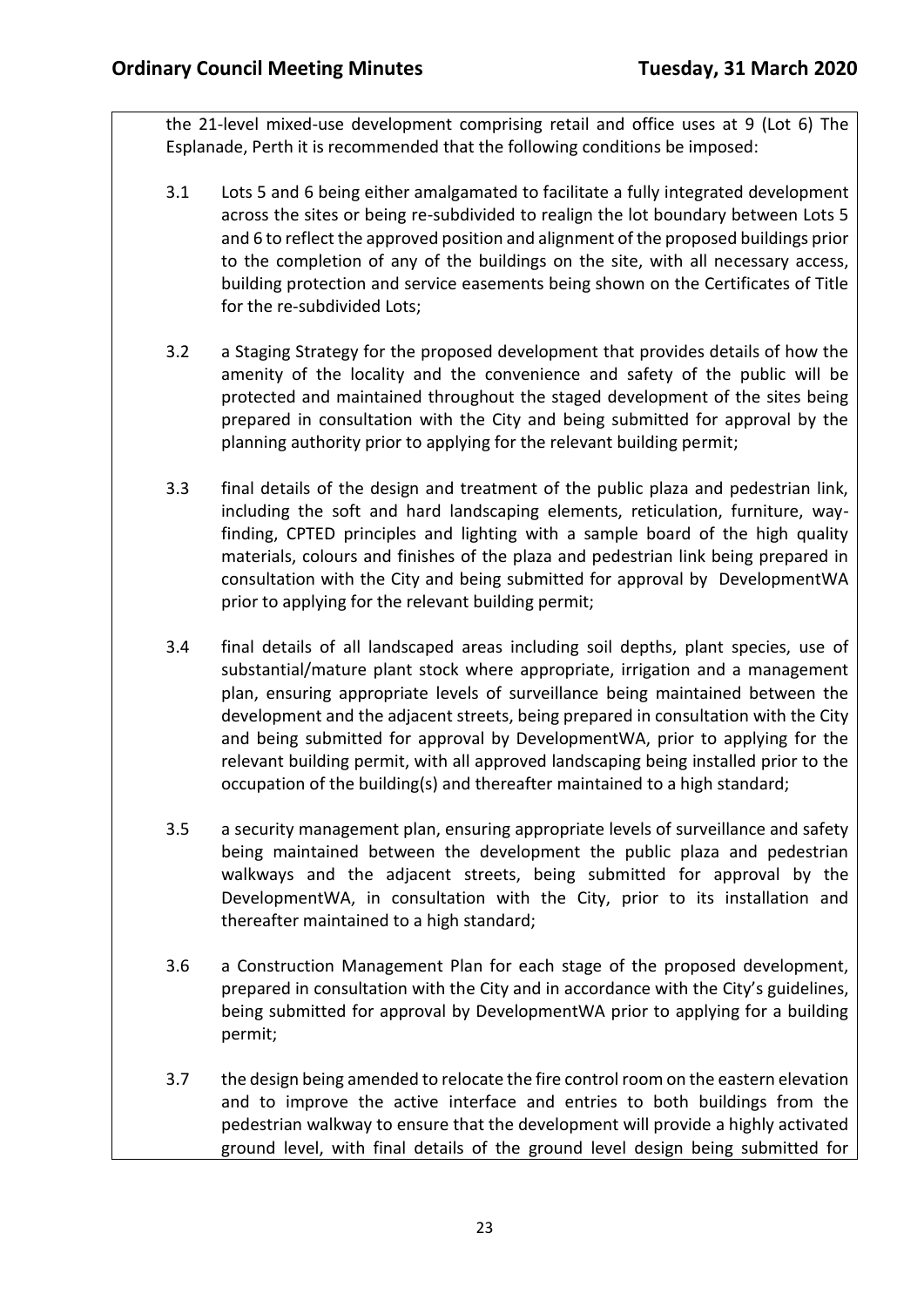approval by the DevelopmentWA, in consultation with the City, prior to applying for a building permit;

- 3.8 the final façade treatment/design being subject to further review by the City of Perth and DevelopmentWA to address the perceived building bulk and uniformity of the façade treatment across both buildings, with final details and a sample board of the high-quality and durable materials, colours and finishes for the proposed development being submitted for approval by the DevelopmentWA, in consultation with the City, prior to applying for a building permit;
- 3.9 any proposed external building plant, lift overruns, piping, ducting, water tanks, transformers, air condensers and fire booster cabinets being located so as to minimise any visual and noise impact on the adjacent developments and being screened from any location external to the site, including any such plant or services located within the vehicle entrance of the development, with details of the location and screening of such plant and services being submitted for approval by the DevelopmentWA, in consultation with the City, prior to applying for a building permit;
- 3.10 the floor levels of the pedestrian and vehicle entrances to the building being designed to match the current levels of the immediately adjacent footpaths, to the satisfaction of DevelopmentWA;
- 3.11 a noise impact and management report that meets the City's noise impact and management report guidance note being submitted to and approved by DevelopmentWA, prior to applying for a building permit with any recommendations in the report being complied with once approved;
- 3.12 any signage for the development being designed as an integral component of the development with details of any signage being subject to a separate application for approval by the DevelopmentWA;
- 3.13 a public art strategy being submitted for approval by DevelopmentWA in consultation with the City with the public art being made of quality materials and being durable and easy to maintain, with the final design and curation of any public art being undertaken in consultation with the City;
- 3.14 a maximum of 108 tenant car parking bays being provided on the combined Lot 5 and Lot 6 in accordance with the current provisions of the Perth Parking Policy, noting the increased traffic that will be generated by development of the Inlet Precinct and the high accessibility of the site to alternative means of transport, with all tenant car parking bays being for the exclusive use of the tenants or occupants of the development and not being leased or otherwise reserved for use of the tenants or occupants of other buildings or sites;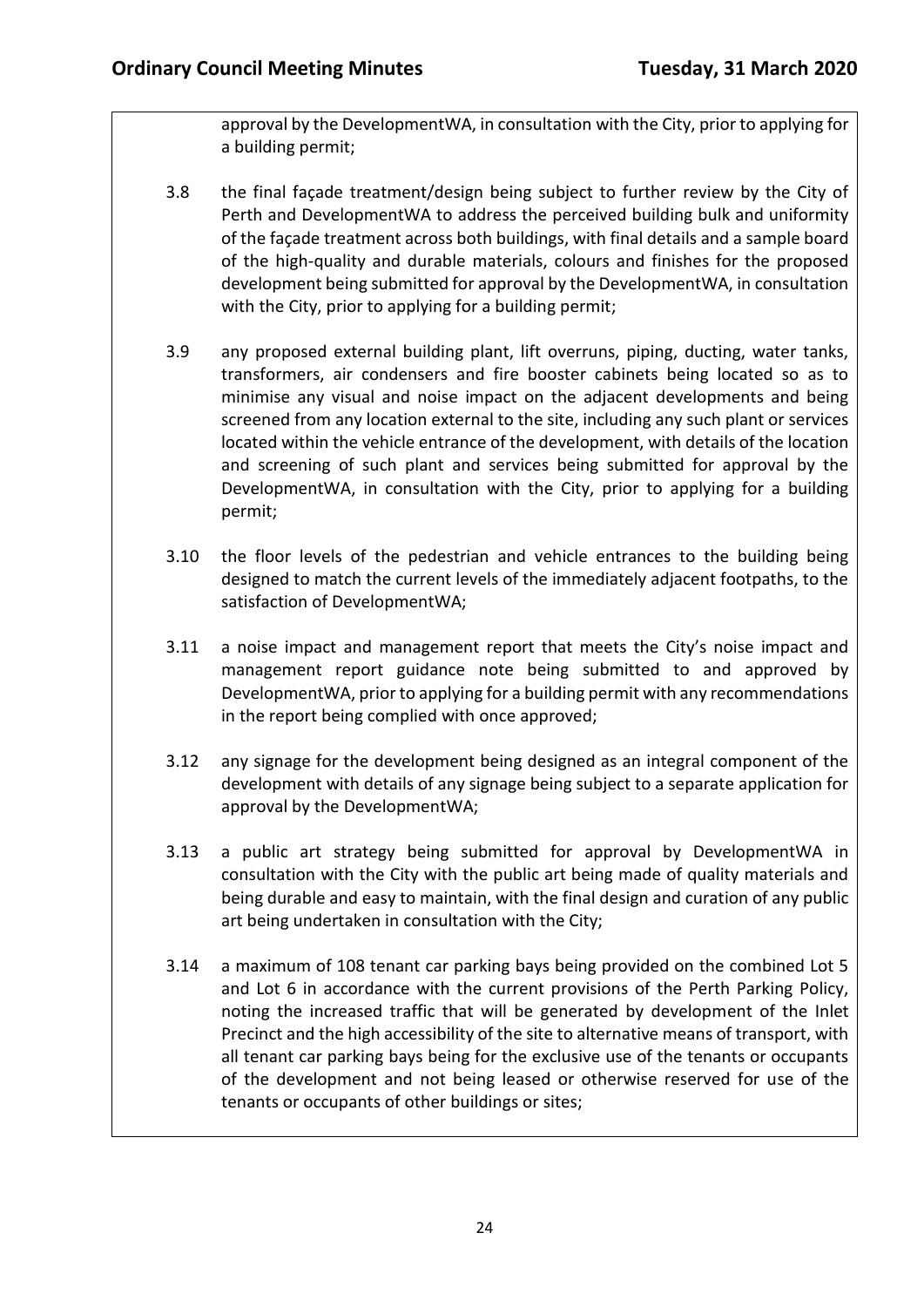- 3.15 the dimensions of all car parking bays, aisle widths and circulation areas complying with the Australian Standard AS2890.1, ensuring that vehicles can enter and exit the building in forward gear;
- 3.16 a Parking Management Plan, identifying the allocation, management, maintenance and security strategies for access to tenant, residential, ACROD and other Special Purpose bays and bicycle parking facilities, being submitted for approval by the DevelopmentWA prior to applying for a building permit;
- 3.17 a detailed Service and Delivery Plan being submitted to and approved by DevelopmentWA, in consultation with the City, prior to applying for the relevant building permit;
- 3.18 a final Waste Management Plan, identifying a permanent storage and wash down facility for bins for both recyclables and general waste and including a waste disposal/collection strategy demonstrating how these facilities will be serviced by the City, being submitted for approval by DevelopmentWA in consultation with the City prior to applying for the relevant building permit;
- 3.19 on-site stormwater disposal/management being to the City's specifications with details being submitted for approval by the Development WA in consultation with the City prior to applying for the relevant building permit;
- 3.20 an acid sulphate soils self-assessment form and, if required as a result of the selfassessment, an acid sulphate soils report and an acid sulphate soils management plan shall be submitted to the Department of Water and Environment Regulation, prior to any applying for a building permit. Where an acid sulphate soils management plan is required to be submitted, all development works shall be carried out in accordance with the approved management plan; and
- 3.21 all development and works shown outside of the Lot boundaries, with the exception of awnings, not forming part of this approval and being the subject of separate applications for approval approved by DevelopmentWA and/or the City, noting the City does not support any removal or substantial pruning of existing street trees.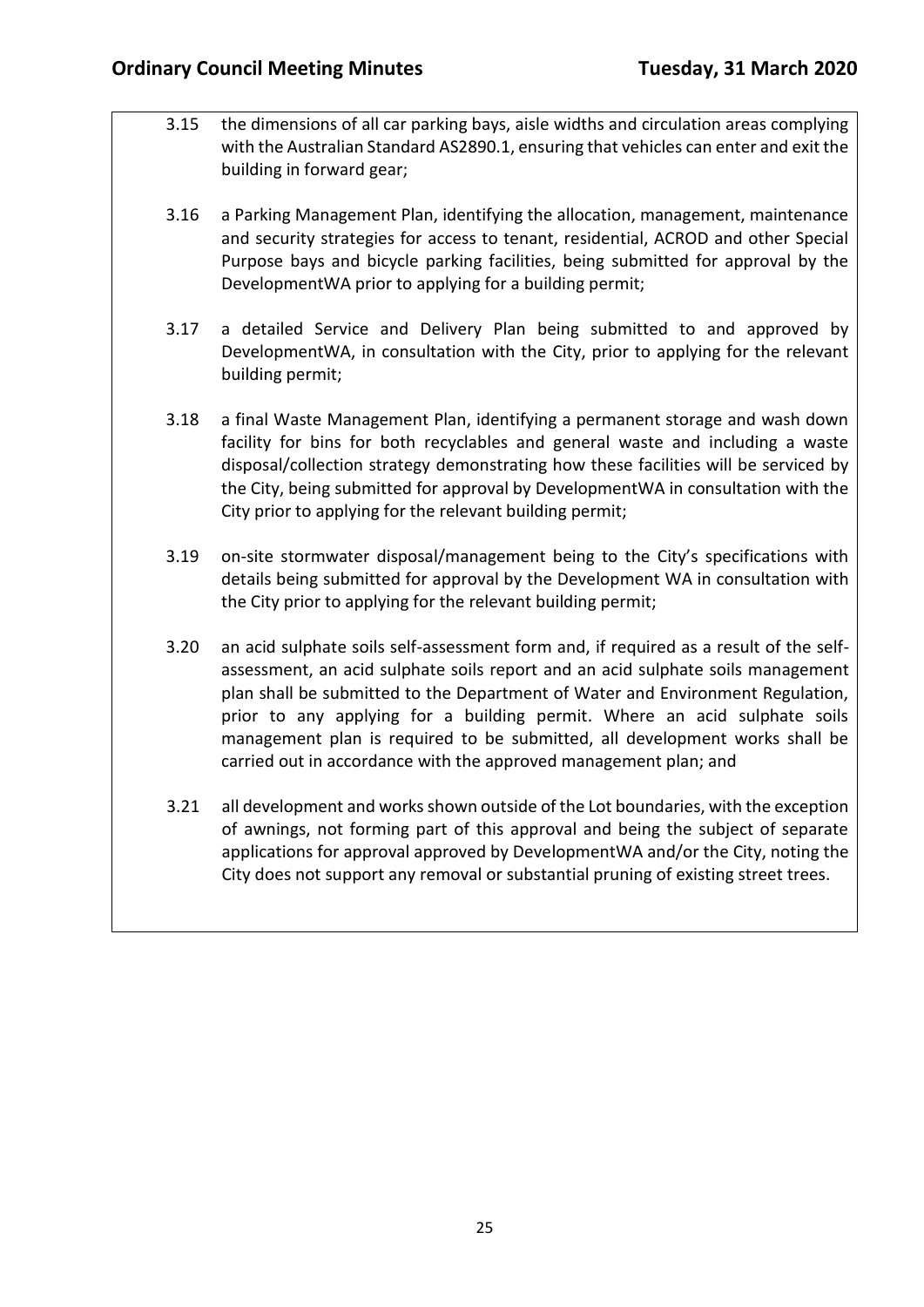# **Alternate Motion and Council Resolution**

**Moved:** Commissioner Hammond **Seconded:** Commissioner Kosova

That Council ADVISES DevelopmentWA that it supports the proposed 21-Level and 56-Level Mixed-Use Development on 15 (Lot 5) and 9 (Lot 6) The Esplanade, Perth subject to the City being provided the opportunity to continue to engage, collaborate and negotiate with the proponent and DevelopmentWA with the objective of achieving exemplary architectural design and further considering the planning merit of the proposal prior to the development application being determined by DevelopmentWA.

## **CARRIED 3 / 0**

**For:** 

Commissioner Hammond Commissioner McMath Commissioner Kosova,

## **Against:**

Nil

## **Reason:**

Commissioner Hammond advised he respects the planning officer's advice and recommendation based on their professional interpretation of the planning framework. However, in this instance, the argument that the design element of the building requires improvement, does not carry enough gravitas to justify the refusal. Given the City is not the ultimate determinant, current economic development imperatives as a result of the emerging COVID-19 crisis makes support of projects like this essential.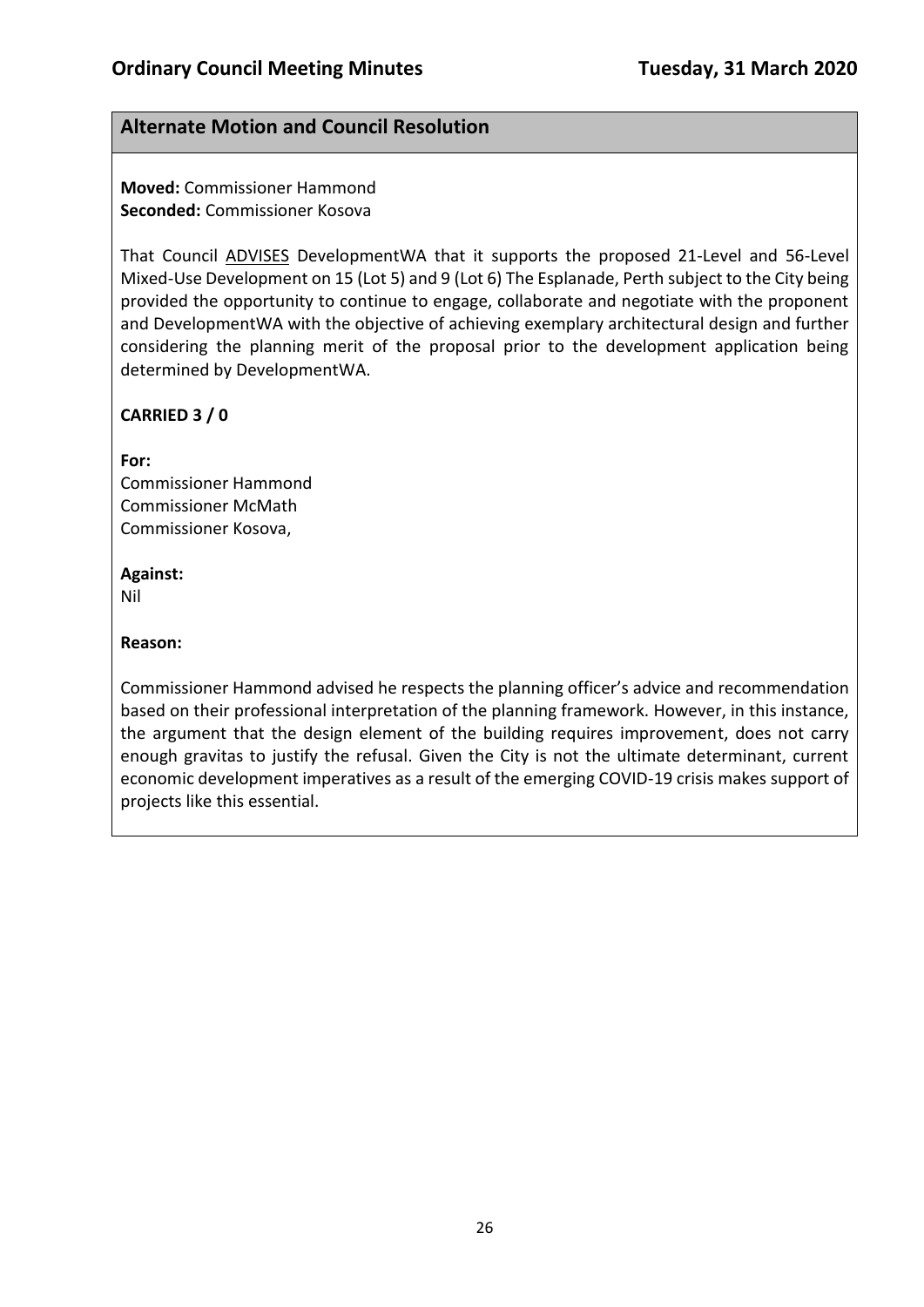# **Item 13.2 – 9 (Lot 6) The Esplanade, Perth – Proposed 21-Level Mixed-Use Development – Advice to DevelopmentWA**

| <b>File reference</b>                       | 2020/5027                                                      |  |  |  |
|---------------------------------------------|----------------------------------------------------------------|--|--|--|
| <b>Report author</b>                        | Chris Bien, Statutory Planner                                  |  |  |  |
| <b>Other contributors</b>                   | Craig Smith, City Architect                                    |  |  |  |
| <b>Reporting Service Unit and Alliance</b>  | Development<br>Approvals, Planning and Economic<br>Development |  |  |  |
| <b>Report author disclosure of interest</b> | Nil                                                            |  |  |  |
| Date of report                              | 9 March 2020                                                   |  |  |  |
| <b>Nature of Council's role</b>             | Advocacy                                                       |  |  |  |
| <b>Voting requirement</b>                   | Simple Majority                                                |  |  |  |
| Attachment/s                                | Attachment 13.2A - Map                                         |  |  |  |
|                                             | Attachment 13.2B - Perspectives                                |  |  |  |
|                                             | Attachment 13.2C - Development Plans                           |  |  |  |
| Landowner                                   | Brookfield EQ 6 Landowner Pty Ltd                              |  |  |  |
| <b>Applicant</b>                            | PTS Town Planning                                              |  |  |  |
| <b>Zoning</b>                               | (MRS Zone) Redevelopment Scheme/Act Area                       |  |  |  |
|                                             | (MRS Central Perth Redevelopment Scheme Precinct)              |  |  |  |
|                                             | Elizabeth Quay - Inlet (P39)                                   |  |  |  |
|                                             | (City Planning Scheme Use Area) N/A                            |  |  |  |
| <b>Approximate Cost</b>                     | \$122 million                                                  |  |  |  |

# **Purpose**

In accordance with subsection 42(1) of the *Metropolitan Redevelopment Authority Act 2011* (MRA Act), DevelopmentWA (DWA) has referred an application to the City for comment for the construction of a 21-level mixed-use development on Lot 6 within the Elizabeth Quay Project Area.

In accordance with the provisions of the MRA Act, no decision shall be made on a development application until comment from the City has been received, or until after the expiration of 42 days.

DWA is to have due regard for the matters raised in any submission made by the City in determining an application. The purpose of this report is to seek Council's endorsement of the recommended advice to DWA in regard to the subject development application.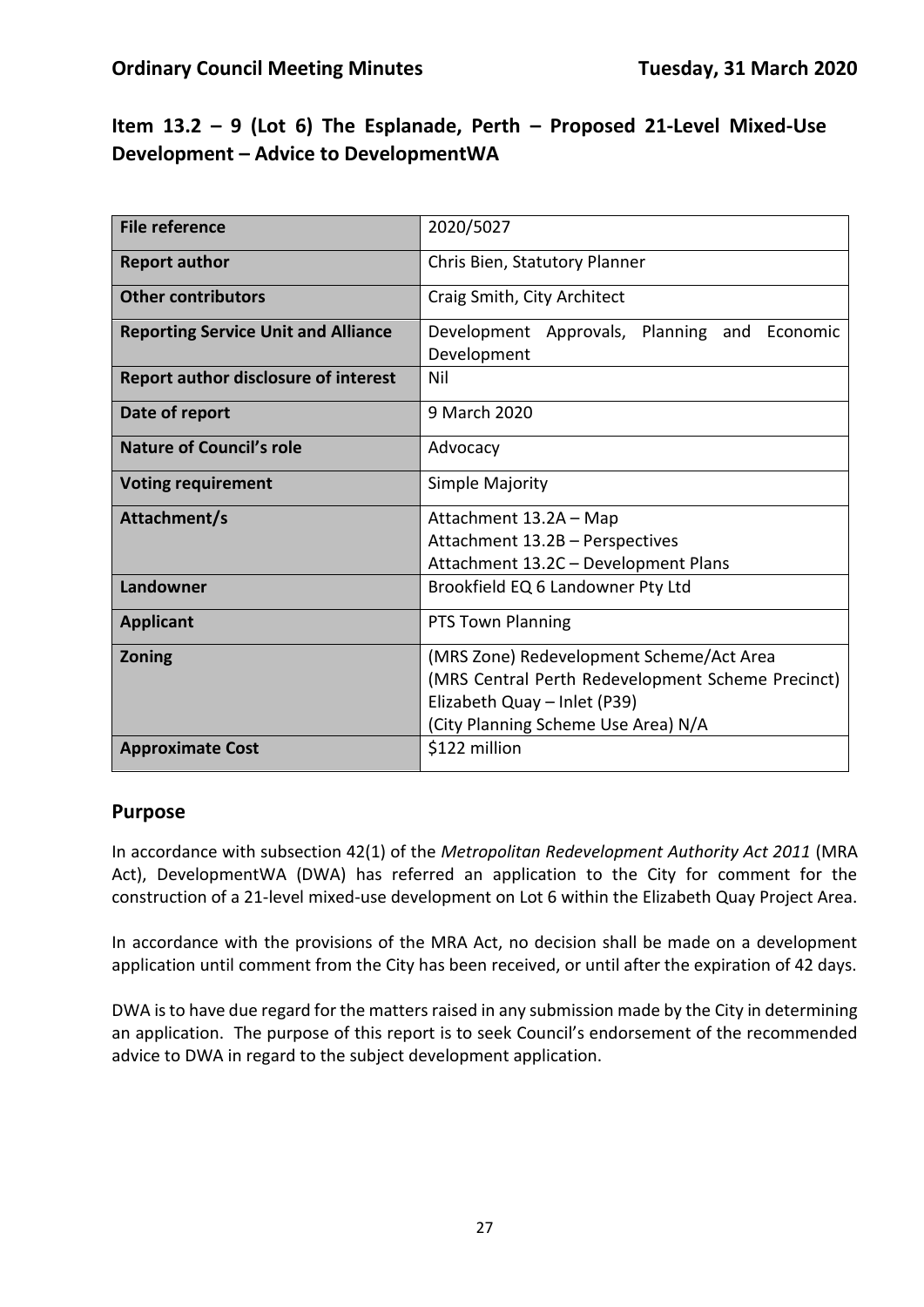# **Background**

Lot 6 is a 3,594 $m<sup>2</sup>$  site and has frontages to The Esplanade to the north, the Duchess Way to the east, Geoffrey Bolton Avenue to the south and abuts the boundaries of Lot 5 to the west. The site is currently vacant, grassed and used as a temporary event space for DevelopmentWA.

The former Metropolitan Redevelopment Authority (MRA), now DevelopmentWA, granted 'in principle' approval for a 19 and 54 storey mixed-use development on Lots 5 and 6 at Elizabeth Quay (the 'Plus' development) on 13 October 2017. Clause 5.32 of the MRA Central Perth Redevelopment Scheme allows an applicant to obtain 'in principle' development approval on a proposal prior to lodging a formal development application. Rex Architecture, an architecture and design firm based in New York, is the lead project architect for this new proposal and was previously appointed for the 'Plus' design. This current proposal is of a similar scale and size to the 'in-principle' approval that has now lapsed.

It is noted that there is another separate development application for both Lot 5 and Lot 6 that has been referred to the City for comment. The proposal for Lot 5 consists of a 56-level mixed-use development and includes the proposal for Lot 6 for a 21-level mixed-use development. The applicant has advised that both applications propose the same identical building on Lot 6 and the reason for the two applications was that the development application for Lot 6 may be processed by DWA sooner, enabling the owners to commence earlier marketing for the smaller of the two buildings.

# **Details**

The City's comments are sought in relation to an application for development approval for the construction of a 21-level development including two basement levels at 9 (Lot 6) The Esplanade at Elizabeth Quay. The proposed building on Lot 6 will be used mainly for offices and will contain:

- Two basement levels containing 83 tenant car bays; 9 motorcycle bays and 317 bicycle bays;
- 757m<sup>2</sup> of retail/restaurant space at ground level, service areas and the office lobby fronting The Esplanade;
- 33,903m<sup>2</sup> of office space over 19 levels; and
- one level of plant.

Access to the basement car parking and service vehicle access will be from Duchess Way.

The building will incorporate high quality materials and finishes, using locally sourced and sustainable products where possible. The glazing will be an insulated glass unit with a high performance low-E coating.

The development on Lot 6 will be setback 10 metres from the western side boundary to provide a public space to improve pedestrian permeability between Lot 6 and the adjoining Lot 5. The building will be setback approximately 14 metres from Geoffrey Bolton Avenue to provide a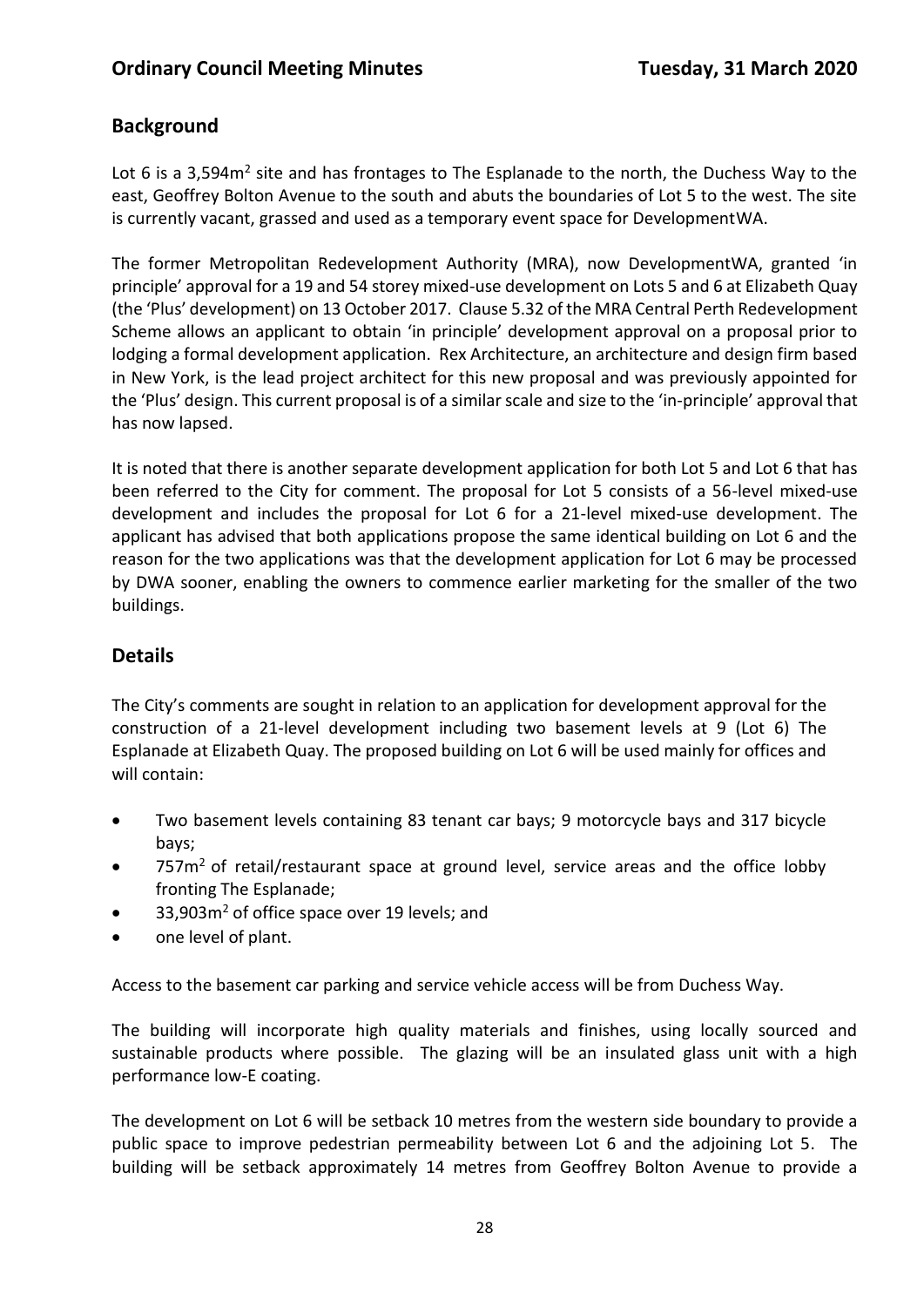southern plaza, which, when combined with 'The Landing', will provide additional public space for events.

# **Compliance with Planning Scheme**

DevelopmentWA is responsible for planning and development control within the Central Perth Redevelopment Area (CPRA). The Elizabeth Quay project area is subject to the provisions of DWA's Central Perth Redevelopment Scheme No. 2 (CPRS2). The general land use intent of the CPRS is to create diverse mixed land use urban environments, including creating high quality spaces for people through an activated and interesting public realm.

The form and function of development within Elizabeth Quay is guided by DWA's Elizabeth Quay Design Guidelines. The vision for the Elizabeth Quay Project is to transform the relationship between the city and the river and enhance the identity of central Perth.

# Land Use

Under the provisions of the *Metropolitan Redevelopment Authority Act 2011*, DWA is responsible for planning and development control within the CPRA. The Elizabeth Quay project area is subject to the provisions of DWA's Central Perth Redevelopment Scheme (CPRS). The site is located within DWA's Inlet Precinct (Precinct 39) of the Elizabeth Quay Project Area under the CPRS. The land uses in the Inlet Precinct will include a mix of permanent and transient residential, commercial, retail, dining and entertainment land uses. 'Commercial', 'Retail' and 'Dining and Entertainment' land uses are preferred uses within the Inlet Precinct under the CPRS.

# Development Requirements

The Elizabeth Quay Design Guidelines recognise the potential for Lots 5 and 6 to be amalgamated should a developer wish to propose an integrated development solution for the combined site.

The applicant has advised that Lots 5 and 6 are proposed to remain as two green titled lots with the boundary between the lots to be moved east to align with the western facade of the proposed office building on Lot 6.

In respect to Lot 6 specifically, the guidelines note that the lower levels should be highly activated with opportunity for integrated pedestrian connections in the form of retail arcades. The tower element above will be of international quality architectural design and positioned to maintain view lines to and from the Inlet and the city skyline, respond to the site context and adjacent buildings and minimise overshadowing of the adjacent public realm.

**Development standard Requirement Proposed Podium Height** Minimum: 2 storeys up to 8 metres Maximum: 6 storeys up to 24 metres **No podium proposed**

The development's compliance with DWA's building requirements for Lots 6 is summarised below: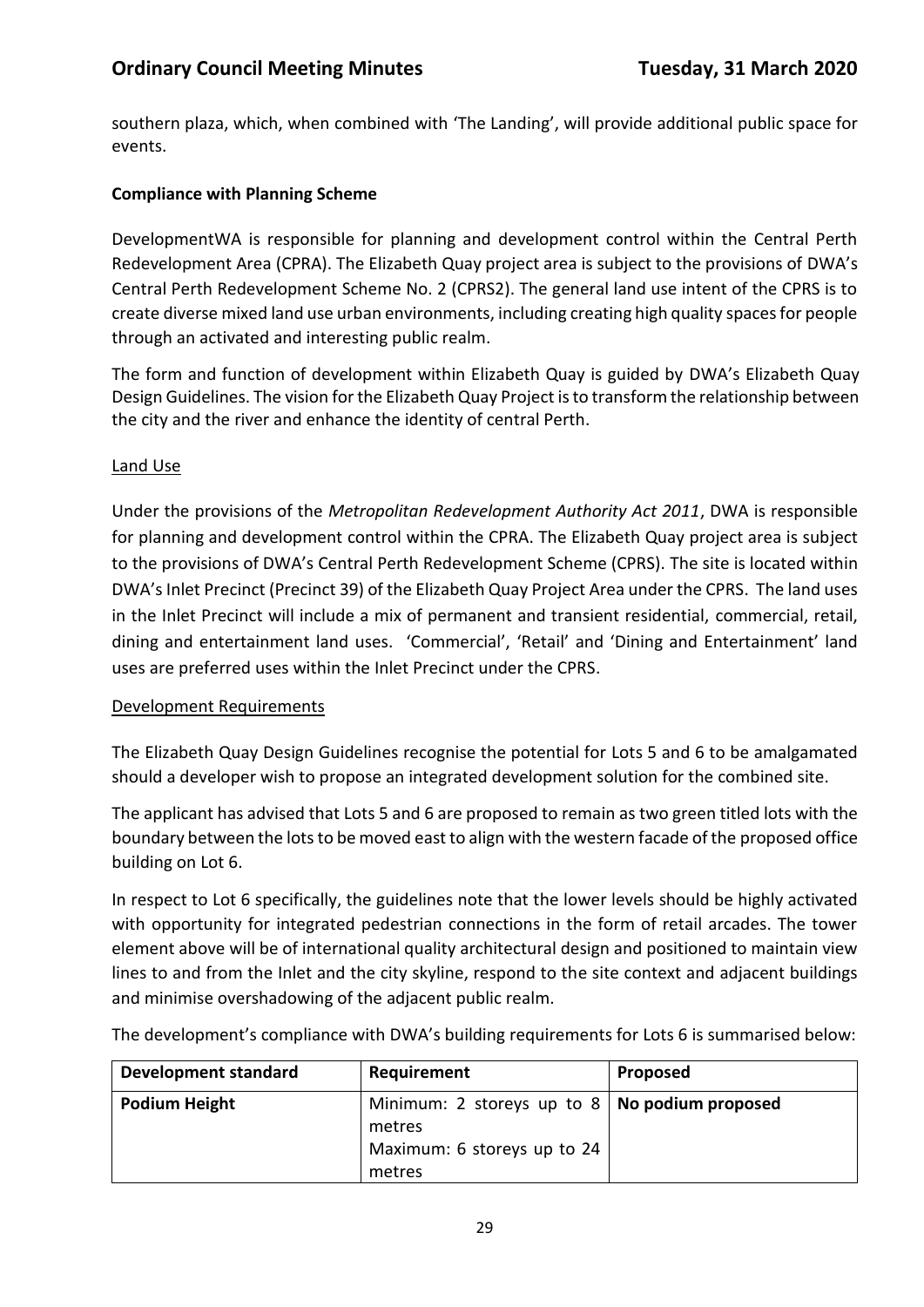| <b>Tower Height</b><br>Minimum: 20 storeys<br>21 storeys<br>Maximum: 30 storeys<br><b>Lot Setbacks</b><br>Nil to lot boundary at ground<br>1 metre eastern boundary<br>10.23 to western boundary<br>level<br>1.12 metres to northern<br>boundary<br>13.9 metres to southern<br>boundary<br><b>Setbacks Above Podium</b><br>Minimum: 5 metres<br>0.44 metres<br>Northern Boundary<br>Eastern Boundary<br>Minimum: 5 metres<br>0.76 metres<br>Southern Boundary<br>Minimum: 5 metres<br>13.88 metres<br><b>Western Boundary</b><br>Minimum: 5 metres<br>10.47 metres<br>Minimum Tier 2<br>Classified as Tier 2<br><b>Green Building Policy</b><br><b>Specification</b><br><b>Vehicle and Service Access</b><br>Single access point only from<br>The building is serviced by one<br>crossover from Duchess Way<br>Duchess Way<br>36 tenant bays (as stipulated<br><b>Car Parking</b><br>83 tenant bays<br>under the Perth Parking Policy)<br><b>Active Edges:</b><br>Min 80% activation at street<br><b>Primary Frontage</b><br>100% (Geoffrey Bolton Ave)<br>level<br><b>Secondary Frontage</b><br>Min 50% activation at street<br>74.5% (Duchess Way)<br>level<br>Maintain 80% minimum solar<br>Generally complies for Lot 6<br><b>Solar Access</b><br>but will be reduced to 28.6%<br>access to the landing at 12pm<br>on 1 September<br>solar access is provided at<br>'The Landing' at 12pm on 1<br>September if integrated with | <b>Development standard</b> | Requirement | Proposed |  |
|------------------------------------------------------------------------------------------------------------------------------------------------------------------------------------------------------------------------------------------------------------------------------------------------------------------------------------------------------------------------------------------------------------------------------------------------------------------------------------------------------------------------------------------------------------------------------------------------------------------------------------------------------------------------------------------------------------------------------------------------------------------------------------------------------------------------------------------------------------------------------------------------------------------------------------------------------------------------------------------------------------------------------------------------------------------------------------------------------------------------------------------------------------------------------------------------------------------------------------------------------------------------------------------------------------------------------------------------------------------------------------------------------------------------------------|-----------------------------|-------------|----------|--|
|                                                                                                                                                                                                                                                                                                                                                                                                                                                                                                                                                                                                                                                                                                                                                                                                                                                                                                                                                                                                                                                                                                                                                                                                                                                                                                                                                                                                                                    |                             |             |          |  |
|                                                                                                                                                                                                                                                                                                                                                                                                                                                                                                                                                                                                                                                                                                                                                                                                                                                                                                                                                                                                                                                                                                                                                                                                                                                                                                                                                                                                                                    |                             |             |          |  |
|                                                                                                                                                                                                                                                                                                                                                                                                                                                                                                                                                                                                                                                                                                                                                                                                                                                                                                                                                                                                                                                                                                                                                                                                                                                                                                                                                                                                                                    |                             |             |          |  |
|                                                                                                                                                                                                                                                                                                                                                                                                                                                                                                                                                                                                                                                                                                                                                                                                                                                                                                                                                                                                                                                                                                                                                                                                                                                                                                                                                                                                                                    |                             |             |          |  |
|                                                                                                                                                                                                                                                                                                                                                                                                                                                                                                                                                                                                                                                                                                                                                                                                                                                                                                                                                                                                                                                                                                                                                                                                                                                                                                                                                                                                                                    |                             |             |          |  |
|                                                                                                                                                                                                                                                                                                                                                                                                                                                                                                                                                                                                                                                                                                                                                                                                                                                                                                                                                                                                                                                                                                                                                                                                                                                                                                                                                                                                                                    |                             |             |          |  |
|                                                                                                                                                                                                                                                                                                                                                                                                                                                                                                                                                                                                                                                                                                                                                                                                                                                                                                                                                                                                                                                                                                                                                                                                                                                                                                                                                                                                                                    |                             |             |          |  |
|                                                                                                                                                                                                                                                                                                                                                                                                                                                                                                                                                                                                                                                                                                                                                                                                                                                                                                                                                                                                                                                                                                                                                                                                                                                                                                                                                                                                                                    |                             |             |          |  |
|                                                                                                                                                                                                                                                                                                                                                                                                                                                                                                                                                                                                                                                                                                                                                                                                                                                                                                                                                                                                                                                                                                                                                                                                                                                                                                                                                                                                                                    |                             |             |          |  |
|                                                                                                                                                                                                                                                                                                                                                                                                                                                                                                                                                                                                                                                                                                                                                                                                                                                                                                                                                                                                                                                                                                                                                                                                                                                                                                                                                                                                                                    |                             |             |          |  |
|                                                                                                                                                                                                                                                                                                                                                                                                                                                                                                                                                                                                                                                                                                                                                                                                                                                                                                                                                                                                                                                                                                                                                                                                                                                                                                                                                                                                                                    |                             |             |          |  |
|                                                                                                                                                                                                                                                                                                                                                                                                                                                                                                                                                                                                                                                                                                                                                                                                                                                                                                                                                                                                                                                                                                                                                                                                                                                                                                                                                                                                                                    |                             |             |          |  |
|                                                                                                                                                                                                                                                                                                                                                                                                                                                                                                                                                                                                                                                                                                                                                                                                                                                                                                                                                                                                                                                                                                                                                                                                                                                                                                                                                                                                                                    |                             |             |          |  |
|                                                                                                                                                                                                                                                                                                                                                                                                                                                                                                                                                                                                                                                                                                                                                                                                                                                                                                                                                                                                                                                                                                                                                                                                                                                                                                                                                                                                                                    |                             |             |          |  |
|                                                                                                                                                                                                                                                                                                                                                                                                                                                                                                                                                                                                                                                                                                                                                                                                                                                                                                                                                                                                                                                                                                                                                                                                                                                                                                                                                                                                                                    |                             |             |          |  |
|                                                                                                                                                                                                                                                                                                                                                                                                                                                                                                                                                                                                                                                                                                                                                                                                                                                                                                                                                                                                                                                                                                                                                                                                                                                                                                                                                                                                                                    |                             |             |          |  |
|                                                                                                                                                                                                                                                                                                                                                                                                                                                                                                                                                                                                                                                                                                                                                                                                                                                                                                                                                                                                                                                                                                                                                                                                                                                                                                                                                                                                                                    |                             |             |          |  |
|                                                                                                                                                                                                                                                                                                                                                                                                                                                                                                                                                                                                                                                                                                                                                                                                                                                                                                                                                                                                                                                                                                                                                                                                                                                                                                                                                                                                                                    |                             |             |          |  |
|                                                                                                                                                                                                                                                                                                                                                                                                                                                                                                                                                                                                                                                                                                                                                                                                                                                                                                                                                                                                                                                                                                                                                                                                                                                                                                                                                                                                                                    |                             |             |          |  |
|                                                                                                                                                                                                                                                                                                                                                                                                                                                                                                                                                                                                                                                                                                                                                                                                                                                                                                                                                                                                                                                                                                                                                                                                                                                                                                                                                                                                                                    |                             |             |          |  |
|                                                                                                                                                                                                                                                                                                                                                                                                                                                                                                                                                                                                                                                                                                                                                                                                                                                                                                                                                                                                                                                                                                                                                                                                                                                                                                                                                                                                                                    |                             |             |          |  |
|                                                                                                                                                                                                                                                                                                                                                                                                                                                                                                                                                                                                                                                                                                                                                                                                                                                                                                                                                                                                                                                                                                                                                                                                                                                                                                                                                                                                                                    |                             |             |          |  |
|                                                                                                                                                                                                                                                                                                                                                                                                                                                                                                                                                                                                                                                                                                                                                                                                                                                                                                                                                                                                                                                                                                                                                                                                                                                                                                                                                                                                                                    |                             |             |          |  |
|                                                                                                                                                                                                                                                                                                                                                                                                                                                                                                                                                                                                                                                                                                                                                                                                                                                                                                                                                                                                                                                                                                                                                                                                                                                                                                                                                                                                                                    |                             |             |          |  |
|                                                                                                                                                                                                                                                                                                                                                                                                                                                                                                                                                                                                                                                                                                                                                                                                                                                                                                                                                                                                                                                                                                                                                                                                                                                                                                                                                                                                                                    |                             |             |          |  |
|                                                                                                                                                                                                                                                                                                                                                                                                                                                                                                                                                                                                                                                                                                                                                                                                                                                                                                                                                                                                                                                                                                                                                                                                                                                                                                                                                                                                                                    |                             |             |          |  |
|                                                                                                                                                                                                                                                                                                                                                                                                                                                                                                                                                                                                                                                                                                                                                                                                                                                                                                                                                                                                                                                                                                                                                                                                                                                                                                                                                                                                                                    |                             |             |          |  |
|                                                                                                                                                                                                                                                                                                                                                                                                                                                                                                                                                                                                                                                                                                                                                                                                                                                                                                                                                                                                                                                                                                                                                                                                                                                                                                                                                                                                                                    |                             |             |          |  |
|                                                                                                                                                                                                                                                                                                                                                                                                                                                                                                                                                                                                                                                                                                                                                                                                                                                                                                                                                                                                                                                                                                                                                                                                                                                                                                                                                                                                                                    |                             |             |          |  |
|                                                                                                                                                                                                                                                                                                                                                                                                                                                                                                                                                                                                                                                                                                                                                                                                                                                                                                                                                                                                                                                                                                                                                                                                                                                                                                                                                                                                                                    |                             |             |          |  |
|                                                                                                                                                                                                                                                                                                                                                                                                                                                                                                                                                                                                                                                                                                                                                                                                                                                                                                                                                                                                                                                                                                                                                                                                                                                                                                                                                                                                                                    |                             |             |          |  |
|                                                                                                                                                                                                                                                                                                                                                                                                                                                                                                                                                                                                                                                                                                                                                                                                                                                                                                                                                                                                                                                                                                                                                                                                                                                                                                                                                                                                                                    |                             |             |          |  |
|                                                                                                                                                                                                                                                                                                                                                                                                                                                                                                                                                                                                                                                                                                                                                                                                                                                                                                                                                                                                                                                                                                                                                                                                                                                                                                                                                                                                                                    |                             |             |          |  |
| development on Lot 5                                                                                                                                                                                                                                                                                                                                                                                                                                                                                                                                                                                                                                                                                                                                                                                                                                                                                                                                                                                                                                                                                                                                                                                                                                                                                                                                                                                                               |                             |             |          |  |

# **Stakeholder engagement**

No advertising or stakeholder engagement in relation to the application has occurred noting the site is not subject to the advertising provisions of City Planning Scheme No. 2 and that DWA is the authority responsible for consulting with any agencies or stakeholders as required.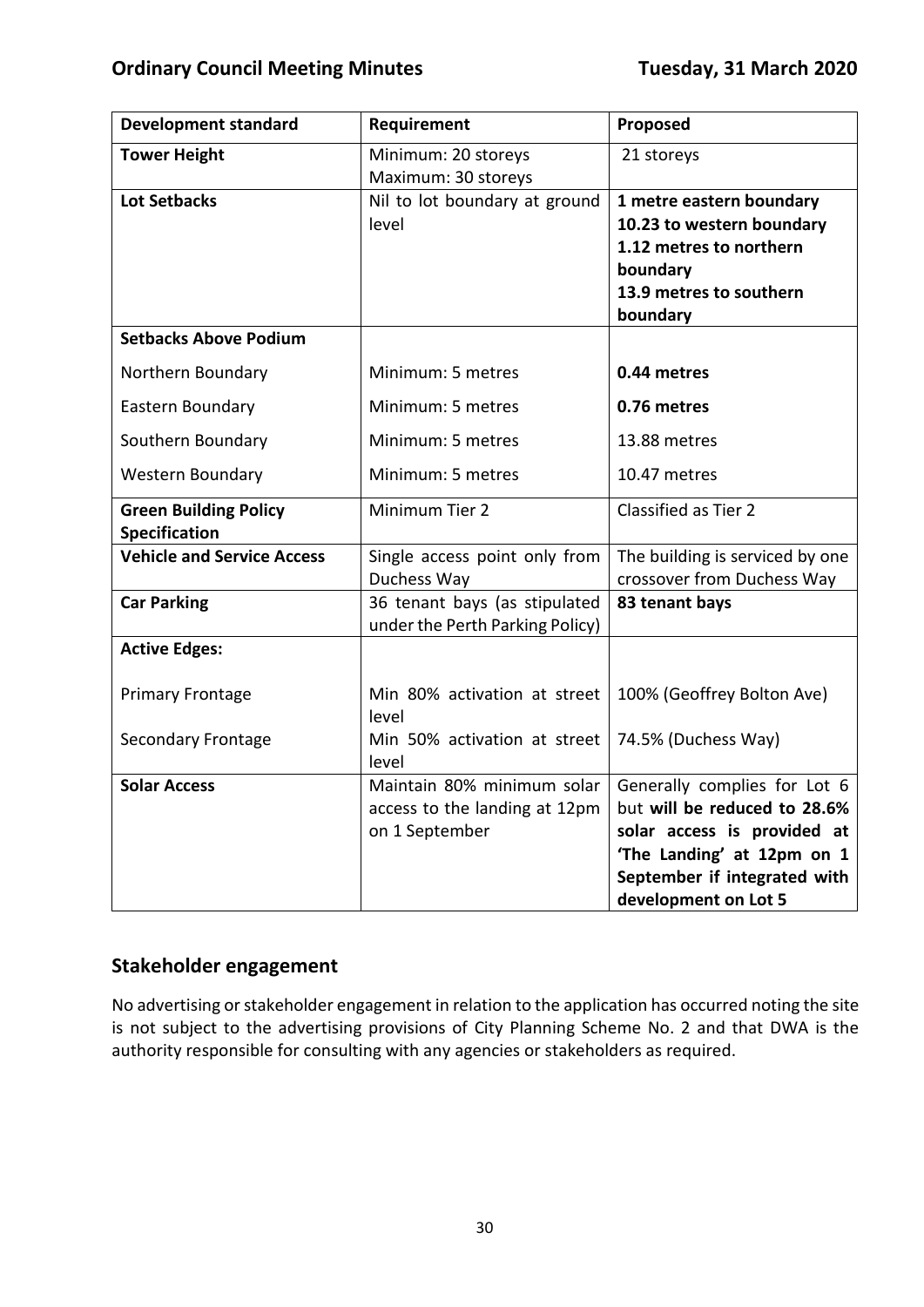# **Strategic alignment**

## Strategic Community Plan

This item addresses the community's vision for the future and specifically the following Aspiration and Strategic Objective(s) contained in the Strategic Community Plan 2019 – 2029:

| <b>Aspiration:</b>   | Place                                                             |  |  |  |  |
|----------------------|-------------------------------------------------------------------|--|--|--|--|
| Strategic Objective: | Stimulating, functional and attractive design outcomes across all |  |  |  |  |
|                      | developments.                                                     |  |  |  |  |

The proposal relates to several Strategic Objectives including Aspirations which encompass People, Place and Prosperity. However, the Strategic Objective that has been designated is the one which endorses places that are stimulating, functional and have attractive design outcomes. The proposal is one which will have the opportunity to become a landmark building within Elizabeth Quay and so should be an example of stimulating, functional and attractive design.

# **Legal and statutory implications**

- *Metropolitan Redevelopment Authority Act 2011*
- *Metropolitan Redevelopment Regulations 2011*
- Central Perth Redevelopment Scheme No. 2

#### Connection with mandates in the *City of Perth Act 2016*

8(1)(j) - to strike an appropriate balance among civic, economic, social, cultural and environmental considerations

# **Risk implications**

| <b>Impact of decision</b> |     |  |
|---------------------------|-----|--|
| Organisation              | Low |  |
| Community                 | Low |  |

| <b>Risk domain</b>           | <b>Consequence</b> | Likelihood | <b>Risk rating</b> |
|------------------------------|--------------------|------------|--------------------|
| People                       | Minor              | Possible   | Low                |
| Reputation and               | Minor              | Possible   | Low                |
| <b>External Stakeholders</b> |                    |            |                    |
| Legal and                    | Minor              | Unlikely   | Low                |
| Regulatory/Ethical           |                    |            |                    |

As identified in the table above, the proposal has low risk implications.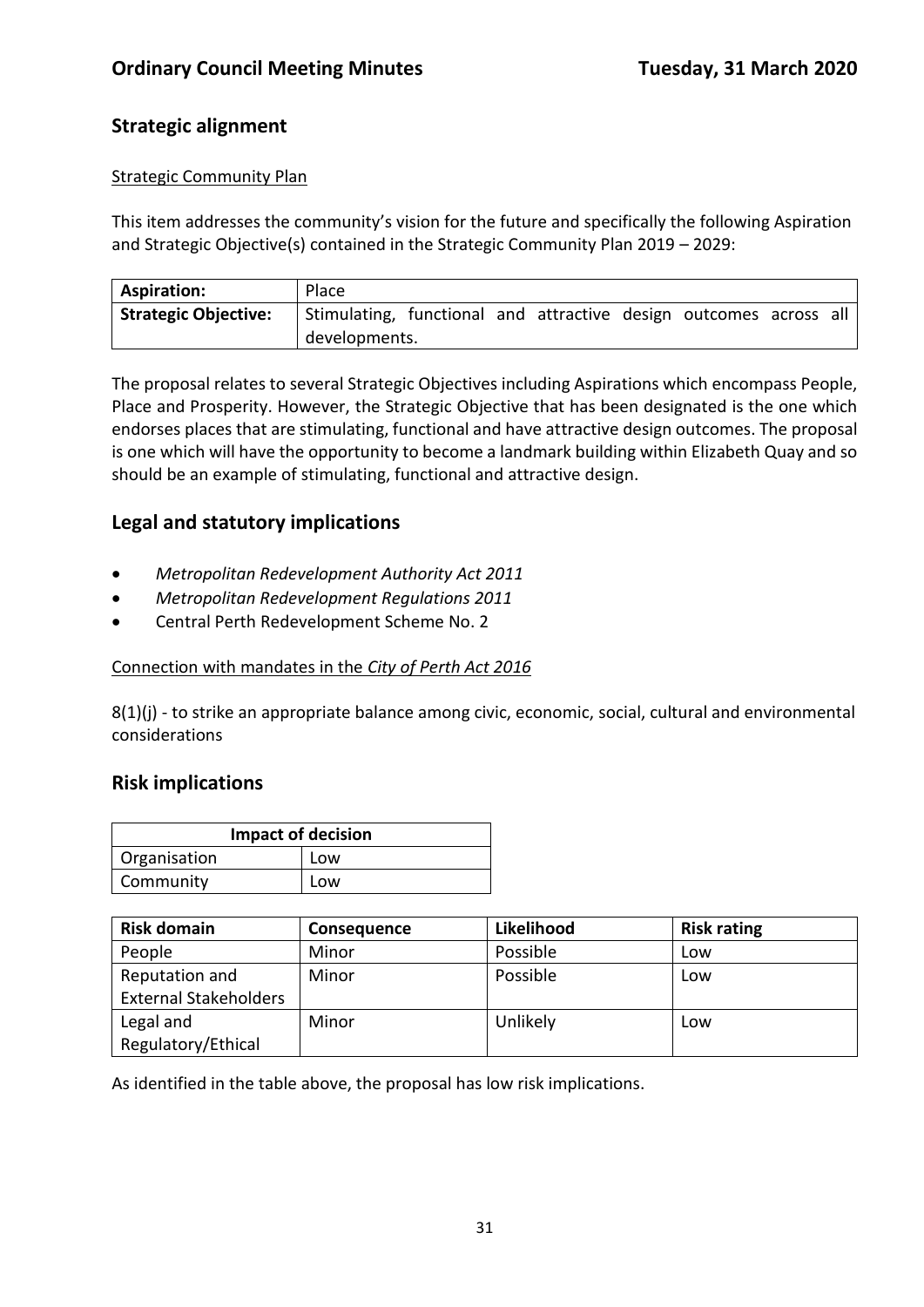# **Approval implications**

DWA is the responsible planning authority for granting development approval for this development. Should approval be granted it will be enable further development within the Inlet Precinct, bringing with it the investment, activation and vibrancy resulting from an office and retail development of this nature. However, it will involve additional tenant car parking, contrary to the provisions of the Perth Parking Policy and the CPRS2, which would have implications for traffic congestion on the local road network and traffic/pedestrian conflict within the 'shared zones' of Elizabeth Quay.

# **Financial implications**

There are no financial implications related to this report. However, should the applicant seek a review of the determination by the State Administrative Tribunal, there may be financial implications for the City should the City be involved in the appeal process.

# **Policy references**

- Metropolitan Redevelopment Authority's Elizabeth Quay Design Guidelines
- Perth Parking Policy

# **Comments**

# **Architectural Expression and Building Design**

Elizabeth Quay represents the opportunity to create an iconic urban destination which will signify Perth in the 21<sup>st</sup> century and set the benchmark for future developments. The intent for Elizabeth Quay under the respective design guidelines refers to the delivery of an iconic place and world class destination through unique and inspiration urban environments which are fostered through innovative and exemplary architectural design.

Lot 6 is situated within the central axis of the Elizabeth Quay waterfront and is a highly prominent landmark site. As a stand-alone development, the 21-level building is designed as a simple rectilinear glass and aluminium clad building that aims to achieve quality through the use of highend materials and finishes. It is simple in its massing and does not represent sophisticated architectural expression, being neither innovative or exemplary architectural design, as required by the Elizabeth Quay Design Guidelines.

The frontages along the eastern elevation and the pedestrian walkway on the western elevation should be reconfigured to foster a more active interface with the street at pedestrian level. The fire control room and fire booster along the Duchess Way frontage could be relocated or reconfigured to minimise the extent of blank walls fronting the street. There are limited openings onto the pedestrian space along the western elevation of Lot 6 limiting access, safety and activation of the space.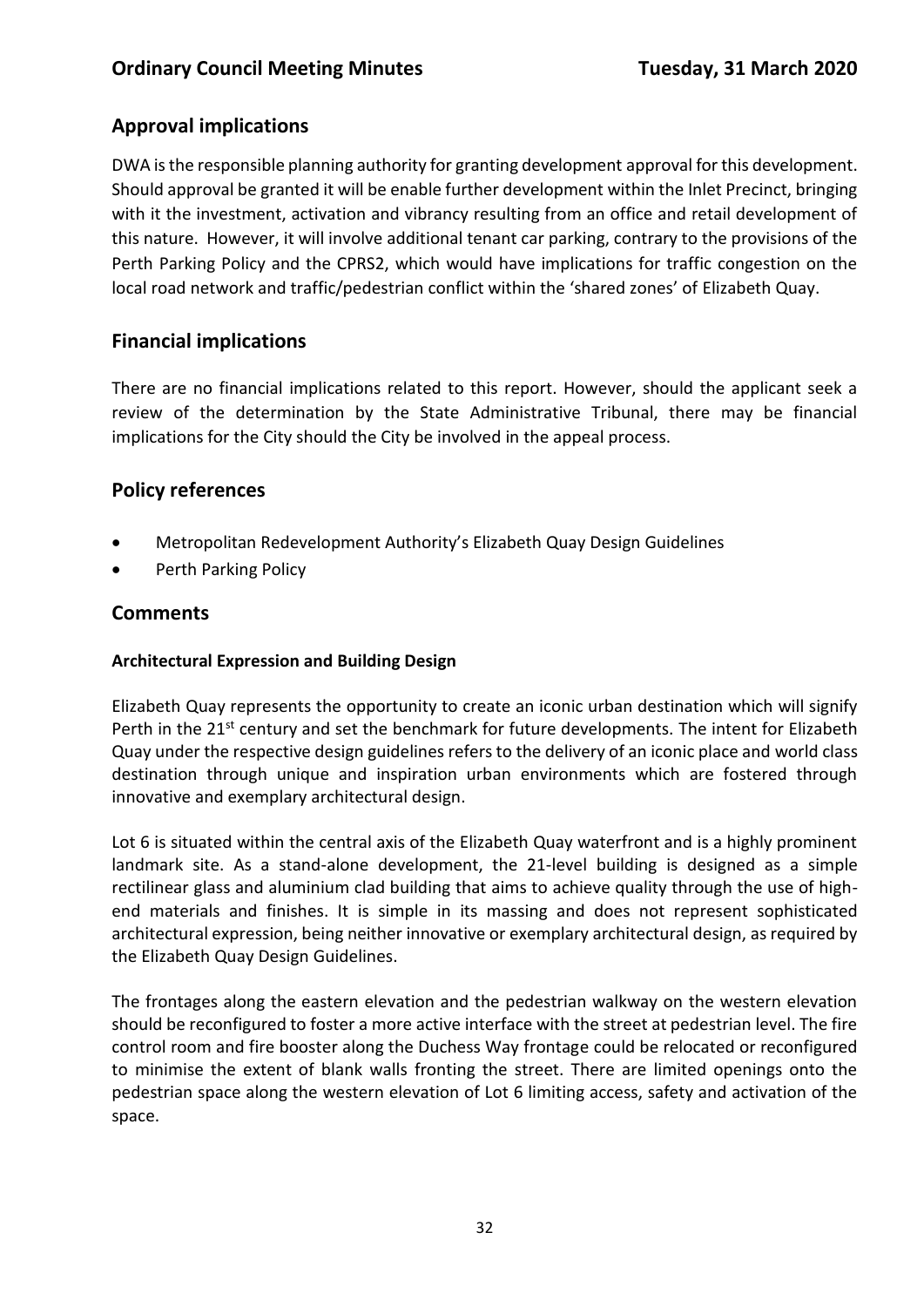## **Ordinary Council Meeting Minutes <b>Tuesday, 31 March 2020**

Without the Lot 5 development, major features of the overall scheme are lost including the visual tension of the cantilevered tower and the Galleria, which would be reduced to a narrow (3.5m) veranda-like structure with a landscaped site to the west.

The application for Lot 6 as a stand-alone building should be not be supported as the design does not adhere to important aspects of the Design Guidelines or the general aspirations for the precinct. Moreover, there is no guarantee that the development of Lot 5 will take the form presented in the joint Development Applications and there is no guarantee that the juxtaposition between the buildings would ever happen. As this application is only for the development of Lot 6, it is considered that it does not present the level of design excellence expected for the site within Elizabeth Quay.

#### **Building Heights and Setbacks**

The proposed development is compliant with respect to the minimum 20-storey and maximum 30 storey building height requirements of DWA's Elizabeth Quay Design Guidelines. The height of the building is 82.95 metres, a reduction from 86.5 metres that was previously supported through the 'in-principle' approval, to maximise solar access to 'The Landing' and the eastern promenade.

It does not have a podium and tower form as required by the Guidelines and, as a consequence, there are setback variations. The absence of a podium significantly reduces the building bulk at ground level and the applicant considers that a podium with nil setbacks to the lot boundaries would 'enclose' Elizabeth Quay when viewed from the Swan River. They also note that the location has been based on improving visual permeability and view corridors through the subject site.

By not providing a podium, the visual connectivity between the Swan River through Elizabeth Quay and the rest of the city is strengthened. Furthermore, it allows for the opportunity to provide a significant amount of space for pedestrian interaction and activation at ground level, which is considered to be a favourable outcome for the Elizabeth Quay site if designed appropriately. To this end, the design needs to be reviewed to ensure that it activates the street and other frontages to create a vibrant, diverse, interactive and safe urban environment.

#### **Parking and Traffic**

Under the Perth Parking Policy Lot 6 is permitted a maximum of 36 tenant car parking bays. A total of 83 tenant car parking bays are proposed over two levels of basement car parking with access from Duchess Way.

The proposed variation to the Perth Parking Policy is not supported as the policy should only be varied where exceptional circumstances can be demonstrated, as even minor variations applied generally to developments across the city can have adverse cumulative traffic impacts in terms of congestion on the local road network. The applicant has not provided any justification for a variation of this extent and particularly given the design of the streets within Elizabeth Quay, noting that Duchess Way is a narrow street providing access to Elizabeth Quay and that Elizabeth Quay has been designed to be a highly pedestrianised precinct, any additional traffic movements will add to the risk of pedestrian and vehicle conflict in this area and will increase the existing traffic congestion on surrounding streets during morning and evening peaks. For these reasons Council has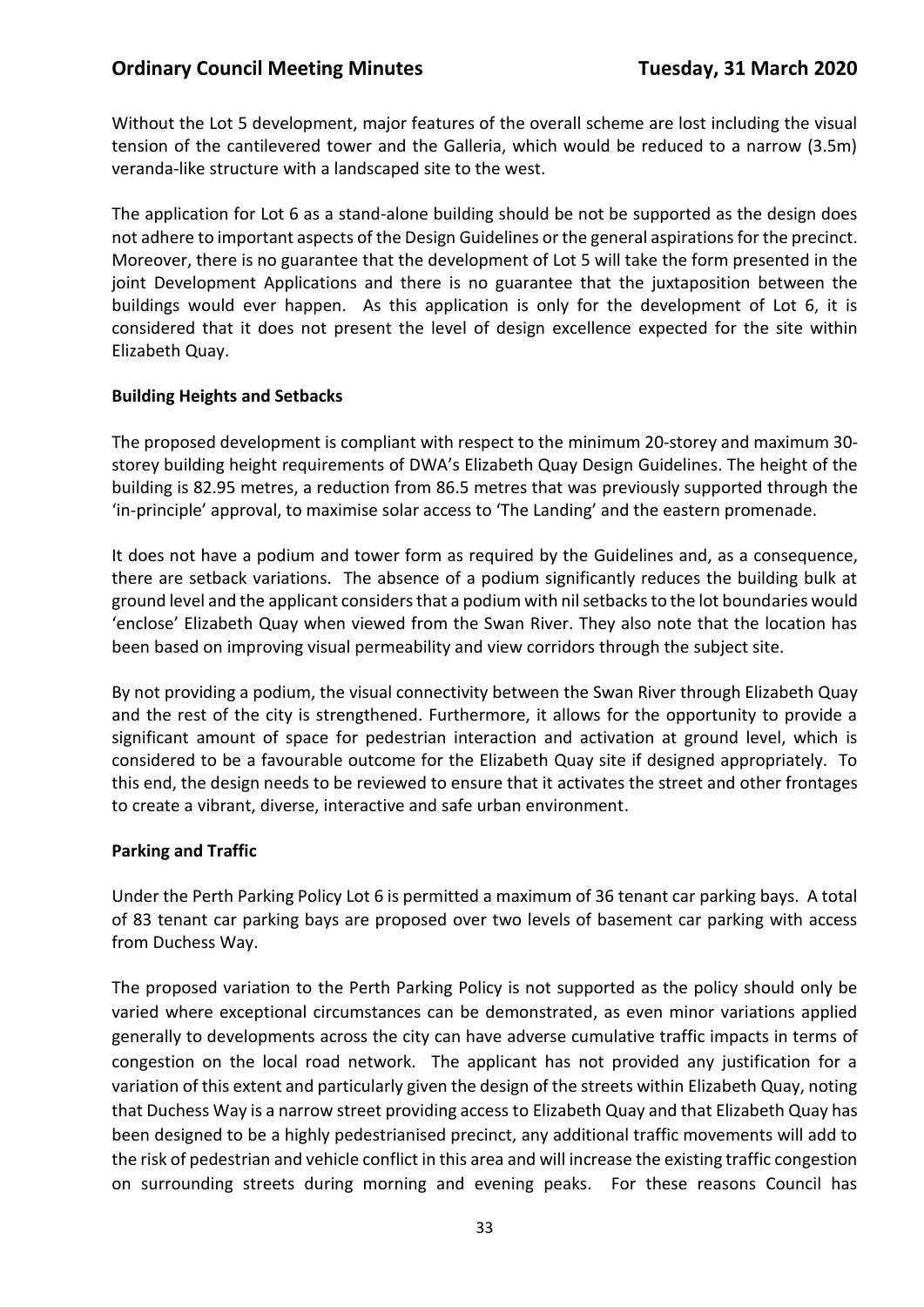consistently advised that developments in Elizabeth Quay should comply fully with the Perth Parking Policy.

The acceptable design criteria from DevelopmentWA requires bicycle parking for 10% of the commercial building staff based on a ratio of 1 person per 15 square metres of net lettable area. As the floor area is 34,611m<sup>2</sup>, this requires 231 bicycle bays. The proposal exceeds this requirement and provides 317 bicycle bays, which is supported.

#### **Noise**

The applicant has submitted an acoustic report which concludes that the proposed development is deemed capable of addressing the acoustic requirements specified in the relevant noise policies and standards. It is noted that the detailed acoustic design and final report will be developed and submitted prior to lodgement of a building permit. A final noise impact and management report will also be prepared.

## **Waste**

The applicant has submitted a Waste Management Plan (WMP) in support of the application. The WMP confirms that the development will generally be consistent with the City's servicing requirements however there are some minor issues which will need to be addressed before the WMP can be submitted prior to lodgment of a building permit.

## **Wind Impact**

The design intent of the Elizabeth Quay Design Guidelines is to ensure pedestrian comfort and safety are maintained and that buildings are designed to mitigate the impact of wind on the public. The building design includes awnings and canopies to protect the pedestrian environment and landscaping is proposed within the southern forecourt to control the horizontal wind impacts. The assessment concludes that the wind mitigation measures will significantly improve the pedestrian environment from the prevailing east and south west winds.

# **Conclusion**

The application for the development of a 21-level office building on Lot 6 presents a proposal that reflects the intended scale and height of development at Elizabeth Quay but, when considered in isolation from the proposed building on Lot 5, fails to satisfy the Elizabeth Quay Design Guidelines in terms of providing highly activated lower levels and tower elements that exhibit international quality architectural design. It is considered that the proposed building lacks the sophisticated architectural expression, innovation or exemplary architectural design that is expected at Elizabeth Quay. The building's interface with the public realm at ground level could be improved so that it makes a more positive contribution to the character and experience of the precinct.

Therefore, it is considered that the design should be reviewed to improve the quality of the building and its contribution to Elizabeth Quay, addressing the matters raised in this report and that it should be able to be enjoyed and used regardless of the development outcomes for the adjacent Lot 5.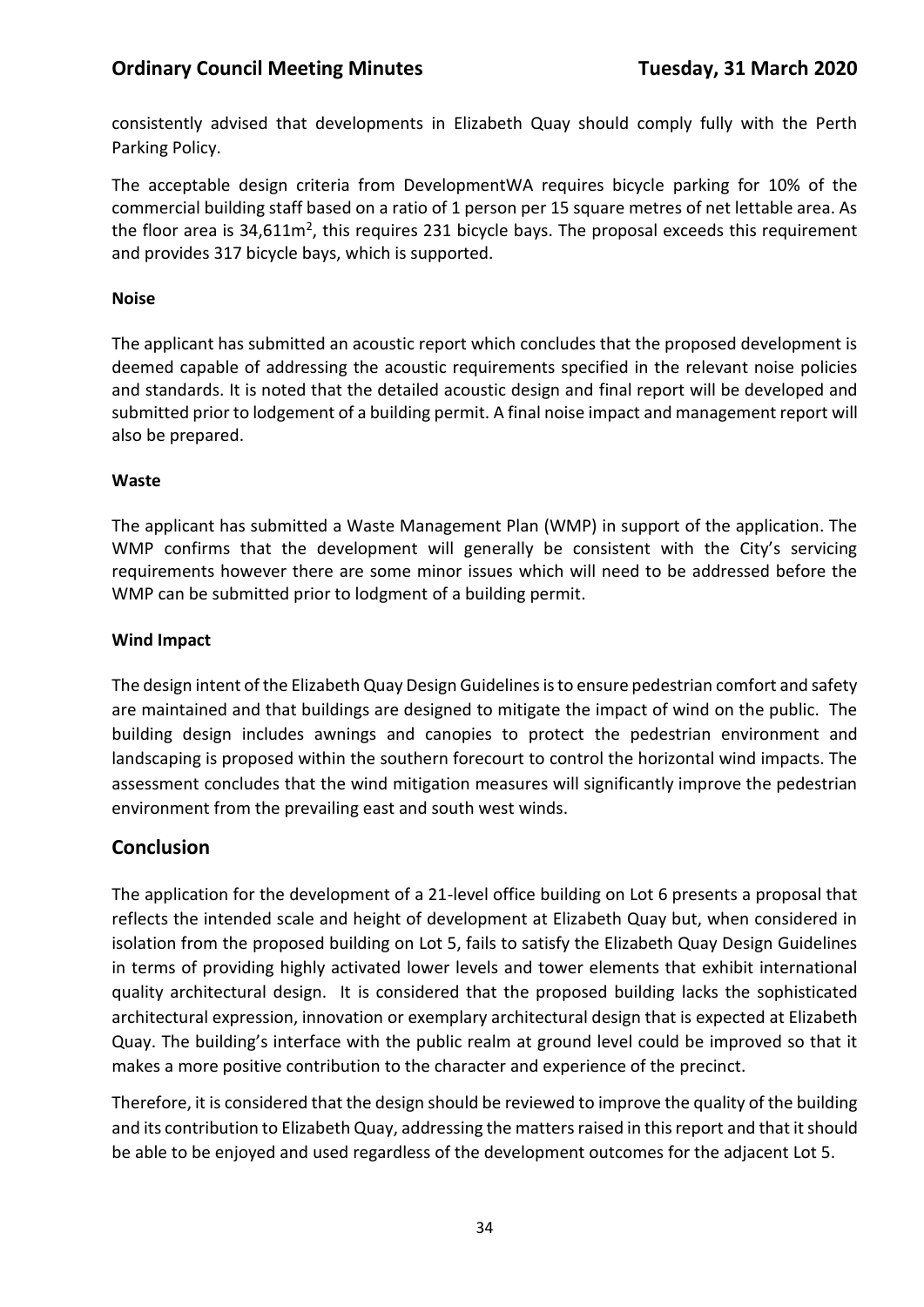# **Officer Recommendation**

That Council ADVISES DevelopmentWA that:

- 1. it considers that the proposed development of a 21-level mixed-use development containing retail and office uses and 83 tenant car parking bays at 9 (Lot 6) The Esplanade, Perth presents an opportunity to showcase world class architecture that reflects the distinctive character and identity of Perth and that this can best be achieved by the design being further revised to address the following design and planning matters to the satisfaction of the City and DevelopmentWA, prior to the application being determined:
	- 1.1 the design of the building should be revised to better optimise the site's prominent riverfront setting and to ensure that it will exhibit innovative and exemplary architectural design that is expected at Elizabeth Quay, in accordance with the Elizabeth Quay Design Guidelines;
	- 1.2 the design and function of the plaza and publicly accessible spaces within the site needs to be reviewed to ensure they are highly activated, usable and attractive spaces, particularly if the development on Lot 6 will not be integrated with any proposed development on the adjoining Lot 5; and
	- 1.3 the tenant car parking should be reduced to a maximum of 36 car bays on Lot 6 to comply with the requirements of the Perth Parking Policy.
- 2. should Development WA grant approval to the proposed 21-level mixed-use development comprising retail and office uses at 9 (Lot 6) The Esplanade, Perth it is recommended that the following conditions be imposed:
	- 2.1 the design being amended to relocate the fire control room on the eastern elevation to ensure that the development will provide a highly activated ground level, with final details of the ground level design being submitted for approval by the DevelopmentWA, in consultation with the City, prior to applying for a building permit;
	- 2.2 final details and a sample board of the high quality and durable materials, colours and finishes for the proposed development being submitted for approval by the DevelopmentWA, in consultation with the City, prior to applying for a building permit;
	- 2.3 any proposed external building plant, lift overruns, piping, ducting, water tanks, transformers, air condensers and fire booster cabinets being located so as to minimise any visual and noise impact on the adjacent developments and being screened from any location external to the site, including any such plant or services located within the vehicle entrance of the development, with details of the location and screening of such plant and services being submitted for approval by the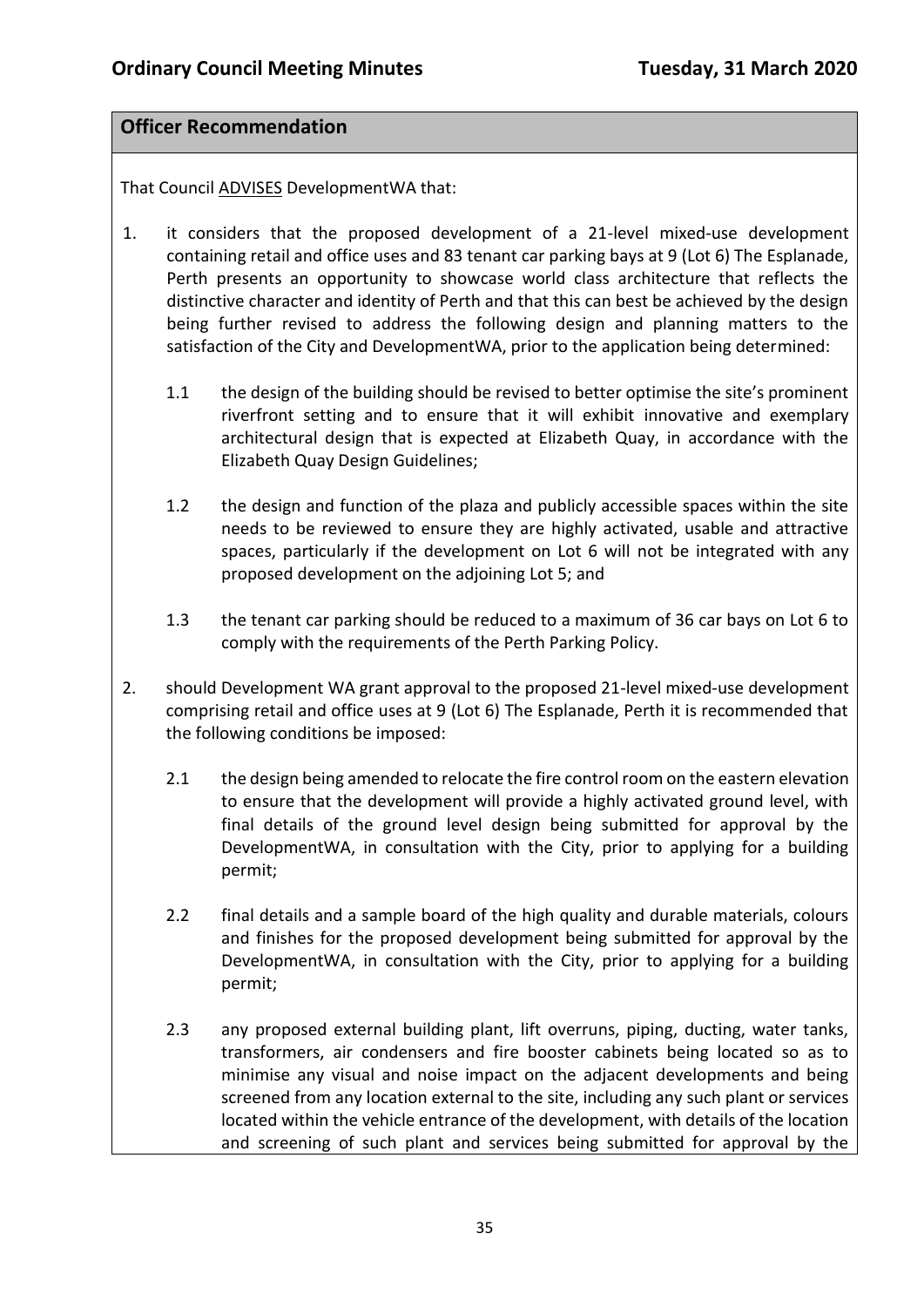DevelopmentWA, in consultation with the City, prior to applying for a building permit;

- 2.4 the floor levels of the pedestrian and vehicle entrances to the building being designed to match the current levels of the immediately adjacent footpaths, to the satisfaction of DevelopmentWA;
- 2.5 final details of the design and treatment of the public plaza areas, including the soft and hard landscaping elements, reticulation, furniture, way-finding, CPTED principles and lighting with a sample board of the high-quality materials, colours and finishes of the plaza and pedestrian link being prepared in consultation with the City and being submitted for approval by DevelopmentWA prior to applying for the relevant building permit;
- 2.6 final details of all landscaped areas including soil depths, plant species, use of substantial/mature plant stock where appropriate, irrigation and a management plan, ensuring appropriate levels of surveillance being maintained between the development and the adjacent streets, being prepared in consultation with the City and being submitted for approval by DevelopmentWA, prior to applying for the relevant building permit, with all approved landscaping being installed prior to the occupation of the building(s) and thereafter maintained to a high standard;
- 2.7 any signage for the development being designed as an integral component of the development with details of any signage being subject to a separate application for approval by the DevelopmentWA;
- 2.8 a public art strategy being submitted for approval by DevelopmentWA in consultation with the City with the public art being made of quality materials and being durable and easy to maintain, with the final design and curation of any public art being undertaken in consultation with the City;
- 2.9 a maximum of 36 tenant car parking bays being provided on Lot 6 in accordance with the current provisions of the Perth Parking Policy, noting the increased traffic that will be generated by development of the Inlet Precinct and the high accessibility of the site to alternative means of transport, with all tenant car parking bays being for the exclusive use of the tenants or occupants of the development and not being leased or otherwise reserved for use of the tenants or occupants of other buildings or sites;
- 2.10 the dimensions of all car parking bays, aisle widths and circulation areas complying with the Australian Standard AS2890.1, ensuring that vehicles can enter and exit the building in forward gear;
- 2.11 a detailed Service and Delivery Plan being submitted to and approved by DevelopmentWA, in consultation with the City, prior to applying for the relevant building permit;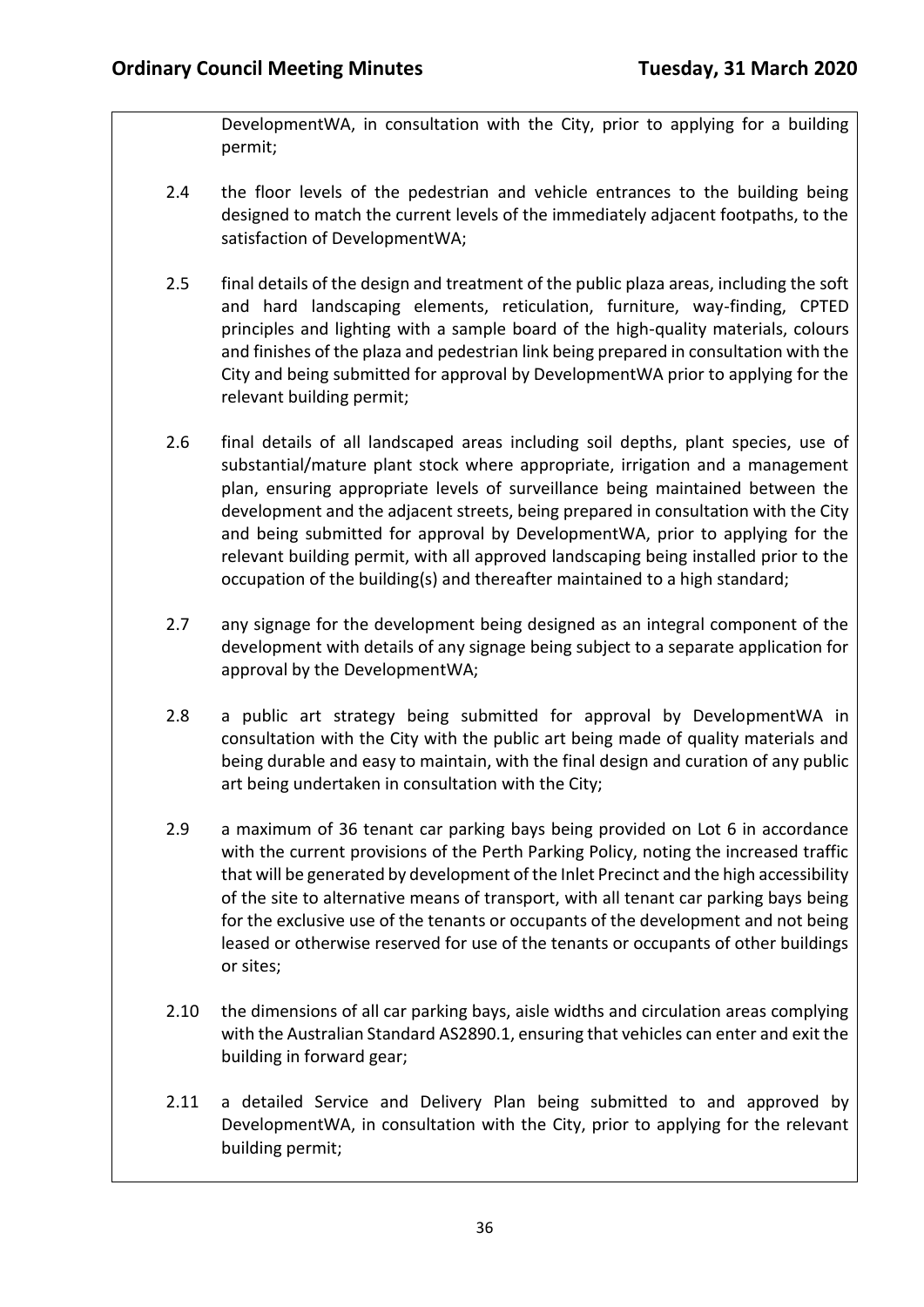- 2.12 a final Waste Management Plan, identifying a permanent storage and wash down facility for bins for both recyclables and general waste and including a waste disposal/collection strategy demonstrating how these facilities will be serviced by the City, being submitted for approval by DevelopmentWA in consultation with the City prior to applying for the relevant building permit;
	- 2.13 on-site stormwater disposal/management being to the City's specifications with details being submitted for approval by the Development WA in consultation with the City prior to applying for the relevant building permit;
- 2.14 an acid sulphate soils self-assessment form and, if required because of the selfassessment, an acid sulphate soils report and an acid sulphate soils management plan shall be submitted to the Department of Water and Environment Regulation, prior to any applying for a building permit. Where an acid sulphate soils management plan is required to be submitted, all development works shall be carried out in accordance with the approved management plan; and
- 2.15 all development and works shown outside of the Lot boundaries, with the exception of awnings, not forming part of this approval and being the subject of separate applications for approval approved by DevelopmentWA and/or the City, noting the City does not support any removal or substantial pruning of existing street trees.

# **Alternate Motion and Council Resolution**

**Moved:** Commissioner Hammond **Seconded:** Commissioner Kosova

That Council ADVISES DevelopmentWA that it supports the proposed 21-Level Mixed-Use Development on 9 (Lot 6) The Esplanade, Perth subject to the City being provided the opportunity to continue to engage, collaborate and negotiate with the proponent and DevelopmentWA with the objective of achieving exemplary architectural design and dealing with planning merit of the proposal, prior to the development application being determined by DevelopmentWA.

## **CARRIED 3 / 0**

**For:**  Commissioner Hammond Commissioner McMath Commissioner Kosova

### **Against:**

Nil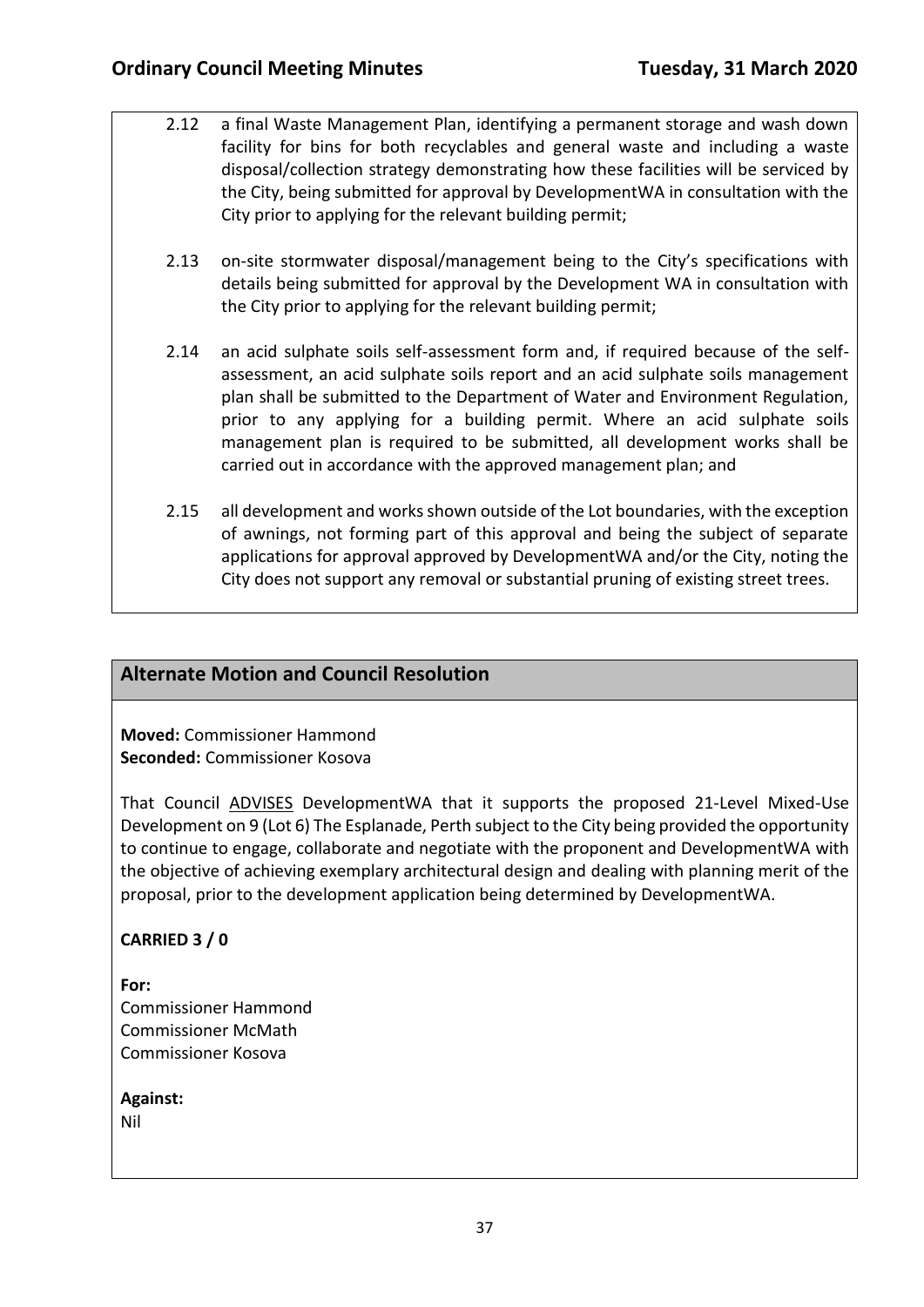### **Reason:**

Commissioner Hammond advised he respects the planning officer's advice and recommendation However, given the City is not the ultimate determinant, current economic development imperatives as a result of the emerging COVID-19 crisis makes support of projects like this essential.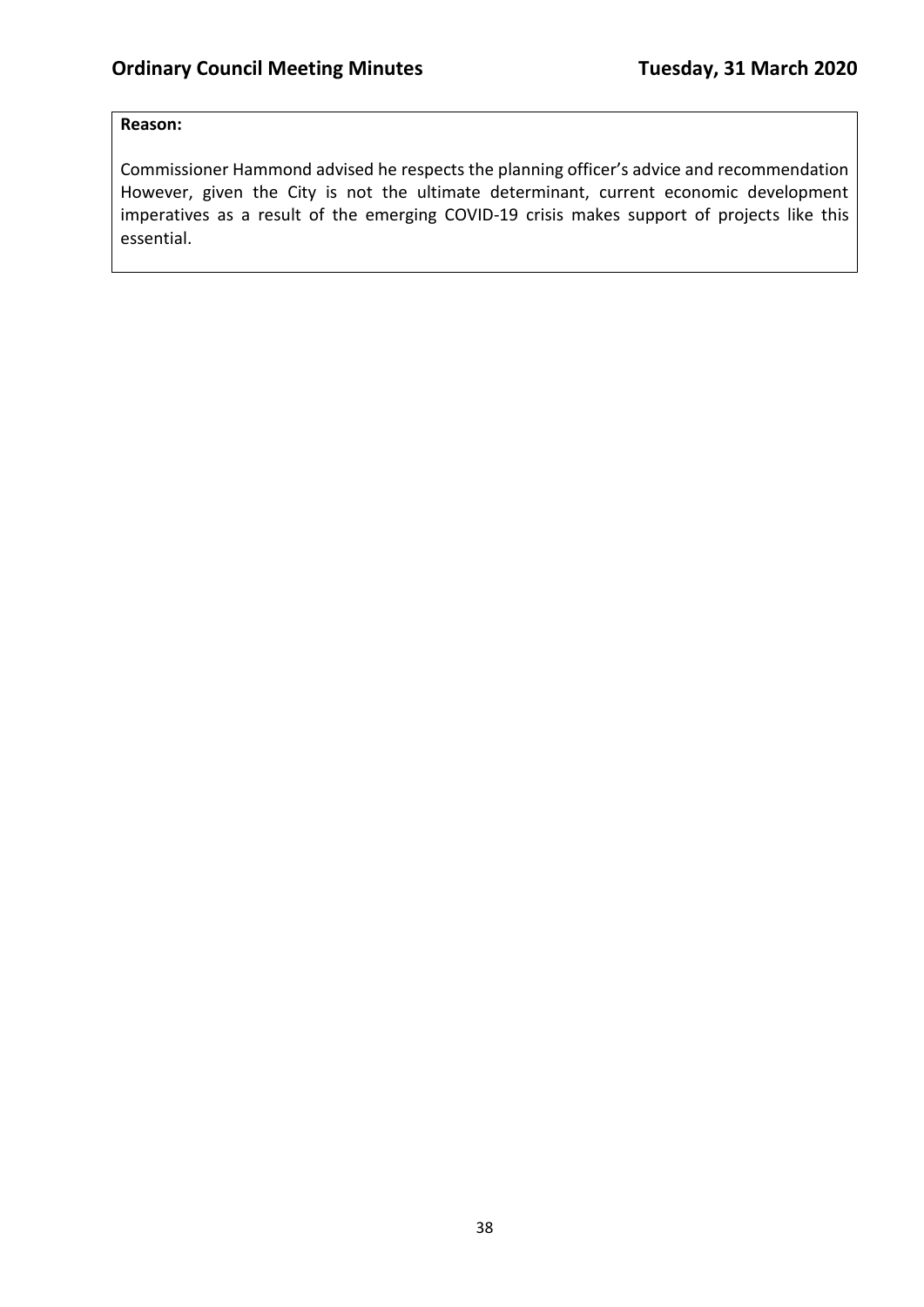**5.43pm Commissioner McMath declared a direct financial interest in relation to item 13.3 (as detailed in Item 8) and departed the meeting.** 

# **Item 13.3 – Strategic Arts Sponsorship – West Australian Symphony Orchestra**

| <b>File reference</b>                       | P1037135#05#03                                                        |  |  |  |
|---------------------------------------------|-----------------------------------------------------------------------|--|--|--|
| <b>Report author</b>                        | Virginia Withers, Senior Sponsorship Officer                          |  |  |  |
| <b>Other contributors</b>                   | Nil                                                                   |  |  |  |
| <b>Reporting Service Unit and Alliance</b>  | Activation<br>and<br>Cultural<br>Experience, Community<br>Development |  |  |  |
| <b>Report author disclosure of interest</b> | Nil                                                                   |  |  |  |
| Date of report                              | 15 January 2020                                                       |  |  |  |
| <b>Nature of Council's role</b>             | Executive                                                             |  |  |  |
| <b>Voting requirement</b>                   | Simple Majority                                                       |  |  |  |
| Attachment/s                                | Nil                                                                   |  |  |  |

### **Purpose**

To provide a recommendation in relation to a sponsorship application received by the City of Perth (City).

## **Background**

#### Applicant details

| Entity name               | West Australian Symphony Orchestra Pty Ltd |  |
|---------------------------|--------------------------------------------|--|
| <b>ABN</b>                | 26 081 230 284                             |  |
| Entity type               | Australian Private Company                 |  |
| ABN status                | Active                                     |  |
| ATO endorsed charity type | Charity                                    |  |

The West Australian Symphony Orchestra (WASO) is the state's largest performing arts company. Established in 1928, WASO is based at the Perth Concert Hall.

WASO delivers an annual calendar of concert performances, regional tours, innovative education and community programs, and enjoys artistic partnerships with West Australian Opera and West Australian Ballet. In 2018, WASO presented 989 performances, workshops and artist development activities to more than 208,000 people.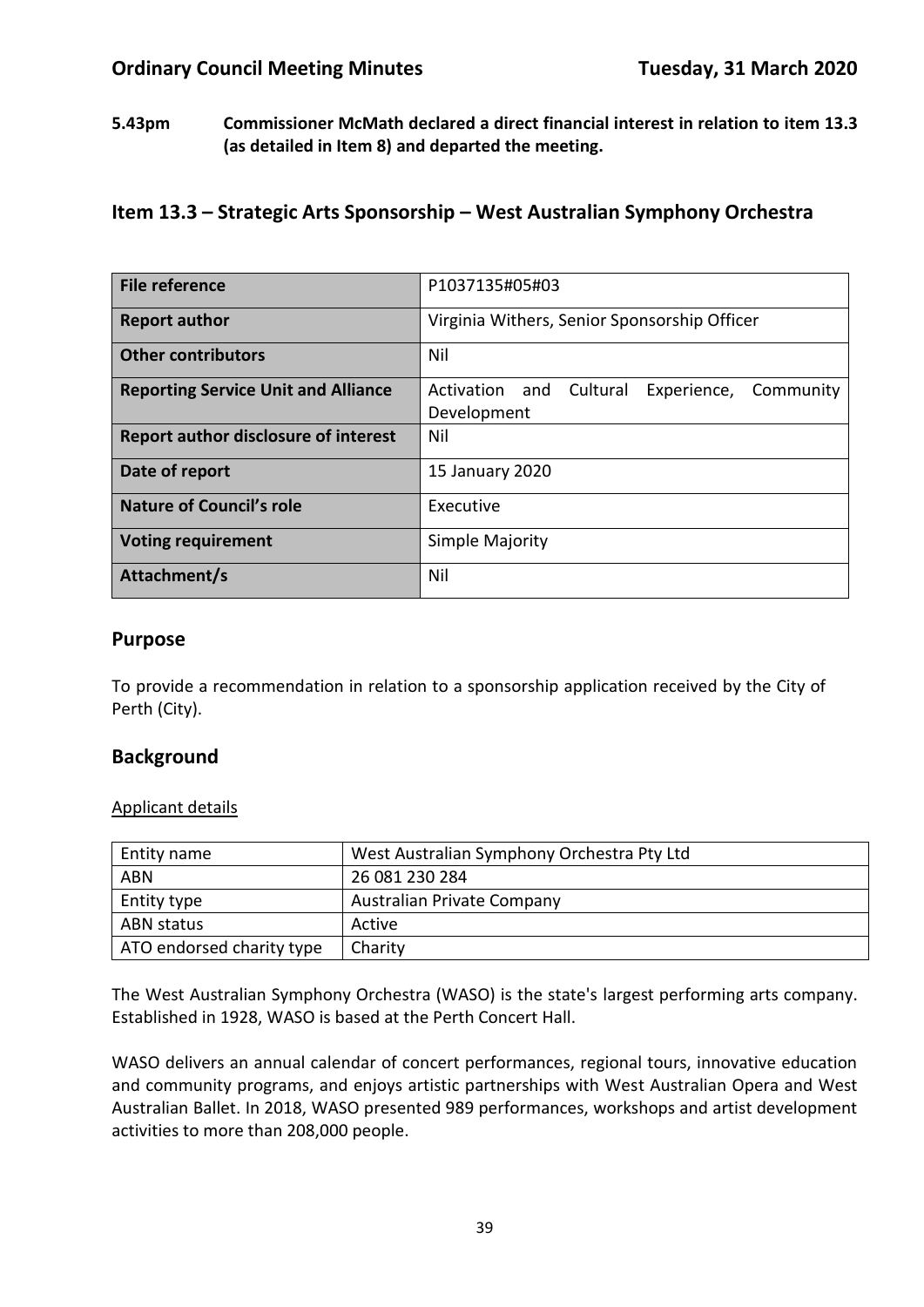| Sponsorship category        | Strategic Arts Sponsorship                         |  |
|-----------------------------|----------------------------------------------------|--|
| Project title               | Symphony in the City                               |  |
| Project start date          | 01/04/20                                           |  |
| Project end date            | 31/12/21                                           |  |
| Venue                       | Langley Park                                       |  |
| <b>Estimated attendance</b> | 32,000                                             |  |
| Ticket cost                 | Free-to-the-public                                 |  |
| Total project cost          | \$726,025                                          |  |
| Total amount requested      | \$195,000 a year for two years                     |  |
| Recommendation              | Approval for a two-year Strategic Arts Sponsorship |  |
| Recommended amount          | \$150,000 (excluding GST) for 2020                 |  |
|                             | \$120,000 (excluding GST) for 2021                 |  |
| Assessment score            | 45.51 out of 70 (65%)                              |  |

# **Details**

### Background

Held annually in December, 'Symphony in the City' is a free, outdoor classical musical concert for the community that is traditionally the final WASO performance of the year. The City of Perth has sponsored this event since its inception in 2007.

For the previous two years (2018 and 2019), the City has provided supplementary funding to WASO to facilitate the inclusion of carols in the program, due to the discontinuation of the traditional 'Carols by Candlelight' event. This expanded event, re-named as Lotterywest Christmas Symphony, has been very popular, with more than 30,000 attendees in each year.

### Sponsorship Options

WASO has presented two sponsorship options to the City:

### *Option 1 – Sponsorship request of \$195,000 (ex GST)*

A \$180,000 sponsorship would support the full Christmas Symphony concert, including a mix of singalong Christmas carols and popular symphonic classics. The staging and infrastructure required to present the combined events and service larger audience numbers results in a higher cost event.

WASO also proposed an additional \$15,000 to produce city-based activations, themed around WASO events and promotions (\$195,000 sponsorship request in total).

### *Option 2 – Sponsorship request of \$165,000 (ex GST)*

A \$150,000 sponsorship would support the return to the traditional 'Symphony in the City' format.

The concert staging and infrastructure would be reduced, and would exclude the carols component as well as the WASO Chorus in order to manage expenses within budget and funding.

WASO also proposed an additional \$15,000 to produce city-based activations, themed around WASO events and promotions (\$165,000 sponsorship request in total).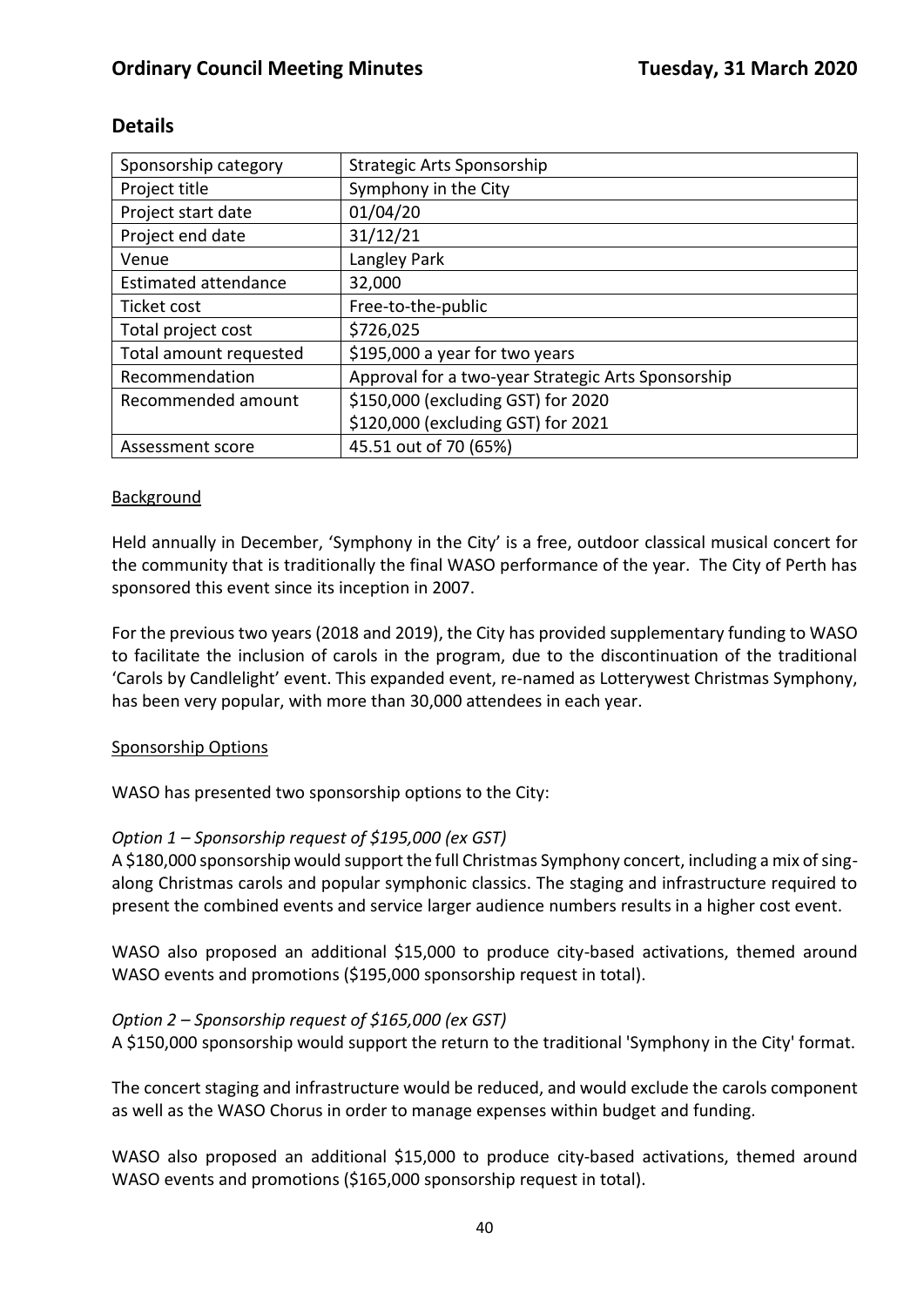#### *Christmas Symphony / Symphony in the City 2020*

| Date:                   | Saturday, 12 December 2020 |
|-------------------------|----------------------------|
| Venue:                  | Langley Park               |
| Anticipated attendance: | 30,000 attendees           |
| Ticket price:           | Free-to-the-public         |

Symphony in the City aims to bring the community together to share a live cultural experience. Organisers state that the event supports WASO's strategic goal to make classical music a vibrant, accessible and relevant art form for all West Australians and demonstrates the Orchestra's mission to 'touch souls and enrich lives through music'.

The 90-minute program of symphonic music includes well-known classics, film scores and highlights from the upcoming WASO season. The event traditionally culminates with Tchaikovsky's 1812 Overture and fireworks display. While the concert commences at 7pm, family friendly activities and entertainment begin from 5pm.

Under the 'Christmas Symphony' format, the event also integrates Christmas carols and artists that engage audiences in a festive sing-along. The orchestra is supported by soloists, guest artists and volunteers that make up the WASO Chorus.

The concert is presented free-to-the-public and out of the confines of a traditional venue to maximise engagement. Organisers note a key aim of the event is to introduce WASO to new audiences and inspire them to attend other WASO concerts. To date the City has not received any statistics to validate the success, or otherwise, of this goal.

#### *WASO City-based Activations*

| Date:                   | 1 January - 31 December 2020 |
|-------------------------|------------------------------|
| Venue:                  | Various Perth CBD locations  |
| Anticipated attendance: | 2,000 attendees              |
| Ticket price:           | Free-to-the-public           |

WASO has proposed they will work with retailers and restaurants to produce city-based activations and collaborations which leverage WASO's 2020 Season campaign focus, celebrating the 250<sup>th</sup> anniversary of Beethoven's birth. The purpose of the activations is to support local businesses and stimulate the local economy while increasing the public's engagement with WASO, raise awareness of upcoming WASO performances and events and surprise and delight residents, visitors and workers.

WASO will work with other Perth businesses to create activations ranging from promotions, social media content, pop-up performances and theming in retail precincts that leverage WASO's contemporary concert programming.

#### **Event Impact Analysis**

In 2019, the City worked with Culture Counts to produce an impact report on the Christmas Symphony event.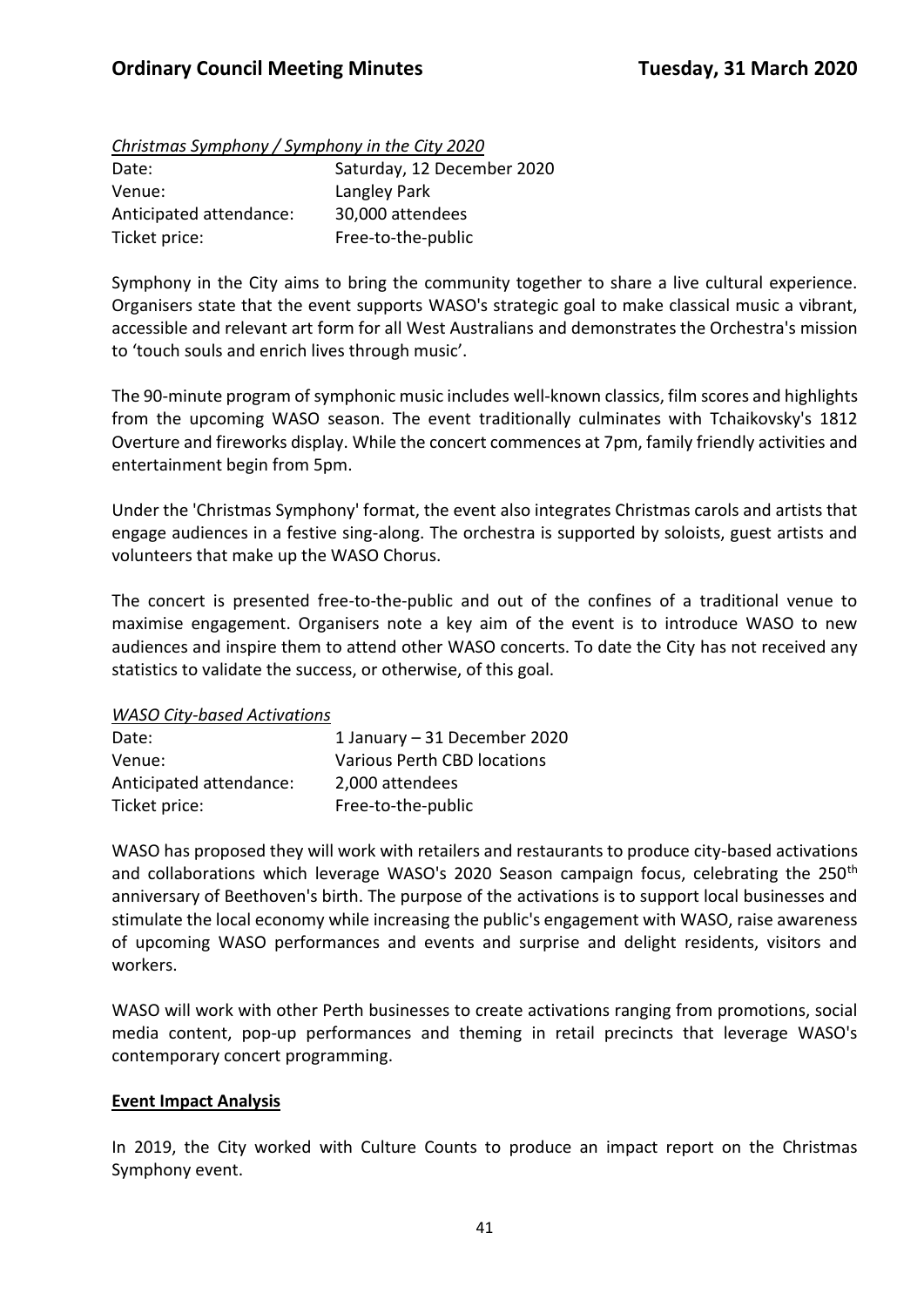Key findings included:

- The event had an estimated total economic impact of \$3.252M, including a direct expenditure of \$1.072M;
- A diversity of people attended the event, with a relatively even spread across different age groups, demonstrating the broad appeal of the event. Event attendees also came from a wide range of postcodes and 10% of attendees identified as having a culturally or linguistically diverse background;
- 95% of respondents agree with statement "It is important that it's happening here";
- 92% of respondents agree with the statement "It provides an important addition to the cultural life of the area";
- 70% of the audience had previously attended Christmas Symphony / Symphony in the City;
- 90% of attendees rated their experience as Excellent or Good; and
- In 2018, 72% of respondents came to visit the City of Perth specifically for Christmas Symphony. Survey results indicated that 40% respondents had visited somewhere else in the CBD on the same day as the event.

| Year         | <b>Amount</b> | Project                                         |  |
|--------------|---------------|-------------------------------------------------|--|
| 2015         | \$195,000     | Symphony in the City                            |  |
| 2016         | \$195,000     | Symphony in the City                            |  |
| 2017         | \$150,000     | Symphony in the City                            |  |
| 2018         | \$210,000     | \$150,000 - Symphony in the City                |  |
|              |               | \$60,000 - Additional funding to include Carols |  |
| 2019         | \$180,000     | \$150,000 - Symphony in the City                |  |
|              |               | \$30,000 - Additional funding to include Carols |  |
| <b>TOTAL</b> | \$930,000     |                                                 |  |

#### Previous five years of City of Perth support and acquittals

The City has received an acquittal for the previous support and the City can confirm that all previous funding has been satisfactorily acquitted.

### Sponsorship benefits

For the requested sponsorship of \$195,000, the City would be recognised as a:

- Supporting Sponsor of Christmas Symphony;
- Major Partner of the City Activations; and
- Platinum Partner of WASO.

For the requested sponsorship of \$195,000, the City would receive the following benefits:

- An invitation to include a welcome message in the sponsored concert program;
- One half-page advertisement in the sponsored concert program (artwork provided by the City);
- Opportunity for a nominated City representative to speak at the sponsor function of the free community event;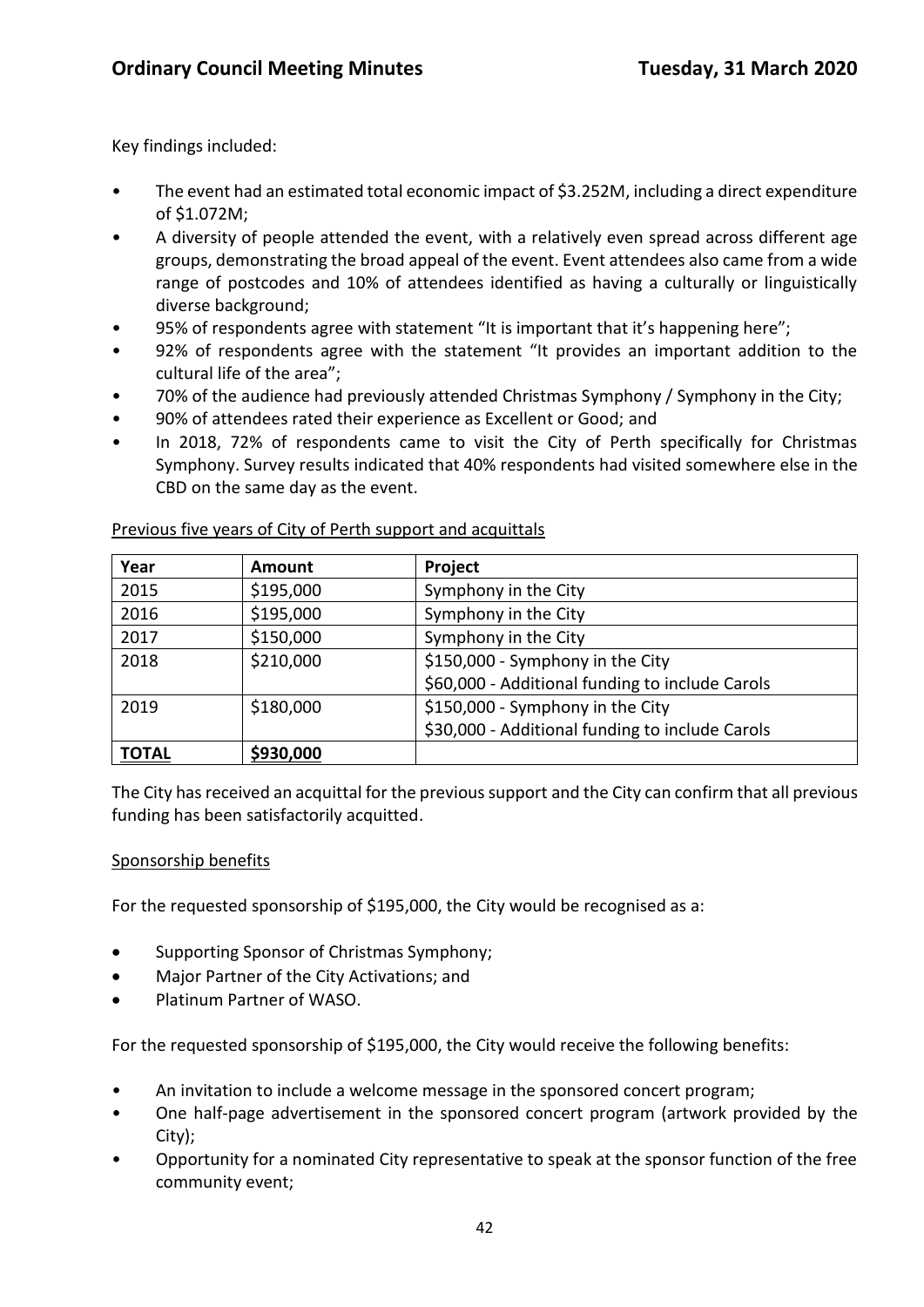## **Ordinary Council Meeting Minutes <b>Tuesday, 31 March 2020**

- A dedicated WASO resource to work with the City to develop event leveraging and activation opportunities which may include supply of City branded merchandise such as apparel for volunteers, or promotional packs for distribution at event volunteers - 60 front of house volunteers work at event;
- Opportunity to provide a 30 second television commercial for live broadcast on the large screens at Langley Park as well as the regional broadcasts;
- Opportunity for City to engage its Business Support Officers in commercial opportunities to support the sponsored concert and all city-based activations; and
- Social media joint planning with WASO Digital team for collaborative posts and tags on WASO social media channels that acknowledge the City for its support.

WASO Platinum Partnership benefits:

- Access to WASO audio, still photography and/or footage for City marketing purposes (subject to copyright and artist approvals);
- Access to WASO during a rehearsal to record audio, still photography and/or footage for City marketing purposes (subject to availability, copyright, venue and artist approvals);
- Opportunity to access a WASO ensemble comprising up to four musicians at hire cost, for a City function, event or campaign activity throughout the partnership term, subject to availability;
- Two full-page mono adverts, or four half-page mono adverts, to be placed in a WASO Masters or Classics Series program; and
- 20 regular corporate tickets per annum to be used for promotional marketing purposes only (competitions for the public on City social media channels). Regular corporate tickets comprising A-reserve or standard reserve seating to select Masters, Classics, Morning Symphony and Family Series concerts. Regular corporate tickets do not include corporate hospitality and are subject to availability. (These tickets are not for the use of City of Perth staff, Councillors or Commissioners).

### **Strategic Arts Sponsorship Assessment Score Card**

The application was assessed by a four-person assessment panel and scoring has been averaged for each outcome.

| <b>ESSENTIAL ASSESSMENT CRITERIA</b>                                                                                                                  |      |  |
|-------------------------------------------------------------------------------------------------------------------------------------------------------|------|--|
| Does the project reflect or add value to the City of Perth's strategic objectives, as<br>outlined in the Strategic Community Plan?                    | 2.75 |  |
| Does the project demonstrate arts and cultural activity of a high calibre, with<br>suitably experienced personnel?                                    | 4.38 |  |
| Does the project deliver arts activity that represents Perth's unique cultural<br>identity?                                                           | 1.63 |  |
| Does the project increase opportunities for the community to participate in cultural<br>life and/or identify strategies to widen audience engagement? | 3.88 |  |
| Does the project foster meaningful collaborations across the local arts industry<br>and/or community?                                                 | 2.38 |  |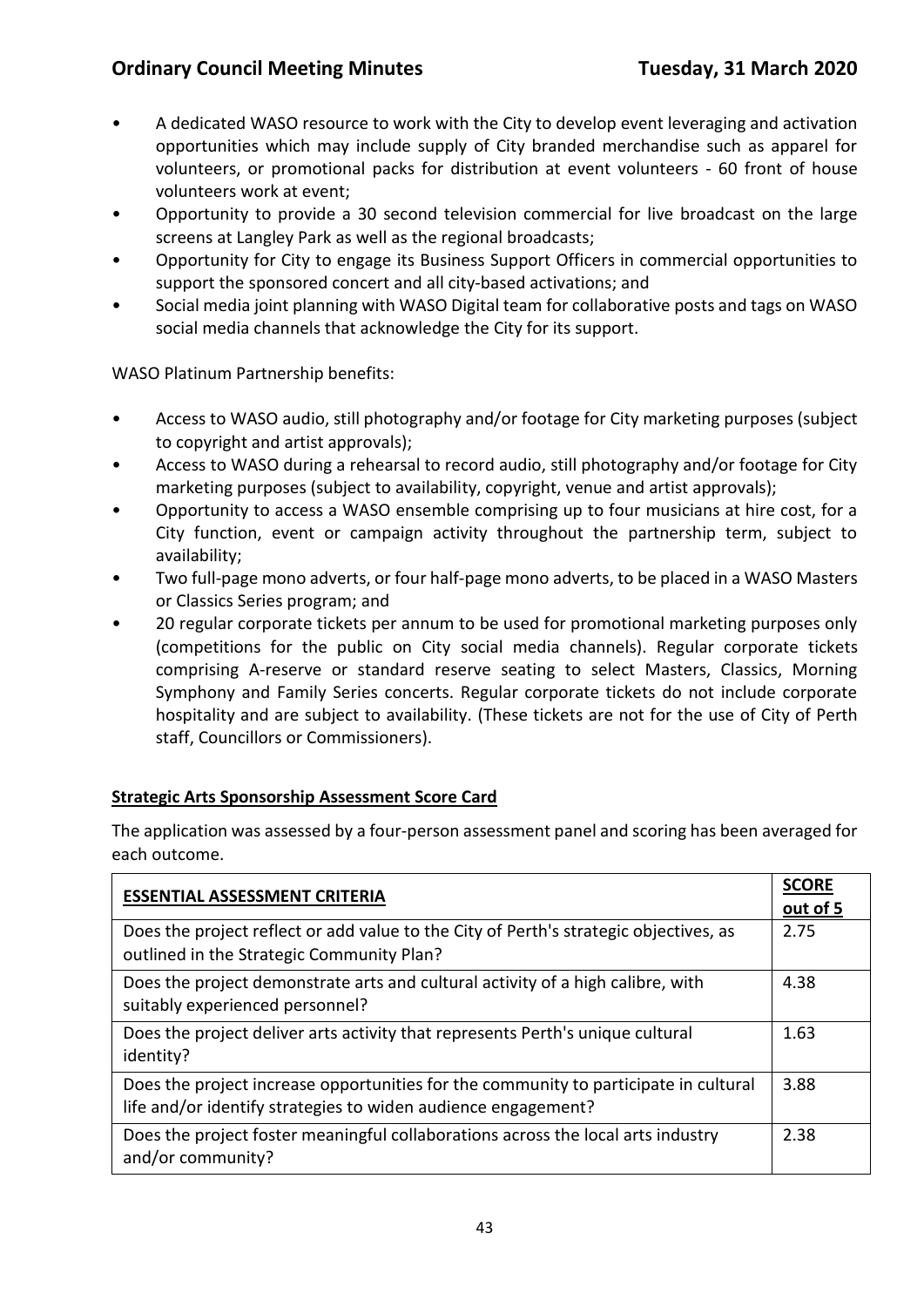| Does the project contribute to a positive sense of place within the city?                                                                                                                                                                                                       | 3.25                      |  |
|---------------------------------------------------------------------------------------------------------------------------------------------------------------------------------------------------------------------------------------------------------------------------------|---------------------------|--|
| Does the project raise the profile and reputation of the City of Perth as a premier<br>Capital City and arts industry leader?                                                                                                                                                   | 2.38                      |  |
| Does the project provide professional development opportunities for local artists<br>and/or cultural workers?                                                                                                                                                                   | 1.88                      |  |
| Does the project attract a broad audience, stimulate the local economy and provide<br>opportunities for engagement with local businesses?                                                                                                                                       | 2.38                      |  |
| Does the project support the ongoing development, viability and sustainability of<br>the organisation and the local arts industry?                                                                                                                                              | 1.63                      |  |
| Has the applicant demonstrated capacity to manage all aspects of the project?                                                                                                                                                                                                   | 4.38                      |  |
| Does the project contribute to a unique cultural tourism offering for local, national<br>and international audiences?                                                                                                                                                           | 2.25                      |  |
| Are the project plan and budget realistic and value for money?                                                                                                                                                                                                                  | 2.63                      |  |
| Does the project demonstrate financial viability through evidence of support from<br>other government agencies, businesses or community organisations?                                                                                                                          | 2.50                      |  |
|                                                                                                                                                                                                                                                                                 | Sub total 38.30 out of 70 |  |
| <b>OPTIONAL ASSESSMENT CRITERIA</b>                                                                                                                                                                                                                                             |                           |  |
| The below are non-essential criteria (optional) based on goals identified in the City of Perth<br>Strategic Community Plan. Applicants who can demonstrate their project achieves any of these<br>outcomes can receive additional assessment points for each of these criteria. |                           |  |
| Does the project activate underutilised locations or locations prioritised for<br>activation by the City in interesting and engaging ways?                                                                                                                                      | 3.25                      |  |
| Does the project celebrate Indigenous culture?                                                                                                                                                                                                                                  | 1.63                      |  |
| Does the project activate places along the riverfront?                                                                                                                                                                                                                          |                           |  |
| 7.21 Bonus Points                                                                                                                                                                                                                                                               |                           |  |
| <b>TOTAL ASSESSMENT SCORE</b><br>45.5 out of 70 (65%)                                                                                                                                                                                                                           |                           |  |
|                                                                                                                                                                                                                                                                                 |                           |  |

# **Stakeholder engagement**

No stakeholder engagement has been undertaken in relation to this report.

# **Strategic alignment**

### Strategic Community Plan

This item addresses the community's vision for the future and specifically the following Aspiration and Strategic Objective(s) contained in the Strategic Community Plan 2019 – 2029:

| <b>Aspiration:</b>          | People |                                                                                                                                                                |
|-----------------------------|--------|----------------------------------------------------------------------------------------------------------------------------------------------------------------|
| <b>Strategic Objective:</b> | 1.6    | Thriving and sustainable cultural, artistic and heritage industries,<br>activities and events that encourage locals and visitors to come<br>back for more; and |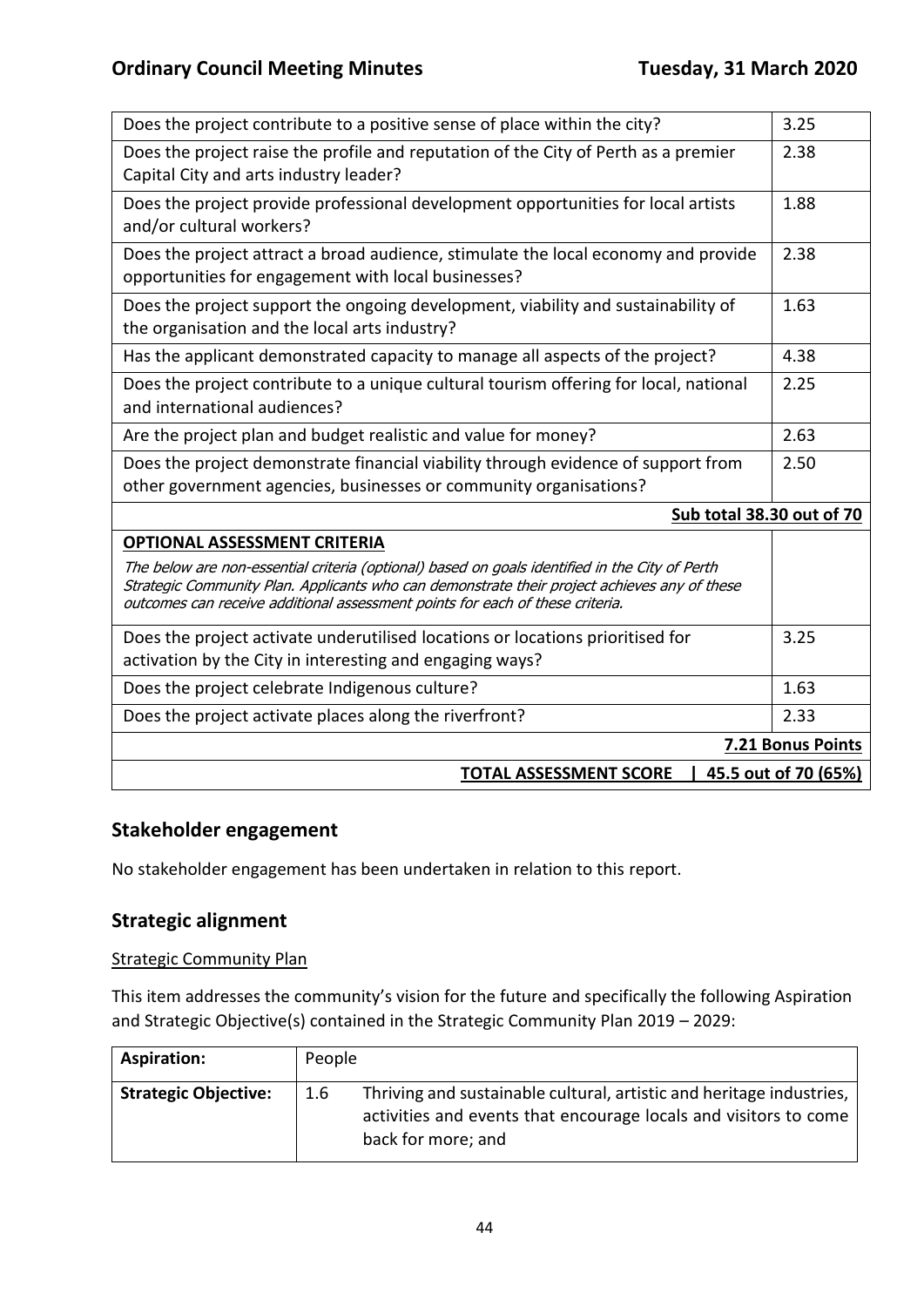| Iconic signature events positioned strategically to create a    |
|-----------------------------------------------------------------|
| vibrancy that attracts intrastate, interstate and international |
| visitors.                                                       |

### **Legal and statutory implications**

There are no legal or statutory implications related to this report.

Connection with mandates in the *City of Perth Act 2016*

8(1)(g) - to strengthen Perth's reputation as an innovative, sustainable and vibrant city that attracts and welcomes all

#### **Risk implications**

| <b>Impact of decision</b> |     |  |
|---------------------------|-----|--|
| Organisation              | Low |  |
| Community                 | Low |  |

| <b>Risk domain</b>           | <b>Consequence</b> | Likelihood | <b>Risk rating</b> |
|------------------------------|--------------------|------------|--------------------|
| Service                      | Minor              | Unlikely   | Low                |
| Delivery/Strategic           |                    |            |                    |
| Objectives                   |                    |            |                    |
| Reputation and               | Minor              | Possible   | Low                |
| <b>External Stakeholders</b> |                    |            |                    |
| Financial                    | Minor              | Unlikely   | Low                |

## **Approval implications**

If Council approve the recommendation, Council are committing to supporting the event in financial years 2020/21 and 2021/22.

If Council do not approve this sponsorship there is a high probability the event would not proceed.

### **Financial implications**

#### Within existing budget

There are no financial implications on the existing 2019/20 budget.

The recommended sponsorship is a multi-year agreement with impacts on future operational budgets as detailed below.

#### **2020/21 Financial Year**

| Account number:                           | PJ 1395 80050 0000 7901 |
|-------------------------------------------|-------------------------|
| Description:                              | Arts Annual Sponsorship |
| Account type (Operating/Capital/Reserve): | Operating               |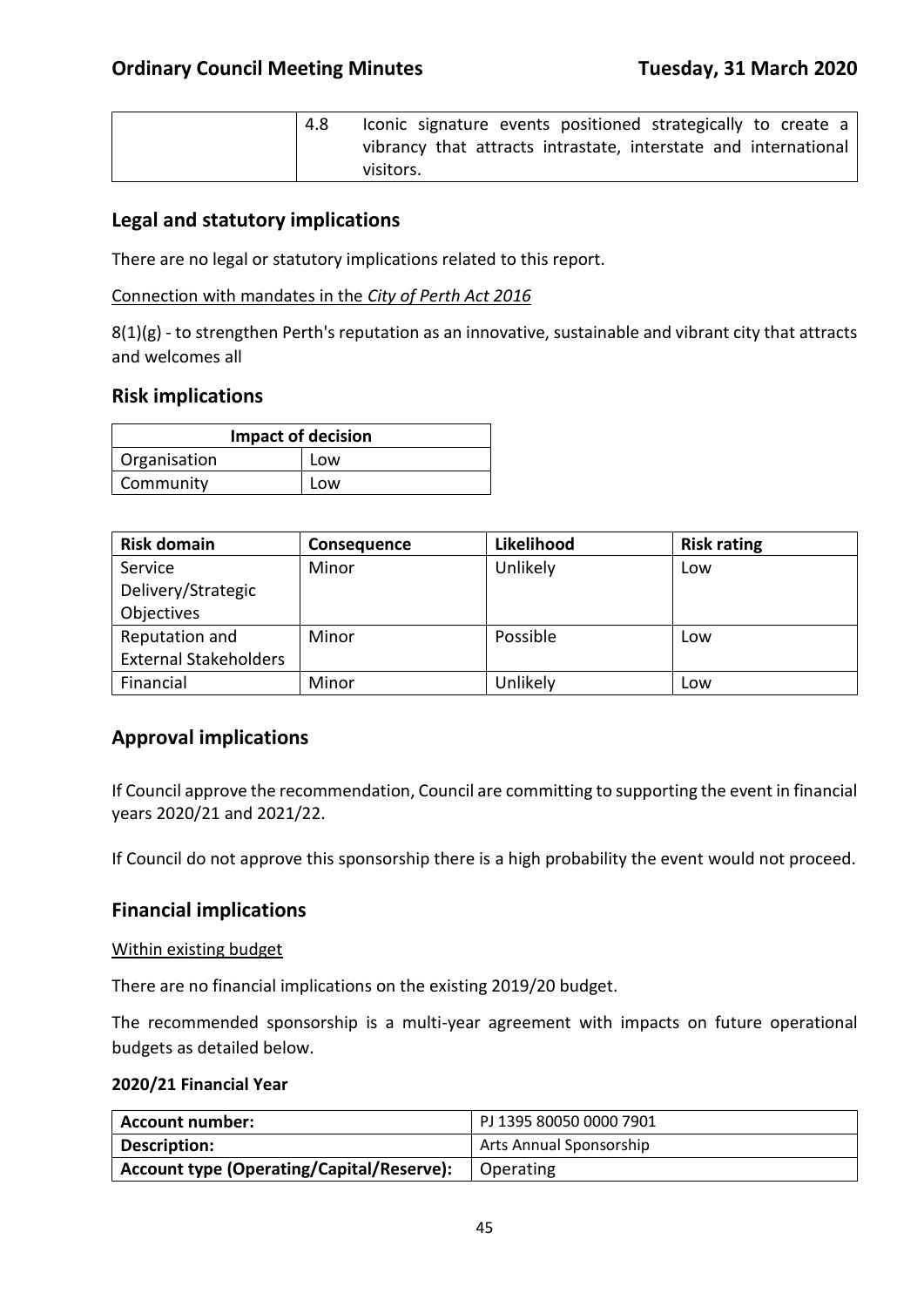| Draft budgeted amount:           | \$690,500*  |
|----------------------------------|-------------|
| <b>Amount committed to date:</b> | \$305,000** |
| <b>Proposed cost:</b>            | \$150,000   |
| <b>Balance remaining:</b>        | \$235,500   |

\*Draft budget amount for financial year 2020/21

\*\* Amount already committed by Council in multi-year sponsorship agreements

#### **2021/22 Financial Year**

| <b>Account number:</b>                           | PJ 1395 80050 0000 7901 |
|--------------------------------------------------|-------------------------|
| <b>Description:</b>                              | Arts Annual Sponsorship |
| <b>Account type (Operating/Capital/Reserve):</b> | Operating               |
| <b>Draft budgeted amount:</b>                    | \$690,500*              |
| <b>Amount committed to date:</b>                 | \$100,000**             |
| <b>Proposed cost:</b>                            | \$120,000               |
| <b>Balance remaining:</b>                        | \$470,500               |

\*Draft budget amount for financial year 2021/22

\*\* Amount already committed by Council in multi-year sponsorship agreements

## **Policy references**

18.13 – Sponsorship and Grants.

The policy outlines a consistant and transparent assessment process and criteria which guides the recommendation to Council.

## **Comments**

Symphony in the City is a high-quality and well-attended event with a history in Perth city. The concert is delivered free-of-charge to the community and is programmed in a manner that is appealing to people of all ages. Forming part of the City's Christmas calendar, the concert aims to increase accessibility to orchestral music for a broad community audience. The event has traditionally been positioned as a "*gift to the people of Perth*". The event is consistently well attended and a popular feature on Perth's event calendar.

In recent years, changes to the City's sponsorship programs have reflected the increasing expectation that a high level of social, cultural and economic outcomes be demonstrated by sponsored events. This reflects the City's strategic position that events sponsored by the City provide a multi-faceted return to the community.

The Assessment Panel do not believe the full potential of the cultural, economic and social outcomes of Symphony in the City are currently being realised. The event does not provide additional development for artists outside of WASO's employment, and is not contributing to broader industry development and sustainability.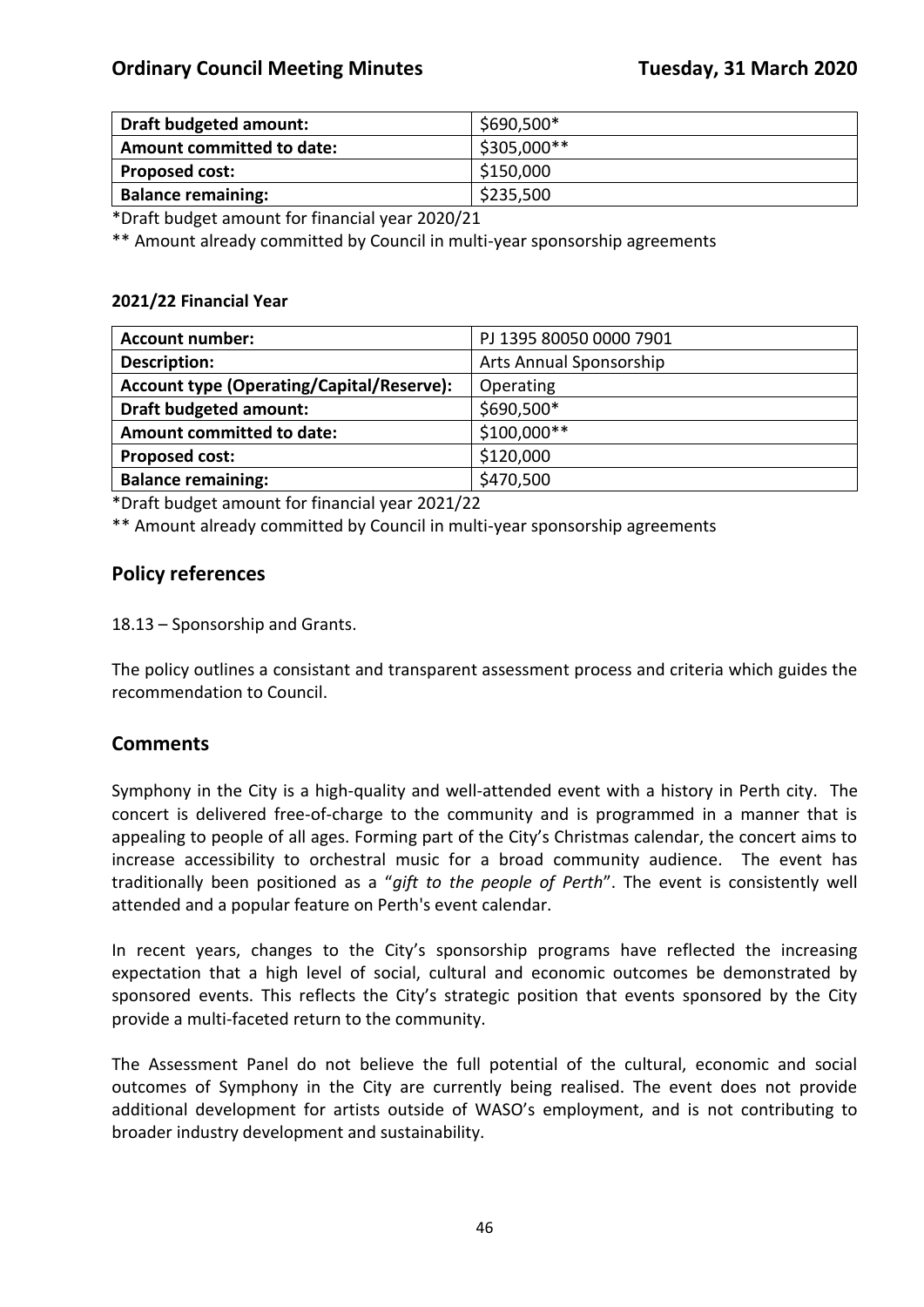### **Ordinary Council Meeting Minutes <b>Tuesday, 31 March 2020**

As a one-night event there is minimal impact in activating the wider city beyond Langley Park, stimulating the local economy, benefitting local businesses, or building the local arts ecology through meaningful professional development and collaboration, or the sustainability of WASO as an organisation.

Better data around the conversion of new attendees to the event to new WASO audience members needs to be presented. The key strength of the event is in providing opportunities for the community to access classical music in a free public, outdoor format and its popularity with a broad range of demographics.

A refreshed approach to programming is encouraged. It would be good to see WASO programming elements that are more deeply connected or reflective of Perth's heritage and cultural identity.

The Panel noted that the event's current funding model is not financially sustainable, with the request of \$195,000 representing 30% of the City's total Arts Sponsorship budget. The cost to produce the event is very high, and the event's funding contributors are limited to Lotterywest and the City. It is strongly recommended that WASO looks to secure additional supporters to increase the financial sustainability of the event.

The Panel also considered the sponsorship request to be a very high amount for the City to invest in a one-night event, and the City aims to support event programs that have extended or ongoing outcomes for City stakeholders.

The recent 2019 Christmas Symphony was presented to a very high standard and international calibre. There most likely would be ways to bring down the costs of the event, such as rethinking the investment in fireworks or staging, without impacting on the overall attendee experience.

#### WASO City-based Activations

The City has an expectation that WASO will provide City-based activations and promotions as part of the \$150,000 sponsorship (WASO had proposed an additional amount of \$15,000 to support this activity). This is considered to be a core component of the City's support, recognising the City's objective to provide year-round activation in the central city and facilitate economic benefits to our local businesses. This investment would also be of significant benefit to WASO, in exposure, promotion and audience development.

### Multi-year Funding

WASO have requested a two-year commitment to facilitate better planning. The recommendation is that a two-year sponsorship is awarded, however with a decrease in the second year. This allows WASO certainty with its planning and time to secure additional funding and increase the financial sustainability of the event gradually over time.

The Panel noted that a reduced sponsorship investment is commensurate with the overall outcomes the event delivers, in comparison with the wider arts sponsorship portfolio, and is a responsible amount based on the City's budgetary position for financial year 2020/21.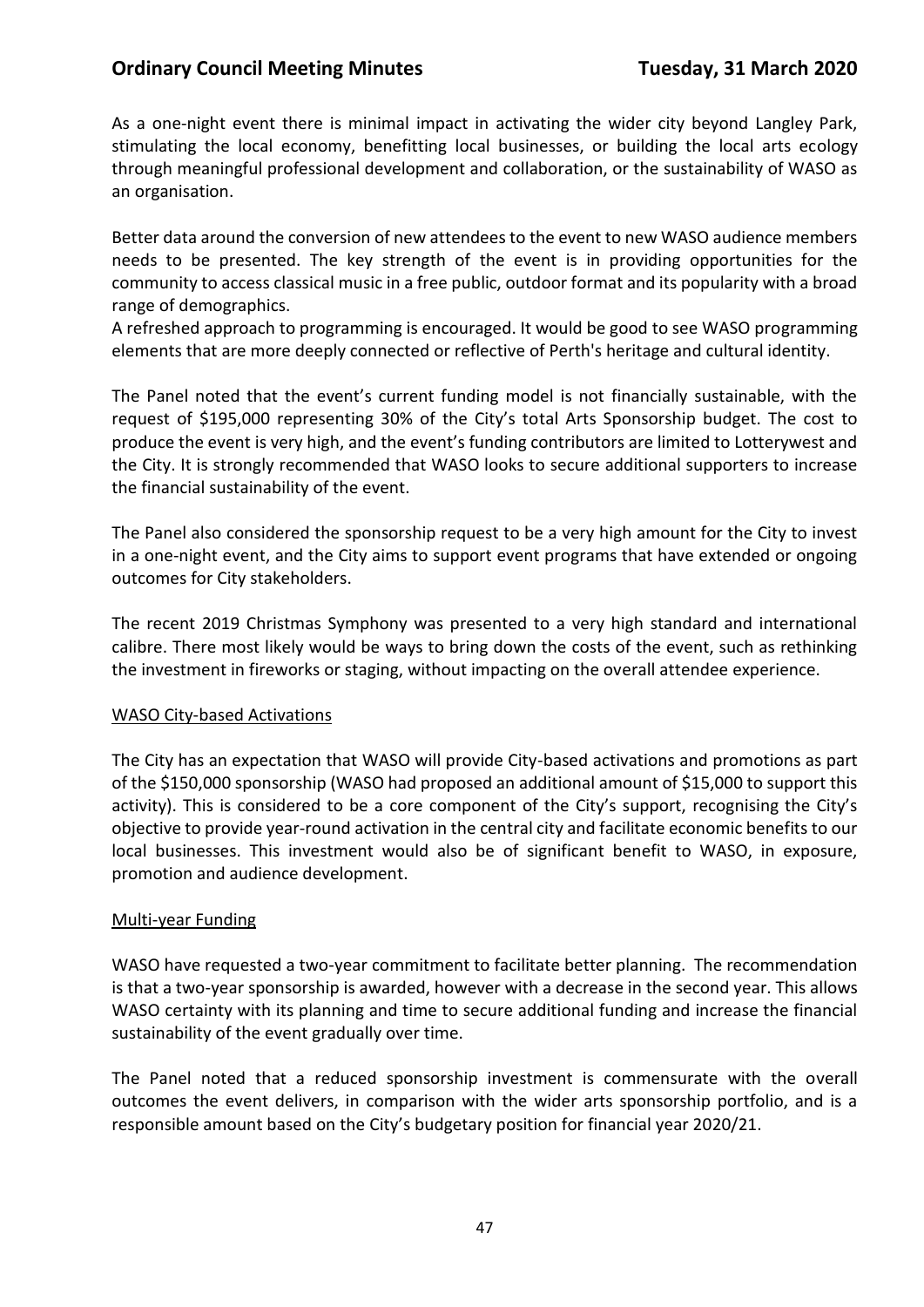## **Officer Recommendation and Council Resolution**

**Moved:** Commissioner Kosova **Seconded:** Commissioner Hammond

That Council:

- 1. APPROVES a two-year Strategic Arts Sponsorship of \$270,000 (excluding GST) to the West Australian Symphony Orchestra Pty Ltd, as follows:
	- 1.1 \$150,000 (excluding GST) for the 2020 Symphony in the City event;
	- 1.2 \$120,000 (excluding GST) for the 2021 Symphony in the City event; and
- 2. AUTHORISES the Chief Executive Officer to negotiate with the applicant the final list of sponsorship benefits according to the Council approved funding amount.

### **CARRIED 2 / 0**

#### **For:**

Commissioner Hammond Commissioner Kosova

#### **Against:**

Nil

**5.45pm Commissioner McMath re-joined the meeting. The Chair Commissioner advised Commissioner McMath of the resolution made in relation to this item.**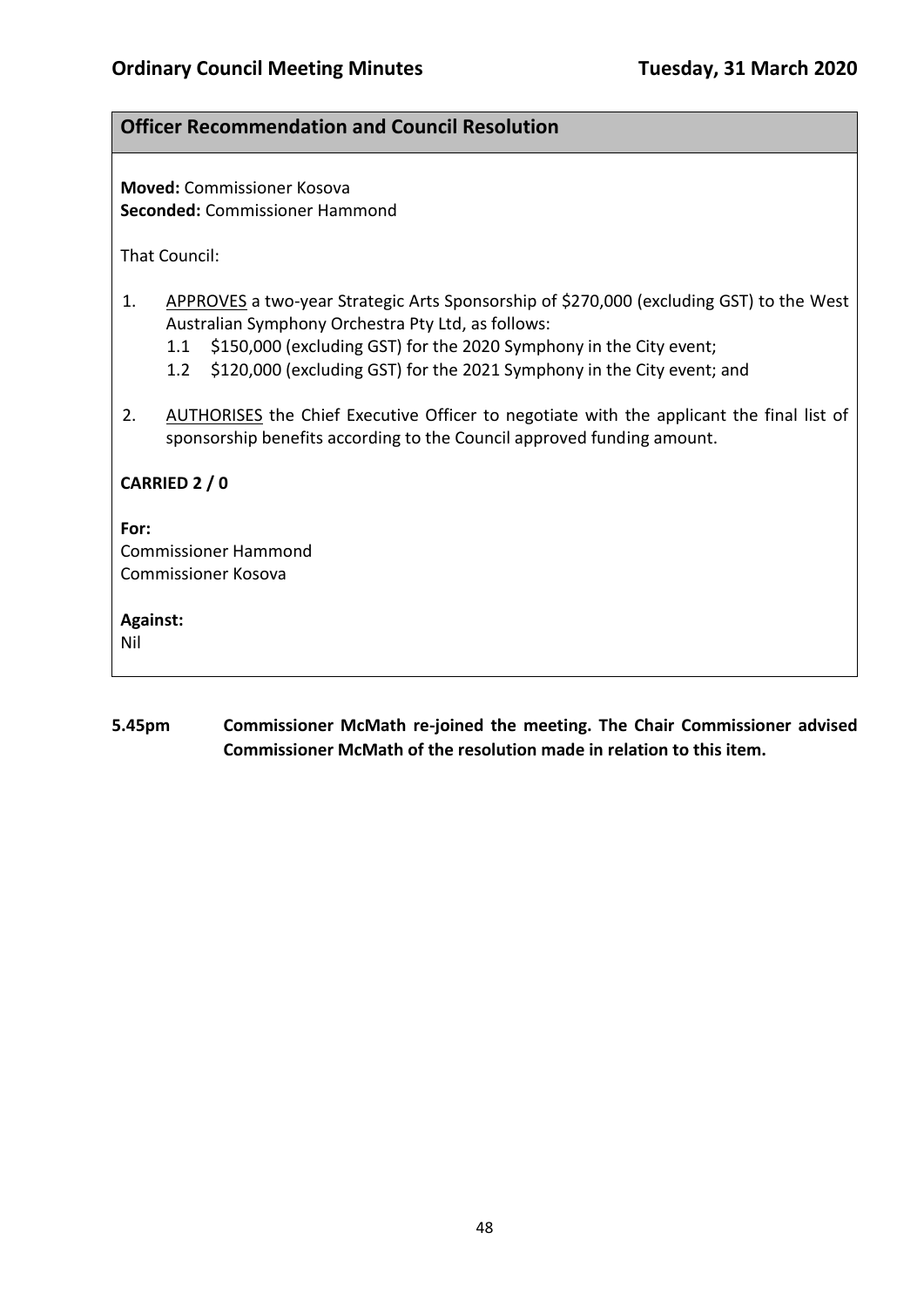## **Item 13.4 – Key Sector Development Sponsorship – 2020 REMIX Academy Perth**

| File reference                             | P1038987#02#05                                                        |
|--------------------------------------------|-----------------------------------------------------------------------|
| <b>Report author</b>                       | Virginia Withers, Senior Sponsorship Officer                          |
| <b>Other contributors</b>                  | Nil                                                                   |
| <b>Reporting Service Unit and Alliance</b> | Activation and Cultural Experience, Community<br>Development Alliance |
| Report author disclosure of interest       | Nil                                                                   |
| Date of report                             | 21 February 2020                                                      |
| <b>Nature of Council's role</b>            | Executive                                                             |
| <b>Voting requirement</b>                  | Simple Majority                                                       |
| Attachment/s                               | Nil                                                                   |

### **Purpose**

To provide a recommendation in relation to a sponsorship application received by the City of Perth (City).

### **Background**

#### Applicant details

| Entity name               | Chamber of Arts and Culture WA   |
|---------------------------|----------------------------------|
| <b>ABN</b>                | 83 149 126 786                   |
| Entity type               | <b>Other Incorporated Entity</b> |
| ABN status                | Active                           |
| ATO endorsed charity type | Charity                          |

The Chamber of Arts and Culture WA (the Chamber) is the State's peak body for arts and culture with a membership of approximately 750 organisations and individuals. REMIX is an internationally renowned conference-style 'academy' for the creative industries. It has been delivered in partnership with the Chamber, the City of Perth and the Department of Local Government, Sport and Cultural Industries as a signature professional development program aimed at developing skills and building capacity across the sector for the past three years.

## **Details**

| Project title      | <b>REMIX Academy Perth 2020</b> |  |
|--------------------|---------------------------------|--|
| Project start date | 17/09/2020                      |  |
| Project end date   | 18/09/2020                      |  |
| Venue              | <b>State Theatre Centre</b>     |  |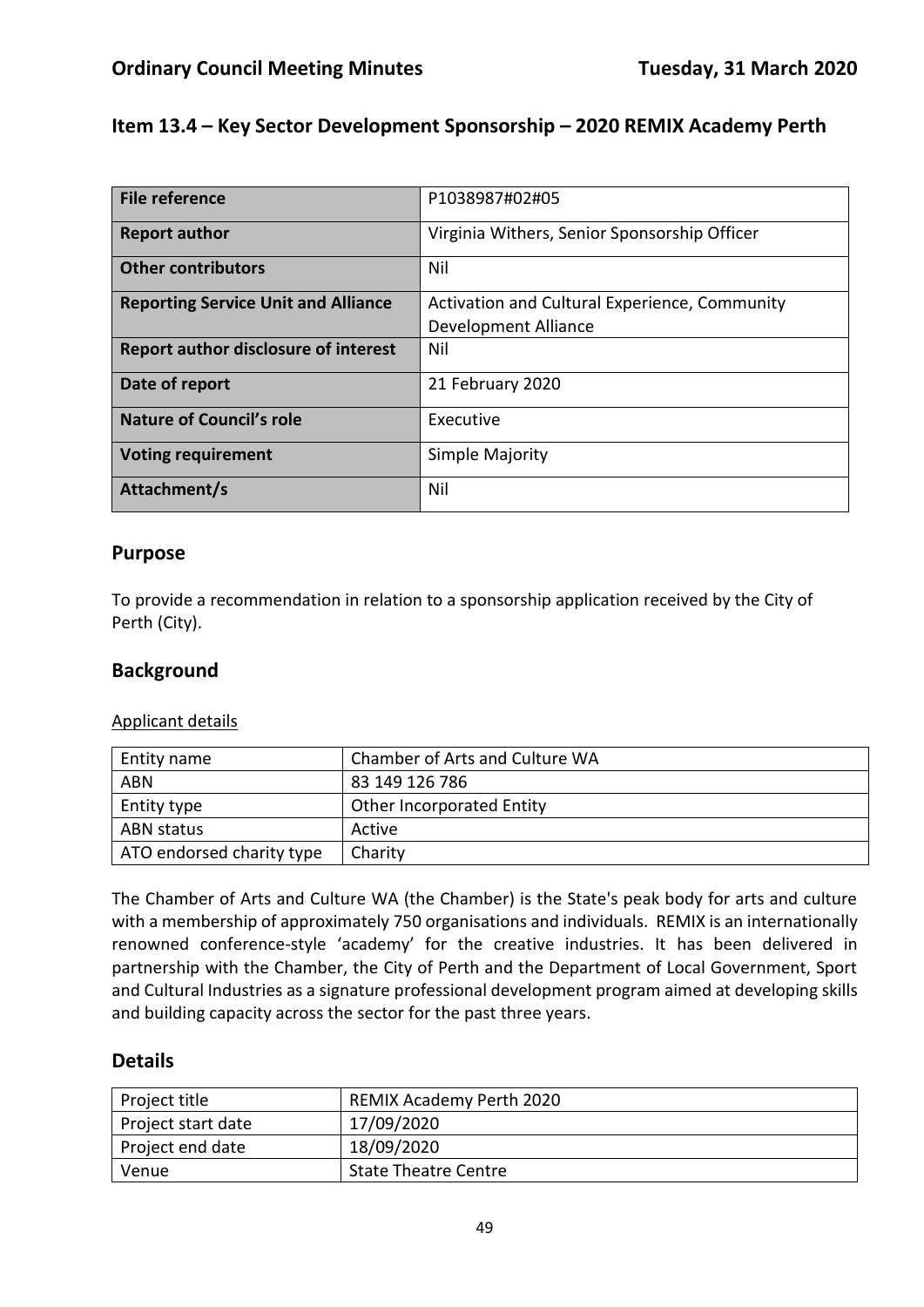| <b>Estimated attendance</b> | 300 attendees                                                       |
|-----------------------------|---------------------------------------------------------------------|
| Ticket cost                 | Full Price: \$545 (both days); \$295 (day one only); \$295 (day two |
|                             | only)                                                               |
|                             | Concession: \$275 (both days); \$150 (day one only); \$150 (day two |
|                             | only)                                                               |
| Total project cost          | \$191,050                                                           |
| Total amount requested      | \$75,000                                                            |
| Recommendation              | Approval                                                            |
| Recommended amount          | \$75,000                                                            |
| Assessment score            | 38.5 out of 55 (70%)                                                |

REMIX is an international event series held in various cities throughout the world that explore the intersection between technology, creativity and entrepreneurship. Since 2017, the City of Perth and the Chamber of Arts and Culture WA have partnered to present REMIX Academy in Perth as an annual event.

The purpose of REMIX Academy Perth is to present key ideas, trends and innovations of relevance to the arts and creative industries sector, foster collaboration and the sharing of ideas and new ways of working across the sector.

The Perth Academy is a one-day event which presents a mix of international, national and local speakers. The applicant notes that the previous three REMIX Academies have been successful with the two most recent events selling out. In addition to the plenary sessions, the event includes facilitated workshops, meetings and discussions with government departments, universities and corporate partners.

The aims of the event are to:

- grow WA's creative economy by increasing the understanding of developments and opportunities within the cultural and creative industries through the presentation of best practice work from around the world;
- expose attendees to ideas and trends and stimulate a discussion about the role of creativity and innovation in Perth and the opportunities that new technologies, digital economies, social trends and business models bring to the sector;
- engage with ideas about how a creative economy can contribute to broader social and economic outcomes and reflect on key issues facing Perth and the local creative economy;
- provide ideas for cultural planning and policies in state and local government that could facilitate better outcomes for the creative sector, particularly in the context of placemaking, and creative economies; and
- attract leading thinkers from a range of sectors primarily focussed on technology or creative industries, entrepreneurship and new business models.

The City funding covers the REMIX contract fee, who secure all of the speakers, make all travel and accommodation arrangements, and oversee the event production. The event is also supported by the Department of Local Government, Sport and Cultural Industries and Wesfarmers.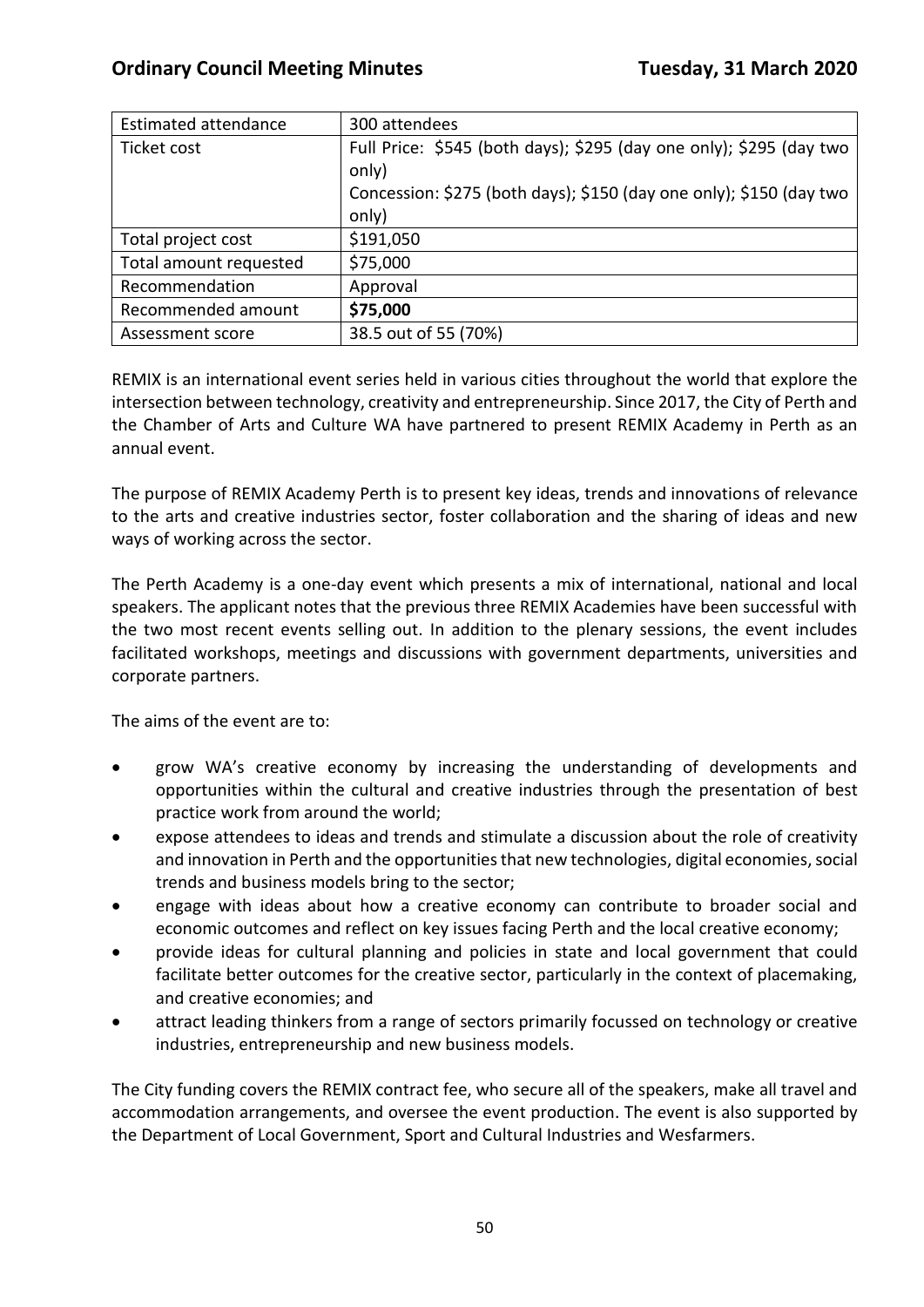## *Change to two-day format*

In 2020, following feedback from attendees, the City, and the Chamber, REMIX have been asked to develop a two-day version of the event, incorporating a second day that will feature a series of workshops.

The second day program will offer more practical insights and an interactive learning experience for delegates who wish to delve deeper or engage in more participatory learning styles and will translate the learnings of the Academy into actionable outcomes for the local sector.

The two-day format is unconfirmed pending the confirmation of Department of Local Government, Sport and Cultural Industries funding, with an anticipated notification date of 1 April 2020.

#### *Move to a larger capacity venue*

In 2020, the event will move to the larger capacity venue of the Heath Ledger Theatre (rather than the Studio Underground) at the State Theatre Centre to increase capacity of the event (the event has quickly sold out previously).

#### *Alignment with Sydney REMIX dates*

Aligning with the Sydney REMIX dates will allow organisers to attract higher profile international speakers to Perth.

| Year         | Amount    | Project              |
|--------------|-----------|----------------------|
| 2015         | Nil       |                      |
| 2016         | Nil       |                      |
| 2017         | \$75,000  | <b>REMIX</b>         |
| 2018         | \$75,000  | <b>REMIX</b>         |
| 2019         | \$75,000  | <b>REMIX</b>         |
|              | \$20,000  | Keystone Partnership |
| <b>TOTAL</b> | \$245,000 |                      |

#### Previous five years of City of Perth support and acquittals for the Chamber

The City has received an acquittal for the previous support and the City can confirm that all previous funding has been satisfactorily acquittal.

### Sponsorship recognition

Organisers will provide the following recognition for the requested sponsorship:

- The City would be recognised as the 'Presenting Partner' of the event;
- The City would be involved at all stages of planning. This will include consideration of key strategic issue for the City and how the event might reflect these;
- City sign off on final programme. The City will be involved in the selection of speakers;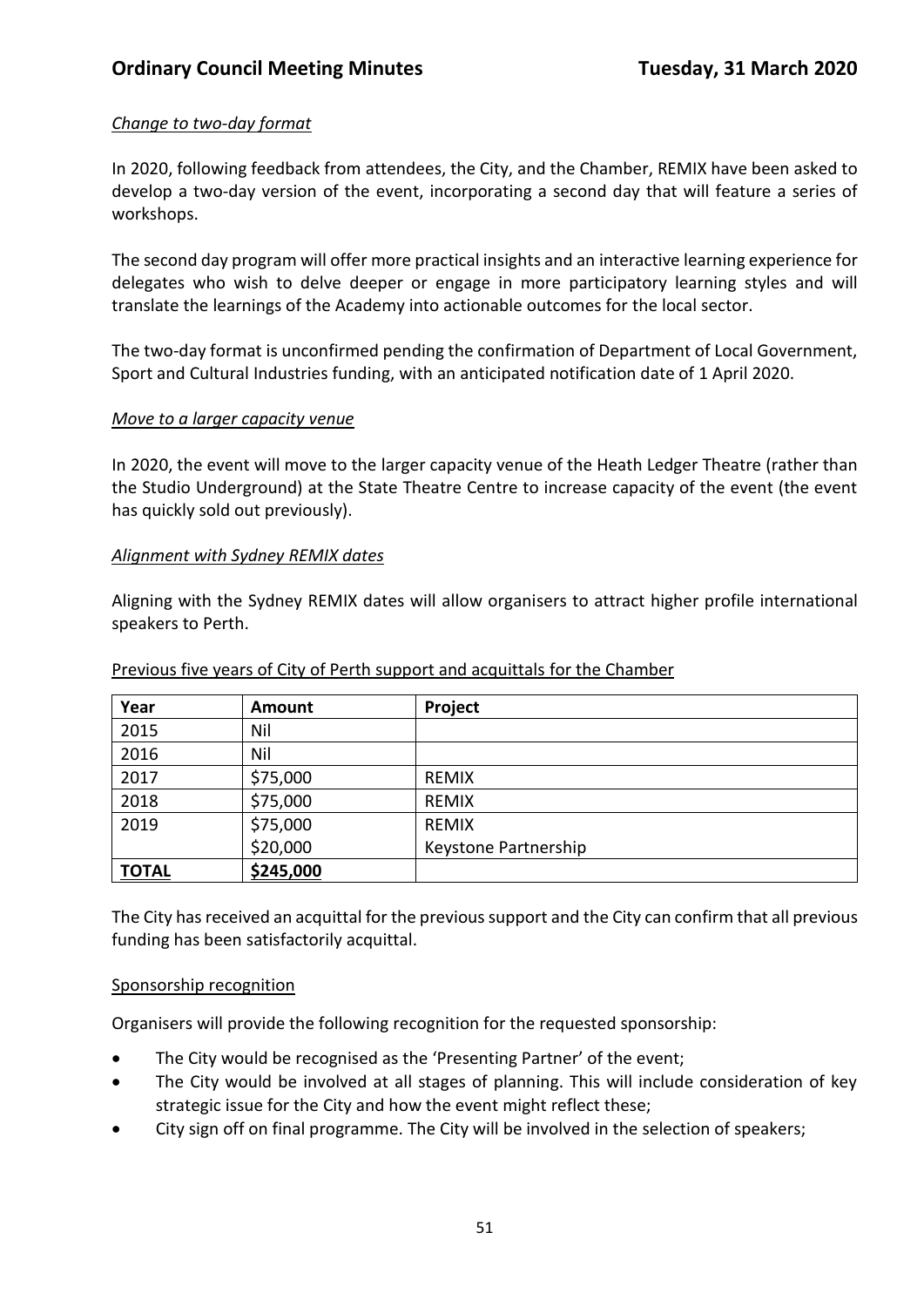- Joint media and communications strategy. As done previously, the communications plan will be jointly developed and executed with sign off for all media releases and major communications pieces;
- Opportunity for the City to host the Premix function prior to the event;
- City logo on all marketing collateral including event website and print;
- Acknowledgement of City in social media and e-news;
- City logos and banners displayed at the event venue.
- Acknowledgement of the City in all speeches or opinion pieces generated by the Chamber; and
- Opportunity for the City to include questions in the post-event attendee survey.

### The greater benefits to the Perth community are outlined in the body of this report.

#### Assessment Score Card

### The application was assessed by a three-person assessment panel and the scoring has been averaged for each outcome.

| <b>Essential Project Criteria</b>                                                                                                                                                                                                                                  | Score (5)                |
|--------------------------------------------------------------------------------------------------------------------------------------------------------------------------------------------------------------------------------------------------------------------|--------------------------|
| All applications are assessed on the following criteria:                                                                                                                                                                                                           |                          |
| <b>Alignment with a Key Sector</b>                                                                                                                                                                                                                                 |                          |
| To what extent does the project support the growth and development of an<br>established or emerging key sector that represents importance to the City of<br>Perth's economy?                                                                                       | 4.0                      |
| To what extent does the project assist the City of Perth in developing a<br>compelling narrative on our unique selling points and raise the profile and<br>reputation of the City of Perth as a premier Capital City to do business<br>within the relevant sector? | 3.3                      |
| +3.5Prestige and Significance                                                                                                                                                                                                                                      |                          |
| To what extent does the applicant demonstrate prestige and significance?                                                                                                                                                                                           | 3.7                      |
| <b>Project Plan and Other Funding Sources</b>                                                                                                                                                                                                                      |                          |
| Has the applicant provided evidence of a robust project plan?                                                                                                                                                                                                      | 3.2                      |
| Has the applicant included a budget detailing investment through a variety<br>of funding sources?                                                                                                                                                                  | 3.0                      |
| Has the applicant demonstrated what specific elements the City of Perth<br>funding is supporting and what extra capacity the funding will enable                                                                                                                   | 3.3                      |
| <b>Sponsorship Benefits</b>                                                                                                                                                                                                                                        |                          |
| Please rate the level of benefits and recognition provided to the City                                                                                                                                                                                             | 3.7                      |
|                                                                                                                                                                                                                                                                    | Sub total 24.2 out of 35 |
| <b>Additional Project Outcomes</b>                                                                                                                                                                                                                                 |                          |
| Applicants must address at least two of the following six outcome areas.<br>Applicants can address as many outcome areas as are relevant to the project<br>or initiative.                                                                                          |                          |
| Outcome 1. Investment Attraction                                                                                                                                                                                                                                   | N/A                      |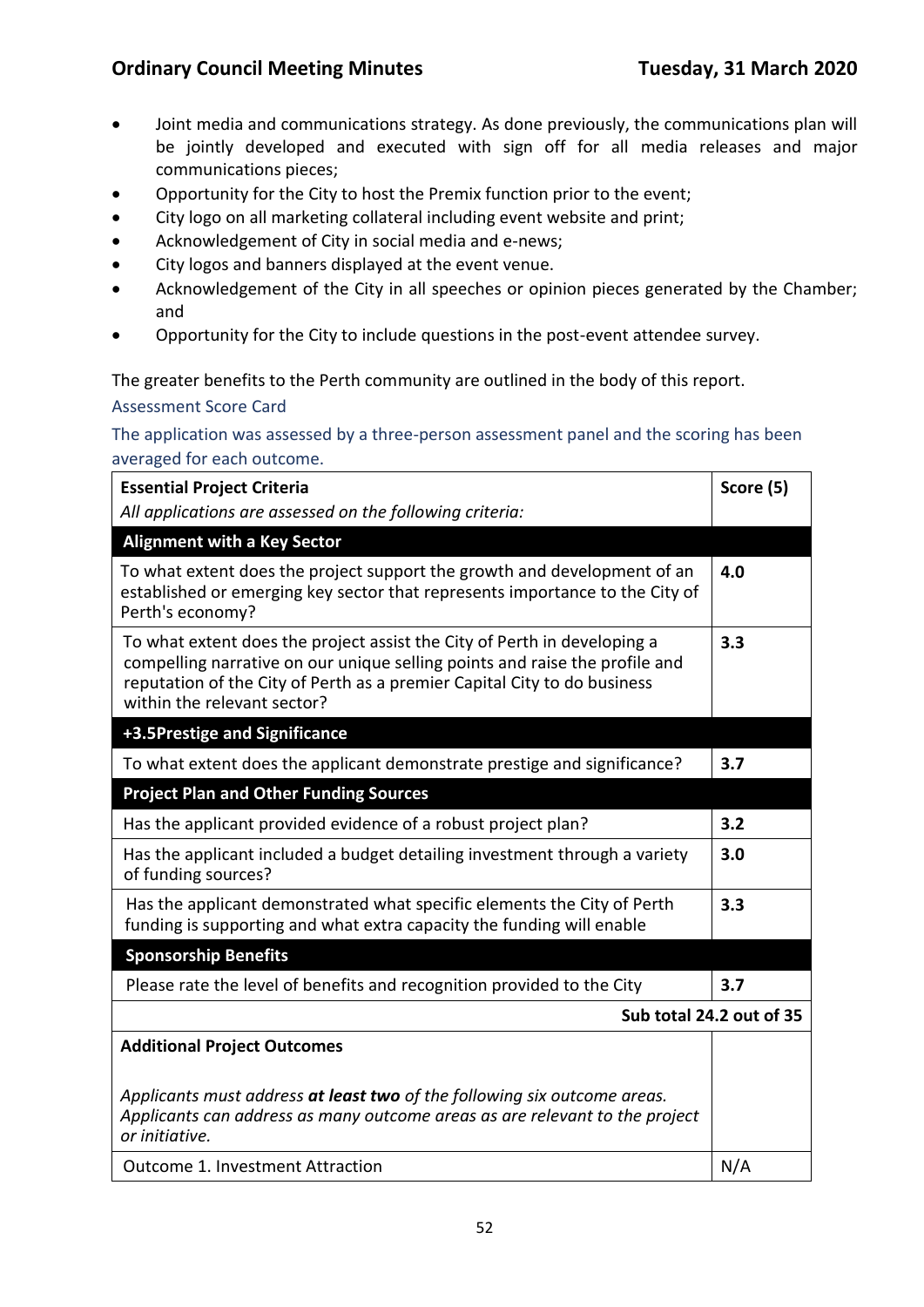| Outcome 2. International Business Development                       | 2.5 |
|---------------------------------------------------------------------|-----|
| Outcome 3. Short term Direct Economic Benefits                      |     |
| Outcome 4. Long term Economic Development                           |     |
| Outcome 5. Professional Development, Training and Skill Development |     |
| Outcome 6. Linkages and Knowledge Exchange                          |     |
| <b>Project Outcomes addressed: 4</b>                                |     |
| Sub total 14.3 out of 20                                            |     |
| TOTAL ASSESSMENT SCORE 38.5 out of 55 (70%)                         |     |

## **Stakeholder engagement**

No stakeholder engagement has been undertaken in relation to this report.

# **Strategic alignment**

#### **Strategic Community Plan**

This item addresses the community's vision for the future and specifically the following Aspiration and Strategic Objective(s) contained in the Strategic Community Plan 2019 – 2029:

| <b>Aspiration:</b>          | People                                                                                                                                                                                        |
|-----------------------------|-----------------------------------------------------------------------------------------------------------------------------------------------------------------------------------------------|
| <b>Strategic Objective:</b> | 1.6 Thriving and sustainable cultural, artistic and heritage industries,<br>activities and events that encourage locals and visitors to come back for<br>more;                                |
|                             | 4.7 Strategic investment and development driven by key opportunities<br>such as direct international flights, student education, higher education<br>and technology research and development. |

## **Legal and statutory implications**

There are no legal or statutory implications related to this report.

### Connection with mandates in the *City of Perth Act 2016*

8(1)(g) - to strengthen Perth's reputation as an innovative, sustainable and vibrant city that attracts and welcomes all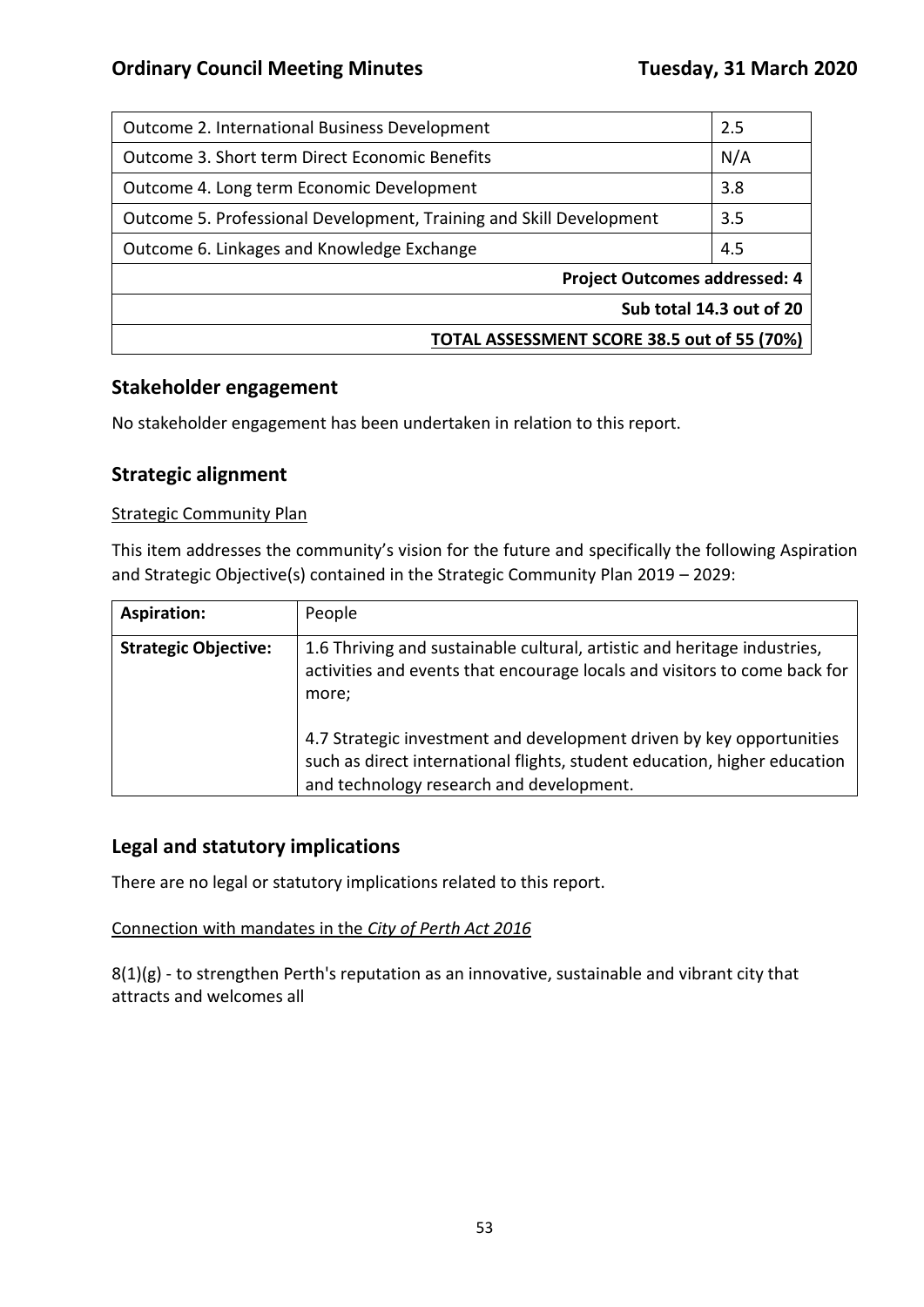### **Risk implications**

| <b>Impact of decision</b> |     |
|---------------------------|-----|
| Organisation              | Low |
| Community                 | Low |

| <b>Risk domain</b>           | Consequence   | Likelihood | <b>Risk rating</b> |
|------------------------------|---------------|------------|--------------------|
| Reputation and               | Insignificant | Rare       | Low                |
| <b>External Stakeholders</b> |               |            |                    |
| Financial                    | Insignificant | Rare       | Low                |
| Service                      | Insignificant | Rare       | Low                |
| Delivery/Strategic           |               |            |                    |
| Objectives                   |               |            |                    |

## **Approval implications**

If Council do not approve this sponsorship it is almost certain the project would not proceed. While this year's investment from the Department of Local Government, Sport and Cultural Industries is not yet formally confirmed, as an equally contributing partner, the Department has a strong expectation that the City will confirm its investment and support of the partnership.

### **Financial implications**

#### Within existing budget

There are no financial implications on the existing 2019/20 budget.

The recommended sponsorship has an impact on future operational budgets as detailed below.

#### **2020/21 Financial Year**

| 1430-82125-0000-7268                             |
|--------------------------------------------------|
| <b>Cultural Industry Development Partnership</b> |
| Operating                                        |
| \$105,000*                                       |
| \$0                                              |
| \$75,000                                         |
| \$30,000                                         |
|                                                  |

\*Draft budget amount for financial year 2020/21

## **Policy references**

18.13 – Sponsorship and Grants.

The policy outlines a consistent and transparent assessment process and criteria which guides the recommendation to Council.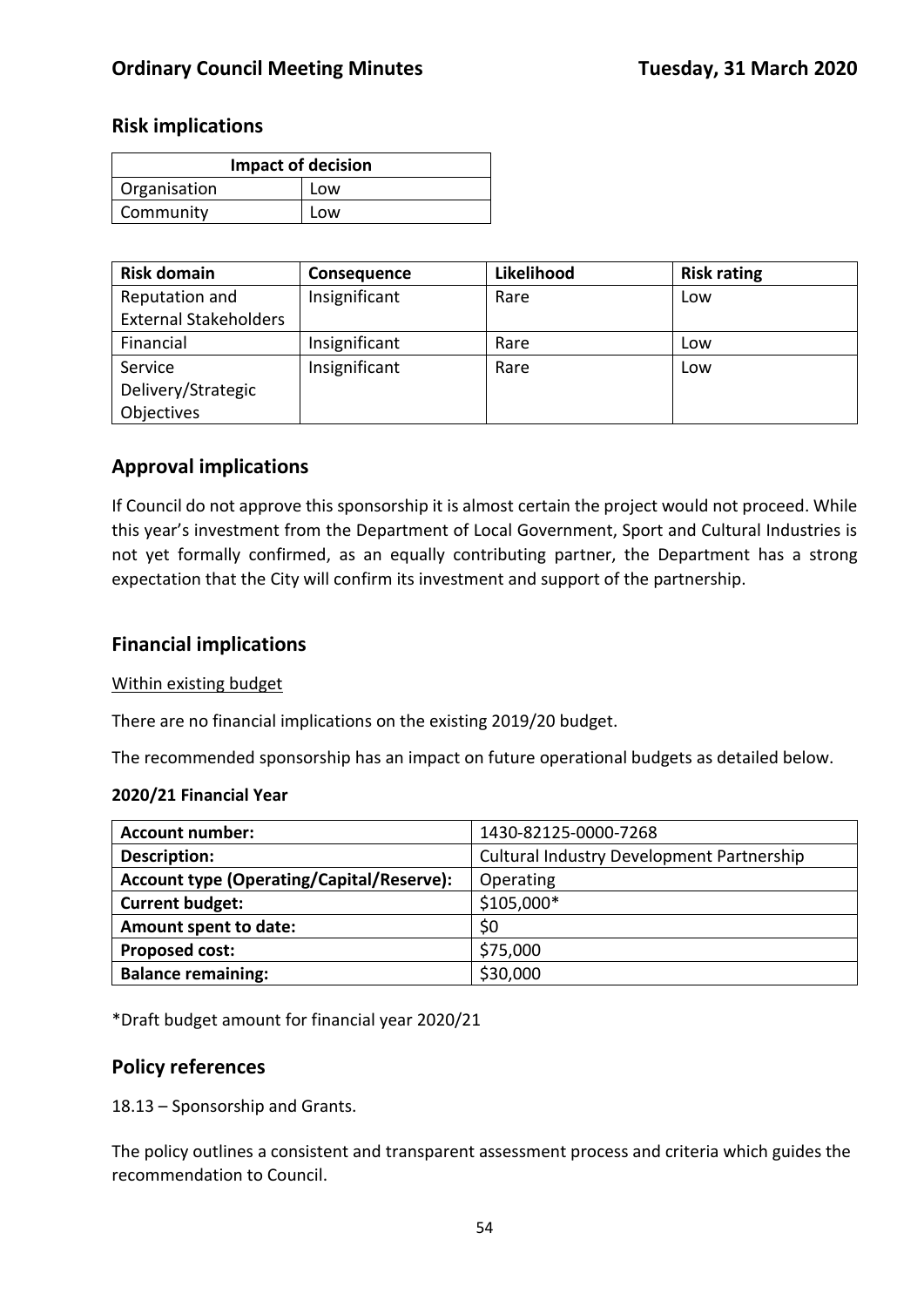# **Comments**

REMIX is an internationally branded event that attracts significant attention in the cities where it is held. Hosting the event in Perth aligns the city with thought leadership from significant international organisations and speakers.

This is a significant and evolving partnership with the Chamber of Arts and Culture WA, the Department of Local Government, Sport, and Cultural Industries and REMIX. It is the City's signature and primary investment in the development of a local and sustainable cultural industries sector. It is a true strategic project that sees all parties work year-round to leverage, develop and measure the impact of the event. The move to a two-day event comes with no additional investment from the City, which demonstrates sustainable growth of the event.

The event is a key opportunity to highlight Perth's unique creative ecology and position the City as a leader in the development of the cultural sector and the creative industries.

Through the programming a mix of international, national and local speakers the event facilitates an exchange of ideas, presentation of case studies and informal discussion. Satellite events such as delegate reception, workshops and corporate partner events allow for more in-depth discussions.

Adding a workshop element to the event will translate the ideas presented into working outcomes for the local sector.

The event contributes to building a sustainable sector by emphasising entrepreneurship and new business models. The idea of clusters and a more collaborative approach has been one of the key themes addressed within REMIX, particularly in the context of placemaking, and creative economies.

Remix offers a major professional development opportunity and aims to stimulate innovation and transition within the Perth cultural sector by exposing them to leading ideas and trends. Most arts and creative industries practitioners are unable to afford the travel costs related to accessing such high calibre professional development opportunities elsewhere, so it is important to be able offer these in Perth.

The event is an opportunity to situate Perth's creative sector to recognise our own cultural capital in a wider context. International relationships have been built through this event for institutions and individuals working in Perth such as the museums sector, enhancing our reputation worldwide.

Specific examples of outcomes from previous events include:

- local organisation Symbiotica have been commissioned by 2019 REMIX guest speaker, Honor Hager to produce a work for the Art Science Museum in Singapore; and
- WASO Virtual concerts project Venue West's virtual-reality concerts for people in their own homes to experience high-calibre music concerts was established through connections at REMIX.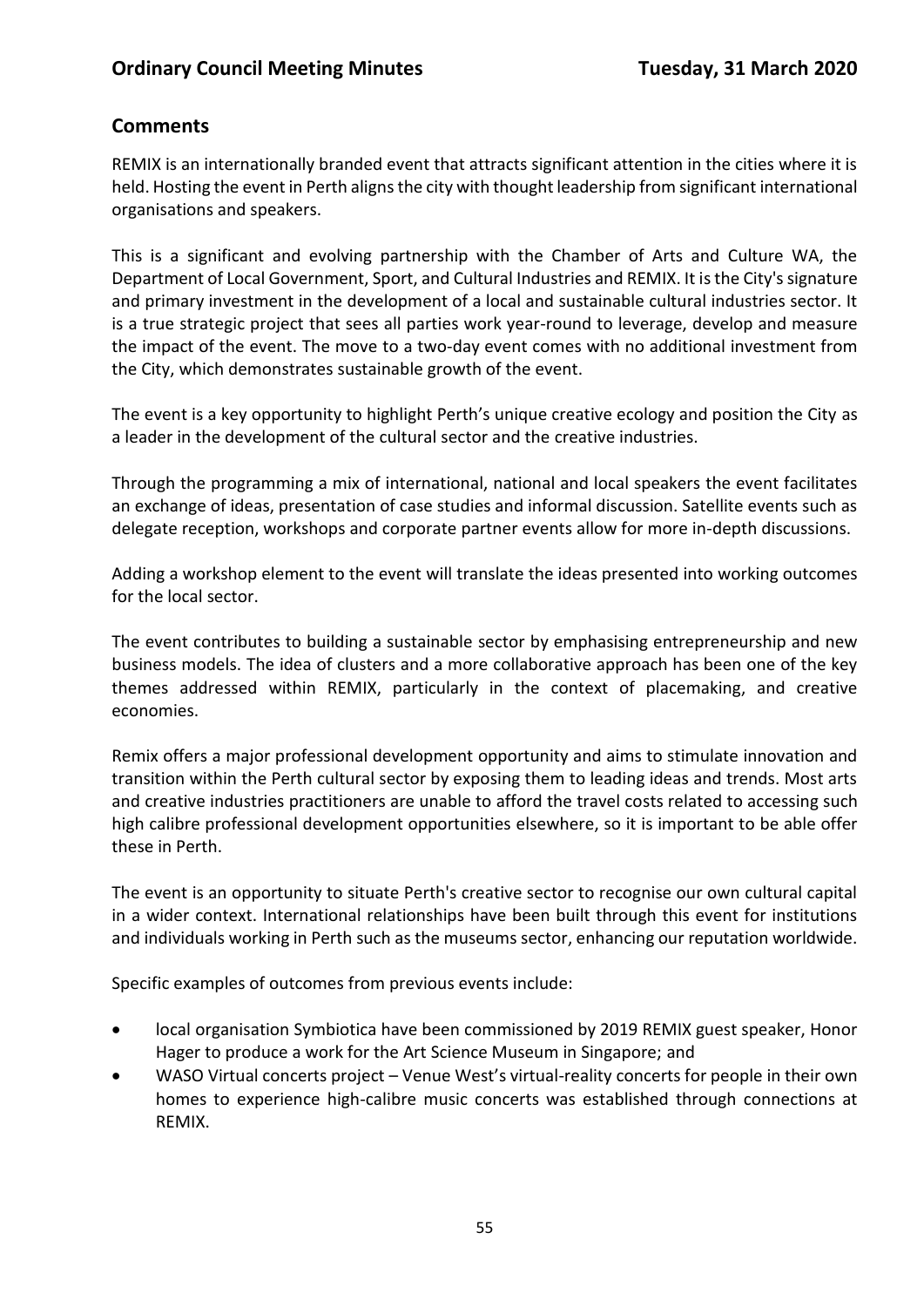# **Officer Recommendation and Council Resolution**

**Moved:** Commissioner Kosova **Seconded:** Commissioner McMath

That Council:

- 1. APPROVES a Key Sector Development Sponsorship of \$75,000 (excluding GST) to the Chamber of Arts and Culture WA for the 2020 REMIX Academy Perth; and
- 2. AUTHORISES the Chief Executive Officer to negotiate with the applicant the final list of sponsorship benefits according to the Council approved funding amount.

### **CARRIED 3 / 0**

#### **For:**

Commissioner Hammond Commissioner McMath Commissioner Kosova

#### **Against:**

Nil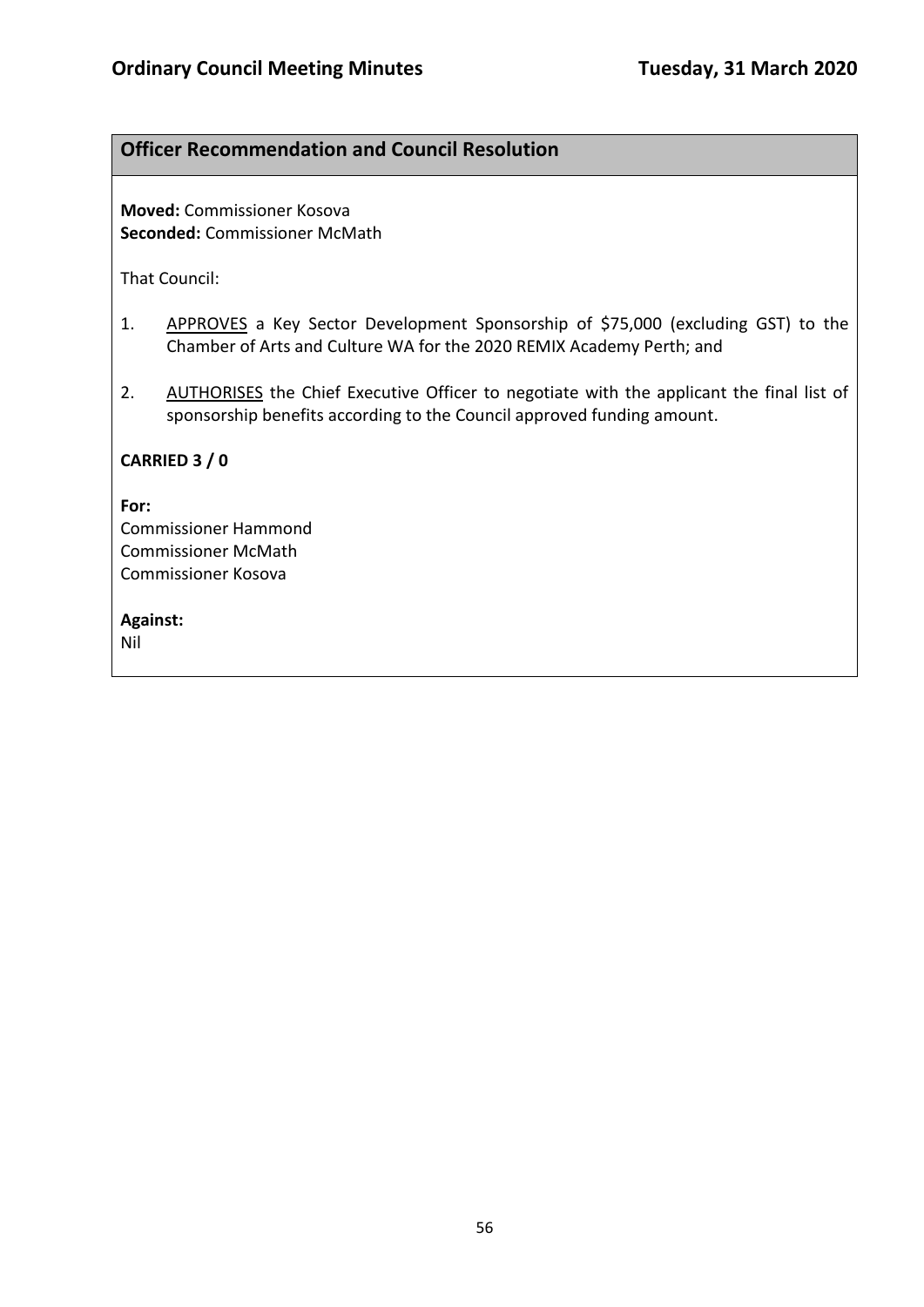# **Item 13.5 – Financial Activity Statement for the Period Ended 31 January 2020**

| File reference                              | P1014149-25                                                                                                 |
|---------------------------------------------|-------------------------------------------------------------------------------------------------------------|
| <b>Report author</b>                        | Neil Jackson, Acting Senior Management Accountant                                                           |
| <b>Other contributors</b>                   | Reshma Jahmeerbacus, Acting Manager Finance                                                                 |
| Reporting service unit and alliance         | Finance, Corporate Services Alliance                                                                        |
| <b>Report author disclosure of interest</b> | Nil                                                                                                         |
| Date of report                              | 25 February 2020                                                                                            |
| <b>Nature of Council's role</b>             | Executive                                                                                                   |
| <b>Voting requirement</b>                   | Simple Majority                                                                                             |
| Attachment/s                                | Attachment 13.5A – Financial Statements and Financial<br>Activity Statement for the Period Ended 31 January |
|                                             | 2020                                                                                                        |

## **Purpose**

For Council to receive the Financial Activity Statement for the period ended 31 January 2020.

## **Background**

The Financial Activity Statement is submitted to Council as per the requirements of Section 6.4(1) and (2) of the *Local Government Act 1995 Regulation 34(1) of the Local Government (Financial Management) Regulations.*

## **Details**

The Financial Activity Statement commentary compares the actual results for the seven months to 31 January 2020 with the budget approved by Council on 23 July 2019 and subsequent amendments on 24 September, 3 October 2019 and 26 November 2019.

## **Stakeholder engagement**

There is no stakeholder engagement related to this report.

## **Strategic alignment**

### Strategic Community Plan

This item addresses the community's vision for the future and specifically the following Aspiration and Strategic Objective(s) contained in the Strategic Community Plan 2019 – 2029:

| <b>Aspiration:</b><br>Performance |
|-----------------------------------|
|-----------------------------------|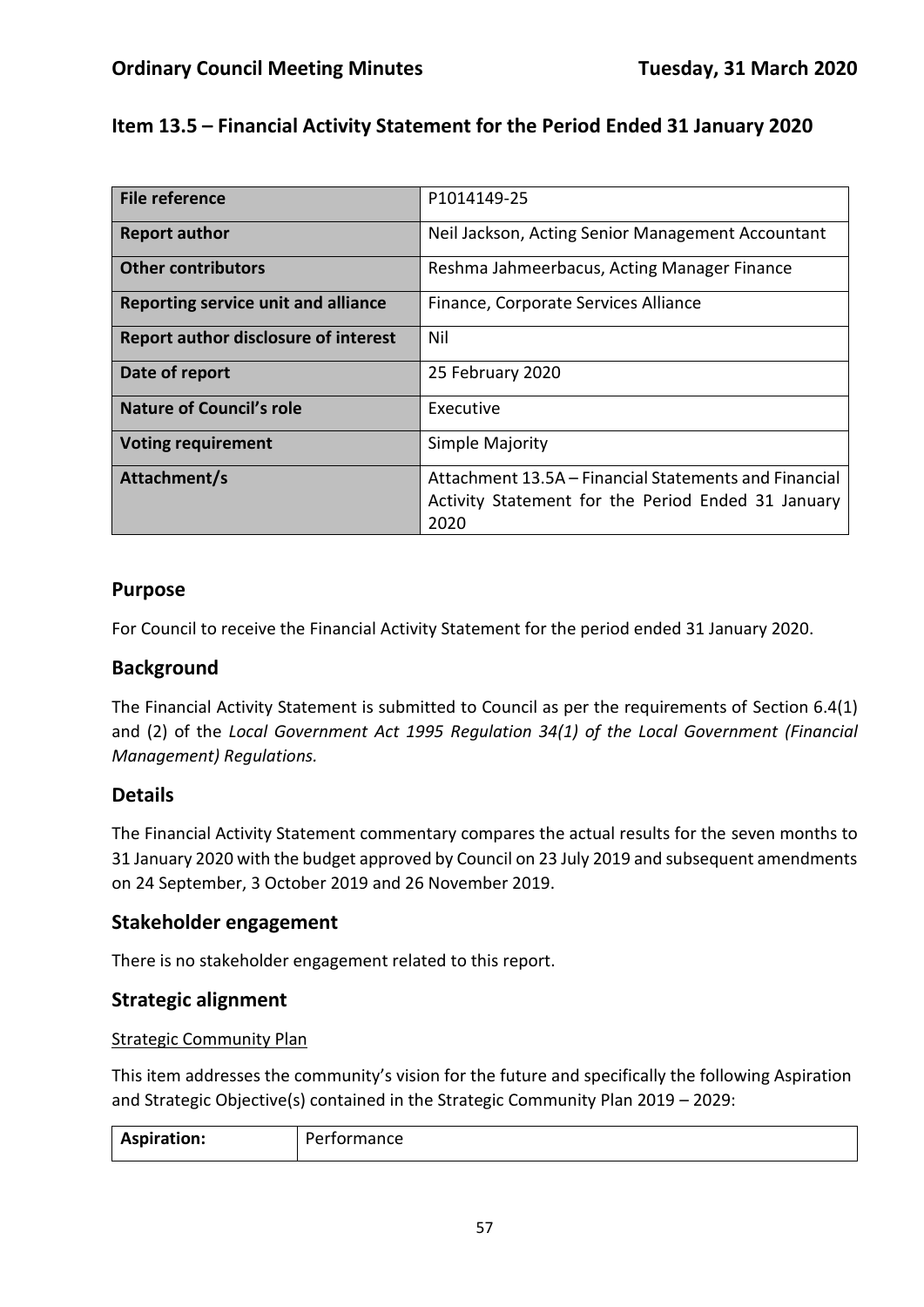| <b>Strategic Objective:</b> |  |  | A financial business model underpinned by a culture of cost             |  |  |  |
|-----------------------------|--|--|-------------------------------------------------------------------------|--|--|--|
|                             |  |  | management, best value and strategic financial analysis that is subject |  |  |  |
|                             |  |  | to ongoing oversight, transparency and accountability.                  |  |  |  |

## **Legal and statutory implications**

Section 6.4(1) and (2) of the *Local Government Act 1995 Regulation 34(1) of the Local Government (Financial Management) Regulations*

#### Connection with mandates in the *City of Perth Act 2016*

8(1)(d) - to continuously improve the services and facilities provided to the community, visitors and tourists

### **Risk implications**

| <b>Impact of decision</b> |     |  |  |
|---------------------------|-----|--|--|
| Organisation              | Low |  |  |
| Community                 | Low |  |  |

| <b>Risk domain</b> | <b>Consequence</b> | Likelihood | <b>Risk rating</b> |
|--------------------|--------------------|------------|--------------------|
| Financial          | Minor              | Jnlikely   | LOW                |

The report has minimal risk implications on the City as it is a statutory reporting requirement for the period to January 2020.

## **Approval implications**

There are no approval implications to this report.

## **Financial implications**

There are no financial implications related to this report

## **Policy references**

There are no policy references related to this report.

### **Comments**

Nil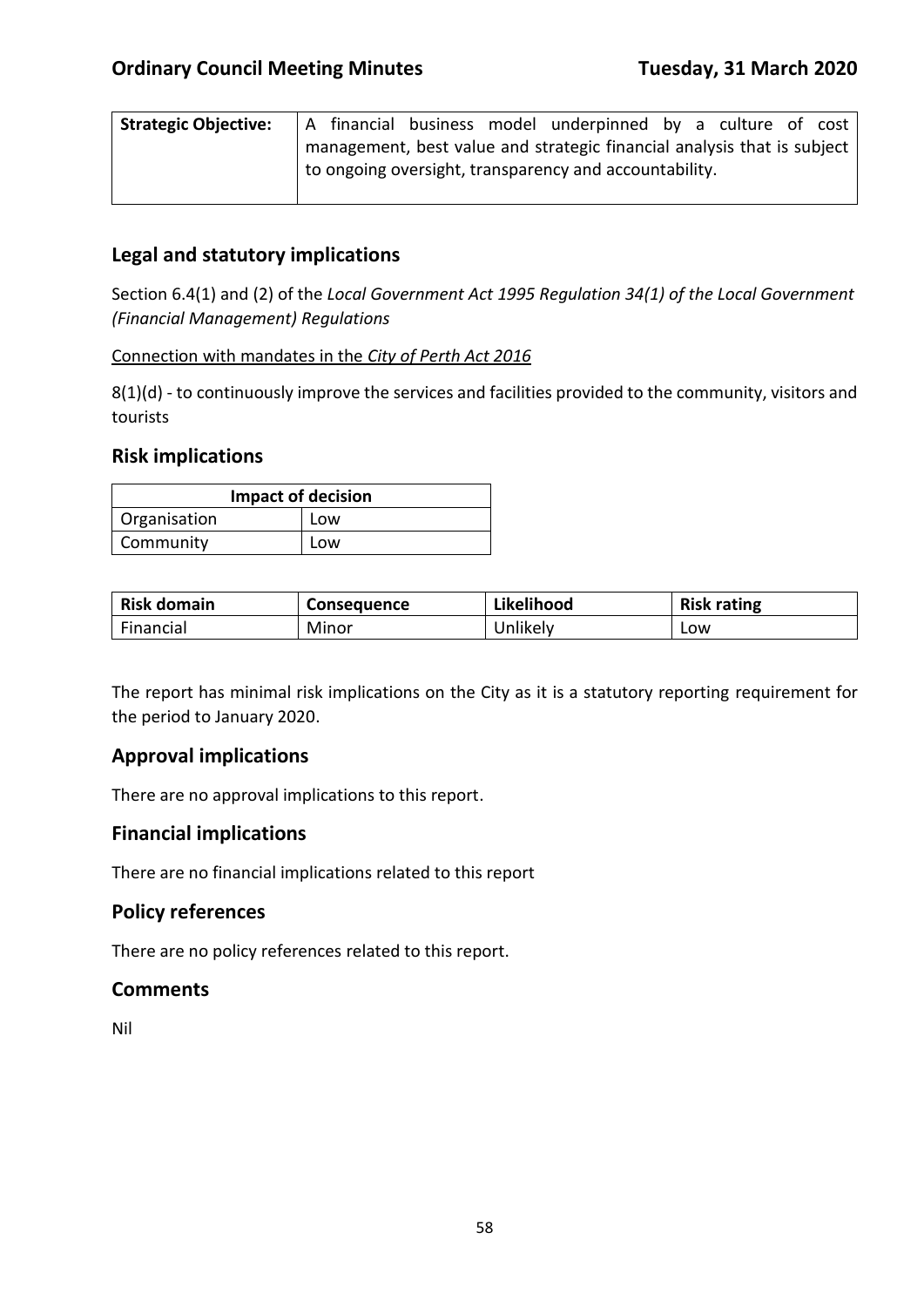## **Officer Recommendation and Council Resolution**

**Moved:** Commissioner Kosova **Seconded:** Commissioner McMath

That Council RECEIVES the Financial Activity Statement for the period ended 31 January 2020 detailed in Attachment 13.5A.

**CARRIED 3 / 0**

**For:**  Commissioner Hammond Commissioner McMath Commissioner Kosova

**Against:** 

Nil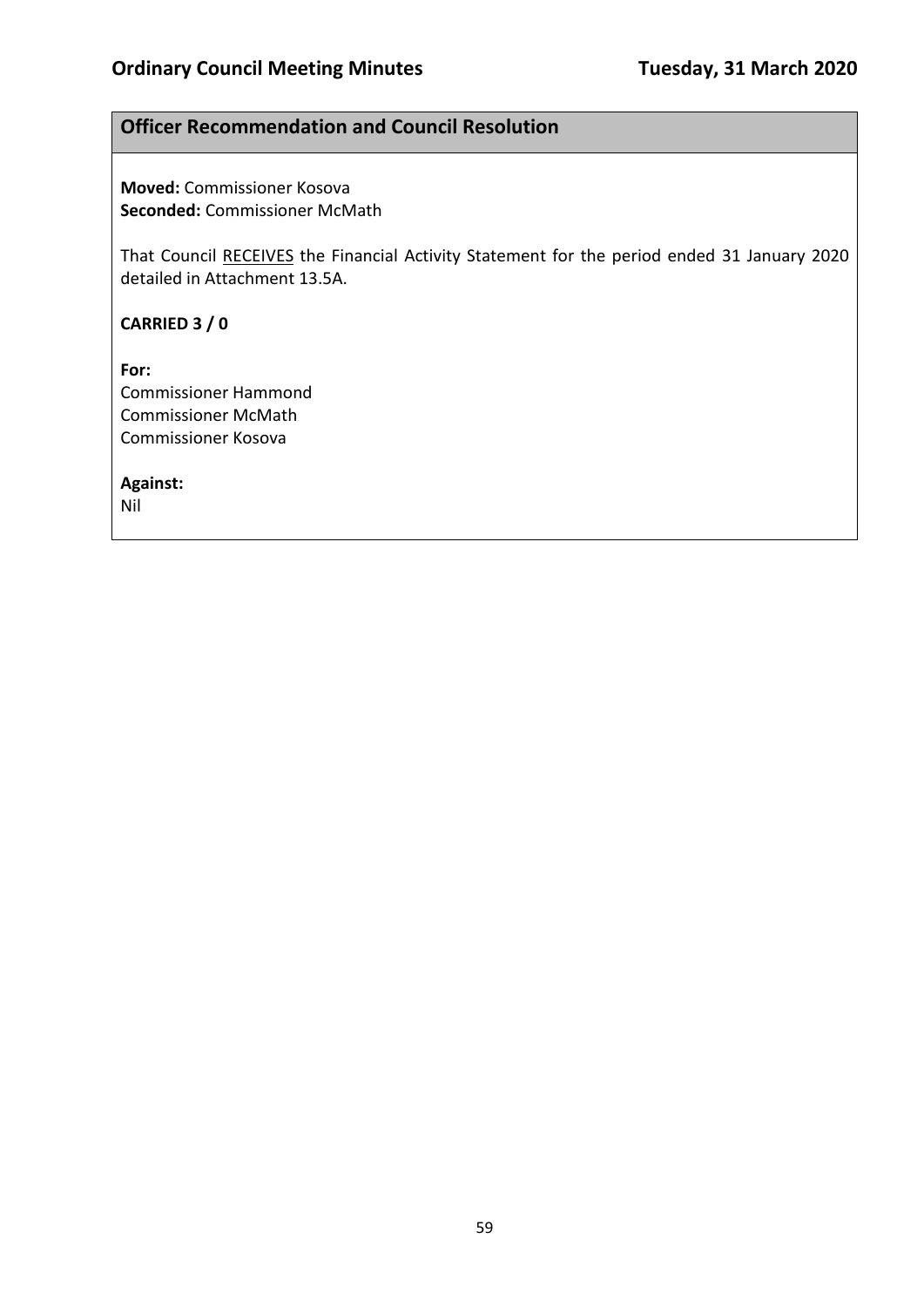| <b>File Reference</b>                       | P1037120                                                    |
|---------------------------------------------|-------------------------------------------------------------|
| <b>Report Author</b>                        | Neil Jackson, Acting Senior Management Accountant           |
| <b>Other Contributors</b>                   | Reshma Jahmeerbacus, Acting Manager Finance                 |
|                                             | Michael Kent, Project Director Strategic Finance            |
|                                             | Nivi Saddi, Acting Budget and Capital Accountant            |
| <b>Reporting Service Unit and Alliance</b>  | Finance, Corporate Services Alliance                        |
| <b>Report Author Disclosure of Interest</b> | Nil                                                         |
| Date of Report                              | 5 March 2020                                                |
| <b>Nature of Council's Role</b>             | Legislative                                                 |
| <b>Voting Requirement</b>                   | <b>Absolute Majority</b>                                    |
| Attachment/s                                | Attachment 13.6A - Headline Performance Review<br>19/20     |
|                                             | Attachment 13.6B - Summary Capital Budget Review<br>2019-20 |
|                                             | Attachment 13.6C - December 2019 Budget Review -            |
|                                             | 2019-20 Capital Budget                                      |
|                                             | Attachment 13.6D - Revised Rate Setting Statement           |
|                                             | following Budget Review Dec 19                              |

# **Purpose**

The purpose of this report is to present to Council the results of the statutory half yearly budget review for endorsement. Following the adoption of the budget review by Council, the review is to be forwarded to the Department of Local Government, Sport and Cultural Industries.

## **Background**

Local Government Financial Management Regulation 33A requires a local government to carry out a review of its Annual Budget between December and March each year. The review should consider:

- Operating performance from July to December;
- Capital program performance to date of the review; and
- Expected outcomes to the end of the financial year versus budget forecasts.

In conducting its statutory half yearly budget review, the City has also considered, the comprehensive review of operating costs undertaken through the Targeted Cost Savings Initiative and the results of that exercise adopted by Council in November 2019. That review yielded operational cost savings of \$ 6.84M (approximately 4% of cash operating expenses).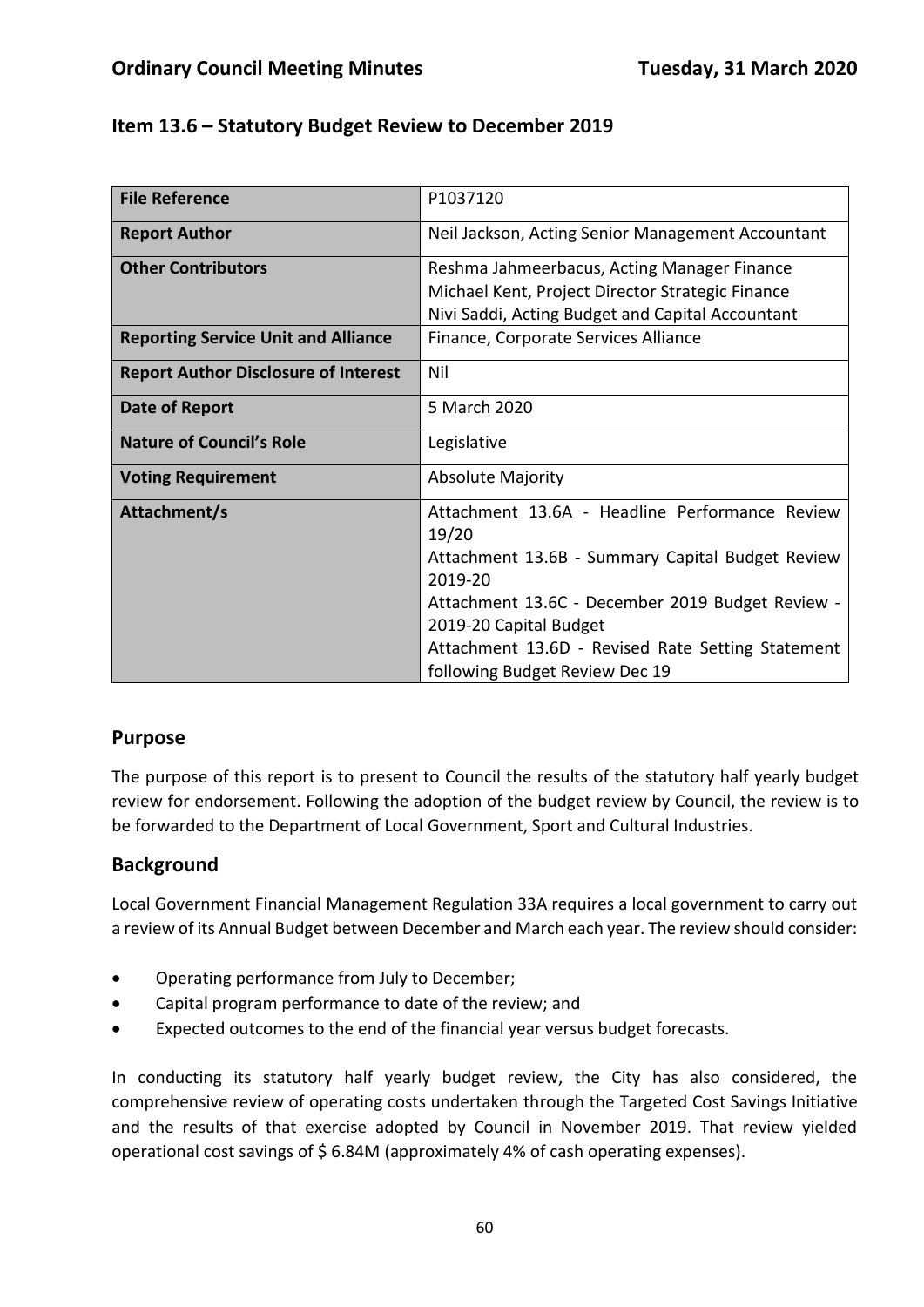## **Ordinary Council Meeting Minutes <b>Tuesday, 31 March 2020**

Accordingly, the statutory half yearly budget review focusses primarily on capital expenditure budget items and only those operational items that require adjustment because of changes to organisational structure and/or processes. The half yearly budget review also adjusts the Budget Closing Position from the projected balance used to facilitate the adoption of the budget to now reflect a revised closing position as shown in Attachment 13.6D.

## **Details**

The closing funds position for the City will increase by \$0.3 million to \$5.5 million. Operating Revenue is projected to increase by \$109,000 to \$208.1 million, and operating expenditure increased by \$1.3 million to \$209.2 million. Non-operating grants and contributions are projected to increase by \$758,000 to \$1.95 million.

### **Attachment 13.6A - Operating Revenue**

- Operating grants, and contributions forecast to the end of the year is \$109,000 higher than anticipated due mainly to the receipt of funding for the Better Bins initiative of \$169,000 offset by a reclassification to non-operating grants of \$50,000 relating to the development of online record keeping and applications for the Lord Mayors Distress Relief Fund.
- Non-operating grants and contributions increased by \$758,000 due mainly to the recognition of the MRA grant for the Ozone irrigation project of \$584,000.

### **Attachment 13.6A - Operating Expenditure**

- Employee costs have increased due to lower than originally anticipated capitalisation costs as part of the IPMS project.
- Materials and contracts have increased by a net \$131,000. The major changes in this category have resulted from transfers between Operating expenditure and Capital Expenditure. Transfers from Capital to Operating total \$754,000 and \$600,000 from Operating to Capital. \$100,000 has also been included in the forecast to initiate a project to review accommodation arrangements within Council House, and \$132,000 anticipated operating costs associated with the new Container Deposit scheme project.
- Other expenditure has increased by \$328,000. This relates to a contribution to ISPT for Forrest Place Mall originally budgeted for in property maintenance.

### **Attachment 13.6B - Capital Expenditure**

A thorough review of the Capital projects budget has resulted in a reduction of \$4.9 million to \$49.3 million. At this stage in the financial year, an initial estimate of carry forward amounts has been made totalling \$9.5 million, which brings the total capital expenditure to be delivered by 30 June 2020 to \$39.8 million.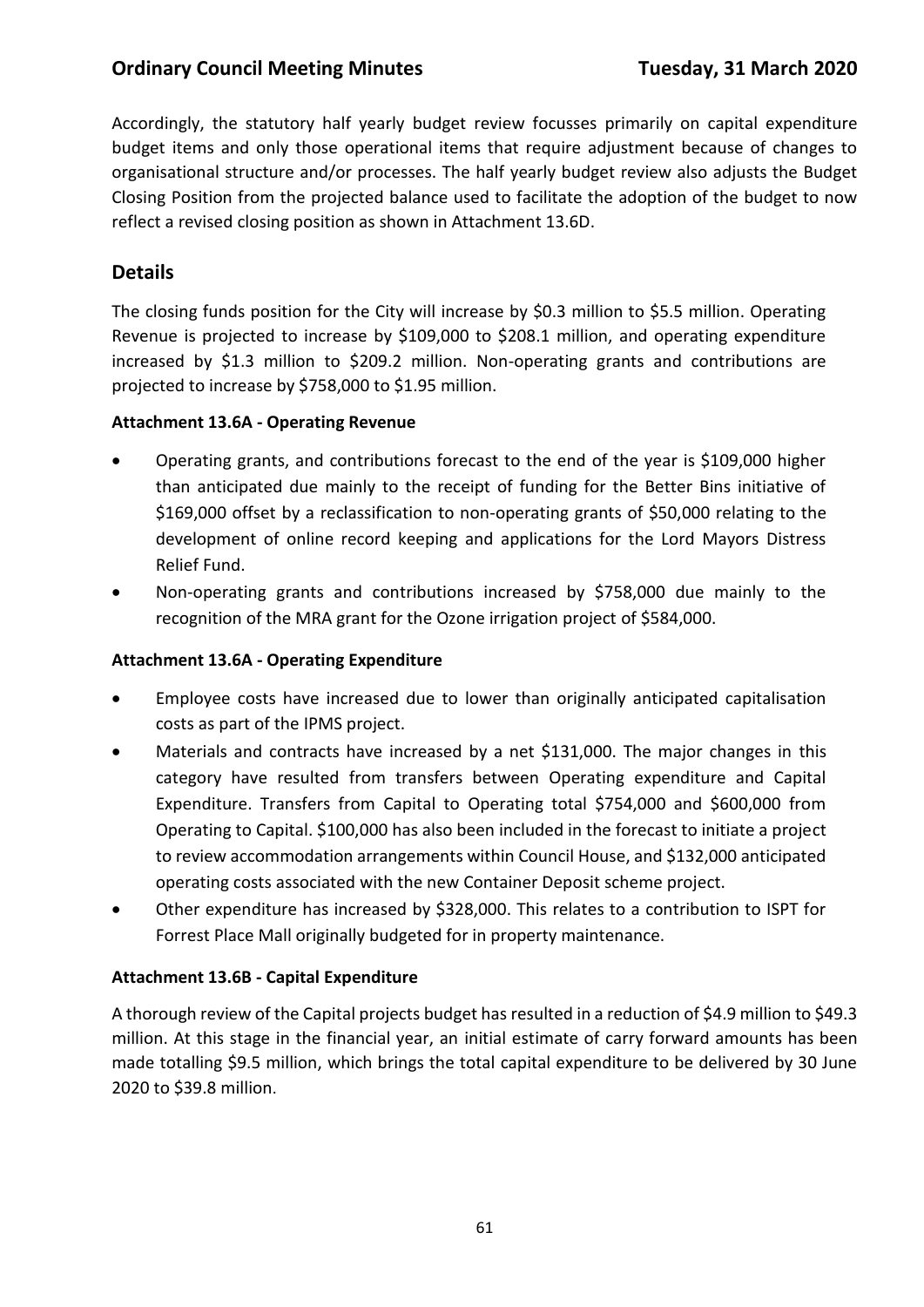|                                      | Sm   |
|--------------------------------------|------|
| Actual Expenditure YTD December 2019 | 13.6 |
| Expected spend to June 2020          | 26.2 |
| Estimated Carry Forward into 20/21   | 9.5  |
| <b>Total Revised Budget 19/20</b>    | 49 R |

Attachment 13.6C provides details of the adjustments required to projects by Alliance and Service Unit. The table below summarises the adjustments:

| <b>Description</b>                  | <b>Revised</b>    | Forecast \$m | Adjustment \$m |
|-------------------------------------|-------------------|--------------|----------------|
|                                     | <b>Budget \$m</b> |              |                |
| New projects requiring funding      |                   | 2.6          | 2.6            |
| Ongoing projects with surplus funds | 22.4              | 12.8         | (9.6)          |
| Ongoing projects requiring          |                   |              |                |
| additional funds                    | 9.3               | 11.5         | 2.2            |
| Projects that remain unchanged      | 21.8              | 21.8         |                |
| Projects reclassified as Capital    |                   | 0.6          | 0.6            |
| Projects reclassified as Operating  | 0.7               |              | (0.7)          |
| <b>Total</b>                        | 54.2              | 49.3         | (4.9           |

The significant new projects requiring funding are:

| <b>Container Deposit Scheme</b>                 | \$1.3 million  |
|-------------------------------------------------|----------------|
| <b>Branding for Perth</b>                       | \$0.5 million  |
| Technology Infrastructure uplift - ERP solution | \$0.4 million  |
| <b>Wellington Street Stage 2B</b>               | \$0.25 million |

The funding impact of the adjustments arising from the review is:

| <b>Funding Source</b>    | Sm    |
|--------------------------|-------|
| <b>Municipal Funds</b>   | (0.8) |
| Reserve Funds            | (4.2) |
| Grants and contributions | በ 1   |
| <b>Total</b>             | (4.9) |

## **Strategic alignment**

Strategic Community Plan

This item addresses the Community's Vision for the future and specifically the following Aspiration and Strategic Objective(s) contained in the Strategic Community Plan 2019 – 2029:

| <b>Aspiration:</b> | -<br>erformance |
|--------------------|-----------------|
|                    |                 |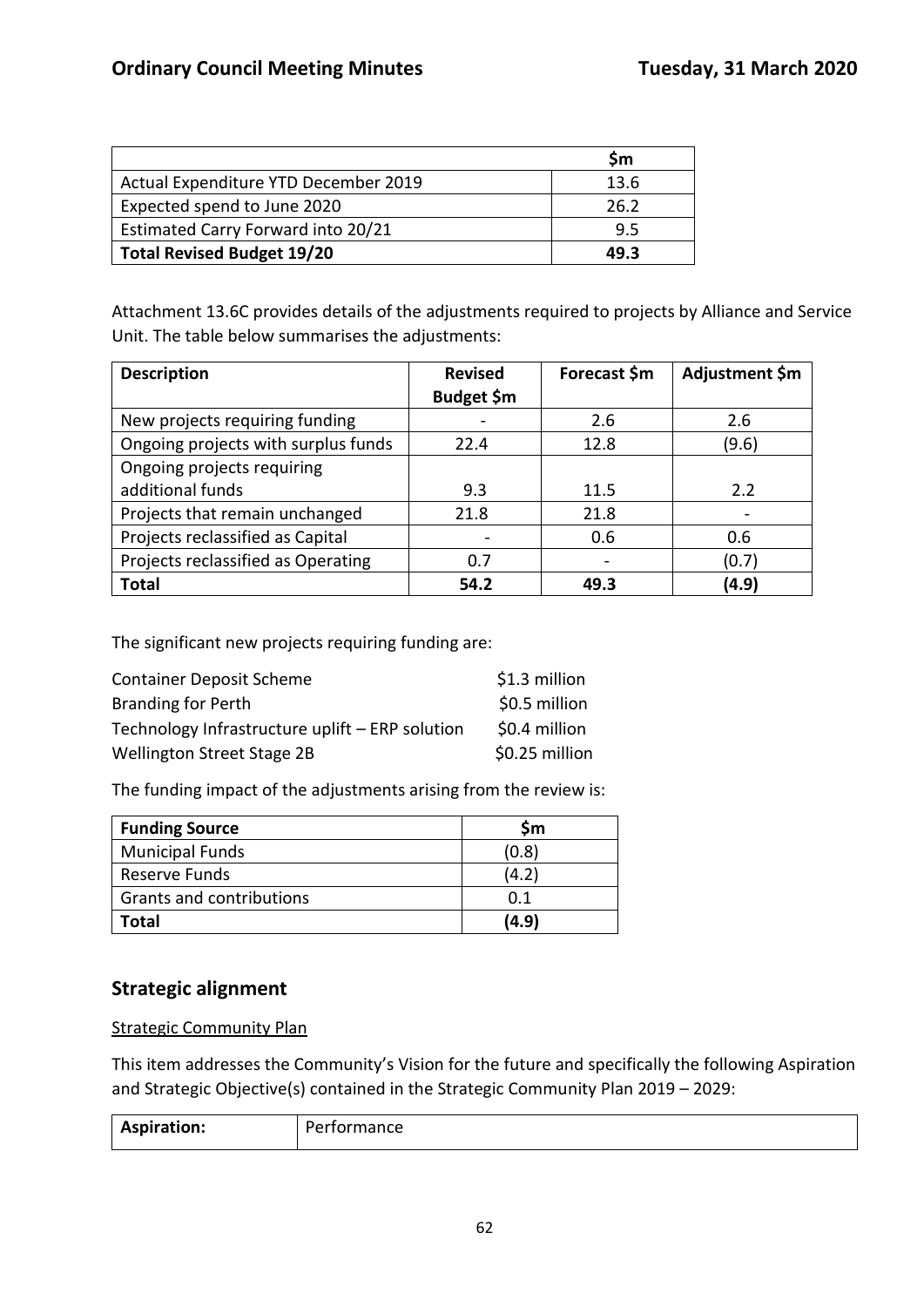| <b>Strategic Objective:</b> | A financial business model underpinned by a culture of cost             |
|-----------------------------|-------------------------------------------------------------------------|
|                             | management, best value and strategic financial analysis that is subject |
|                             | to ongoing oversight, transparency and accountability.                  |

Responsible and sustainable financial management practices with an emphasis on best value outcomes from the use of the City's financial resources is one of the key responsibilities of Council. The content of this report and the associated attachments demonstrate such a sound financial management approach and demonstrate accountability to the community for use of our financial resources.

# **Legal and Statutory Implications**

Regulation 33A of the *Local Government (Financial Management) Regulations 1996* requires a local government to carry out a review of its Annual Budget between December and March each year. The review should consider:

- Operating performance from July to December;
- Capital program performance to date of the review;
- Expected outcomes to the end of the financial year versus budget forecasts; and
- The local government's financial position as at the date of the review.

### Connection with mandates in the *City of Perth Act 2016*

8(1)(d) - to continously improve the services and facilities provided to the community, visitors and tourists

### **Risk Implications**

| <b>Impact of Decision</b> |     |  |
|---------------------------|-----|--|
| Organisation              | Low |  |
| Community                 | Low |  |

| <b>Risk Domain</b> | <b>Consequence</b> | Likelihood | <b>Risk Rating</b> |
|--------------------|--------------------|------------|--------------------|
| Financial          | Minor              | Unlikely   | Insignificant      |

The report has minimal risk implications on the City as it is a statutory reporting requirement

## **Approval Implications**

In accordance with Regulation 33A (4) of the *Local Government (Financial Management) Regulations 1996*, if adopted, a copy of the review and Council determination will be forwarded to the Department of Local Government, Sport and Cultural Industries within 30 days.

### **Financial Implications**

The financial implications are contained in the Details section of the report and the attachments.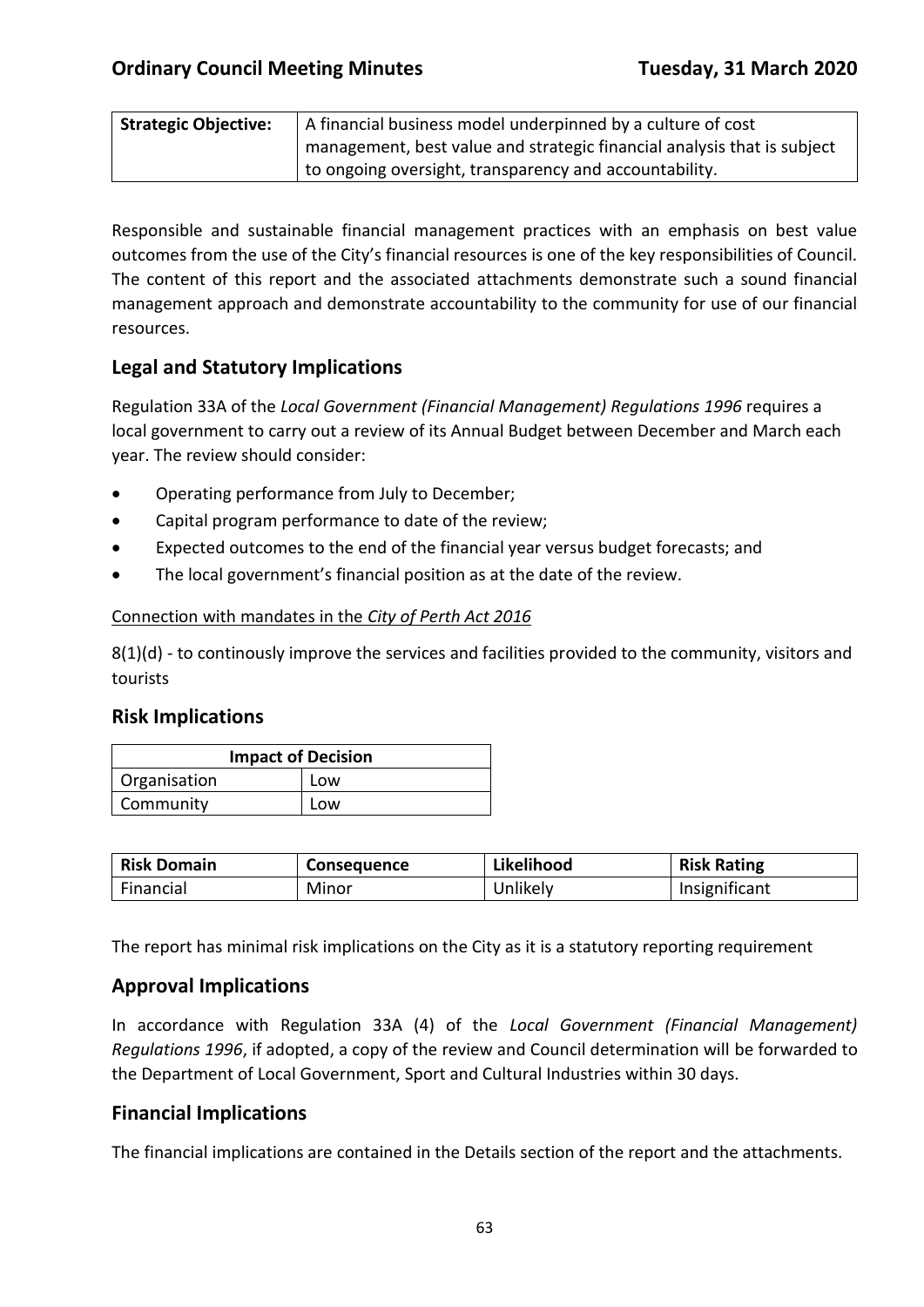# **Policy References**

There are no policy references related to this report.

## **Comments**

Nil

# **Officer Recommendation and Council Resolution**

**Moved:** Commissioner McMath **Seconded:** Commissioner Kosova

That Council APPROVES the review of the 2019/20 Budget as contained in Attachment 13.6A, Attachment 13.6B, Attachment 13.6C, and Attachment 13.6D.

## **CARRIED 3 / 0**

**For:**  Commissioner Hammond Commissioner McMath Commissioner Kosova

**Against:** 

Nil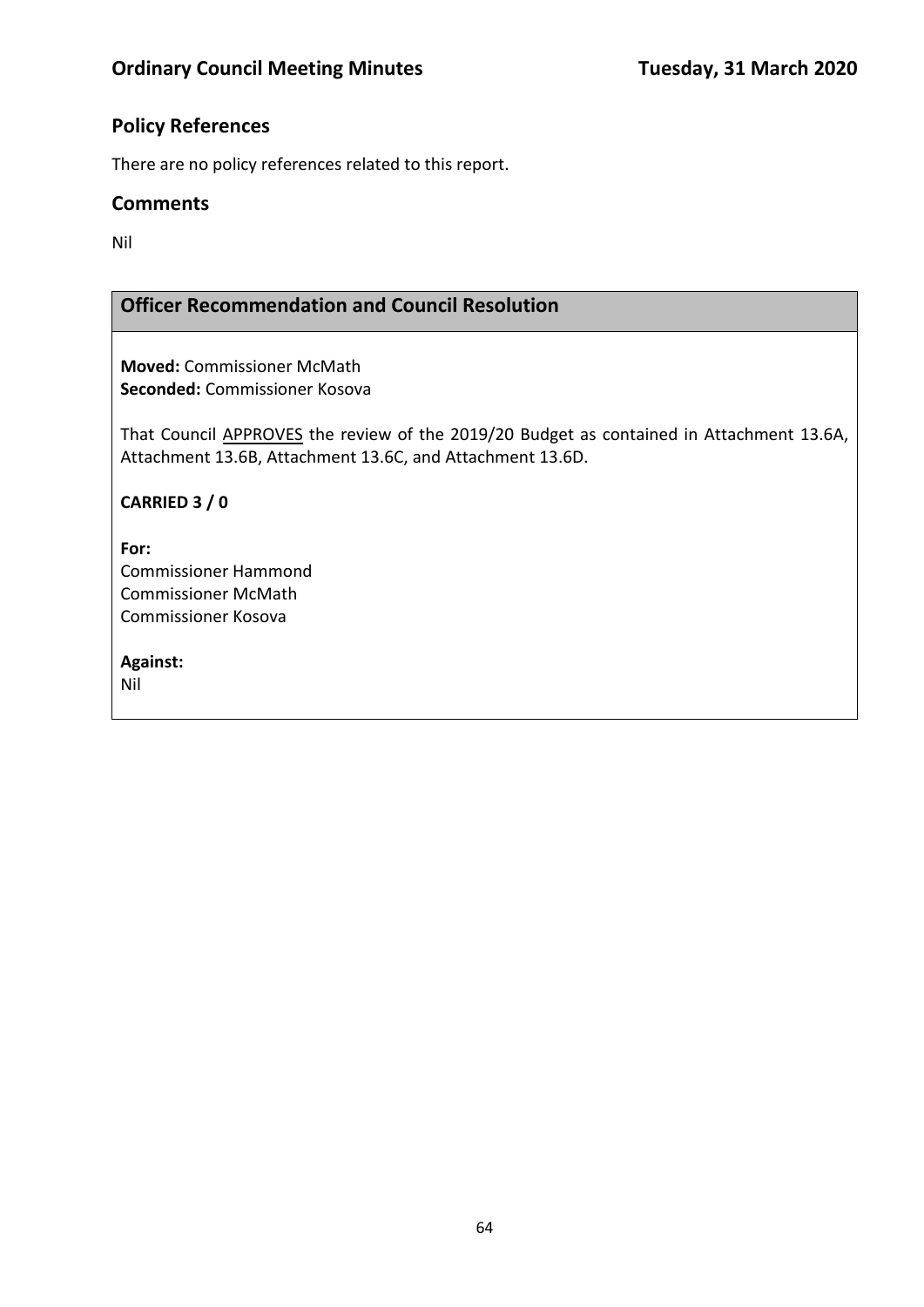# **Item 13.7 – Appointment of the Western Australian Electoral Commissioner to conduct the 2020 Election**

| File reference                              | P1035560                                   |
|---------------------------------------------|--------------------------------------------|
| <b>Report author</b>                        | Siobhan Rippington, Governance Coordinator |
| <b>Other contributors</b>                   | Nil                                        |
| <b>Reporting Service Unit and Alliance</b>  | Governance, Corporate Services             |
| <b>Report author disclosure of interest</b> | Nil                                        |
| Date of report                              | 27 February 2020                           |
| <b>Nature of Council's role</b>             | Executive                                  |
| <b>Voting requirement</b>                   | <b>Absolute Majority</b>                   |
| Attachment/s                                | Nil                                        |

## **Purpose**

The purpose of this report is for Council to consider appointing the Western Australian Electoral Commissioner to conduct the next City of Perth election and confirm the election will be a postal election.

## **Background**

The 'Local Government (City of Perth – Declaration of Vacancies and Appointment of Commissioners) Order 2020' published on 30 January 2020, declared that with more than half the offices of members of the City of Perth Council being vacant, all the remaining offices are declared vacant under section 2.37(1) of the *Local Government Act 1995* (Act). The Order also set the date for an election to fill the vacancies as Saturday, 17 October 2020.

Section 4.20 of the Act enables a local government to declare the WA Electoral Commissioner responsible for the conduct of an election. The Act stipulates that the election can be either conducted as a postal election or a voting in person election. The City has traditionally held postal elections conducted by the WA Electoral Commissioner.

## **Details**

The Acting WA Electoral Commissioner has written to the City to advise that the estimated cost to conduct the election is \$66,000 including GST. The estimate is based on the following assumptions:

- 15,000 electors;
- 18 candidates;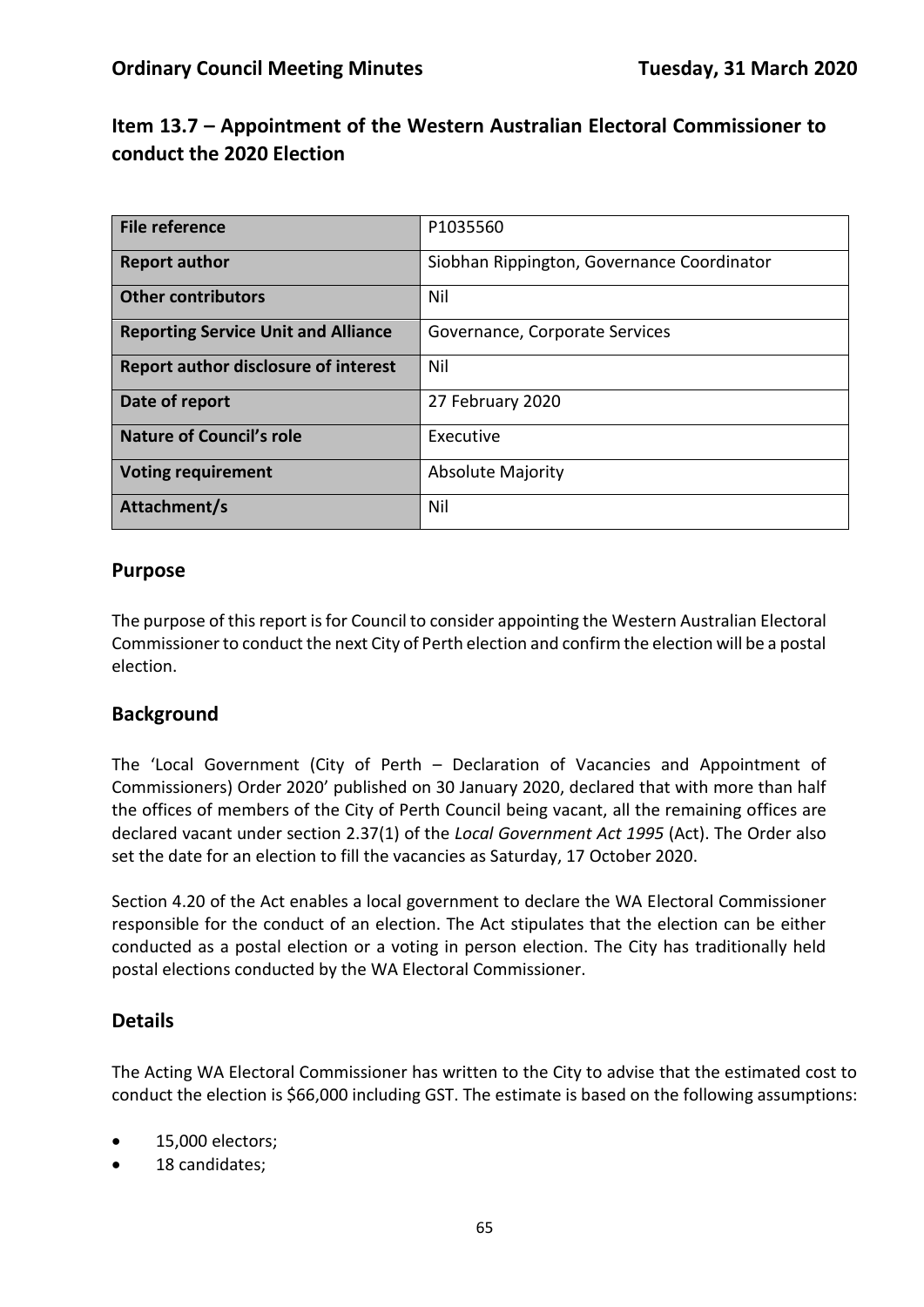# **Ordinary Council Meeting Minutes Tuesday, 31 March 2020**

- Use of Australia Post's priority mail service;
- A response rate of approximately 40%;
- Appointment of a local Returning Officer; and
- The count to be conducted at City of Perth premises.

The cost does not include:

- Non-statutory advertising; and
- Any legal expenses other than those that are determined to be borne by the WA Electoral Commission in a Court of Disputed Returns.

In accordance with the Act, the WA Electoral Commission is required to conduct local government elections on a full cost recovery, therefore the cost to the City may change.

#### Key Dates

Candidate nominations open on Thursday, 3 September 2020 and close eight days later at close of business on Thursday, 10 September 2020.

Applications for enrolment of the City's owners and occupiers electoral roll close at 5pm on Friday, 28 August 2020. The City is required to provide a final version of the electoral roll to the WA Electoral Commissioner by close of business on Friday, 11 September 2020.

### **Stakeholder engagement**

In 2015 and 2017, the City received an influx of applications for enrolment on the owners and occupiers electoral roll in the final days before the statutory deadline for applications. As a result, considerable stress was placed on the City's resources. The Administration is currently developing a stakeholder engagement plan to encourage both early enrolment and participation in the election.

### **Strategic alignment**

#### Strategic Community Plan

This item addresses the community's vision for the future and specifically the following Aspiration and Strategic Objective(s) contained in the Strategic Community Plan 2019 – 2029:

| <b>Aspiration:</b>          | Performance                                                 |
|-----------------------------|-------------------------------------------------------------|
| <b>Strategic Objective:</b> | 5.6 Decision-making that is ethical, informed and inclusive |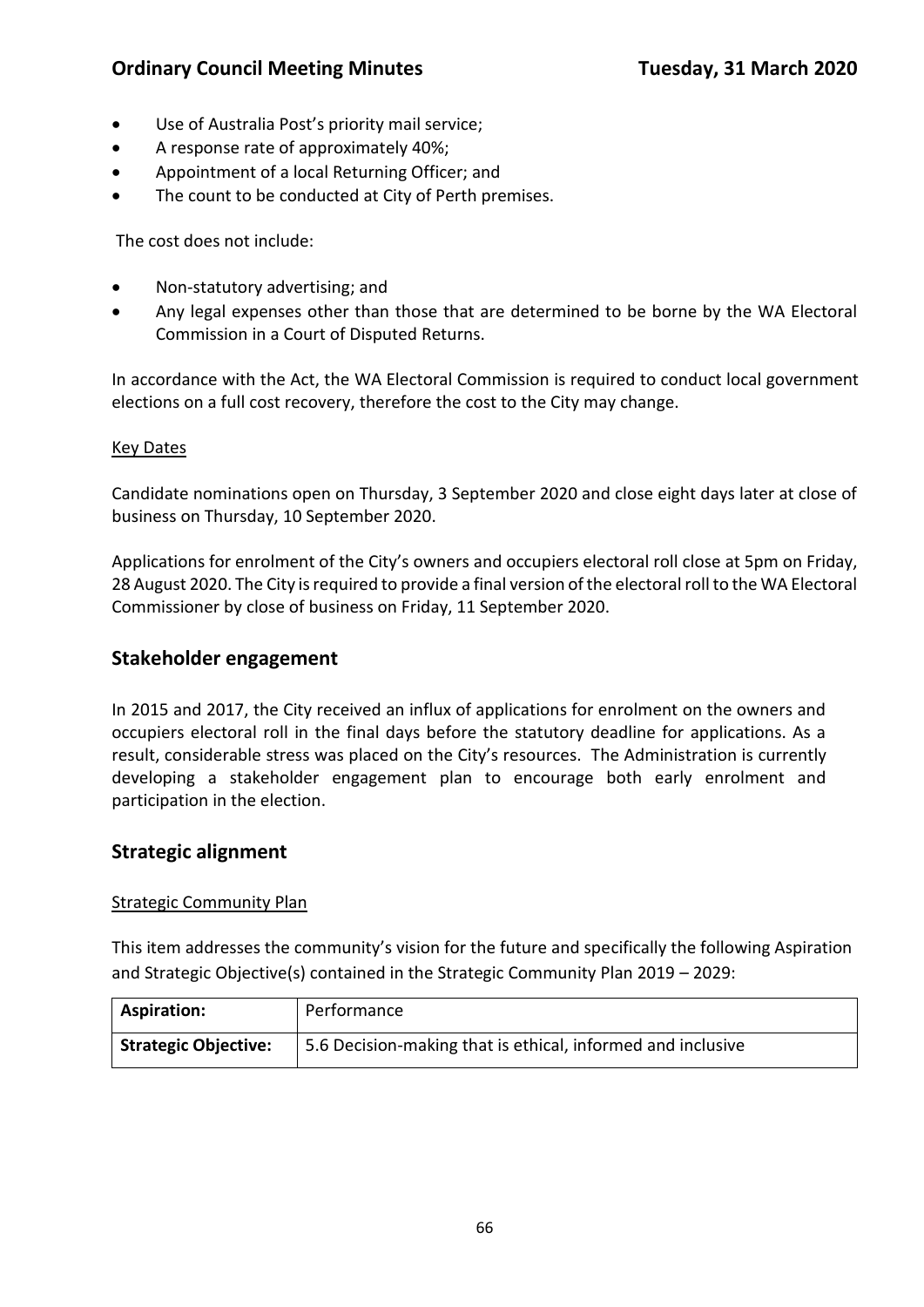# **Legal and statutory implications**

Section 4.20 of the Act 'CEO to be returning officer unless other arrangements made' enables a local government, having first obtained the written agreement on the Electoral Commissioner, to appoint a person other than the CEO to be the returning officer for the local government for an election.

Section 4.61 of the Act 'Choice of methods of conducting election' states that an election can be conducted as a postal election or a voting in person election and the local government may decide to conduct the election as a postal election.

### Connection with mandates in the *City of Perth Act 2016*

8(1)(a) - to provide for the good government of persons in the City of Perth, including residents, ratepayers and visitors

## **Risk implications**

| <b>Impact of decision</b> |     |  |
|---------------------------|-----|--|
| Organisation              | Low |  |
| Community                 | Low |  |

| <b>Risk domain</b>           | <b>Consequence</b> | Likelihood | <b>Risk rating</b> |
|------------------------------|--------------------|------------|--------------------|
| Reputation and               | Moderate           | Unlikely   | Medium             |
| <b>External Stakeholders</b> |                    |            |                    |
| Legal and                    | Moderate           | Unlikely   | Medium             |
| Regulatory/Ethical           |                    |            |                    |

# **Approval implications**

If Council does not approve officer recommendation, the City will be required to conduct the election as a voting in person election, with the Chief Executive Officer as the Returning Officer. This would require a significant resource allocation.

# **Financial implications**

The WA Electoral Commissioner has advised the estimated cost to conduct the election is \$66,000 including GST.

In 2017, the City received 629 enrolment eligibility claims for the owners and occupiers electoral roll two days before the deadline for the close of enrolment. This gave the City 10 working days to process the claims to meet the statutory deadline to provide the electoral roll to the WA Electoral Commissioner. In the previous month, only 177 enrolment eligibility claims were received. Seven staff members worked a total of 752 hours over two weeks to ensure the statutory deadline was met. The City is currently developing a strategy to encourage early enrolment and to ensure an appropriate resource allocation is in place for the 2020 election.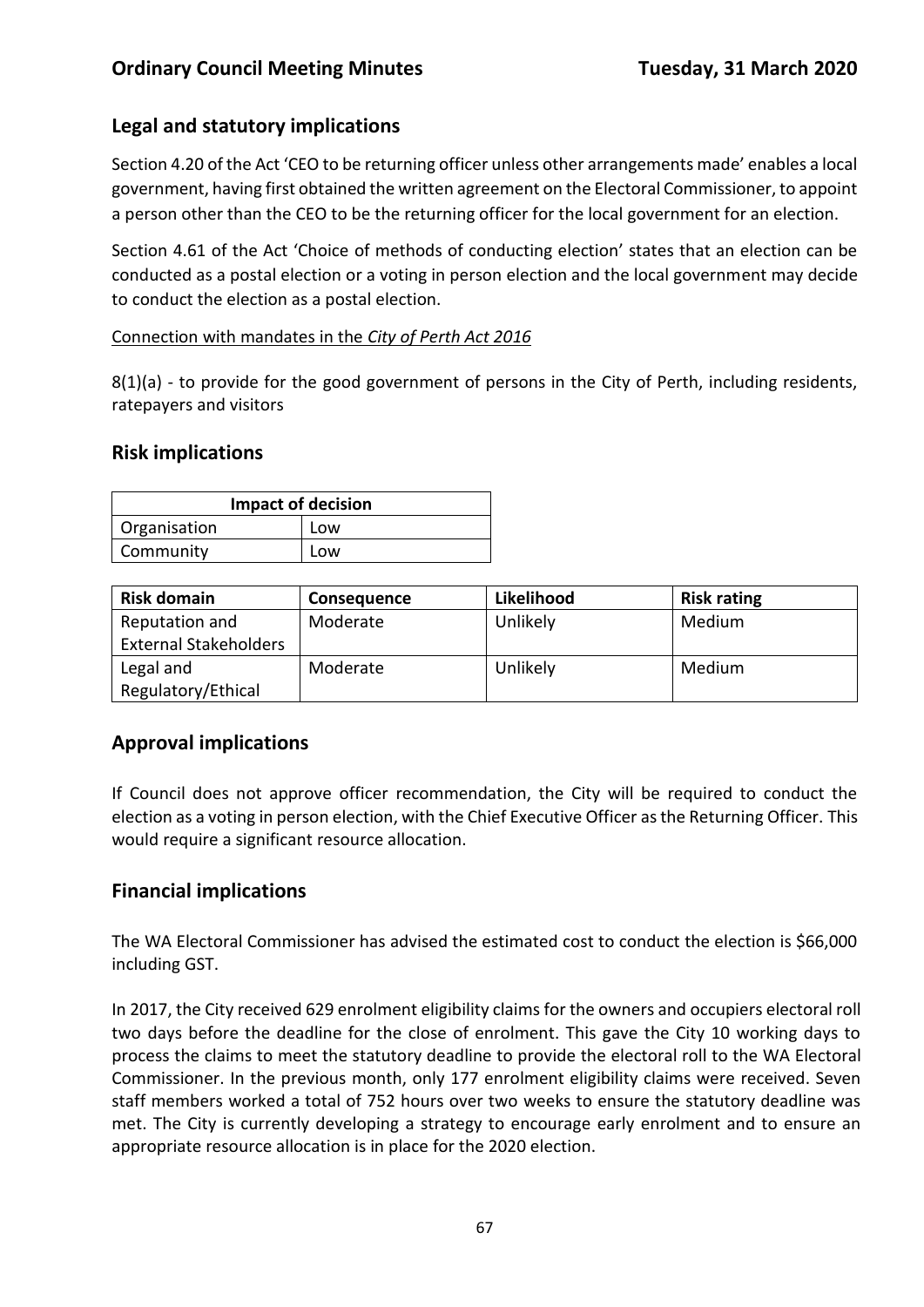## **Policy references**

There are no policy references related to this report.

### **Comments**

The City notes the 2019 'Put yourself forward campaign' ran by the Department of Local Government, Sport and Cultural Industries in partnership with Western Australian Local Government Association (WALGA), the WA Electoral Commission and the Office of Multicultural Interests. The campaign aimed to encourage people from all walks of life - including people from culturally and linguistically diverse backgrounds, Aboriginal people, women, young people and people with a disability - who might not normally be involved in local government to nominate as candidates. In recent years, Council has comprised of elected members from linguistically diverse backgrounds and the last Council consisted of five women and four men. The City will endeavour to continue to encourage people from all walks of life to participate in the election process.

The WA Electoral Commissioner is best placed to conduct the election and conducts the majority of local government elections in the metropolitan area. The City has conducted postal elections since 1995 and it is anticipated that there would be a drop in voter participation if an in person election was held.

### **Officer Recommendation and Council Resolution**

**Moved:** Commissioner McMath **Seconded:** Commissioner Kosova

That Council:

- 1. DECLARE, in accordance with section 4.20(4) of the *Local Government Act 1995*, the Electoral Commissioner to be responsible for conduct of the next City of Perth election; and
- 2. DECIDE, in accordance with section 4.61(2) of the *Local Government Act 1995,* that the method of conducting the next City of Perth election will be as a postal election.

### **CARRIED 3 / 0**

**For:**  Commissioner Hammond Commissioner McMath Commissioner Kosova

**Against:** 

Nil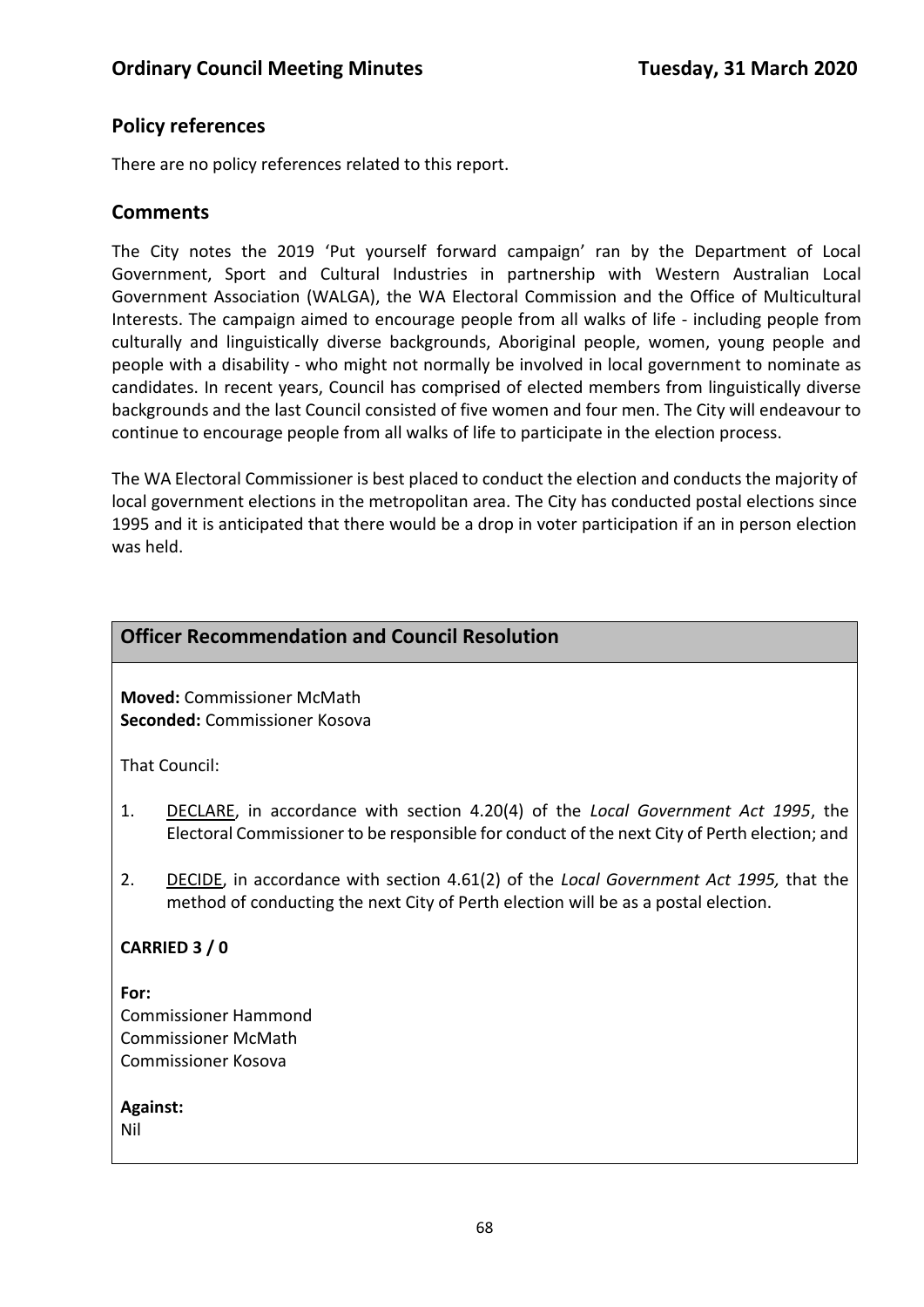## **Item 13.8 – COVID-19 Fiscal Stimulus Package**

| File reference                              | P1028787-5                                                                                                            |  |
|---------------------------------------------|-----------------------------------------------------------------------------------------------------------------------|--|
| <b>Report author</b>                        | Bill Parker, General Manager Corporate Services                                                                       |  |
| <b>Other contributors</b>                   | Michael Kent, Project Director Strategic Finance<br>Daniel<br>High,<br>Alliance<br>Manager<br>Economic<br>Development |  |
| <b>Reporting Service Unit and Alliance</b>  | <b>Corporate Services</b>                                                                                             |  |
| <b>Report author disclosure of interest</b> | Nil                                                                                                                   |  |
| Date of report                              | 29 March 2020                                                                                                         |  |
| <b>Nature of Council's role</b>             | Executive                                                                                                             |  |
| <b>Voting requirement</b>                   | <b>Absolute Majority</b>                                                                                              |  |
| Attachment/s                                | Nil                                                                                                                   |  |

## **Purpose**

The purpose of this report is for Council to consider a fiscal stimulus package in response to COVID-19.

## **Background**

At its Special Council Meeting held on Tuesday, 17 March 2020, Council resolved:

*That in response to the COVID-19 fiscal stimulus measures implemented by the Federal and State Governments, the Chief Executive Officer:*

- *1. INVESTIGATES the implications of extending the free parking trial during April, May and June 2020;*
- *2. INVESTIGATES the implications associated with developing a destination tourism marketing campaign that targets regional populations visiting/holidaying in the Perth CBD;*
- *3. In consultation with affected stakeholders, INVESTIGATES other measures that could be implemented by the City of Perth to protect public health and safety and support in managing the impacts of COVID-19 on our residents, businesses and visitors; and*
- *4. PREPARES a report for Council consideration at the March Ordinary Council Meeting.*

In response to Council's decision, the Administration has investigated an extension to the free parking trial and tourism campaign, plus a range of other options available to the City of Perth.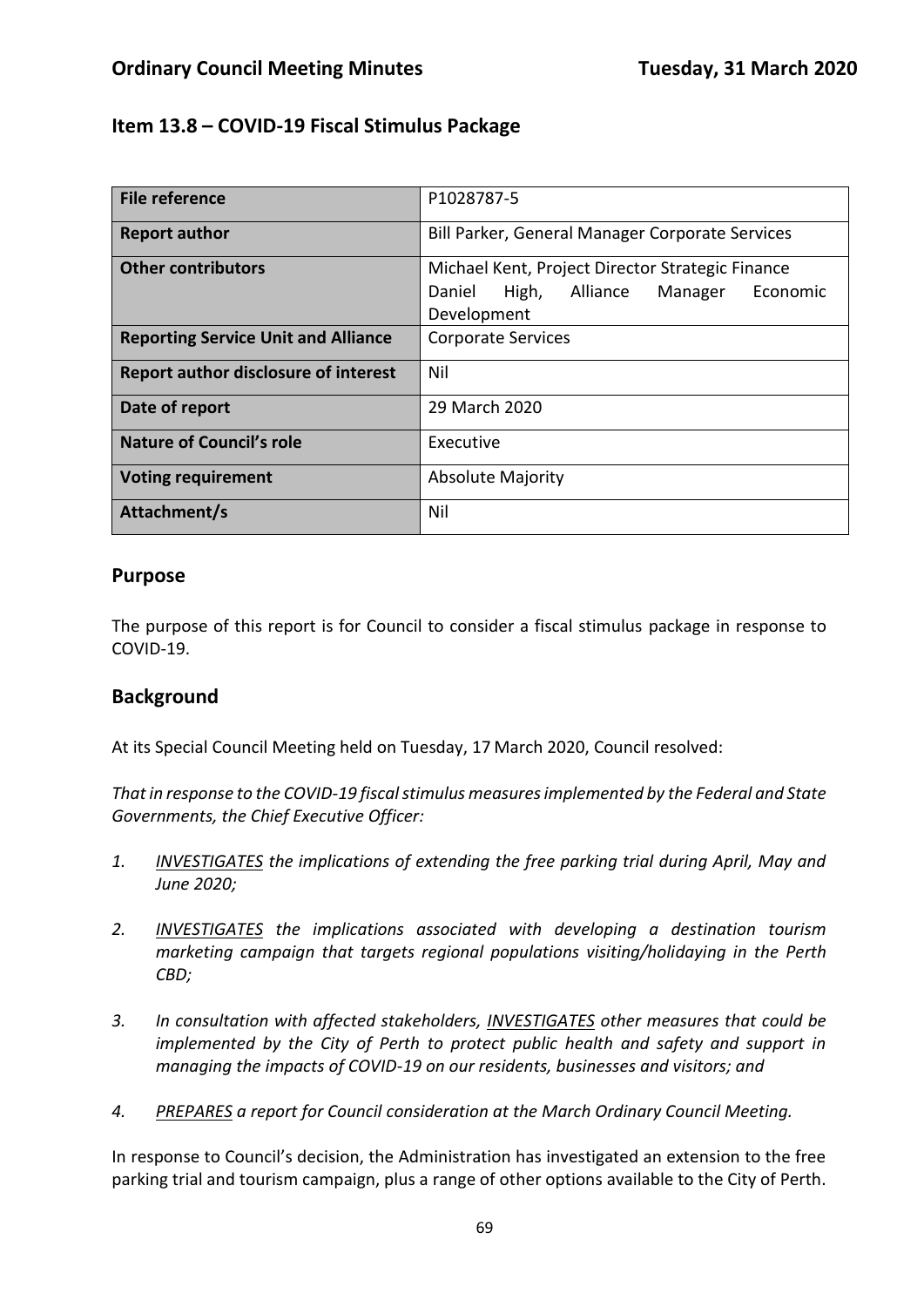# **Details**

The City of Perth has acknowledged the significant public health and economic implications associated with COVID-19. Economically, this issue represents the greatest challenge to the economy since the Global Financial Crisis in 2008.

At a local level, the City is already experiencing the impacts of COVID-19. Data collected within the CBD suggests a decline in footfall, road traffic and parking patronage because of:

- events being cancelled;
- restrictions on large gatherings;
- forced closure of pubs, licensed clubs and hotels, places of worship, gyms, indoor sporting venues, cinemas and casinos;
- restricted trading conditions for restaurants and cafes; and
- people working from home.

The Federal Government and State Government have both already announced packages to provide relief in response to COVID-19.

The City has acknowledged that it also has an important role to play at a local level, with Council resolving to investigate the implications of extending the free parking trial and developing a destination tourism marketing campaign that targets regional populations visiting/holidaying in the Perth CBD.

At the Special Council Meeting held on Tuesday, 17 March 2020, Commissioners requested that the Administration prepare a report for consideration at the March Ordinary Council Meeting that investigated:

- 1. Extending the free parking trial during April, May and June 2020;
- 2. Developing a destination tourism marketing campaign; and
- 3. Any other measures.

This report is in response to the Council decision.

### Extension of free parking trial

At its meeting held on 30 July 2019, Council approved the implementation of a 12-month trial of up to three-hour free parking on weekends and public holidays in strategically located, Citycontrolled parking facilities (both on and off-street) that service patrons of the core CBD retail precinct. The trial has been in place since November 2019.

The latest proposal seeks to extend this trial from weekends and public holidays to every day of the week across the months of April, May and June 2020.

Although the original intent of extending the trial was to encourage workers to continue commuting to the City, recent public health announcements by both the Federal and State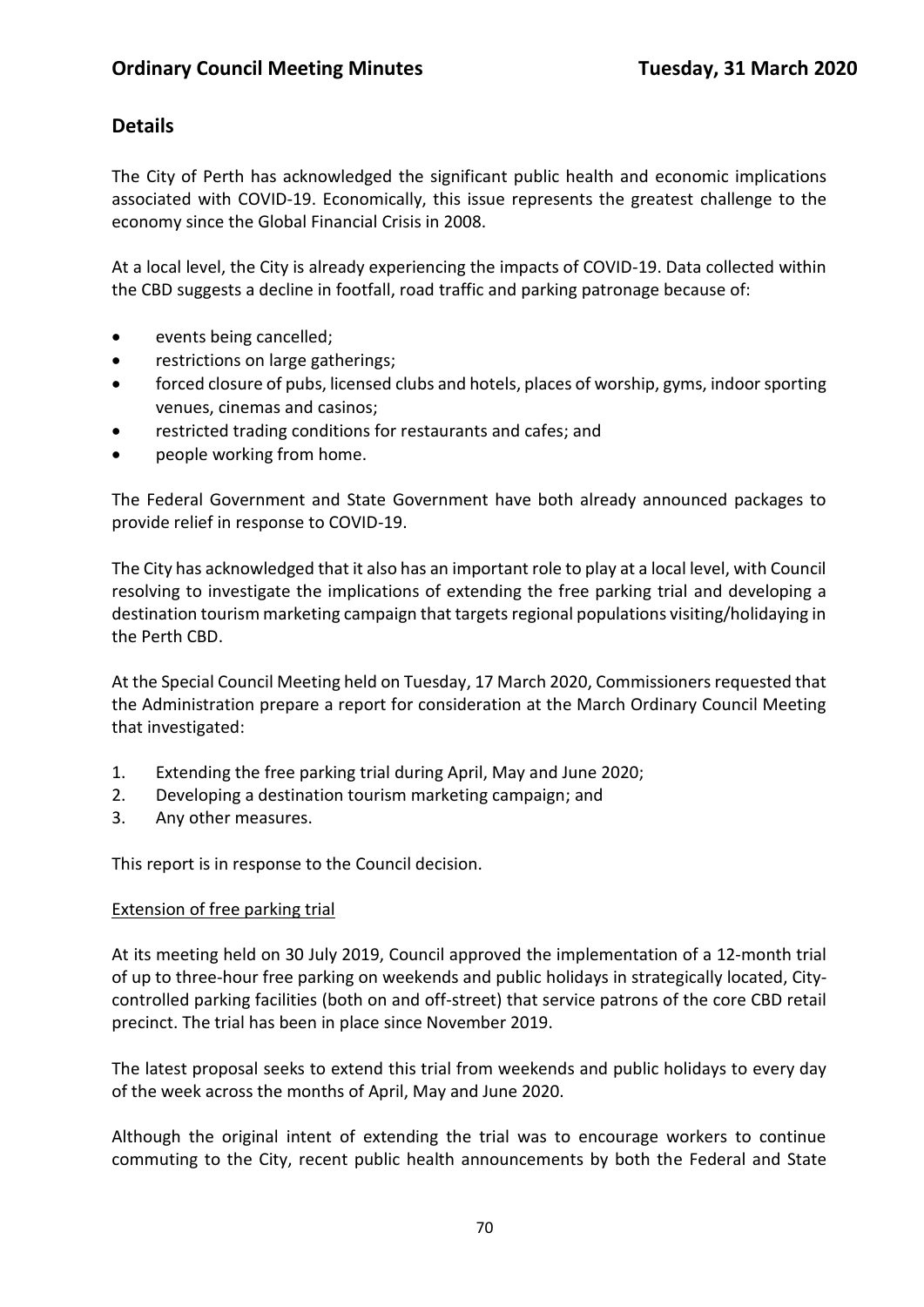## **Ordinary Council Meeting Minutes <b>Tuesday, 31 March 2020**

Governments is now encouraging people to work from home. This has resulted in many workers opting to work remotely as opposed to commuting to the City.

Given the limited number of people currently commuting to the City, it is recommended that the existing parking trial is maintained (weekends and public holidays), however extending the parking trial (every day of the week) is not implemented given the conflict with the broader public health message.

#### Destination marketing

In addition to the parking trial extension, the Administration also considered the implications associated with developing a destination tourism marketing campaign that targets regional populations visiting/holidaying in the Perth CBD. It was envisaged that the campaign would support the State Government's 'Do it in WA' campaign.

Since the suggestion was put forward, the State Government has advised that the 'Do it in WA' campaign has been suspended as the campaign contradicts the broader message in relation to restricted intrastate travel. It is therefore recommended that this initiative is not pursued any further.

#### Other options

In addition to the initiatives previously identified and in recognising how quickly the landscape is changing, the Commissioners and staff also investigated a range of initiatives in response to customer requests and other Capital City responses. Examples of the initiatives investigated include;

- Free up to one hour on-street parking across the CBD for the next three months to support local business;
- A freeze in increases in municipal rates and charges, including sanitation and waste charges;
- No fees and charges relating to inspection services for small business for the next three months;
- Suspension of lease and rental payments for three months to all City of Perth tenants leasing city owned property, including the relinquishment of bank guarantees;
- An express planning service for change of land use and development applications for small businesses with no application fee;
- Accelerated capital works projects and major city maintenance programs;
- A full refund on all cancelled bookings at City properties or facilities;
- Shorter payment terms for creditors; and
- Debtors experiencing hardship will receive a range of options to assist in payment.

In recognising the range of options available to the City, preference has been given to initiatives that:

- 1. Support businesses as they transition to a new form of service/product delivery;
- 2. Provide financial relief/payments to businesses to improve cash flow; and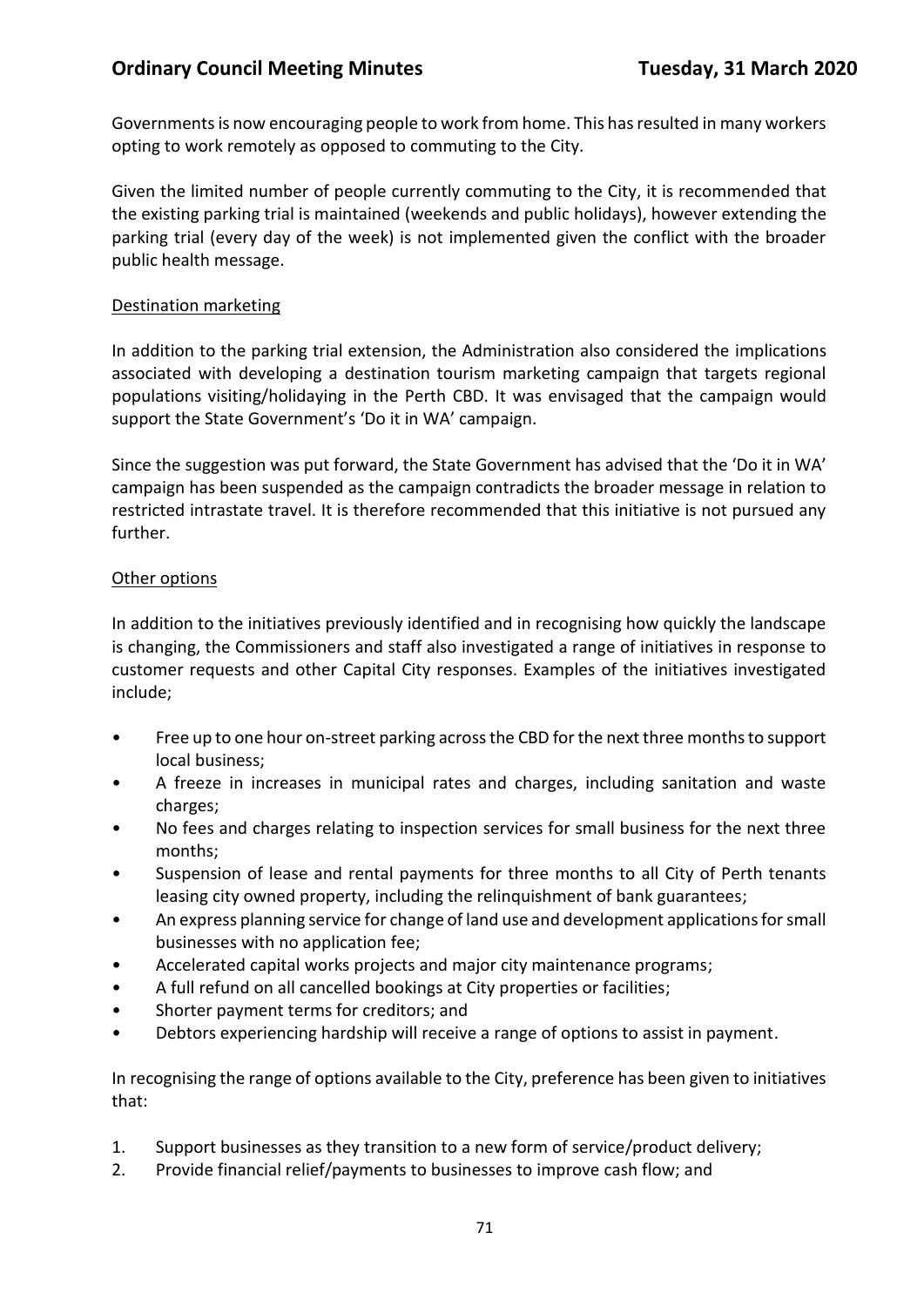## **Ordinary Council Meeting Minutes Tuesday, 31 March 2020**

3. Stimulate new spending and new jobs into the economy.

The prioritised options available to the City have been assessed by the Strategic Finance Team to ensure that the implications are fully understood both immediately and longer term.

### **Stakeholder engagement**

The initiatives developed have been in response to industry consultation or customer feedback/requests.

### **Strategic alignment**

#### Strategic Community Plan

This item addresses the community's vision for the future and specifically the following Aspiration and Strategic Objective(s) contained in the Strategic Community Plan 2019 – 2029:

| <b>Aspiration:</b>          | Prosperity                                                                                                                                                  |
|-----------------------------|-------------------------------------------------------------------------------------------------------------------------------------------------------------|
| <b>Strategic Objective:</b> | A "can do" reputation that delivers investment and assists small<br>businesses and development generally, through a willingness to assist<br>and encourage. |

The range of measures proposed best align to the strategic aspiration associated with prosperity. In addition to the measures proposed by the Federal and State Governments, the City's initiatives demonstrate our 'can do' attitude in supporting the local business community.

## **Legal and statutory implications**

Section 6.12 (1)(b) of the *Local Government Act 1995* applies to this item.

6.12. Power to defer, grant discounts, waive or write off debts

- 1) Subject to subsection (2) and any other written law, a local government may
	- a. when adopting the annual budget, grant\* a discount or other incentive for the early payment of any amount of money; or
	- b. waive or grant concessions in relation to any amount of money; or
	- c. write off any amount of money, which is owed to the local government.

\* Absolute majority required.

#### Connection with mandates in the *City of Perth Act 2016*

8(1)(a) - to provide for the good government of persons in the City of Perth, including residents, ratepayers and visitors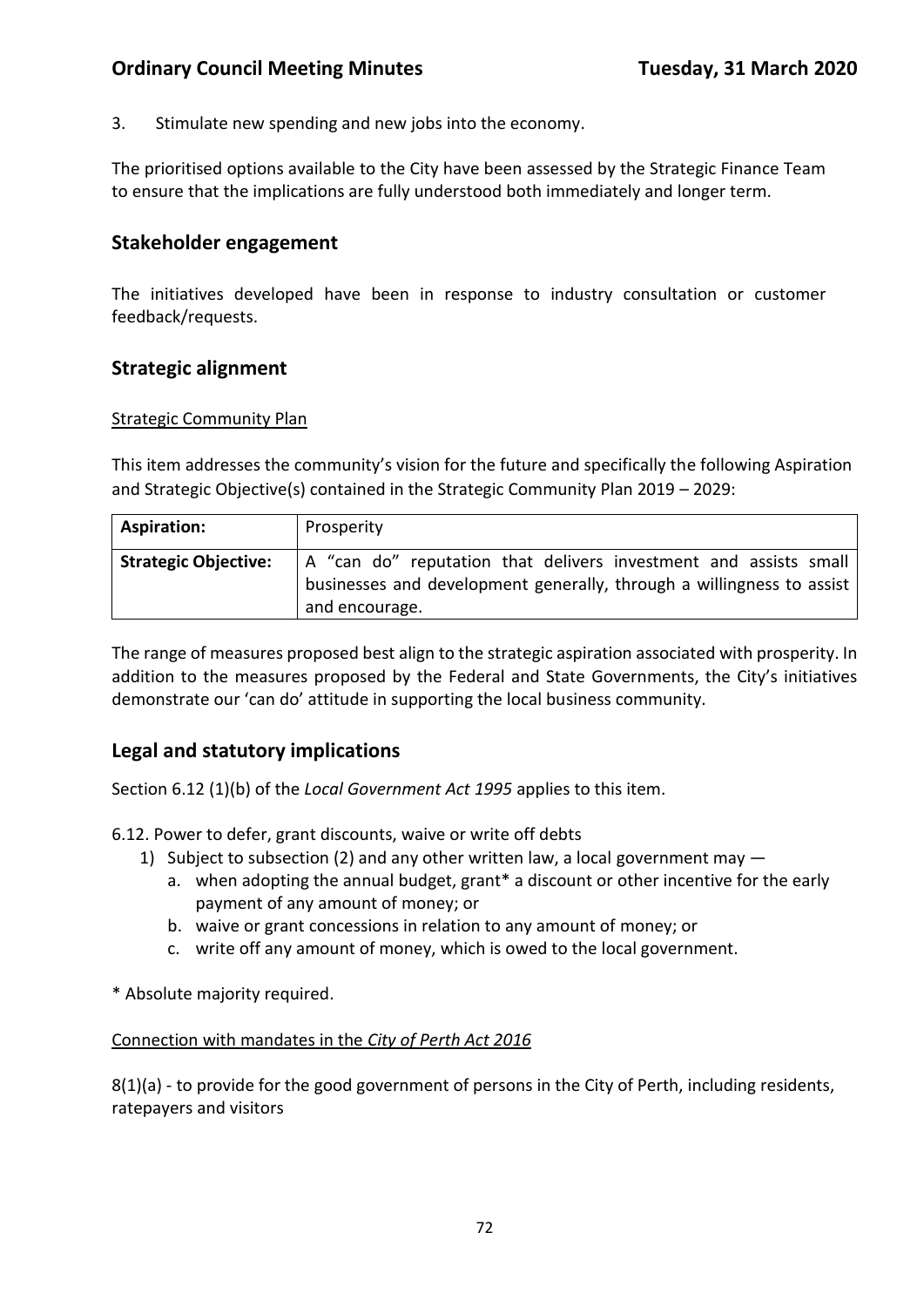### **Risk implications**

| <b>Impact of decision</b> |  |  |  |
|---------------------------|--|--|--|
| Organisation<br>Low       |  |  |  |
| Medium<br>Community       |  |  |  |

| <b>Risk domain</b>           | <b>Consequence</b> | Likelihood | <b>Risk rating</b> |
|------------------------------|--------------------|------------|--------------------|
| Reputation and               | Moderate           | Likely     | High               |
| <b>External Stakeholders</b> |                    |            |                    |

Given the support that has been applied across all tiers of Government and in other Capital Cities, the community is expecting the City of Perth to provide some form of relief to assist with the impacts of COVID-19. Failing to respond appropriately will pose a risk to the City's reputation.

# **Approval implications**

If Commissioners support the response package, the implications are forecast to cost the City \$6,446,900 over the next three months. The balance of the stimulus package will be considered as part of the 2020/21 budget process.

# **Financial implications**

The financial implications associated with the City of Perth's proposed COVID-19 stimulus package will span two financial years (2019/20 and 2020/21).

The immediate response will apply to the balance of the 2019/20 financial year and will cost the City of Perth \$6,446,900. The remaining components will apply next financial year and will need to be considered as part of the 2020/21 budget process.

In considering the 2020/21 component of the stimulus package, the City's broader financial position will need to be considerd as the City of Perth is not immune to the financial impacts of COVID-19. The City is very reliant on parking revenue with recent data suggesting that patronage is down 42% when compared to the corresponding period from the prevous year.

The City's Strategic Finance Team is currently undertaking sensitivity testing to forecast the short and longer term financial implications associated with this downturn. The implications will be presented to Commissioners over the coming weeks.

### Within existing budget

The financial implications associated with this stimulus package will cost the City of Perth \$6,446,900 this financial year. The details are outlined below: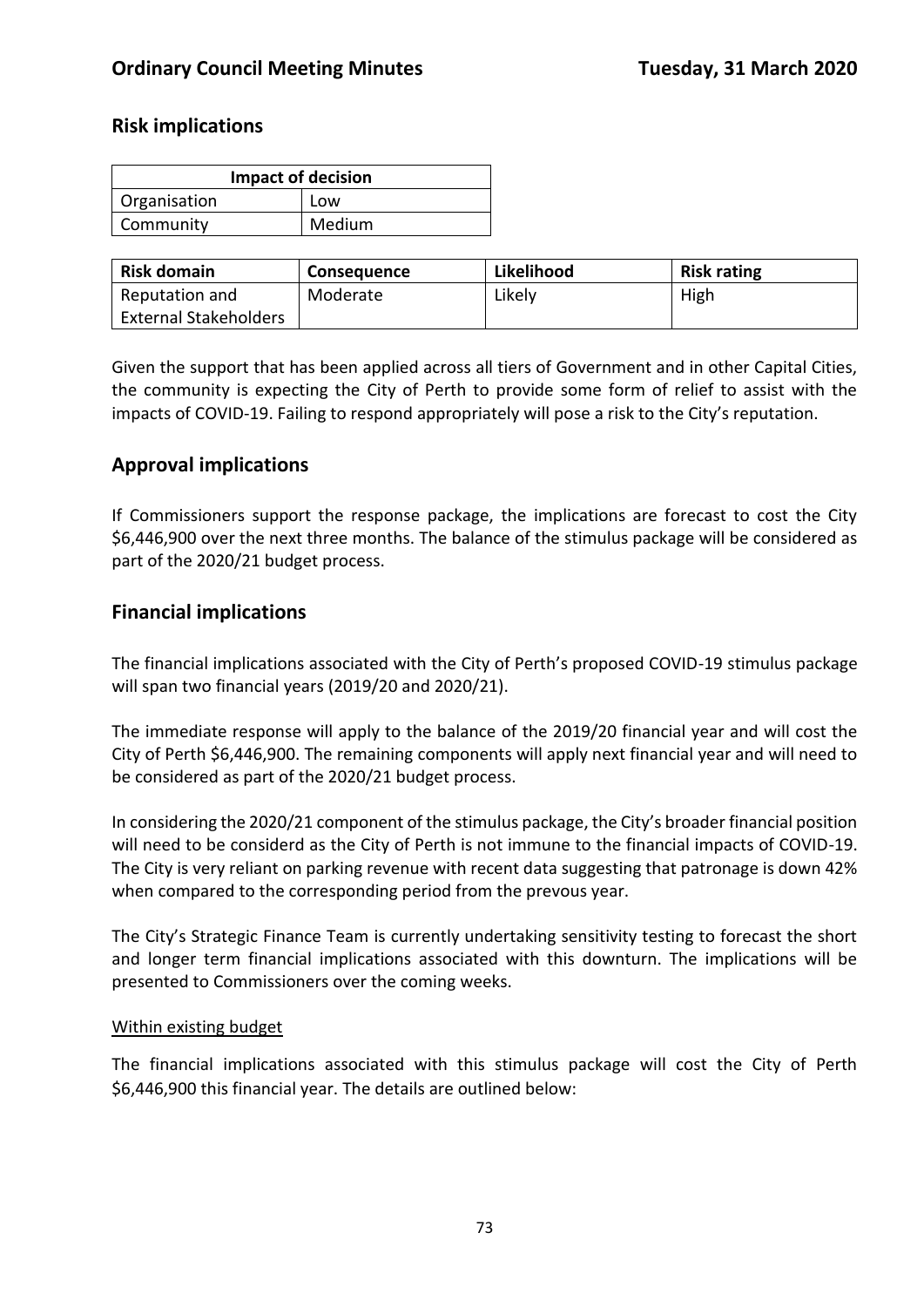| Ref            | TABLE A: Proposed Initiative for April - June 2019/20        | 2019/20       |
|----------------|--------------------------------------------------------------|---------------|
|                |                                                              | \$            |
| $\mathbf{1}$   | Rates                                                        |               |
|                | Waive interest on current year rates debts                   | (3,000)       |
|                |                                                              |               |
| $\overline{2}$ | <b>Fees and Charges</b>                                      |               |
|                | Waive Food Premise Licence Fees                              | (55,000)      |
|                | Waive Other Inspectorial Licence Fees                        | (11,000)      |
|                | Waive Change of Land Use Fees                                | (5,000)       |
|                | Waive Small Business DA Fees *                               | (65,000)      |
|                |                                                              |               |
| 3              | <b>Lease Rental Initiatives</b>                              |               |
|                | Suspend Lease Rental for City Buildings                      | (697, 500)    |
|                |                                                              |               |
| 4              | Parking Initiatives - Scenario 2 Medium Downturn Impact      |               |
|                | Free 1 Hr On-Street Parking in CBD                           | (2,398,400)   |
|                | Continuation of 3 Hr Free Parking Trial                      | (900,000)     |
|                | Discontinuation of issuing Infringements                     | (2, 172, 000) |
|                |                                                              |               |
| 5              | <b>Event Initiatives</b>                                     |               |
|                | Full Refund - all cancelled and postponed event booking fees | (140,000)     |
|                |                                                              |               |
|                | <b>Projected Impact of Stimulus Initiatives</b>              | (6,446,900)   |
|                |                                                              |               |
| <b>Ref</b>     | Proposed Initiatives with Cashflow Impact Only               | 2019/20 and   |
|                |                                                              | 2020/21       |
|                |                                                              | \$            |
| 6              | <b>Economic Stimulus</b>                                     |               |
|                | <b>Shorter Creditor Payment Terms</b>                        | 0             |
|                | Appropriate response to financial hardship cases             | 0             |

### Not within existing budget

The initiatives identified below are indicative and will be considered as part of the 2020/21 budget process. The forecast implications associated with these initiatives could cost the City up to \$10,622,700 and are outlined below;

| Ref | Proposed Initiative for consideration in 2020/21 Budget |  | 2020/21     |
|-----|---------------------------------------------------------|--|-------------|
|     |                                                         |  |             |
|     | Rates                                                   |  |             |
|     | Zero percent increase in Rates yield                    |  | (1,900,000) |
|     | Reduce penalty interest on overdue rates debts          |  | (177,500)   |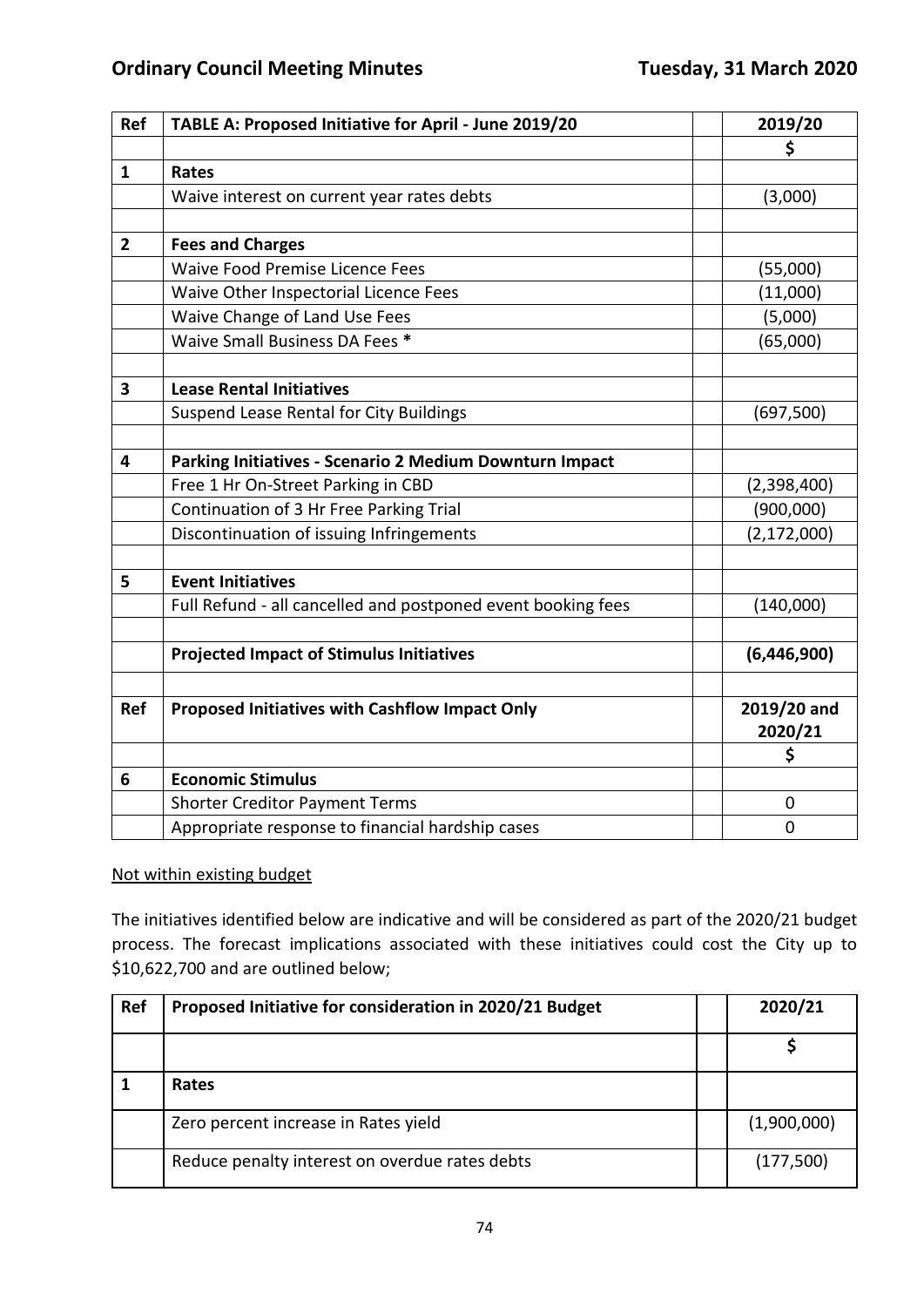| $\overline{2}$          | Fees and Charges - Impact for up to 6 months                   |              |
|-------------------------|----------------------------------------------------------------|--------------|
|                         | Waive Change of Land Use Fees                                  | (10,000)     |
|                         | Waive Small Business DA Fees *                                 | (100,000)    |
| 3                       |                                                                |              |
|                         | <b>Parking Initiatives - Scenario 2 Medium Downturn Impact</b> |              |
|                         | Free 1 Hr On Street Parking in CBD                             | (3,855,200)  |
|                         | Continuation of 3 Hr Free Parking Trial                        | (1,800,000)  |
|                         | Discontinuation of issuing Infringements                       | (2,640,000)  |
|                         |                                                                |              |
| $\overline{\mathbf{4}}$ | <b>Event Initiatives</b>                                       |              |
|                         | Full Refund - all cancelled and postponed event booking fees   | (140,000)    |
|                         |                                                                |              |
|                         | <b>Projected Impact of Stimulus Initiatives</b>                | (10,622,700) |

\*when the estimated cost of development is under \$500,000

Although the combined financial implications for 2019/20 and 2020/21 could be up to \$17,069,600, Commissioners are only being asked to consider the immediate response that applies to the current financial year. Consideration will be given to the remaining components during the 2020/21 budget process.

### **Policy references**

There are no policy implications associated with this report.

# **Comments**

The details below provide further explanation in relation to each of the proposed initiatives:

*1. Free up to one hour on-street parking across the CBD for the next three months to support local business (2019/20 and possible extension into 2020/21)*

In addition to the existing 3-hour parking trial (weekends and public holidays), this initiative will allow free one hour on-street parking across the CBD every day for the next three months. The intent of this initiative is to support businesses that have been impacted by restrictions on trading conditions including restaurants and cafes that can now only provide take away service. The initiative aims to encourage customers to support these businesses and ensure a high turnover of parking bays.

This initiative is also supported by the relaxation of on-street parking infringements.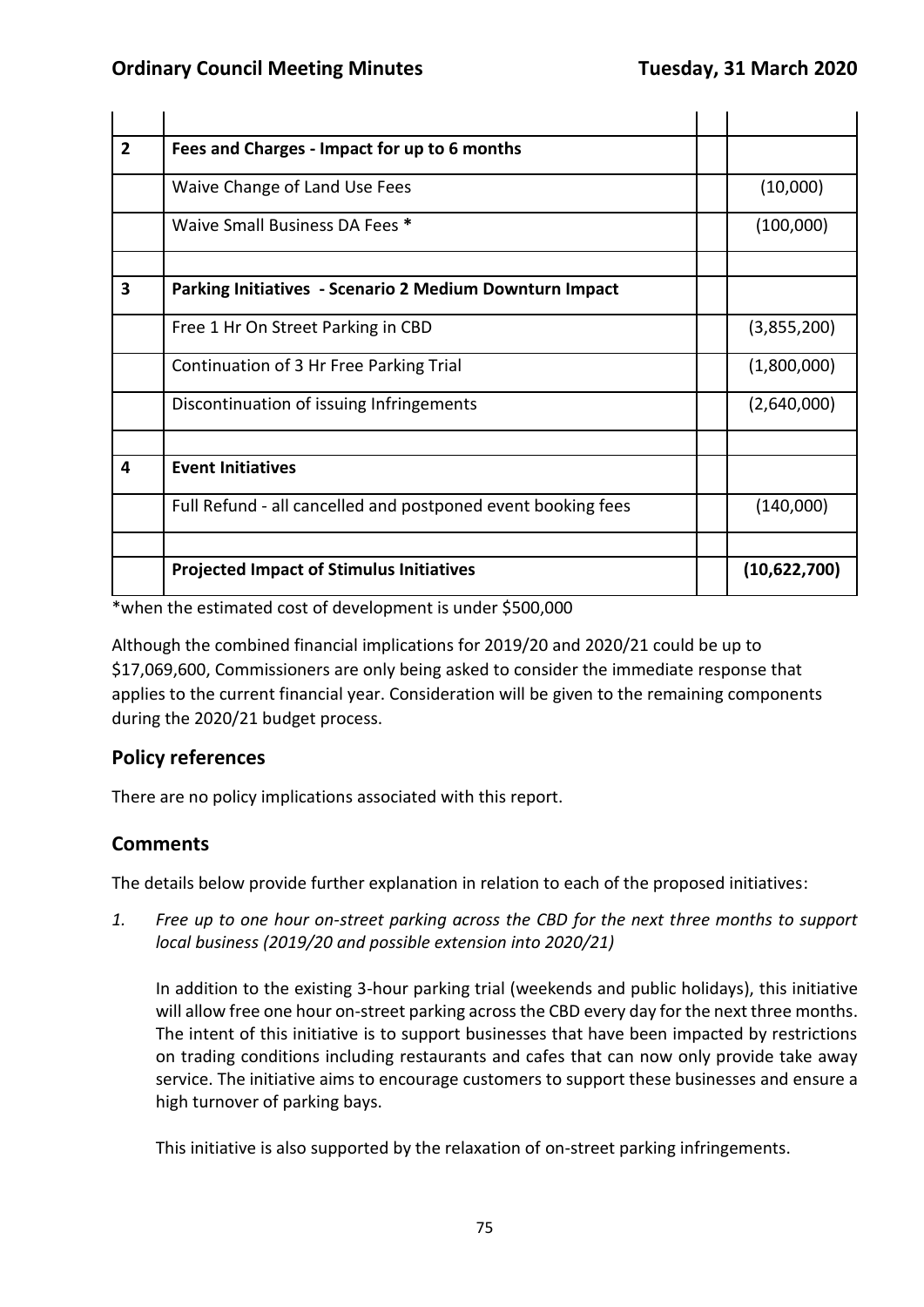2. *A freeze in increases in municipal rates and charges, including sanitation and waste charges (2020/21)*

In preparing the 2020/21 budget, Commissioners will consider a 0% rate yield increase. This essentially means that the amount collected in 2019/20 will be the same amount that the City will budget to collect in 2020/21.

It is worth emphasising that the 2020/21 budget will be informed by new valuations. Although under this proposal the total amount collected by the City won't change, the underlying calculation to arrive at individual billing amounts will change. As a result, some customers will receive a lower bill than last year, others may receive the same or a slightly higher bill.

The full implications can only be assessed once the rate modelling process has commenced. This will occur over the coming months.

*3. No fees and charges relating to inspection services for small business for the next three months (2019/20 and possible extension into 2020/21)*

Under this initiative, the City will waive fees and charges associated with:

- Food Premise Licence Fees;
- Other Inspectorial Licence Fees;
- Change of Land Use Fees; and
- Small Business Development/Planning Fees (when the estimated cost of development is under \$500,000).
- *4. Suspension of lease and rental payments for three months to all City of Perth tenants leasing city owned property, including the relinquishment of bank guarantees (2019/20)*

The City owns a number of retail properties in the CBD. This initiative will see the City vary individual retail lease agreements to provide a suspension of lease repayments for 3 months (April, May and June).

In addition to this, the City will relinquish any bank guarantees associated with these retail leases. This will hopefully free up working capital for customers.

*5. An express planning service for change of land use and development applications for small businesses with no application fee (2019/20)*

In response to the trading restrictions imposed on businesses, the City will prioritise applications made by businesses that have been impacted by these changes.

*6. Accelerated capital works projects and major city maintenance programs (2020/21)*

In response to the economic uncertainty, the City of Perth will continue to plan to deliver an extensive capital works program in 2020/21. Over the past few weeks, this has included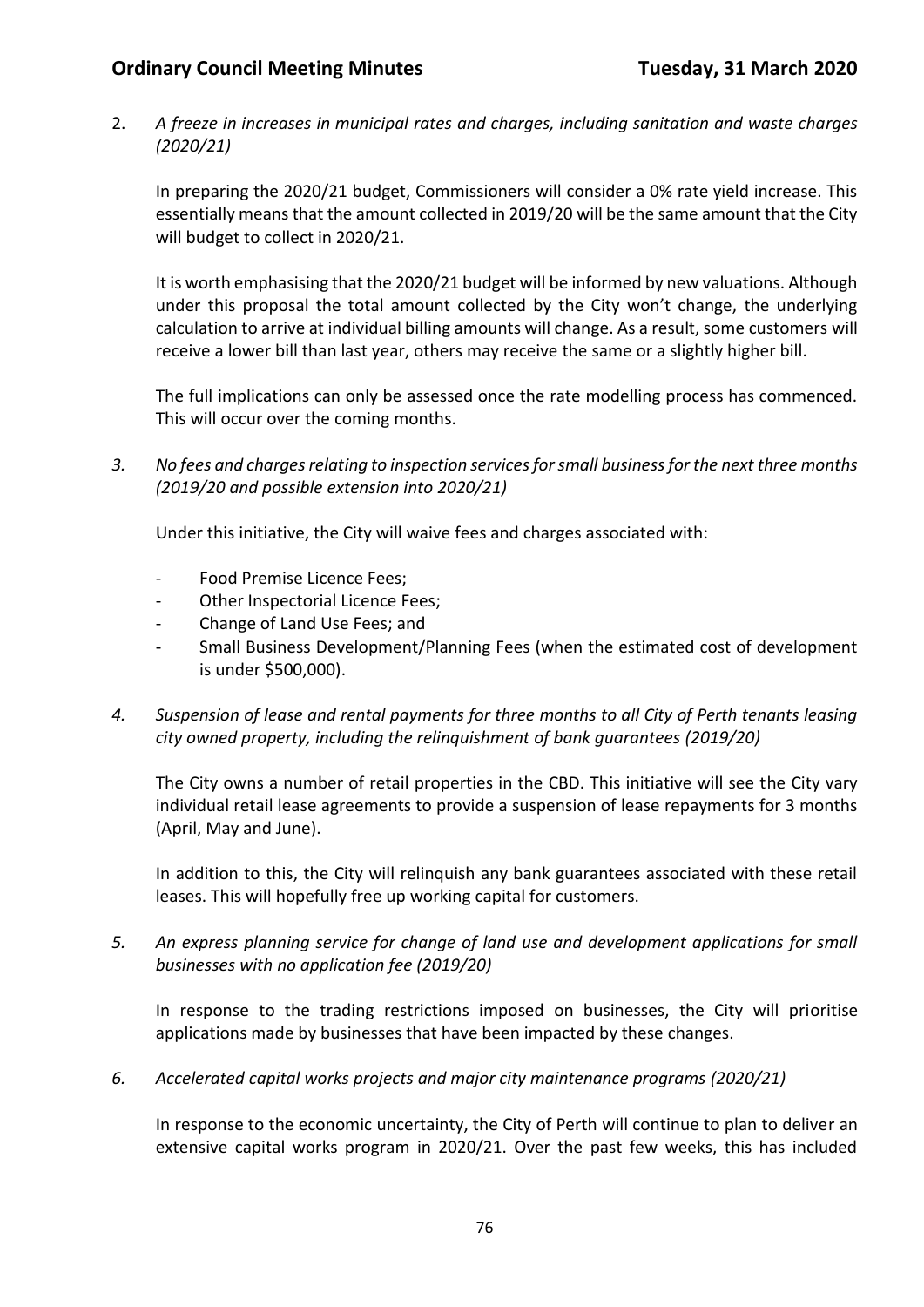compressing construction programs and shortening delivery timeframes. The City's investment will support contractors and suppliers.

*7. A full refund on all cancelled bookings at City properties or facilities (2019/20)*

The City has received many bookings for community facilities, parks and reserves that customers will not be able to utilise given the restrictions on public gatherings and social distancing measures. All fees collected that can't be utilised, will be returned.

*8. Shorter payment terms for creditors, reduced from 30 days to 15 days (2019/20)*

To assist businesses so that they can meet their own cash flow requirements and outside of established agreements, the City will reduce standard payment terms to 15 days from the receipt of invoice.

*9. Debtors experiencing hardship will receive a range of options to assist in payment (2019/20 and 2020/21)*

The City has existing policies and procedures with regard to alternative payment arrangements when people are experiencing hardship. In response to the current crisis, the City will actively promote these arrangements and;

- Waive the \$49 administration fee to establish a payment plan;
- Not charge penalty interest on overdue rates accounts for balance of the 2019/20 year. The City has appropriate delegations in place for this to occur at an operational level; and
- Consider changing the Late Payment Penalty Rate from 11% during the 2020/21 budget process.

# **Officer Recommendation and Council Resolution**

**Moved:** Commissioner McMath **Seconded:** Commissioner Kosova

That Council:

- 1. ENDORSE the \$6,446,900 COVID-19 Fiscal Stimulus Package as outlined in Table A that applies to the 2019/20 financial year;
- 2. CONSIDERS the balance of the COVID-19 Fiscal Stimulus Package as outlined in Table B applicable to the 2020/21 financial year during the forthcoming budget process;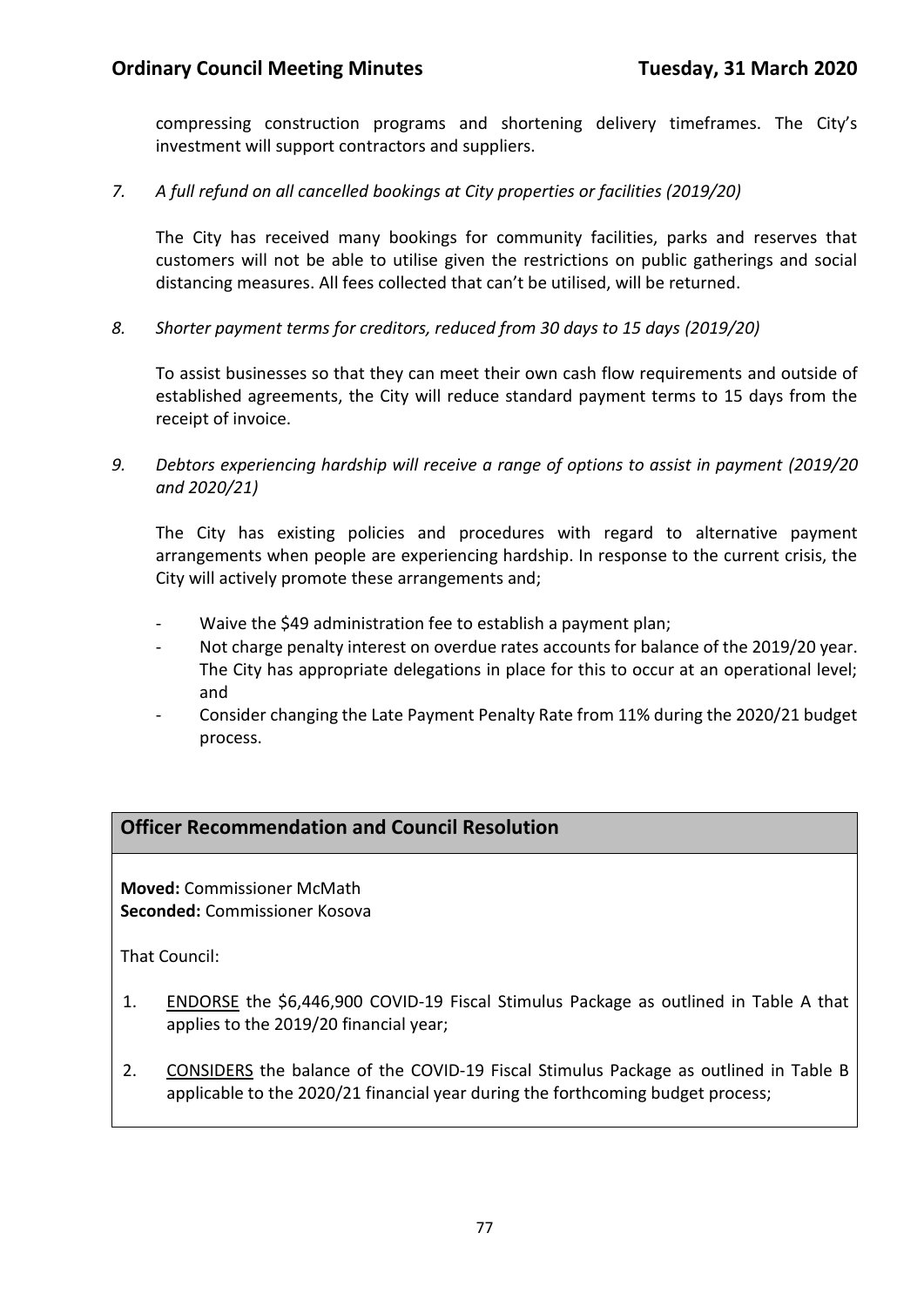- 3. AUTHORISES the Chief Executive Officer to execute agreements which vary the terms of the City of Perth's retail leases to the extent required to implement a three-month rent free period and relinquishment of associated bank guarantees; and
- 4. until 30 June 2020, WAIVE the Food Premise Licence Fee, other Inspectorial Licence Fees, Rates Payment Plan Establishment Fee, Change of Land Use Fee and Planning/Development Fee (when the estimated cost of development is under \$500,000).

### **CARRIED 3 / 0**

**For:**  Commissioner Hammond Commissioner McMath Commissioner Kosova

**Against:** 

Nil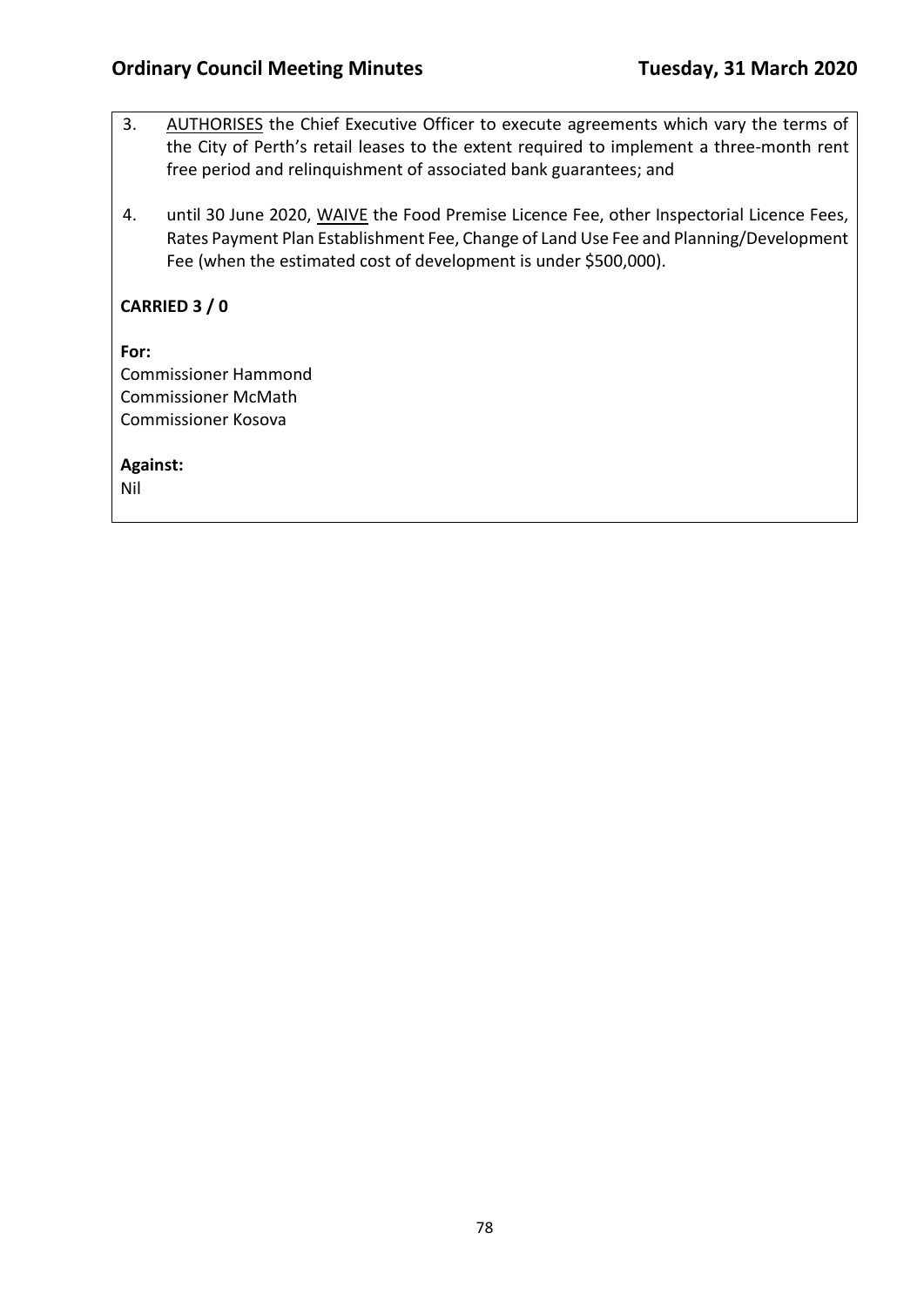# **Item 13.9 – COVID-19 Quick Response Grants**

**This report was withdrawn by the Administration.**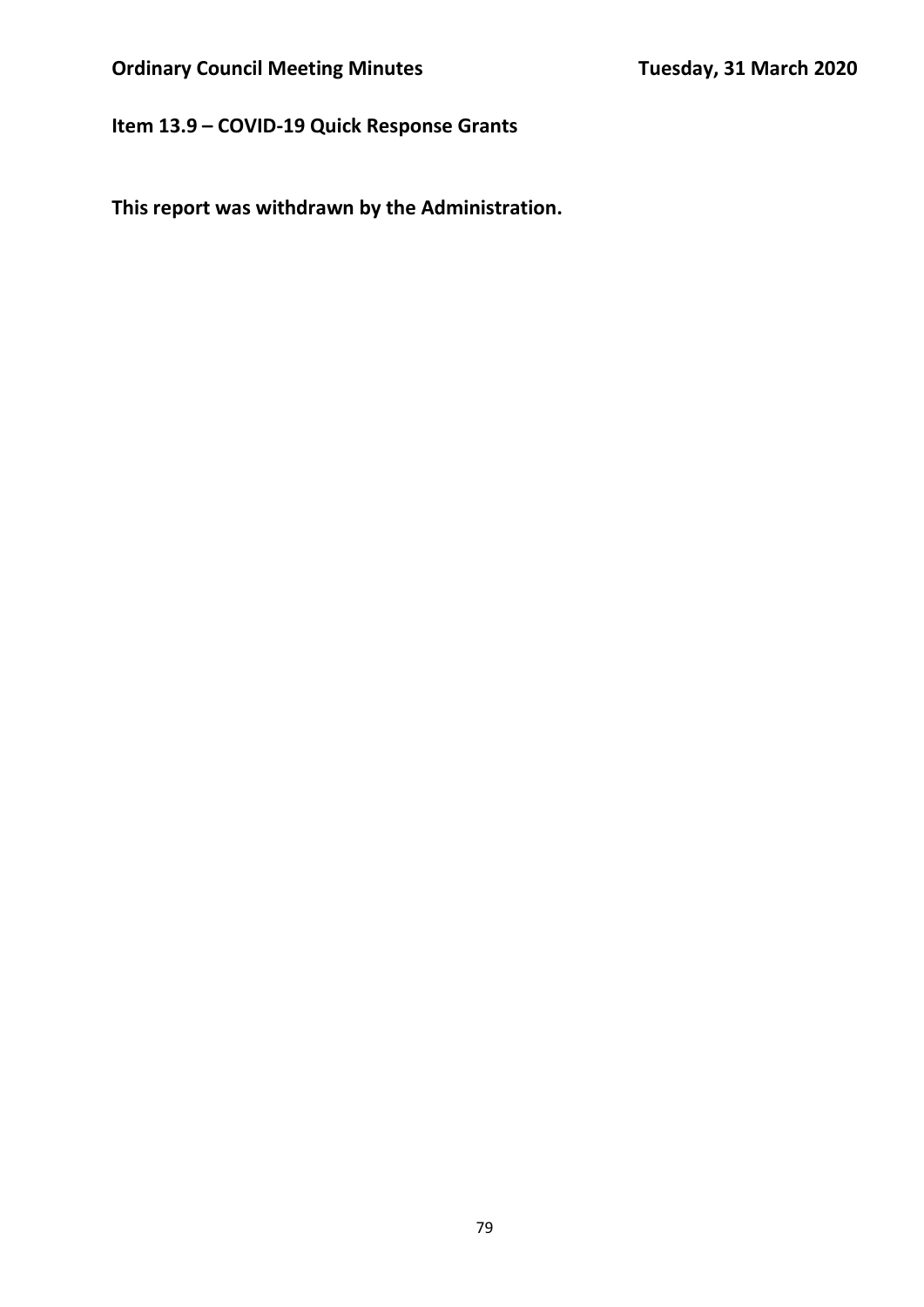# **Motion to close the meeting to the public**

### **Council Resolution**

**Moved:** Commissioner Kosova **Seconded:** Commissioner McMath

That Council RESOLVES to close the meeting to the public to consider Confidential Attachments 13.10A, 13.10B and 13.11A in accordance with Section 5.23(2) of the *Local Government Act 1995*.

### **CARRIED 3 / 0**

**For:**  Commissioner Hammond Commissioner McMath Commissioner Kosova

**Against:**  Nil

**6.00pm** The livestream of the meeting was closed to the public to discuss confidential attachments in relation to Items 13.10 and 13.11.

### **Motion to reopen the meeting to the public**

# **Council Resolution**

**Moved:** Commissioner McMath **Seconded:** Commissioner Kosova

That Council OPEN the meeting to the public.

**CARRIED 3 / 0**

**For:**  Commissioner Hammond Commissioner McMath Commissioner Kosova

**Against:**  Nil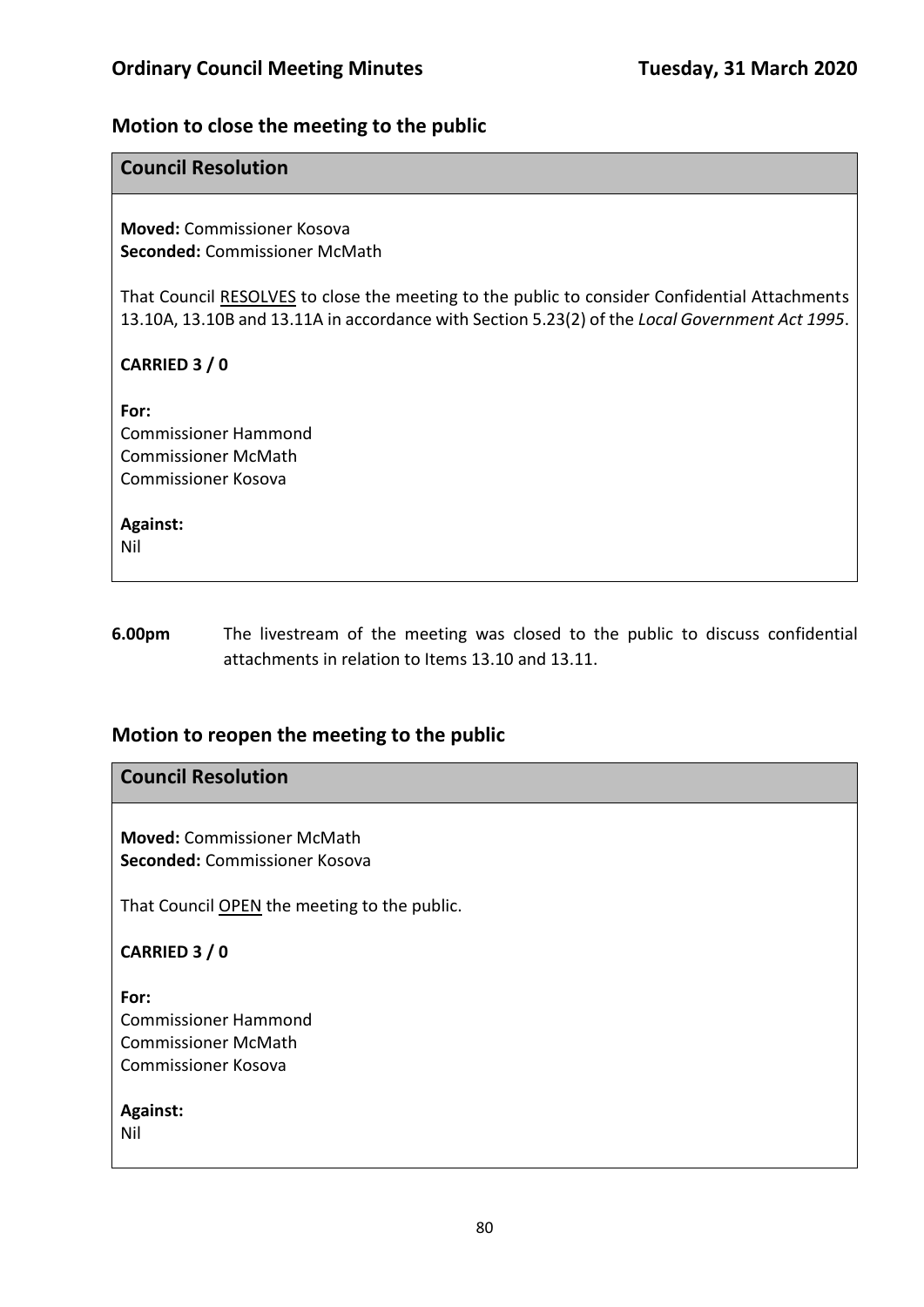**6.22pm** The livestream of the meeting was reopened to the public.

**The Chair Commissioner advised no decisions were made during the closure of the meeting to discuss confidential matters and continued the meeting to resolve Items 13.10 and 13.11.**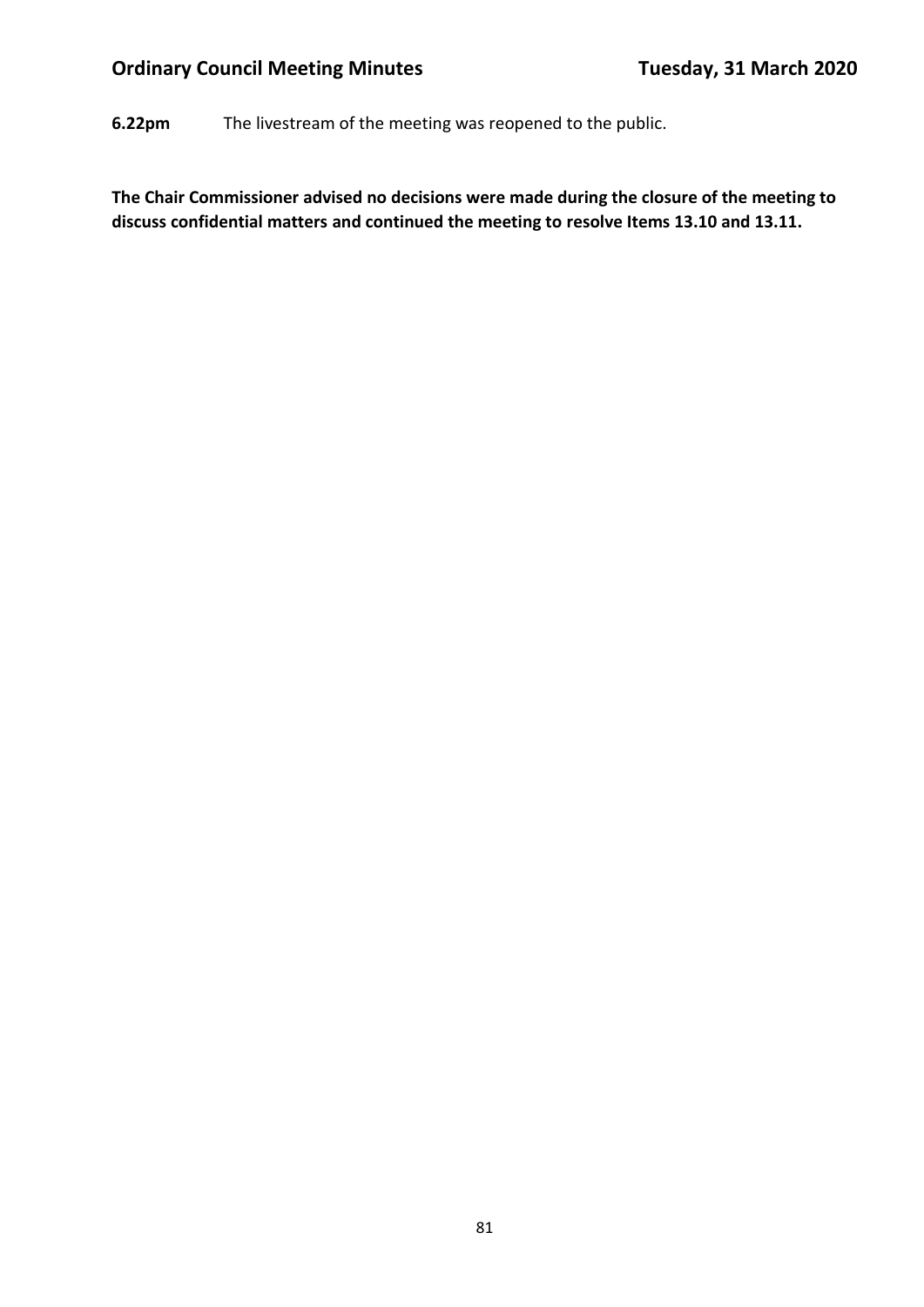# **Item 13.10 – Tender 115-18/19 – Wellington Square Stolen Generation Acknowledgement**

| <b>File reference</b>                       | P1038013#4                                            |  |  |
|---------------------------------------------|-------------------------------------------------------|--|--|
| <b>Report author</b>                        | Beverley Iles, Arts Collections Officer               |  |  |
| <b>Other contributors</b>                   | Tabitha McMullan, Alliance Manager Activation and     |  |  |
|                                             |                                                       |  |  |
|                                             | <b>Cultural Experience</b>                            |  |  |
|                                             | Emma Landers, Alliance Manager Community Services     |  |  |
| <b>Reporting service unit and alliance</b>  | Cultural<br>Activation and<br>Experience, Community   |  |  |
|                                             | Development                                           |  |  |
| <b>Report author disclosure of interest</b> | Nil                                                   |  |  |
| Date of report                              | 26 February 2020                                      |  |  |
| <b>Nature of Council's role</b>             | Executive                                             |  |  |
| <b>Voting requirement</b>                   | Simple Majority                                       |  |  |
| Attachment/s                                | Confidential Attachment 13.9A - WSSGA Selection Panel |  |  |
|                                             | <b>Meeting Minutes</b>                                |  |  |
|                                             | Confidential Attachment 13.9B - WSSGA Tender          |  |  |
|                                             |                                                       |  |  |
|                                             | <b>Evaluation Matrix</b>                              |  |  |
|                                             | distributed<br>Confidential<br>attachments are<br>to  |  |  |
|                                             | Commissioners under separate cover                    |  |  |

# **Purpose**

The purpose of this report is twofold: to approve the recommended successful tenderer and to approve draw down of funds from the Public Art Reserve to significantly fund the artwork selected via Request for Tender 115-18/19 – Wellington Square Stolen Generation Acknowledgement. The tender was advertised to acceptable tenderers via Tenderlink, closing Tuesday, 14 January 2020 with responses from the following tenderers received:

- Peter Farmer and team;
- Lance Chadd and team; and
- Sandra Hill and team.

As per the City's procurement processes, the responses were assessed against compliance and qualitative selection criteria.

### **Background**

As part of the Wellington Square Masterplan, adopted by Council on 25 September 2018, and in line with the Reconciliation Action Plan action 6.1 which states: "*Research and plan to commission a public artwork to signify the City's journey towards reconciliation*," a tender process was undertaken to commission an artwork to *create an experience of shared cultural*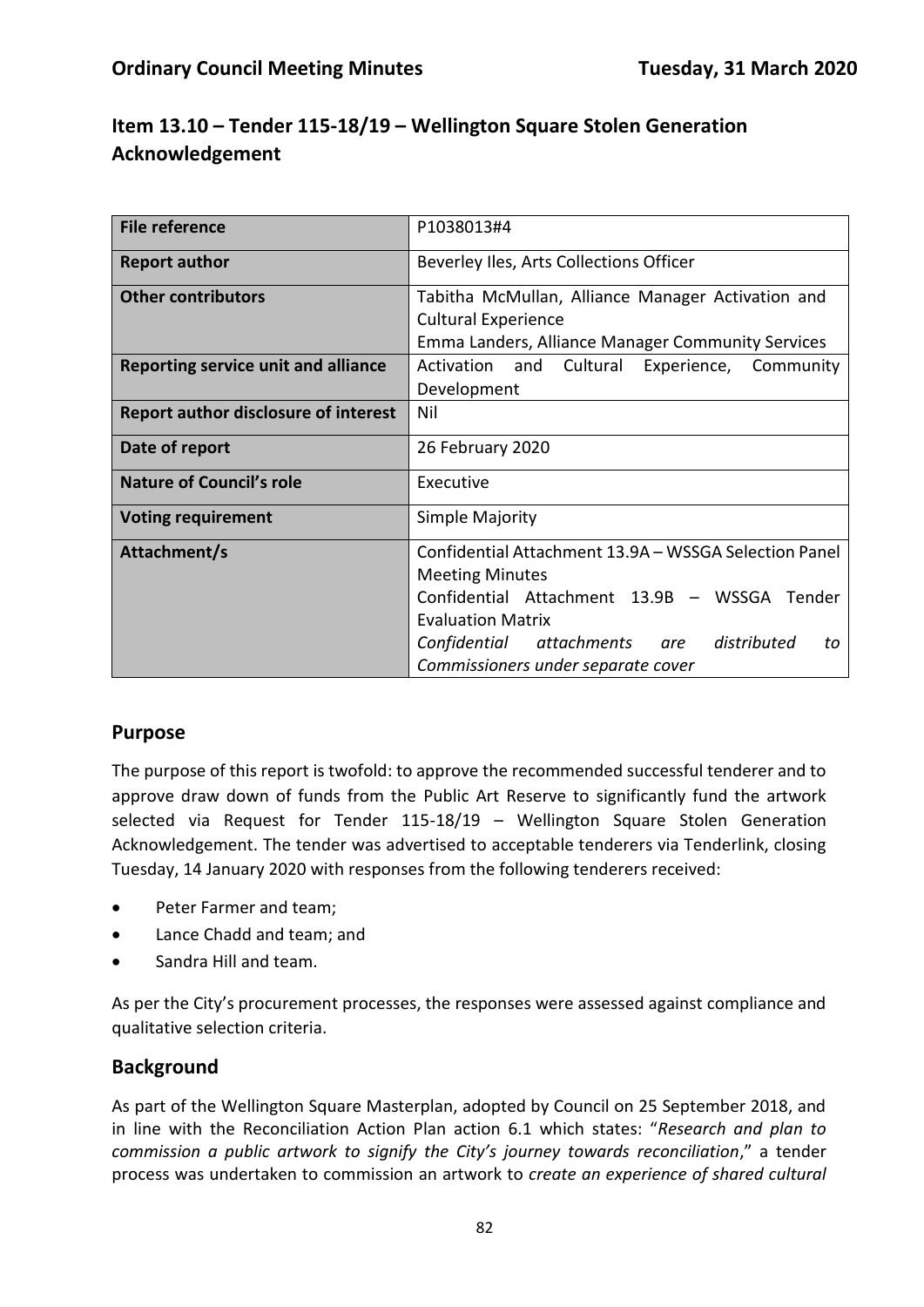*heritage through the acknowledgement of the harms committed to Aboriginal people across Australia; [and] provide a space for reflection, healing and education* (Tender 115-18/19 page 16).

### **Details**

### **Compliance Assessment Summary**

All submissions were assessed for compliance with the tender requirements. There were no significant issues that prevented all submissions from proceeding to the qualitative criteria assessment.

The tenders were assessed against the following qualitative selection criteria:

| <b>Criteria</b>        | Weighting |
|------------------------|-----------|
| 1. Concept             | 35%       |
|                        |           |
| 2. Artistic Excellence | 35%       |
|                        |           |
| 3. Project Management  | 30%       |

#### **Qualitative Assessment Summary**

All submissions were assessed based on the above qualitive criteria. In no particular order, summaries of the qualitative assessment are outlined below.

The panel's deliberations, comments and scores are detailed in Confidential Attachment 13.9A and Confidential Attachment 13.9B.

In summary:

**Peter Farmer** and team presented a concept based on an aerial view of a hibiscus flower. The design was elegant and allowed for finer decorative work on the base of each "petal" which also functioned as a broad, flat seating area. The inclusion of lighting as an integral component of the artwork, in contradiction to requirements of the tender and without a clear idea of how the lighting might be effectively programmed for use, was detrimental to the concept and a potential maintenance liability.

Overall, the respondents provided an adequate response to the qualitative selection criteria.

**Lance Chadd** and team presented a concept based on a painting of his representing the concept of *nyoorn* (sorrow or heartbreak). Whilst the work was emotionally moving, stakeholder group Yokai's representative felt that it could alienate stolen generation survivors. The panel were concerned about the spatial and material considerations of the artwork plus complex project management required to use fabricators not based in Western Australia.

Overall, the respondents provided an adequate response to the qualitative selection criteria.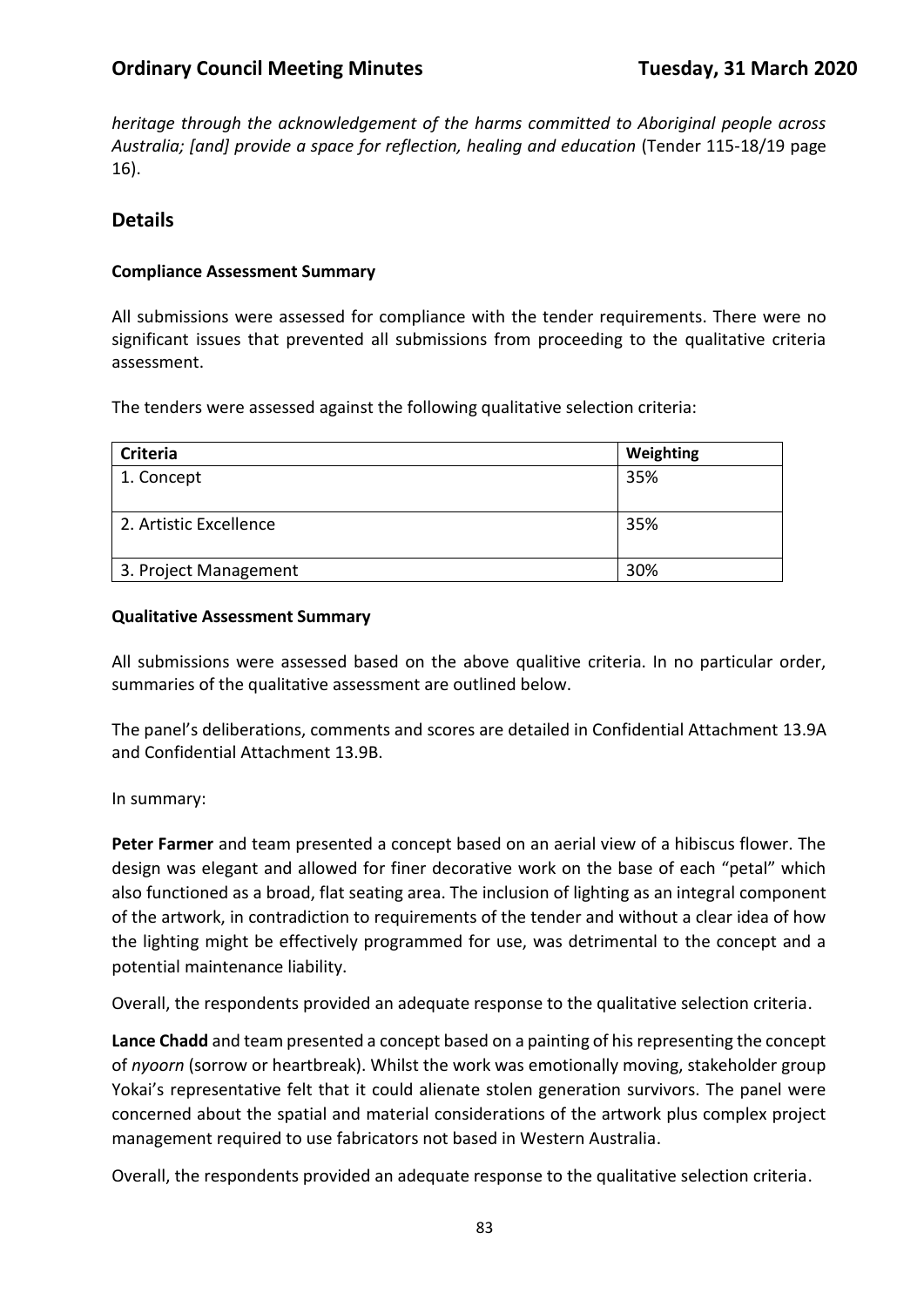**Sandra Hill** and team presented a concept based on the idea of *mias* or home/hearth with incomplete *mias*representing regions of Western Australia around a central Whadjuk Nyoongar centrepiece of red-tailed black cockatoo feathers. The restorative and performative aspect of making the *mias* whole again with appropriate vegetation and other cladding as an educational and ceremonial function enhanced the Wellington Square site as a significant gathering space for Nyoongar people at events such as Sorry Day. The use of experienced public art project manager/fabricator to manage the project was a strength in terms of both quality and timeliness.

Overall, the respondents submitted a high-quality response to the qualitative selection criteria.

The panel recommended Sandra Hill and team with a tender price of \$483,800 (ex GST).

### **Stakeholder engagement**

Extensive community consultation and stakeholder engagement has been conducted, with stakeholder engagement representation a key part of the project team and artwork selection panel. The Stakeholder Engagement Plan – Wellington Square Stolen Generation Acknowledgement and the results of consultation detailed in the tender document 115-18/19 are available upon request. The artwork commission has received endorsement from City of Perth's Elders Advisory Group.

# **Strategic alignment**

### Strategic Community Plan

This item addresses the community's vision for the future and specifically the following Aspiration and Strategic Objective(s) contained in the Strategic Community Plan 2019 – 2029:

| <b>Aspiration:</b>          | People                                                                                                                                           |
|-----------------------------|--------------------------------------------------------------------------------------------------------------------------------------------------|
| <b>Strategic Objective:</b> | 1.7 Ongoing acknowledgement, recognition and continuing<br>engagement with the traditional owners of city lands, the Whadjuk<br>Nyoongar people. |

### **Legal and statutory implications**

- Compliance with regulatory obligations re procurement: *Local Government Act* 1995, *Local Government (Functions and General) Regulations 1996*, and *Competition and Consumer Act 2010; and*
- Compliance with legal obligations re public art: *Copyright Act 1968* and *Copyright Amendment (Moral Rights) Act 2000.*

### Connection with mandates in the *City of Perth Act 2016*

8(1)(g) - to strengthen Perth's reputation as an innovative, sustainable and vibrant city that attracts and welcomes all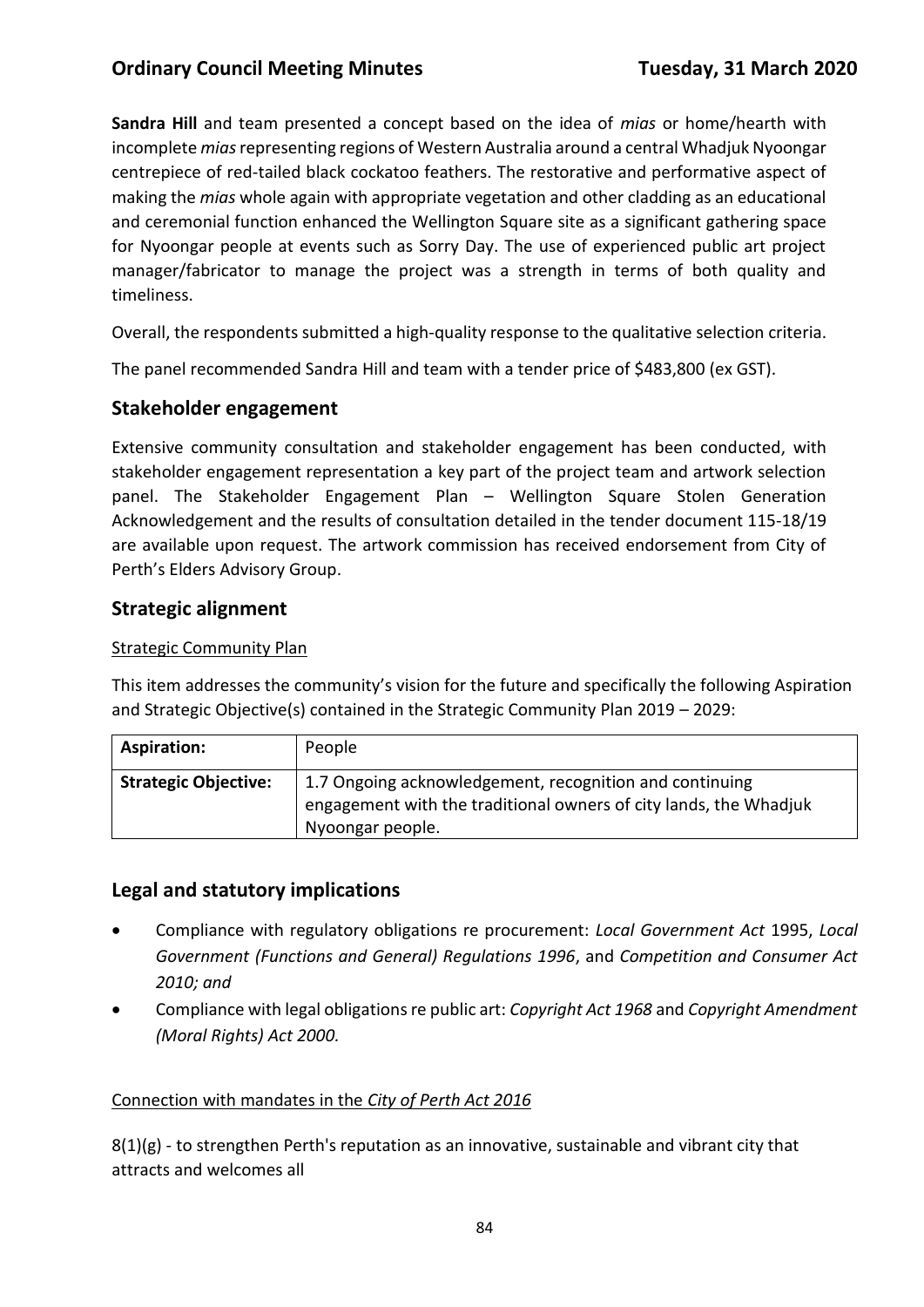### **Risk implications**

| <b>Impact of decision</b> |     |  |
|---------------------------|-----|--|
| Organisation              | Low |  |
| Community                 | Low |  |

| <b>Risk domain</b>                          | <b>Consequence</b> | Likelihood | <b>Risk rating</b> |
|---------------------------------------------|--------------------|------------|--------------------|
| People                                      | Minor              | Unlikely   | Low                |
| <b>Reputation and External Stakeholders</b> | Moderate           | Unlikely   | Low                |
| Financial                                   | Moderate           | Unlikely   | Low                |

There is a risk that the artwork will not be acceptable to the Stolen Generation survivors and their families. This risk has been mitigated through extensive stakeholder engagement and key stakeholder organisation Yokai being part of the project team throughout tender development process and part of the panel for the decision-making process for the artwork.

### **Approval implications**

Should Council choose not to adopt officer recommendation on this matter, the project team will have to go back out to tender to elicit new submissions. Due to the close stakeholder engagement in the tender process, there is significant risk that this would disengage the community from the project, it would also put time pressure on the delivery of what is already a complex and lengthy consultation, design and construct process, which needs to fit into an overall redevelopment timeframe for Wellington Square.

### **Financial implications**

According to the pricing analysis listed in the table below, Sandra Hill presented a consistent price offer compared to the other submissions:

| <b>Tenderer</b>       | <b>Price excluding GST</b> |
|-----------------------|----------------------------|
| Peter Farmer and team | \$452,000.00               |
| Lance Chad and team   | \$433,495.00               |
| Sandra Hill and team  | \$483,800.00               |

Based on the recommendation, the total financial allocation for this artwork would be \$532,180 (the recommended tender price, plus 10% contingency).

The project budget will be spent across two financial years, \$145,140 in 2019/20 (which can be accommodated within the existing Wellington Square Enhancement Project budget) with the balance of expenditure occurring in 2020/21. This financial allocation has been included in the planning for the 2020/21 capital works budget as part of the Wellington Square Enhancement Project and could be offset by a contribution from the Public Art Reserve. The detailed cashflow breakdown is as follows: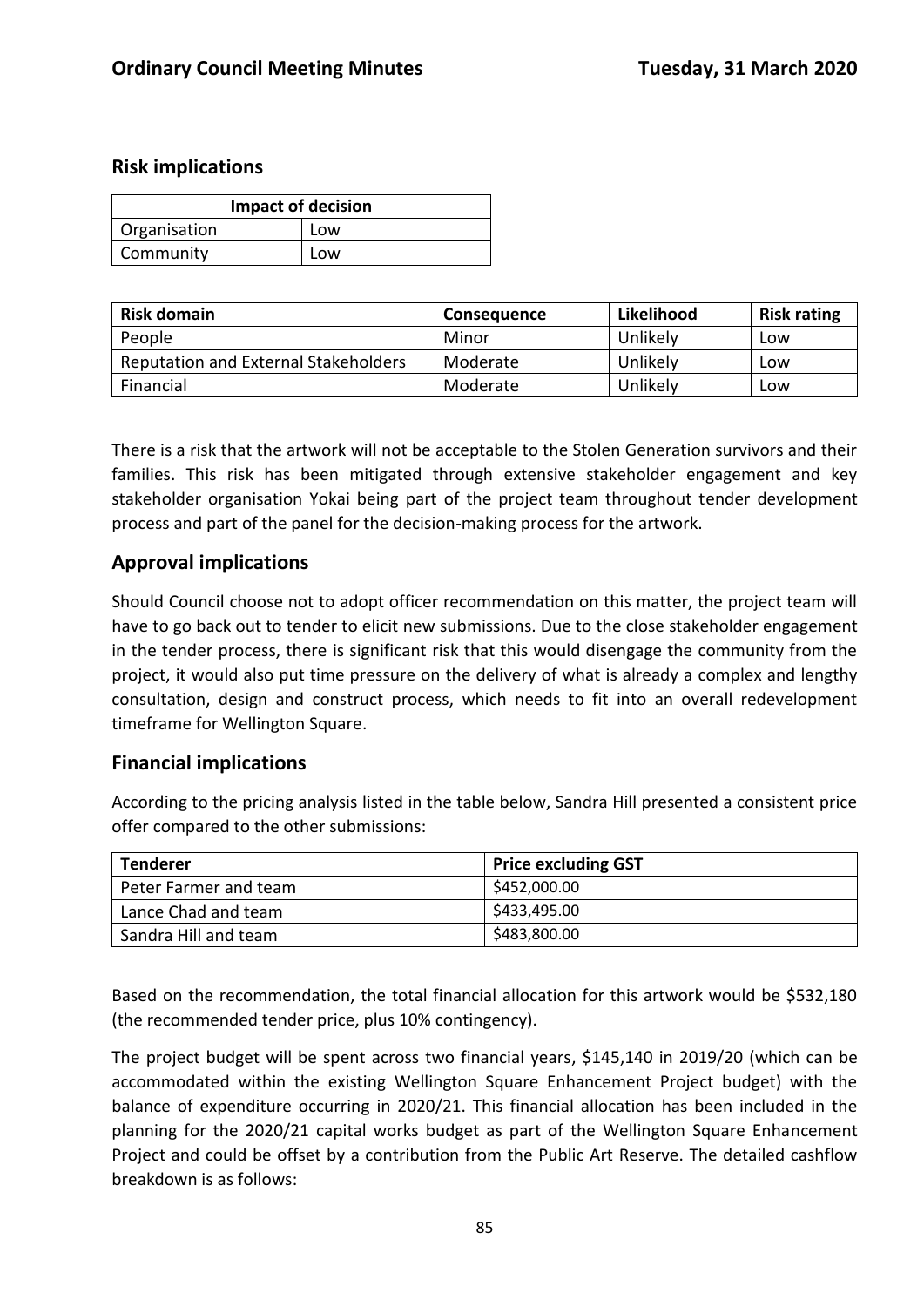| <b>Type</b>                        | <b>Financial</b><br>Year | <b>Estimated</b><br><b>Phasing</b> | Amount (ex<br>GST) | <b>Workings</b>     |
|------------------------------------|--------------------------|------------------------------------|--------------------|---------------------|
| Design<br>documentation            | 2019/20                  |                                    | \$<br>145,140      | 30% of Tender Price |
| 50% Fabrication<br>(50%)           | 2020/21                  | November 2020                      | \$<br>241,900      | 50% of Tender Price |
| Installation (10%)                 | 2020/21                  | <b>March 2021</b>                  | \$<br>48,380       | 10% of Tender Price |
| Maintenance<br><b>Manual (10%)</b> | 2020/21                  | April 2021                         | \$<br>48,380       | 10% of Tender Price |
| Contingency (10%)                  |                          |                                    | \$48,380           |                     |
| <b>TOTAL</b>                       |                          |                                    | \$<br>532,180      |                     |

Financial Year 2019/20

| <b>Account number:</b>                    | 1345-11967-1000-7230                  |
|-------------------------------------------|---------------------------------------|
| <b>Description:</b>                       | Wellington Square Enhancement Project |
| Account type (Operating/Capital/Reserve): | Capital                               |
| <b>Current Budget:</b>                    | \$5,916,345                           |
| Amount Spent to Date: Actual Year To Date | \$5,720,211                           |
| and Commitment                            |                                       |
| <b>Proposed cost:</b>                     | \$145,140                             |
| <b>Balance Remaining:</b>                 | \$50,994                              |

At an operation level, the installation of this artwork will require approximately \$20,000 in ongoing maintanence each year. Provision for this expenditure will be included in the operating budget for Wellington Square from 2020/21 onwards.

# **Policy references**

### 9.7 Purchasing

This policy provides a framework for purchasing activities, recognising that efficient, transparent and sustainable purchasing decision contribute to the City's economic and social prosperity. This policy ensures compliance with relevant legislation. The City's purchasing policy stipulates that purchases over \$150,000 must be undertaken by either a public tender process or an except tender process. This public artwork commission has been undertaken through the former, via a public expression of interest process followed by an invited tender.

### 1.5 Public Art

The policy supports the delivery of high quality public art projects, programs and services for City community members, stakeholders and visitors. The City's Public Art policy guides all aspects of the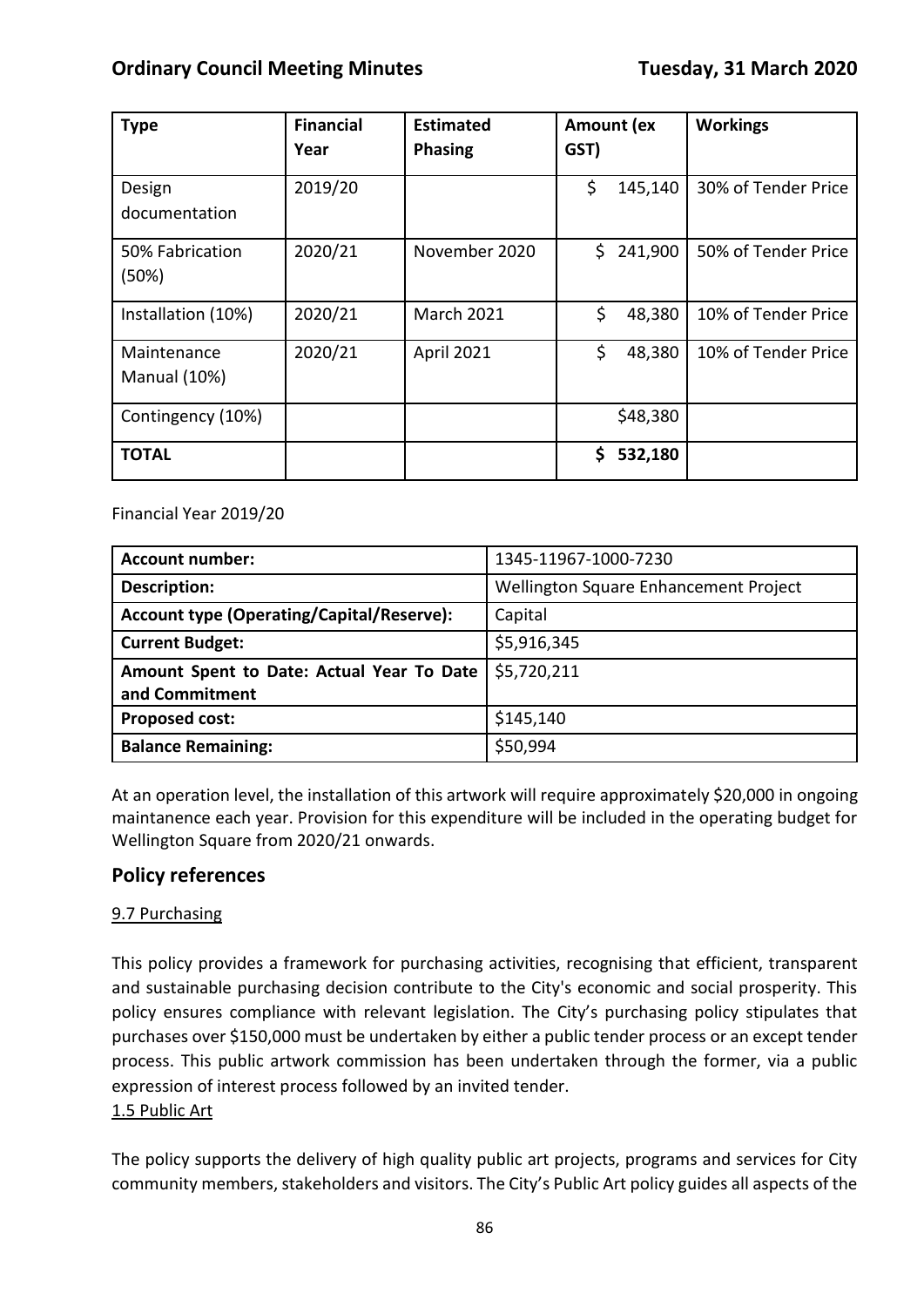management of the City of Perth's public art projects, programs and services, and has informed the tender process in a number of ways, including shaping the assessment criteria; the guiding principles informing the social, cultural, civic, and economic ethos of the project; the definition of what constitutes a public artwork and an artist; and the procurement methodology.

# **Comments**

As a Stolen Generation survivor herself, Sandra Hill proposed an artwork concept that the panel felt would be acceptable to the Stolen Generation community as well as meeting defined qualitative selection criteria and ranking higher than the other tenderers. Based on the qualitative assessment and pricing analysis, representing best value for money, it is recommended to appoint Sandra Hill for Tender 115-18/19 and approve the expenditure of funds to meet the costs of the tender.

### **Officer Recommendation**

That Council ACCEPTS the tender from Sandra Hill – Visual Artist for Tender 115-18/19 - Wellington Square Stolen Generation Acknowledgement at a lump sum price of \$483,800 (ex GST).

### **Amended Motion and Council Resolution**

**Moved:** Commissioner Kosova **Seconded:** Commissioner McMath

That Council ACCEPTS the tender from Sandra Hill – Visual Artist for Tender 115-18/19 - Wellington Square Stolen Generation Acknowledgement at a lump sum price of \$483,800 (ex GST) and this amount be funded from the public art reserve.

### **CARRIED 3 / 0**

**For:**  Commissioner Hammond Commissioner McMath Commissioner Kosova

**Against:** 

Nil

#### **Reason:**

Commissioners consider that public art works of this nature should be funded by the reserve set up for that purpose.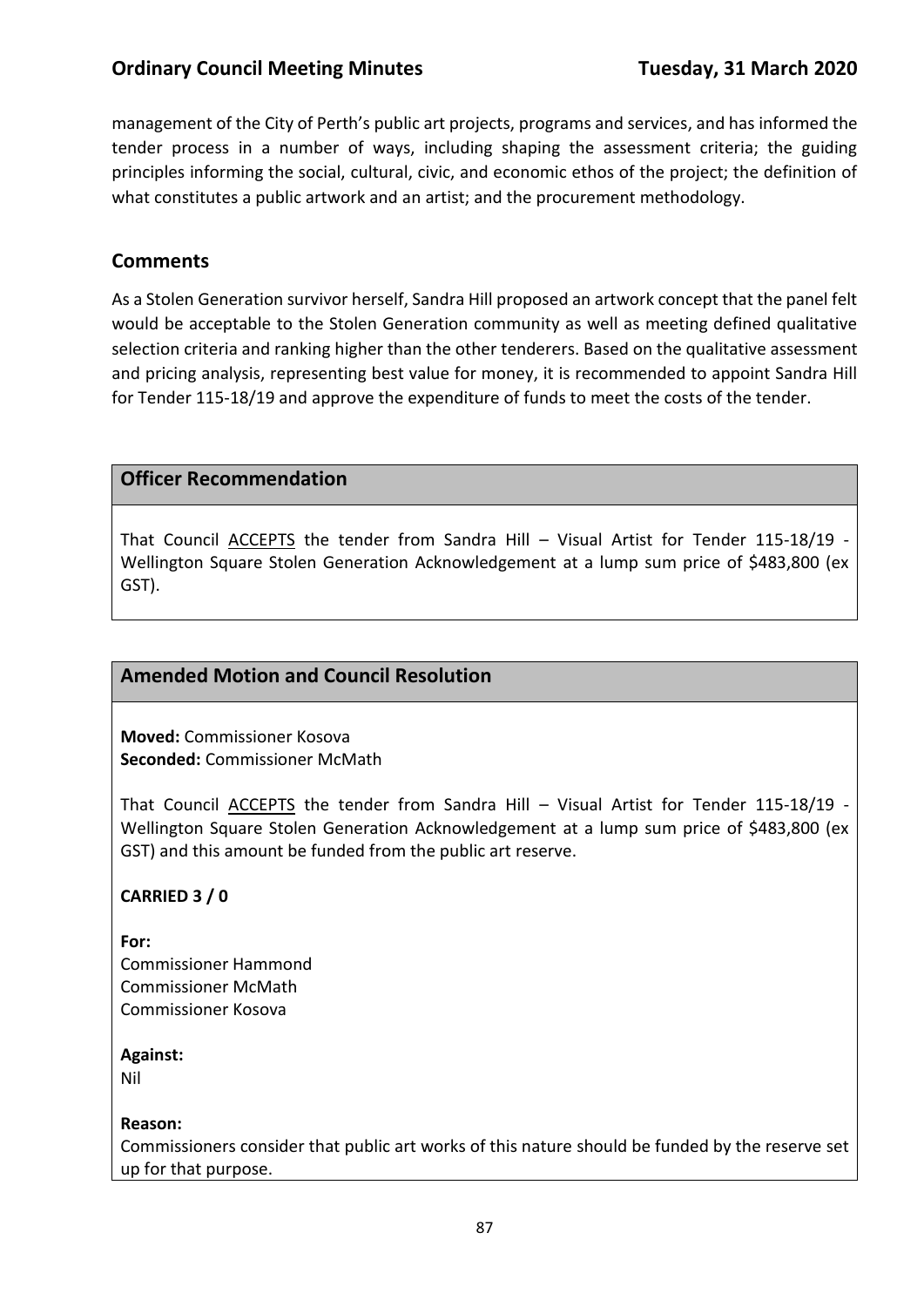| 13.11 - Tender 008-19/20 – East End Revitalisation – Civil, Landscape and Electrical |  |
|--------------------------------------------------------------------------------------|--|
| Works                                                                                |  |

| <b>File reference</b>                       | P1038607                                                                                |
|---------------------------------------------|-----------------------------------------------------------------------------------------|
| <b>Report author</b>                        | Kerry White, Senior Design Engineer                                                     |
| <b>Other contributors</b>                   | Nil                                                                                     |
| Reporting service unit and alliance         | Infrastructure<br>Infrastructure<br>and<br>Assets,<br>and<br><b>Operations Alliance</b> |
| <b>Report author disclosure of interest</b> | Nil                                                                                     |
| Date of report                              | 9 March 2020                                                                            |
| <b>Nature of Council's role</b>             | Executive                                                                               |
| <b>Voting requirement</b>                   | <b>Absolute Majority</b>                                                                |
| Attachment/s                                | Confidential Attachment 13.10A - Tender Evaluation                                      |
|                                             | Report                                                                                  |
|                                             | are distributed<br>Confidential attachments<br>to                                       |
|                                             | Commissioners under separate cover                                                      |

# **Purpose**

This report presents the outcome of Tender 008-19/20 – East End Revitalisation – Civil, Electrical and Landscape Works, and seeks Council approval to award the contract for the construction works.

# **Background**

The East End Revitalisation Program: 2018 Masterplan was endorsed by Council at the Ordinary Council Meeting held on 29 May 2018, and involves a major streetscape upgrade of Hay Street, Irwin Street, and Pier Street in the City's East End.

A central tenet of the masterplan is the development of a Pedestrian Priority Zone (PPZ) on Hay Street, which extends between the Pier Street and Irwin Street intersections. The PPZ has been designed in consultation with Main Roads Western Australia (MRWA) to facilitate the removal of the existing traffic signals at both intersections. Pedestrians will have right-of-way over vehicles in this space, and the speed limit will be reduced to 20km/h. The PPZ also includes the creation of a new public plaza space at the intersection of Hay and Irwin Streets, and the installation of a new public artwork at the intersection of Hay and Pier Streets.

The masterplan will also implement parts of the Urban Forest Plan and the Two-Way Streets Program, through the planting of new street trees and the conversion of Hay Street (west of Victoria Avenue) and Irwin Street (south of Hay Street) to two-way traffic conditions.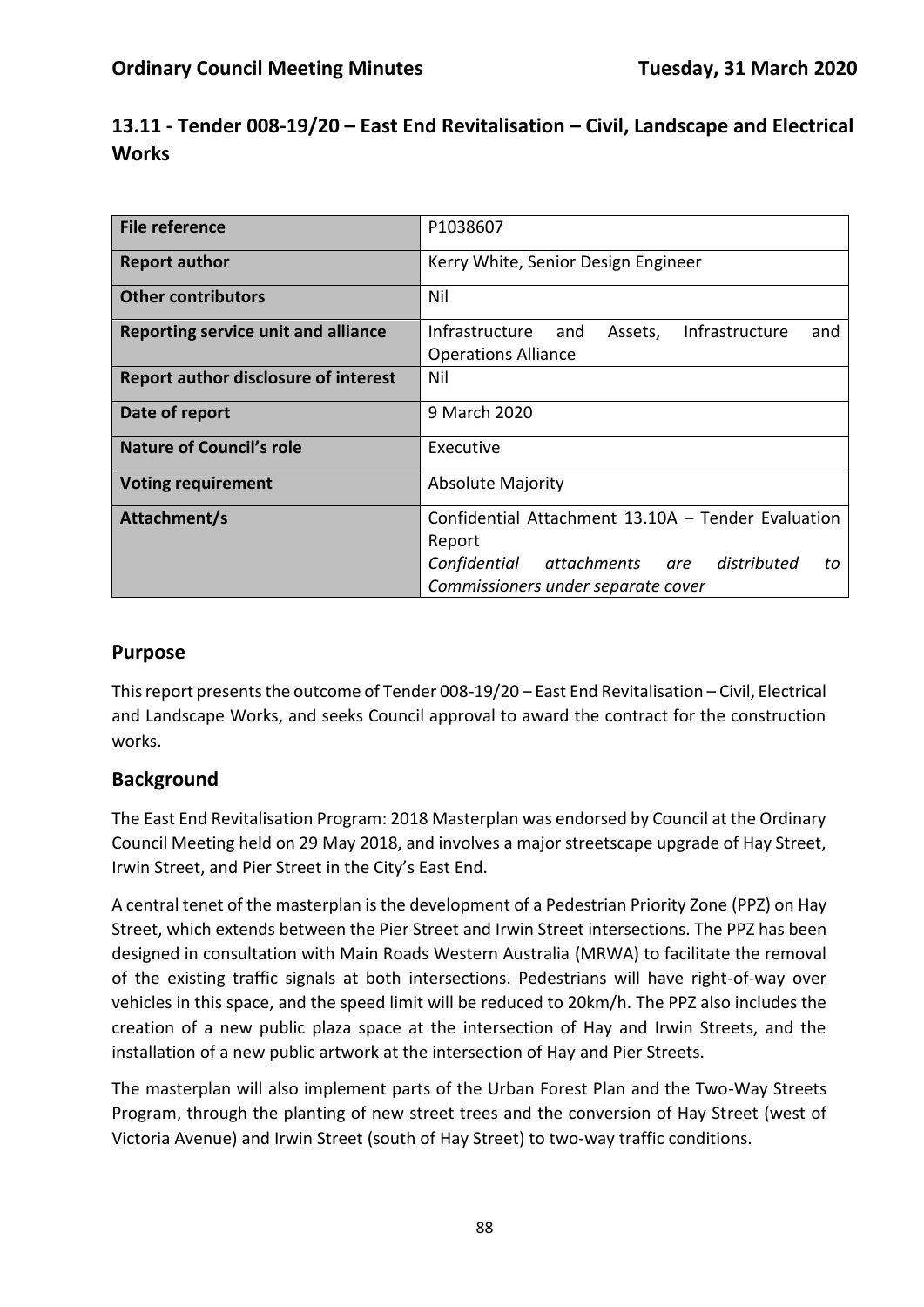A proposed staging plan, Stakeholder Engagement Strategy, and cost estimates were presented to Council at the Ordinary Council Meeting held on 30 April 2019, and a call for expressions of interest for the civil, electrical and landscape construction works was publicly advertised in October 2019. There are a range of stakeholders in the masterplan area, comprising residents, commercial businesses, street-level retailers, cafés bars and restaurants, hotels, carparking businesses, and the District Court and Magistrates Court.

From the expressions of interest received, six contractors were shortlisted and subsequently invited to tender for the construction works.

The tender was invited on 7 January 2020 and closed on 13 February 2020, with submissions received from the following tenderers:

- Civcon Civil and Project Management Pty Ltd
- Densford Civil Pty Ltd
- Georgiou Group Pty Ltd
- Menchetti Consolidated Pty Ltd

Of the four tenderers, Georgiou Group was assessed as providing the best value for money to the City and has been recommended as the preferred tenderer for the works.

### **Details**

#### *Overview of proposed works*

The East End Revitalisation project is a major streetscape upgrade of Hay Street, Pier Street, and Irwin Street in the City's East End, including construction of the Hay Street PPZ which extends from Pier Street to Irwin Street.

#### *Compliance criteria*

A compliance assessment was completed on all tenderers and all submissions were deemed conforming tenders.

#### *Qualitative selection criteria*

The submitted tenders were evaluated against four qualitative selection criteria:

- Construction methodology
- Traffic and pedestrian management
- Construction program
- Subcontractors and nominated personnel

#### **Civcon Civil and Project Management**

Civcon provided a marginal response overall, with shortcomings in how the proposed construction methodology would minimise disruption to businesses in the works area. The construction methodology proposed to close long sections of footpath, leaving a 1.2m wide pedestrian accessway, and did not address how the impact to street-level businesses (particularly those with outdoor dining or alfresco areas) would be minimised. Some general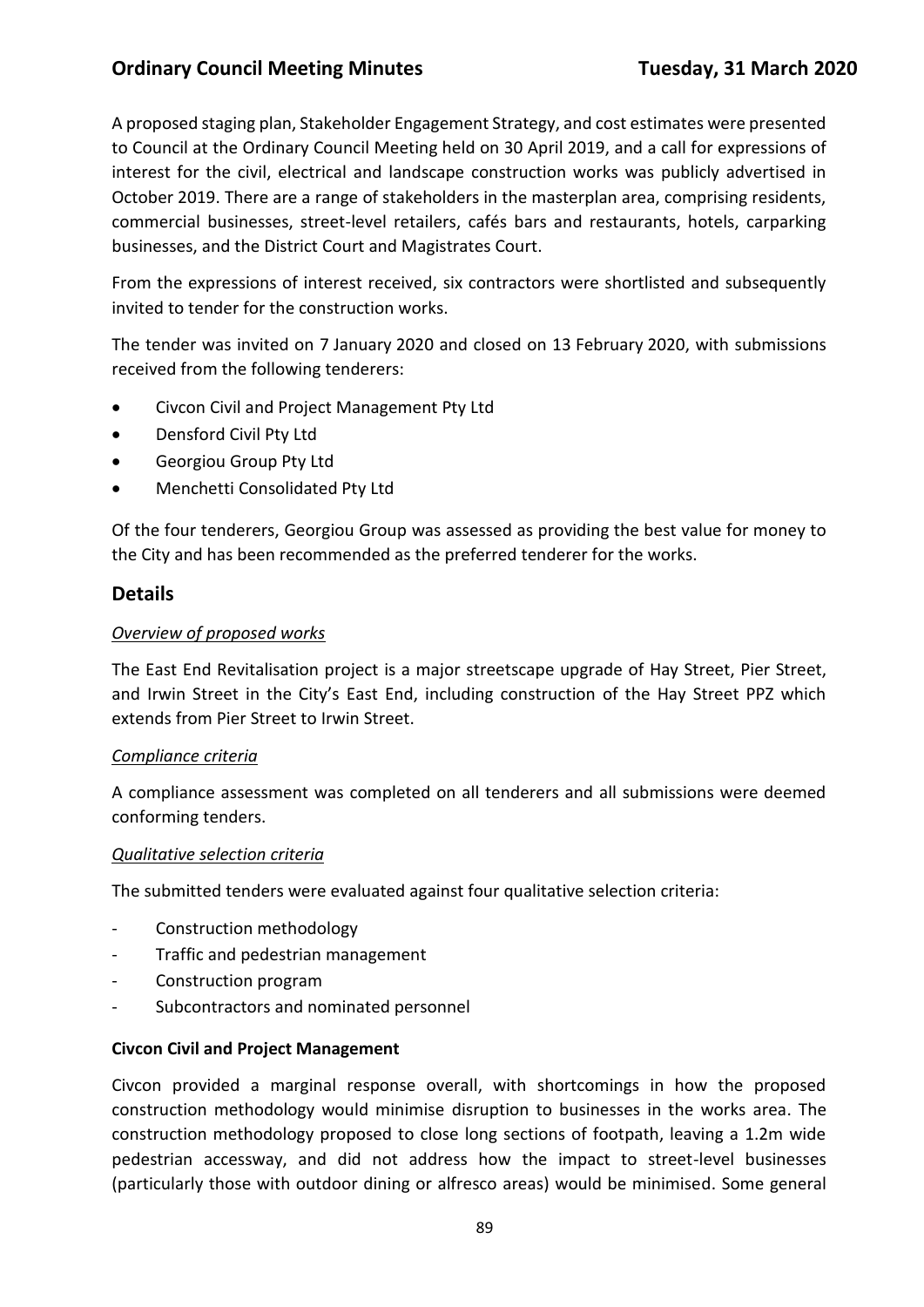information was provided on management of noise and vibration around the heritage buildings in the project area, and high-level information provided on proposed stakeholder communications, but the detail was proposed to be deferred until after contract award. Traffic and pedestrian management typically focused on vehicle management, with pedestrian access through the works areas being heavily restricted during the works. The proposed construction program showed completion within the City's required timeframes, however there was some concern that durations for some key items were insufficient.

### **Densford Civil**

Densford provided a limited response, with shortcomings in noise and vibration management around heritage buildings and detailed staging plans omitted from the submitted tender document. Traffic and pedestrian management was focused on vehicles, while noting that works in verges would be completed in discrete sections to reduce disruption to pedestrians. A very detailed construction program was provided which showed completion within the City's required timeframes, however limited time had been allowed for approval of construction and traffic management plans prior to construction.

#### **Georgiou Group**

Georgiou provided a very good response, which clearly demonstrated how the construction works would be sequenced to minimise disruption to pedestrians and businesses within the works area. The submission demonstrated a strong understanding of the stakeholder management and communications requirements, and included a detailed stakeholder management plan. Detailed staging plans were provided to demonstrate how traffic and pedestrian management would be implemented, with a focus on maintaining pedestrian access throughout the works areas and working with businesses to schedule disruptive works outside of peak times (eg after the lunch rush for cafés etc). Noise and vibration management around heritage structures was clearly addressed and detailed mitigation measures proposed. The proposed construction program showed the works for Stages 1-3 being completed slightly outside of the City's required timeframes, however the program was comprehensive and realistic.

Georgiou also provided an alternate tender, with a proposal to work into the City's typical 'Restricted Period' for construction works in the CBD over the busy Christmas period. This alternate tender would bring forward completion of the final stages of the project and provide a \$180,000 cost saving to the City. The areas in which Georgiou propose to work during the 'Restricted Period' have low traffic flows and are typically quiet over that period, patronised by office workers rather than Christmas shoppers. Extending construction works through this period would minimise the overall disruption from the construction works by reducing the construction period by two months.

#### **Menchetti Consolidated**

Menchetti Consolidated (MG Group) provided a limited response, with shortcomings in how disruption to businesses would be managed, limited understanding of the requirements of working around heritage buildings, and minimal detail provided around stakeholder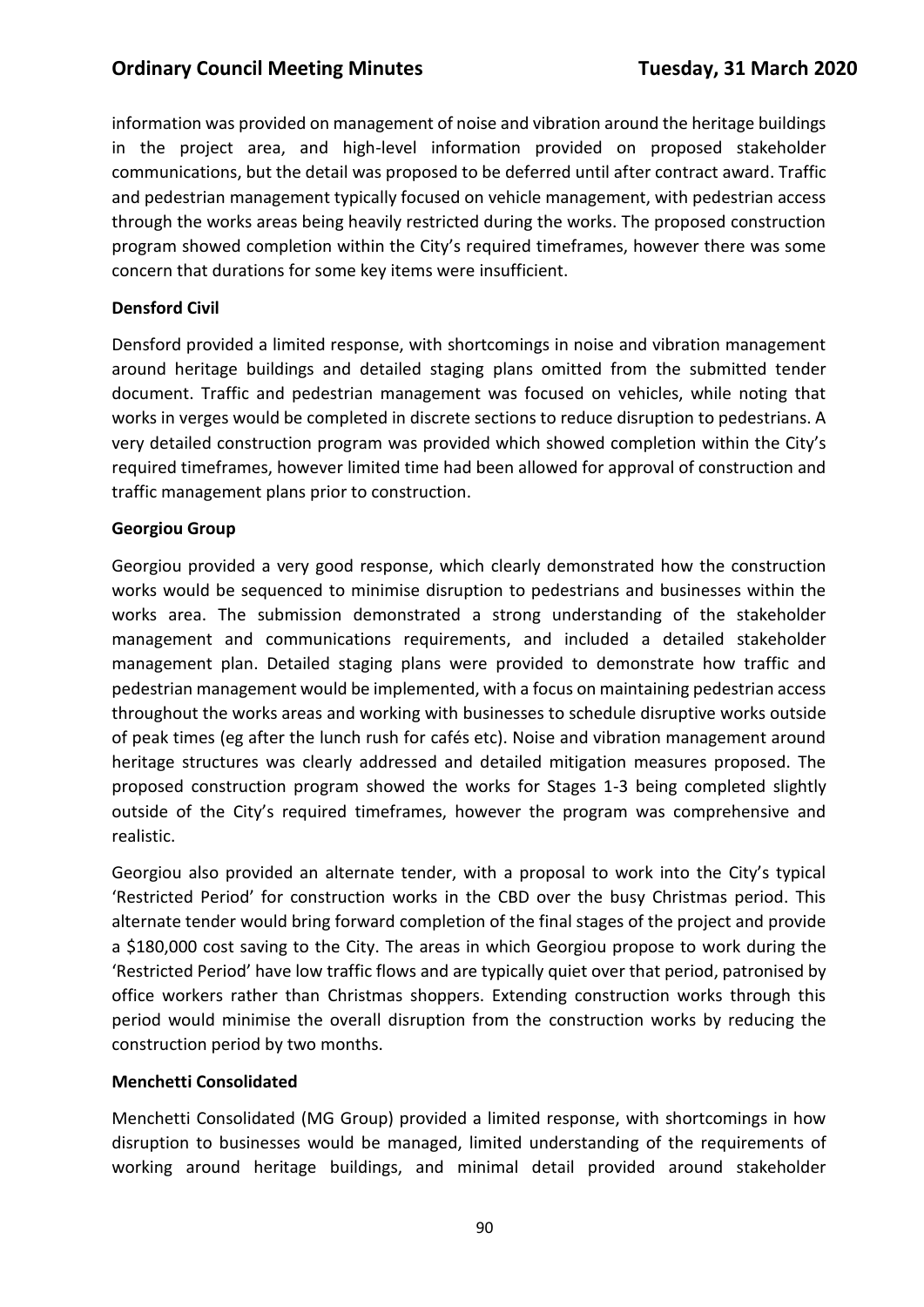communications and management. Traffic and pedestrian management showed a clear understanding of MRWA requirements, however included limited information on how pedestrian access to local businesses would be maintained. The proposed construction program did not meet the City's required timeframes and omitted some aspects of the works.

A detailed analysis of each tender submission is included in Confidential Attachment 13.10A.

#### *Price offer*

Civcon provided the lowest lump sum fee, followed by Georgiou's alternate tender, Georgiou's conforming tender, Menchetti Consolidated and Densford Civil.

All tenders received were more expensive than the pre-tender construction cost estimate, and there was a significant price difference between the tender prices. The highest priced tender was 36% higher than the lowest-priced tender.

#### *Value for money*

When the qualitative criteria and risk were assessed against the tender prices, the evaluation panel deemed Georgiou Group's submission as providing the best value-for-money. Georgiou's lump sum fee for their alternate tender (accelerated program) was 5% higher than the lowestpriced tenderer, and their response to the qualitative selection criteria presented the lowest risk to the City.

The tender evaluation panel recommends that Georgiou Group's alternate tender be accepted for the works, and the City's project steering group endorsed that recommendation at its meeting on 5 March 2020.

### **Stakeholder engagement**

Extensive community consultation and stakeholder engagement has been undertaken throughout the development of the masterplan, which showed strong support for the project. Letters have been sent to all residents and businesses in the East End masterplan area, and face-to-face meetings have been held with key stakeholders and street-level businesses to keep the community informed of the upcoming works.

The City has also been working with local businesses to support them during the construction works. Key activities include preparation of a Business Continuity Guide (a quick-guide to preparing businesses for upcoming construction works), a voucher scheme designed to maintain pedestrian activity in the area during the works, ongoing face-to-face meetings with affected businesses, and a social media campaign.

A construction reference group has been established to support businesses and the community during the construction works, with the first meeting being held on Monday, 23 March 2020. The group comprises representatives from the City, the successful contractor, and members of the community in the east end (residents, business owners and community groups), and will typically meet monthly in the lead-up to, and during, construction.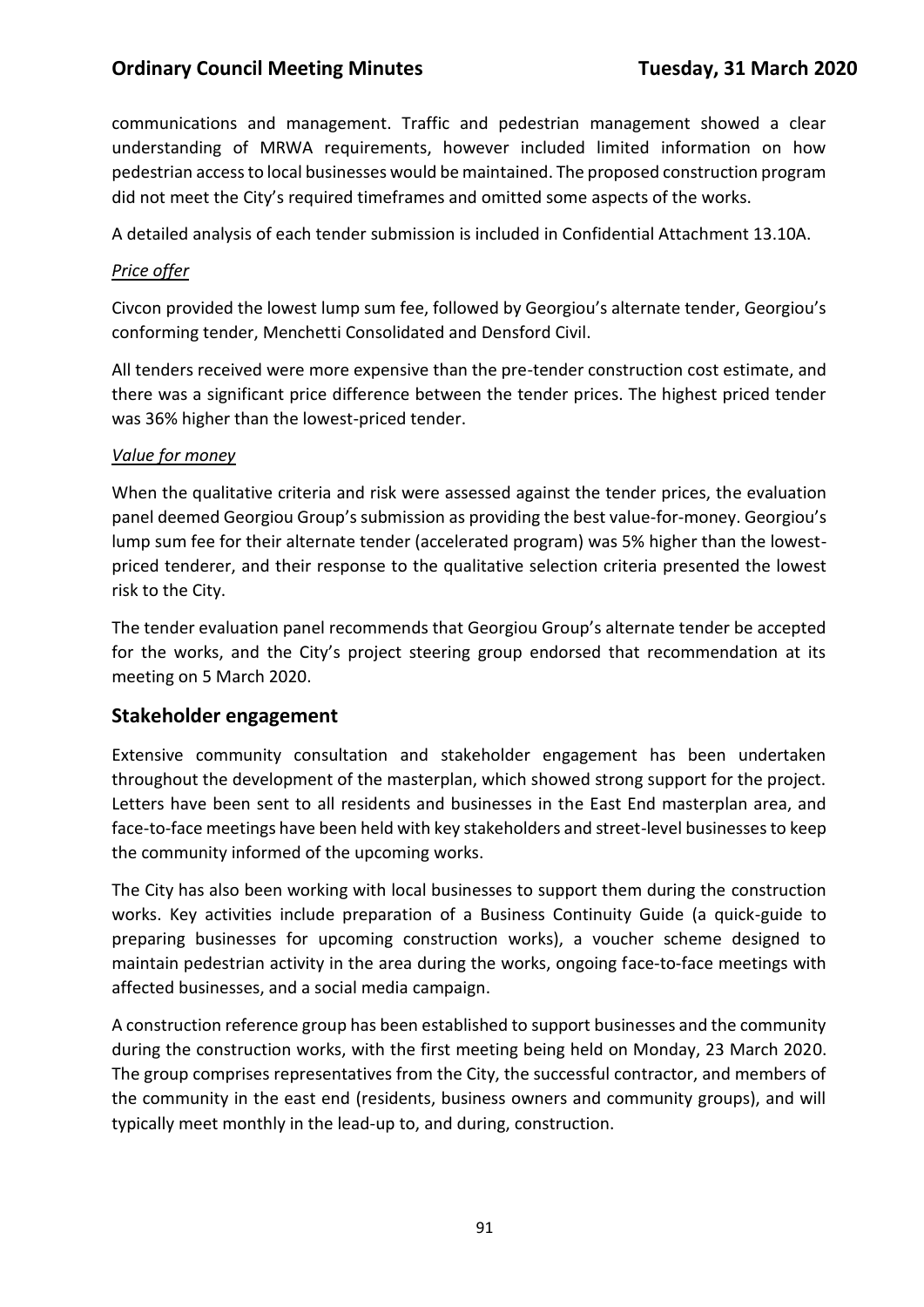# **Strategic alignment**

### Strategic Community Plan

This item addresses the community's vision for the future and specifically the following Aspiration and Strategic Objective(s) contained in the Strategic Community Plan 2019 – 2029:

| <b>Aspiration:</b>          | Place                                                                   |
|-----------------------------|-------------------------------------------------------------------------|
| <b>Strategic Objective:</b> | A connected and accessible city with well utilised and sustainable non- |
|                             | car transport options.                                                  |

Streets make up the majority of public space in our city. Streets play an important role as arteries to get around, as destinations, as well as offering the opportunity to socialise, conduct business, dine or sit and relax.

The East End Revitalisation Project aims to enhance the environment, character and quality of the precinct through revitalisation of the streetscape in Hay, Pier and Irwin Streets. Hay Street is a key east-west avenue that links the CBD to East Perth with its ultimate connection to the river. The Hay Street PPZ will change the character of the street, providing more space and amenity for pedestrians, and less space for vehicles, and includes the construction of a significant new public plaza space at the intersection of Hay and Irwin Streets, and new public artwork at the intersection of Hay and Irwin Streets.

# **Legal and statutory implications**

This tender has complied with all requirements of Section 3.57 of the *Local Government Act 1995* and Part 4 of the *Local Government (Functions and General) Regulations 1996*.

### Connection with mandates in the *City of Perth Act 2016*

8(1)(f) - to promote environmentally sustainable development, while ensuring Perth's role as a thriving business, cultural and entertainment centre, considering the flow-on impact to the Perth metropolitan area

### **Risk implications**

| <b>Impact of decision</b> |        |
|---------------------------|--------|
| Organisation              | Medium |
| Community                 | Low    |

| <b>Risk domain</b>           | <b>Consequence</b> | Likelihood | <b>Risk rating</b> |
|------------------------------|--------------------|------------|--------------------|
| Reputation and               | Moderate           | Possible   | Medium             |
| <b>External Stakeholders</b> |                    |            |                    |
| Financial                    | Minor              | Possible   | Medium             |

The key risks associated with the appointment of the contractor are reputational and financial risks from a large-scale, high-profile construction project. Minimising disruption to businesses during the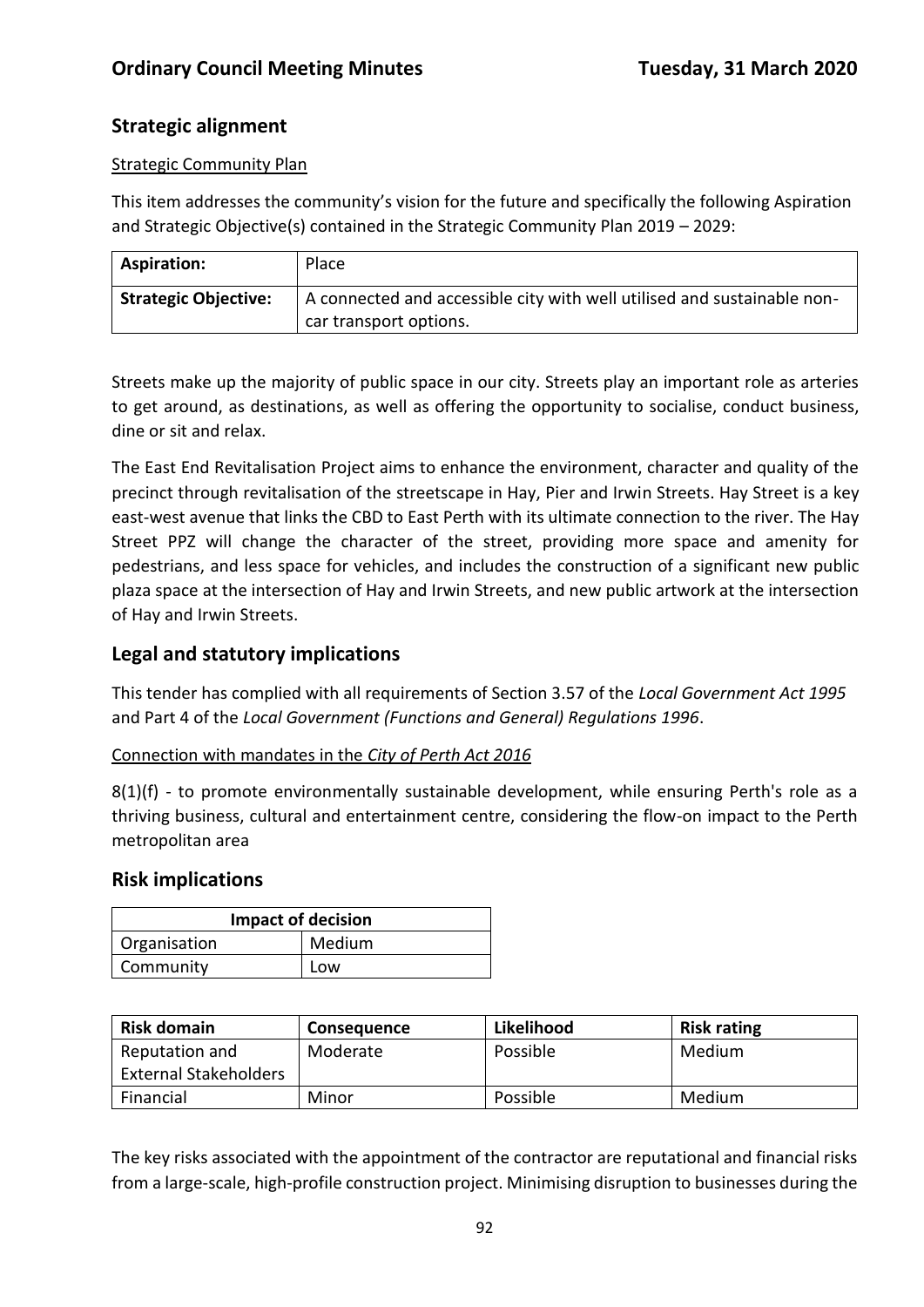construction works – particularly street-level retailers and cafés – was a key aspect of the tender evaluations, along with ensuring that construction methodology is managed to ensure that noise and vibration from the works does not affect the heritage buildings in the project area. The recommended tenderer provided a thorough response to mitigate these risks as part of their submission.

Approval is also required from MRWA, for the removal and modifications to traffic signals through the project area. Approval has been granted for the traffic signal modifications at the intersections on Hay Street and St George's Terrace, however MRWA are still reviewing the signal designs for the Pier Street intersections with Murray Street and Wellington Street. This final approval is expected to be received by 18 March 2020.

# **Approval implications**

Should Council choose not to adopt recommendation point 1, the construction works will be delayed, and implementation of the Hay Street PPZ will likely be delayed to a less opportune time of year. An opening day event is planned for the PPZ in early December 2020, to ensure that members of the community and all road users are aware of the change in road conditions, the reduced speed limit, and that pedestrians have priority over vehicles in the space. If contract award is delayed and the Pedestrian Priority Zone is not completed by the end of November, the opening event will need to be deferred until February 2021 and the PPZ will potentially be in place for up to two months before the public opening event. This may result in confusion for road users who may not be as aware of the regulatory changes.

Should Council choose not to adopt recommendation point 2, the proposed accelerated program can not be achieved (due to insufficient budget to procure long-lead items in financial year 2019/20), and the City can not take advantage of the overall cost savings to the project associated with the accelerated program.

### **Financial implications**

The City originally estimated that the construction component of this project would cost \$9,505,000 with the project being completed over three financial years. Based upon the preferred tender and other factors, the budget forecast has increased by \$867,007 and is now proposed to be completed across two financial years to achieve greater construction efficiency and minimise disruption.

To achieve the condensed program, the City needs to increase expenditure in 2019/20 by \$361,250. This will allow for the procurement of long-lead items such as granite kerbing and mature trees. It is proposed that the additional funding is sourced from savings associated with the Council House lighting upgrade project.

| Account number:                                  | PJ14087                        |
|--------------------------------------------------|--------------------------------|
| Description:                                     | <b>East End Revitalisation</b> |
| <b>Account type (Operating/Capital/Reserve):</b> | Capital                        |

#### Financial Year 2019/20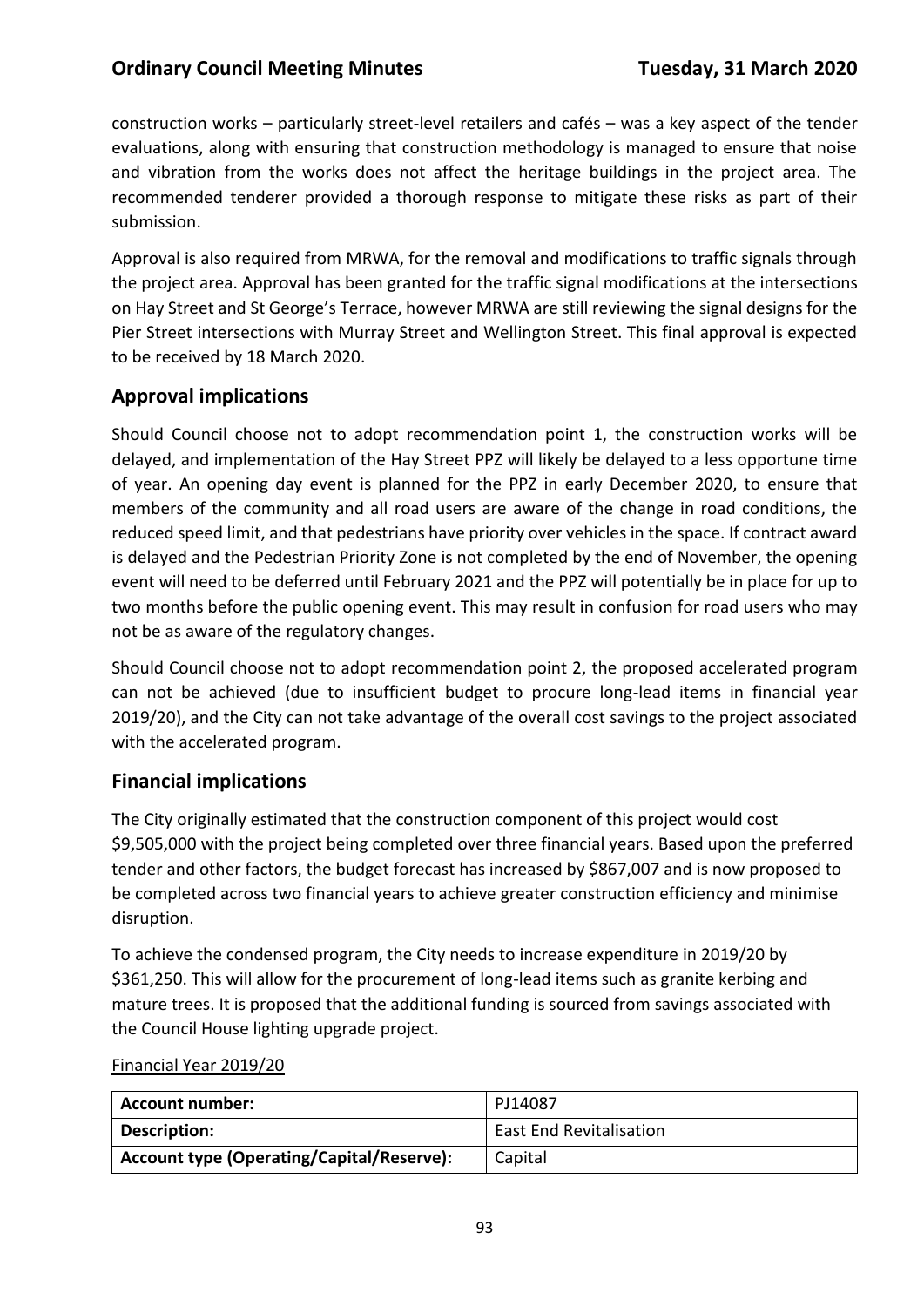| <b>Current budget:</b>         | \$4,222,550                           |
|--------------------------------|---------------------------------------|
| Adjustment:                    | 361,250                               |
| <b>Amended budget:</b>         | \$4,583,800                           |
| Impact on the budget position: | Neutral (Adjustment sourced from cost |
|                                | savings in other capital projects)    |

A majority of the expenditure will be completed in the 2020/21 financial year and has been included in the draft capital works program.

Financial Year 2020/21

| <b>Account number:</b>                           | PJ14087                        |
|--------------------------------------------------|--------------------------------|
| Description:                                     | <b>East End Revitalisation</b> |
| <b>Account type (Operating/Capital/Reserve):</b> | Capital                        |
| <b>Current budget:</b>                           | N/A                            |
| <b>Requested budget:</b>                         | \$8,997,757                    |

The original project budget over three financial years and revised project budget over 2019/20 and 2020/21 is outlined below.

| <b>ORIGINAL PROJECT BUDGET</b>        |               |             |             |                 |
|---------------------------------------|---------------|-------------|-------------|-----------------|
| <b>ITEM</b>                           | FY 2019/20    | FY 2020/21  | FY 2021/22  | <b>TOTAL</b>    |
| Construction works -                  |               |             |             |                 |
| Tender 008-19/20                      | \$2,910,000   | \$5,235,000 | \$1,360,000 | 9,505,000<br>\$ |
| Procurement                           | 470,000<br>\$ | 435,000     | 20,000      | 925,000<br>\$   |
| Other (consultants, staff time, other |               |             |             |                 |
| contractors, business support etc)    | \$<br>507,000 | 536,000     | 146,000     | 1,189,000<br>\$ |
| Contingency                           | \$<br>335,550 | 600,000     | 160,000     | 1,095,550<br>\$ |
| <b>TOTAL</b>                          | \$4,222,550   | \$6,806,000 | \$1,686,000 | \$12,714,550    |

| <b>AMENDED PROJECT BUDGET</b>         |               |             |                                                                                                                                                   |                |
|---------------------------------------|---------------|-------------|---------------------------------------------------------------------------------------------------------------------------------------------------|----------------|
| <b>ITEM</b>                           | FY 2019/20    | FY 2020/21  | FY 2021/22                                                                                                                                        | <b>TOTAL</b>   |
| Construction works -                  |               |             |                                                                                                                                                   |                |
| Tender 008-19/20                      | \$2,910,000   | \$7,480,757 | $\overline{\phantom{a}}$                                                                                                                          | \$10,390,757   |
| Procurement                           | 829,000<br>\$ | 150,000     | $\overline{\phantom{a}}$                                                                                                                          | 979,000        |
| Other (consultants, staff time, other |               |             |                                                                                                                                                   |                |
| contractors, business support etc)    | \$<br>509,800 | 617,000     | $\hskip1.6pt\hskip1.6pt\hskip1.6pt\hskip1.6pt\hskip1.6pt\hskip1.6pt\hskip1.6pt\hskip1.6pt\hskip1.6pt\hskip1.6pt\hskip1.6pt\hskip1.6pt\hskip1.6pt$ | 1,126,800<br>S |
| Contingency                           | 335,000       | 750,000     | $\blacksquare$                                                                                                                                    | 1,085,000<br>S |
| <b>TOTAL</b>                          | \$4,583,800   | \$8,997,757 | $\blacksquare$                                                                                                                                    | \$13,581,557   |

# **Policy references**

9.6 – Budget Variations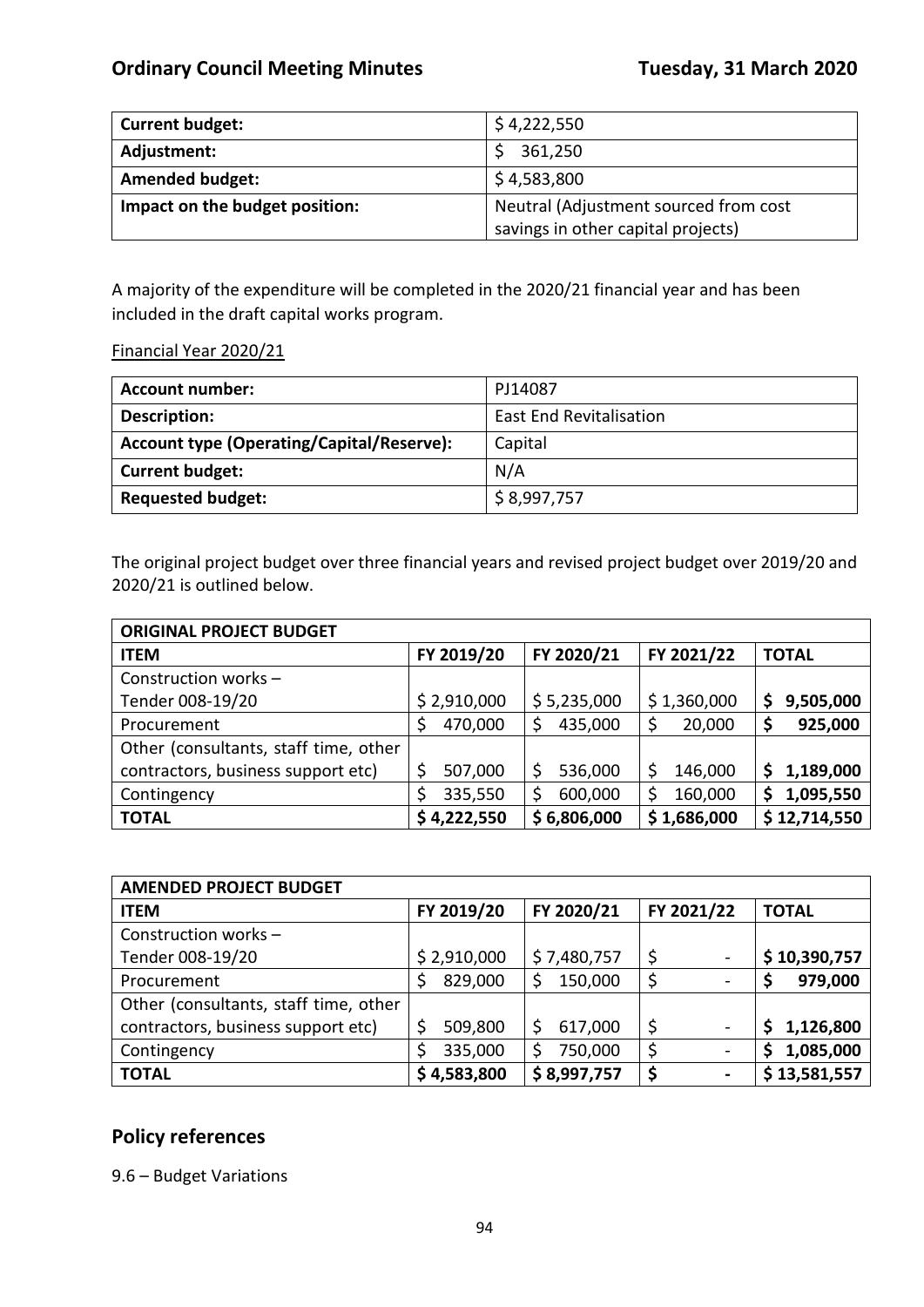### 9.7 – Purchasing

22.3 – Traffic Management within the Road Reserve

# **Comments**

Georgiou Group was the highest scoring submission in the qualitative assessment, providing a very good response to the qualitative selection criteria which addressed the key risks to the project. The proposed construction sequencing and methodology mitigated these risks, and represented the lowest risk to the City of the four submissions received.

The alternate tender provided by Georgiou proposed to continue with construction works until mid-December and recommence works in early January. While this extends into the City's 'Restricted Period' for construction works in the CBD over the busy Christmas period, this alternate tender provides a cost saving of \$180,000, and reduces the duration of the construction works by two months.

The tender evaluation panel recommends that the alternate tender from Georgiou Group for Tender 008-19/20 be accepted, as it provides the best value-for-money to the City.

|                 | <b>Officer Recommendation and Council Resolution</b>                                                                                                                                              |
|-----------------|---------------------------------------------------------------------------------------------------------------------------------------------------------------------------------------------------|
|                 | <b>Moved: Commissioner Kosova</b><br><b>Seconded: Commissioner McMath</b>                                                                                                                         |
|                 | That Council:                                                                                                                                                                                     |
| 1.              | ACCEPTS the alternate tender from Georgiou Group, for Tender 008-19/20 (East End<br>Revitalisation Civil, Electrical and Landscape Works) at a lump sum price of \$10,390,757.01<br>(ex GST); and |
| 2.              | APPROVES the transfer of \$361,250 from PJ12311 (Lighting – Council House Upgrades) to<br>PJ14087 (East End Revitalisation) for the pre-procurement of long-lead items.                           |
|                 | CARRIED 3 / 0                                                                                                                                                                                     |
| For:            | <b>Commissioner Hammond</b><br><b>Commissioner McMath</b><br><b>Commissioner Kosova</b>                                                                                                           |
| Against:<br>Nil |                                                                                                                                                                                                   |